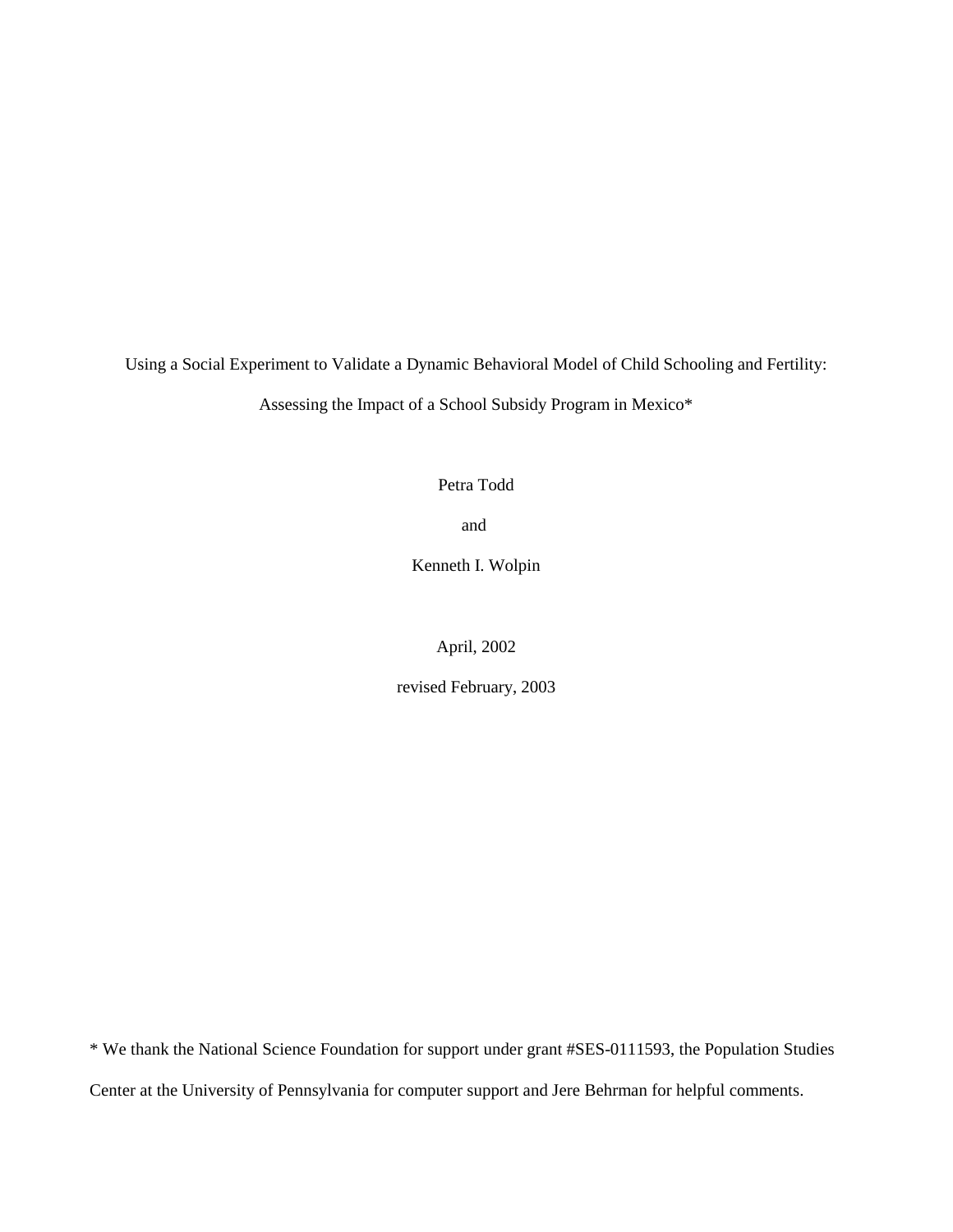I. Introduction:

This paper has two goals. The first is to assess the validity of a dynamic behavioral model of parental decision-making about fertility and children's schooling by exploiting household data from a controlled social experiment. The model we develop and estimate is an extension of the static quality-quantity fertility model of Willis(1973) and Becker and Lewis (1973) to a dynamic setting under uncertainty that combines features of dynamic models of fertility as in Wolpin (1984) and Hotz and Miller (1993) and models of intra-household allocation of resources to children as in Becker and Tomes (1976) and Behrman, Pollak and Taubman (1986). 1 The social experiment is designed to augment completed schooling levels of children in rural Mexico by providing subsidies to parents conditional on school attendance. The validity of the model is assessed according to how well structural estimates of the model, based on data from the randomized-out control group and from the treatment group prior to the intervention, predict the experimental impact of the program.

The second goal of this paper is to use the structural estimates of the behavioral model to perform an evaluation of policy interventions that are not part of the original experimental design, such as variations in the subsidy, and to assess the longer- term impact of the program on behaviors related to child schooling decisions that extend beyond the life of the program, such as completed family size and completed schooling of all children ever born.

It is well known that the structural estimation of dynamic behavioral models requires auxiliary assumptions about the functional forms of structural relationships, i.e., preferences, technology and other constraints, and the distributions of unobservable random elements. Assessing the validity of such models by relying on tests of model fit to sample elements of the data used in estimation provides useful, but usually not compelling, evidence on the validity of the model. Such models are often subjected to a form of "pre-test" estimation in that the final formulation of the model is based on the fit of prior formulations to specific summary statistics of the data. This practice reduces the value of within-sample fit tests as a method of model

<sup>&</sup>lt;sup>1</sup>For recent surveys if these literatures see Behrman (1997) and Hotz, Klerman and Willis (1997).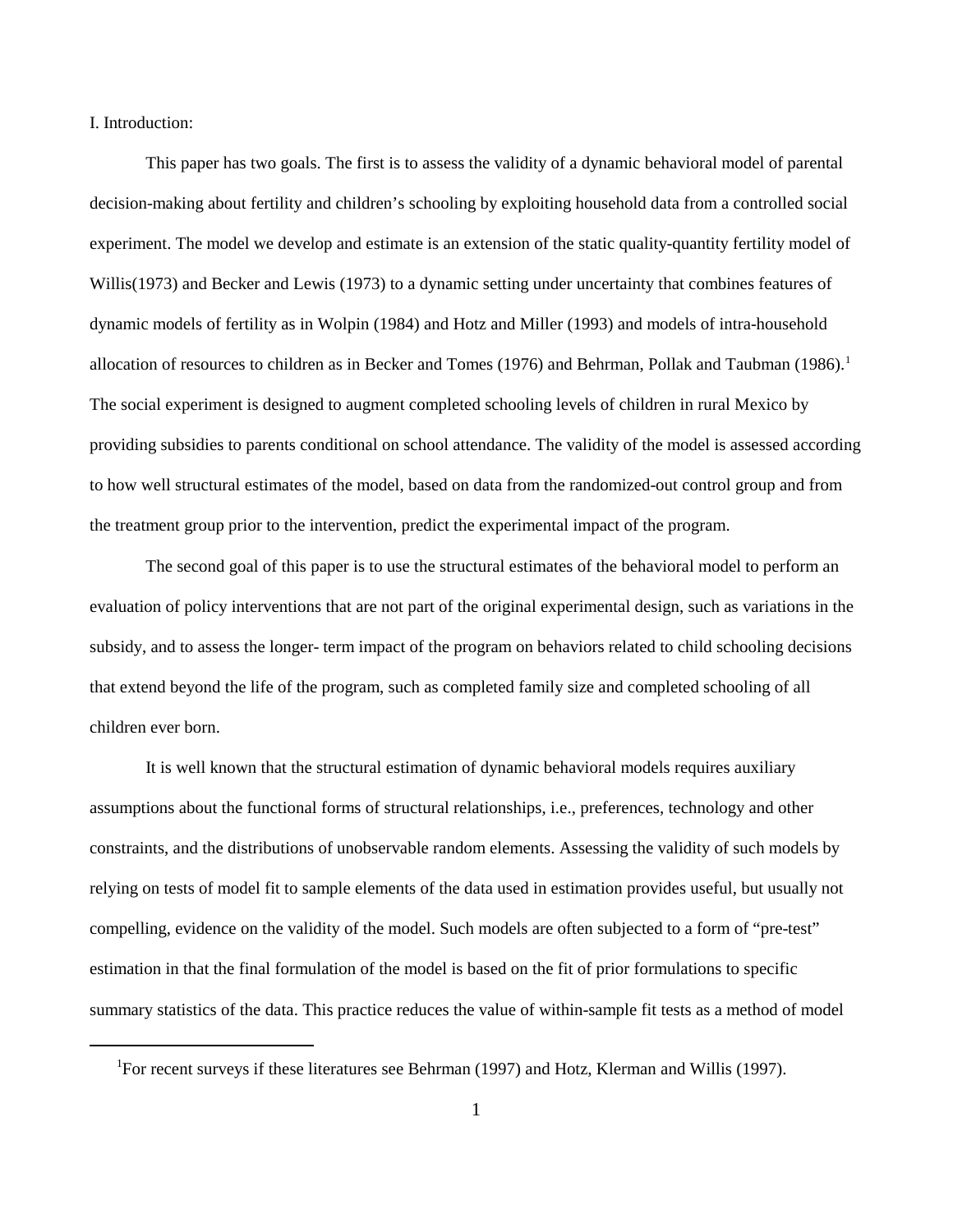validation.

To mitigate the effect of pre-test estimation, there have been a number of attempts to assess model validity through out-of-sample forecasts. However, such applications are sparse and have been limited by the nature of the data. For example, Keane and Wolpin (1997) used the estimates of their model of occupational choice, based on a cohort of young men from the NLSY79 between the ages of 16 and 26 (over the years 1978 to1988), to forecast occupational choices for the same and nearby cohorts between the ages of 27 and 44 over the years 1989-1995 (using march CPS data). Although informative, because the data are highly age-trended and the model builds in such trends, tests based on this kind of out-of-sample data may not be able to discriminate finely among alternative models.<sup>2</sup>

Another type of model validation test makes use of regime shifts. For example, Lumsdaine, Stock and Wise (1992) compared the ability of structurally and non-structurally estimated models to forecast the impact of a pension "window plan" on the departure rates of workers from a single firm. The workers were subject to a defined benefit plan that provided a significant incentive to remain with the firm until age 55 but to leave before 65. In 1982, there was a major change in the plan and vested workers over the age of 55 were offered a bonus to retire. Lumsdaine, Stock and Wise (1992) compare forecasts of the models' predictions about the impact of the bonus on retirements, based on pre-1982 data, to actual retirements. The forecast is of a large change in the pension rules, and thus provides an arguably more convincing test of the validity of the model than do withinsample tests.<sup>3</sup>

In this paper, we similarly use out-of-sample forecasts to assess the validity of a structurally estimated model, but the comparison is to a completely new program rather than a change to an existing program. We

 $2$  Keane and Wolpin found that the structurally estimated model forecasts white-collar employment better than a non-structurally estimated model, but that the situation is reversed in forecasting blue-collar employment. They also found that a model in which individuals behave myopically provided incredible out-of-sample forecasts of occupational choices and wages.

<sup>&</sup>lt;sup>3</sup> Lumsdaine, Stock and Wise (1992) found that the structural dynamic programming model forecasts the impact of the window plan better than a non-structural probit specification.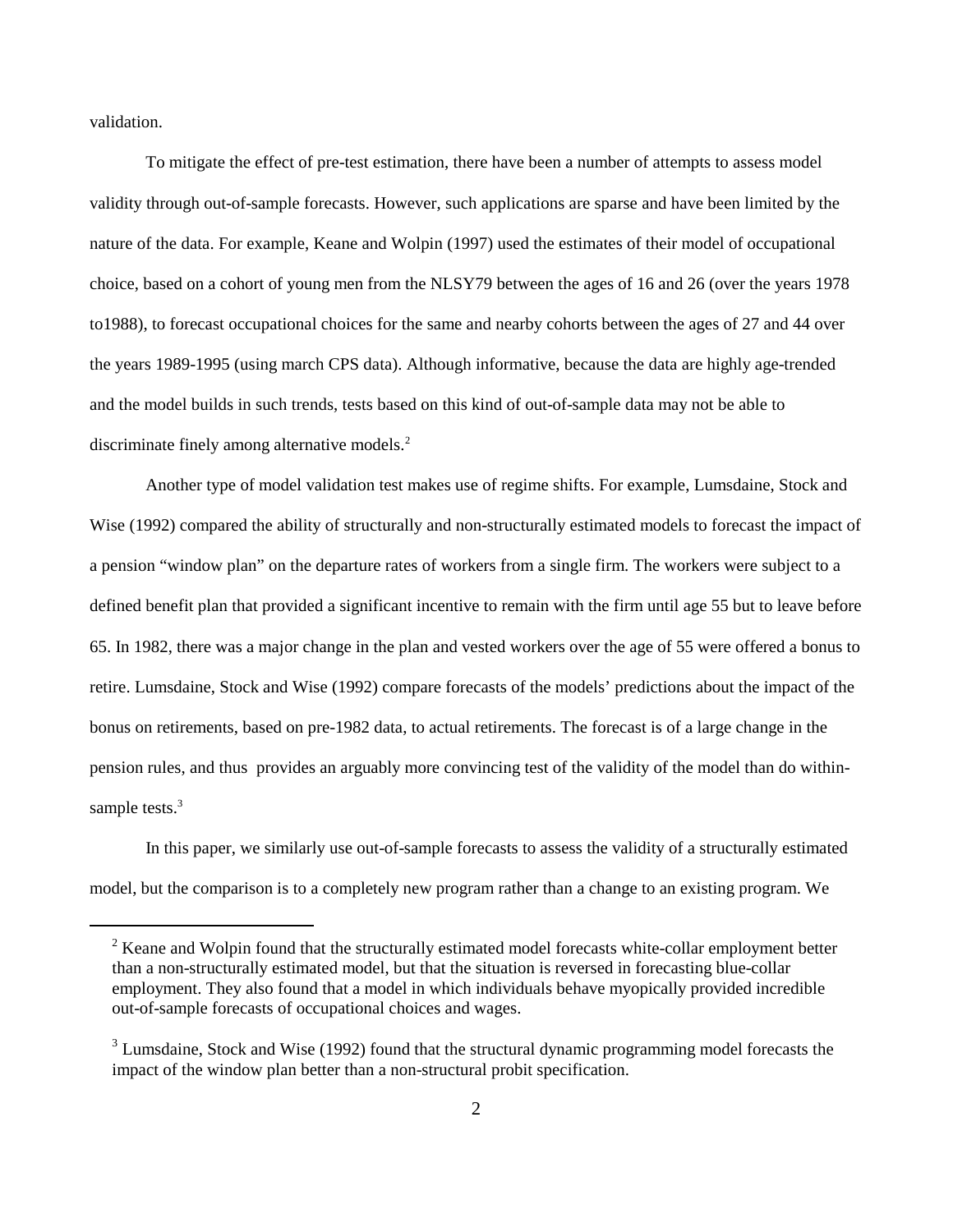study the Mexican school subsidy program PROGRESA. This program was implemented as a social experiment beginning in 1997.<sup>4</sup> We obtain structural estimates of a model of household fertility and child schooling decisions using data on the randomly selected control group and on the treatment group prior to the experiment, for whom there are longitudinal data over three survey years. We assess the performance of the model by comparing the impact of the program predicted by the model to the impact obtained under the experiment. By design, the control and treatment groups are randomly drawn from the same population so that the behavioral model relevant to the control group should be the same as the model relevant to the treatment group. This experiment therefore represents a unique opportunity to assess the validity of a structurally estimated model.

Previous studies in the program evaluation literature have also made use of social experiments to study the performance of methods for estimating program effects using observational data. For example, Lalonde (1986) compared estimates of the impact of a job training program based on a variety of nonexperimental estimators to an experimental benchmark. More recently, Heckman, Ichimura and Todd (1997) studied the performance of a class of matching estimators in a similar context. The methods studied in that literature typically require data on program participants and are therefore not suitable for evaluating the effect of programs that have not been implemented. In contrast, the method adopted in this paper only requires data on nonparticipants. We show that the existence of an active child labor market and variation in child wages, a component of the opportunity cost of school attendance, can be used to identify the parameters of our behavioral model, which enables us to forecast the effect of a school subsidy program without any variation in the data in the direct cost of schooling.

 The model developed in this paper assumes that a married couple makes sequential decisions about the timing and spacing of births and about the time allocation of children through age 15, including their school attendance and labor market participation. Parents receive utility contemporaneously from the stock of children

<sup>&</sup>lt;sup>4</sup> PROGRESA stands for Programa de Educacion, Salud, y Alimentacion (Program of Education, Health and Nutrition). The name of the program was recently changed to Oportunidades, but its essential features remain the same.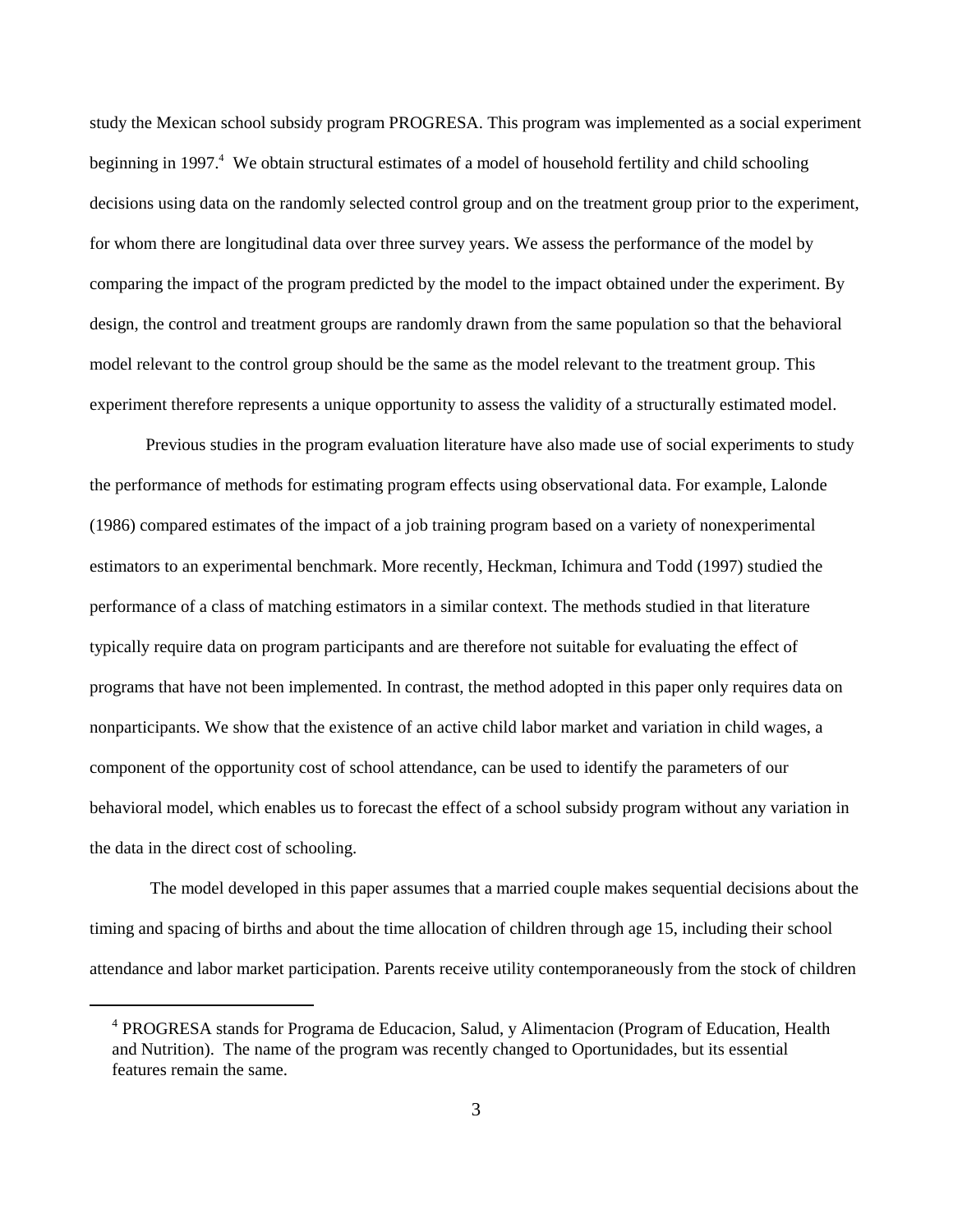and their current ages, their children's current schooling levels and attendance and from their leisure time (home production). Household consumption, which also yields contemporaneous utility, is enhanced by their children's earnings. The decision to bear a child (for a woman to become pregnant) is made over a finite horizon beginning at the woman's age at marriage and ending when the woman is no longer fecund (assumed to be age 43); decisions about the time allocation of children are made through age 59. Parent's income is an exogenous function of the husband's age and the distance of the village of residence to the nearest large city. Parental preferences and income and children's earnings are subject to time-varying stochastic shocks. Preferences, parental income and child wages differ permanently among households according to their type, which is unobservable to us.

Attanasio, Meghir and Santiago (2001) develop and structurally estimate a quite different model of schooling decisions that they also use to evaluate the impact of the PROGRESA program and of variations to the subsidy schedule. The key differences are: (i) their model assumes that schooling is chosen to maximize each individual child's lifetime income, rather than being the outcome of an intra-household allocation decision that maximizes parental utility, and their model does not incorporate a fertility decision; (ii) they use data from post-program treatment households in estimating their model; (iii) they allow the income generated by working children to have a different effect on schooling decisions than income generated by the school subsidy, which we cannot allow for because we do not use post-program data in the estimation; and (iv) they estimate treatment impacts allowing for the possibility that the control group may have anticipated plans to bring them into the program at a future date. The empirical evidence presented about the importance of anticipatory effects is mixed, with some schooling patterns better fit by a model that assumes no anticipation, but other patterns better fit by a model with anticipation.

Our strategy of using the treatment group to validate the model assumes that the control group did not expect to be brought into the program. We base this assumption mainly on accounts from PROGRESA administrative personnel that special care was taken in administering the survey so as not to inform the control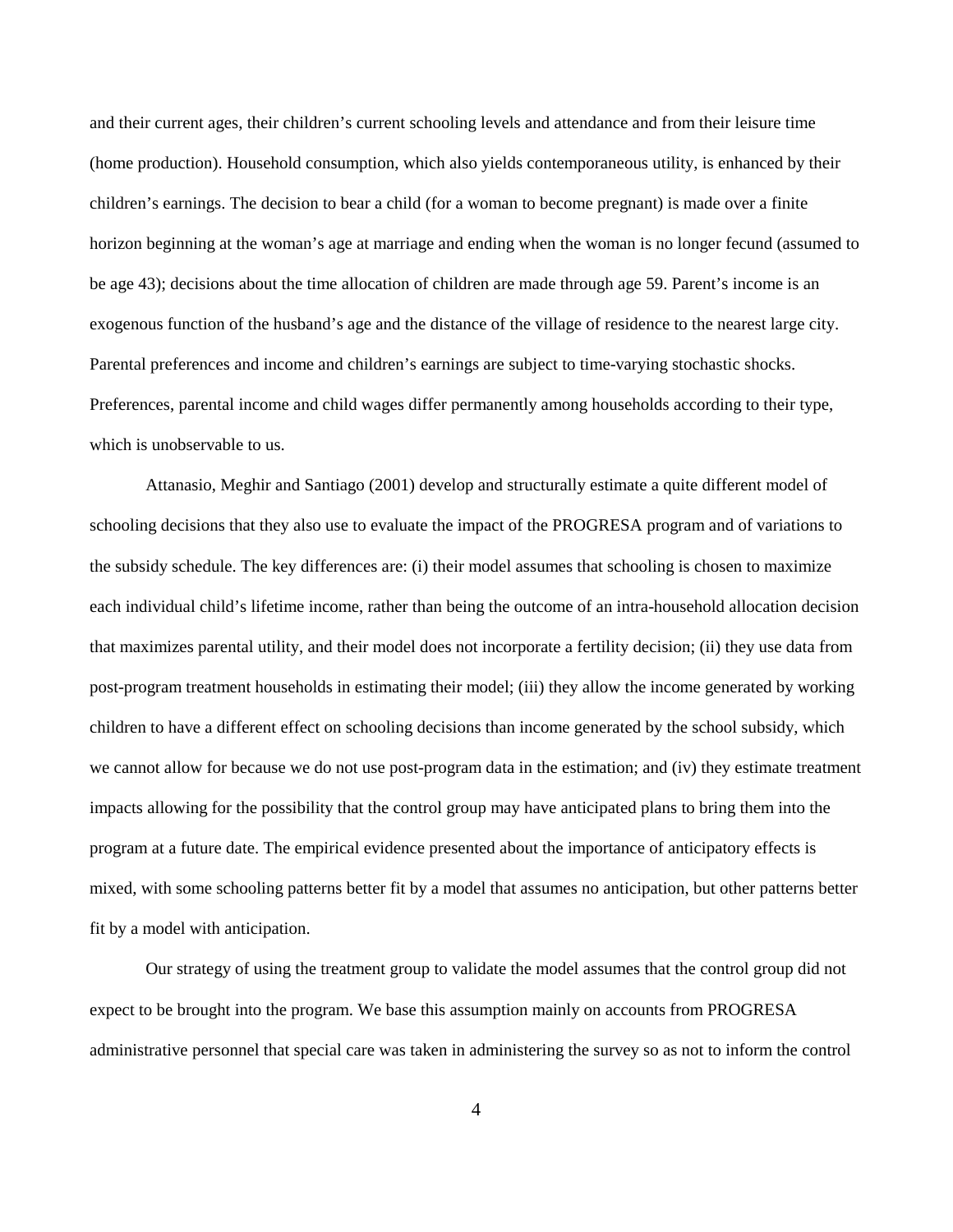group families about the existence of the program or about future plans to incorporate them. If there were anticipatory effects, however, we would expect them to be present in 1998 but not in 1997, because the baseline data were gathered at a time before the initiation of the program. Thus, we would expect our model, estimated under the assumption of no anticipation, to fit the 1997 schooling patterns better than the 1998 patterns. As described later in the paper, the model fits similarly well for both years, which leads us to conclude that there is no strong evidence of anticipatory effects.

A structurally estimated model that is a valid representation of behavior can be used to evaluate the impact of counterfactual policies.<sup>5</sup> In contrast, social experiments provide information only about the impact of the program as it was implemented. They cannot be used to evaluate variations in the program or longer run effects that extend beyond the life of the experiment, and they cannot be used to evaluate radically different programs. Using the model's estimates, we determine the impact of the program for alternative subsidy schedules, including halving the subsidy level, doubling the subsidy level and subsidizing attendance only in higher grades. In addition, we evaluate two radically different programs, one that provides a bonus for graduating from junior secondary school but no other payments and one that provides an income subsidy without the school attendance requirement.

The model is also used to forecast long run impacts of the program, which might differ substantially from the short-run impacts that are measured by the experiment. Even if the program was viewed by the treatment group as permanent, the impact of the program measured by the experiment is conditioned on the circumstances of the families at the time the program was initiated, e.g., the number of children they have and their grade completion levels. The longer-run impact of the program may be to affect those circumstances. For example, one long-run effect of a schooling subsidy may be to alter the number of children families have. Another long-run impact may be to decrease the extent of discontinuous school attendance, leading to larger

 $5$  Wolpin (1996) reviews a number of examples in the context of discrete choice dynamic programming models.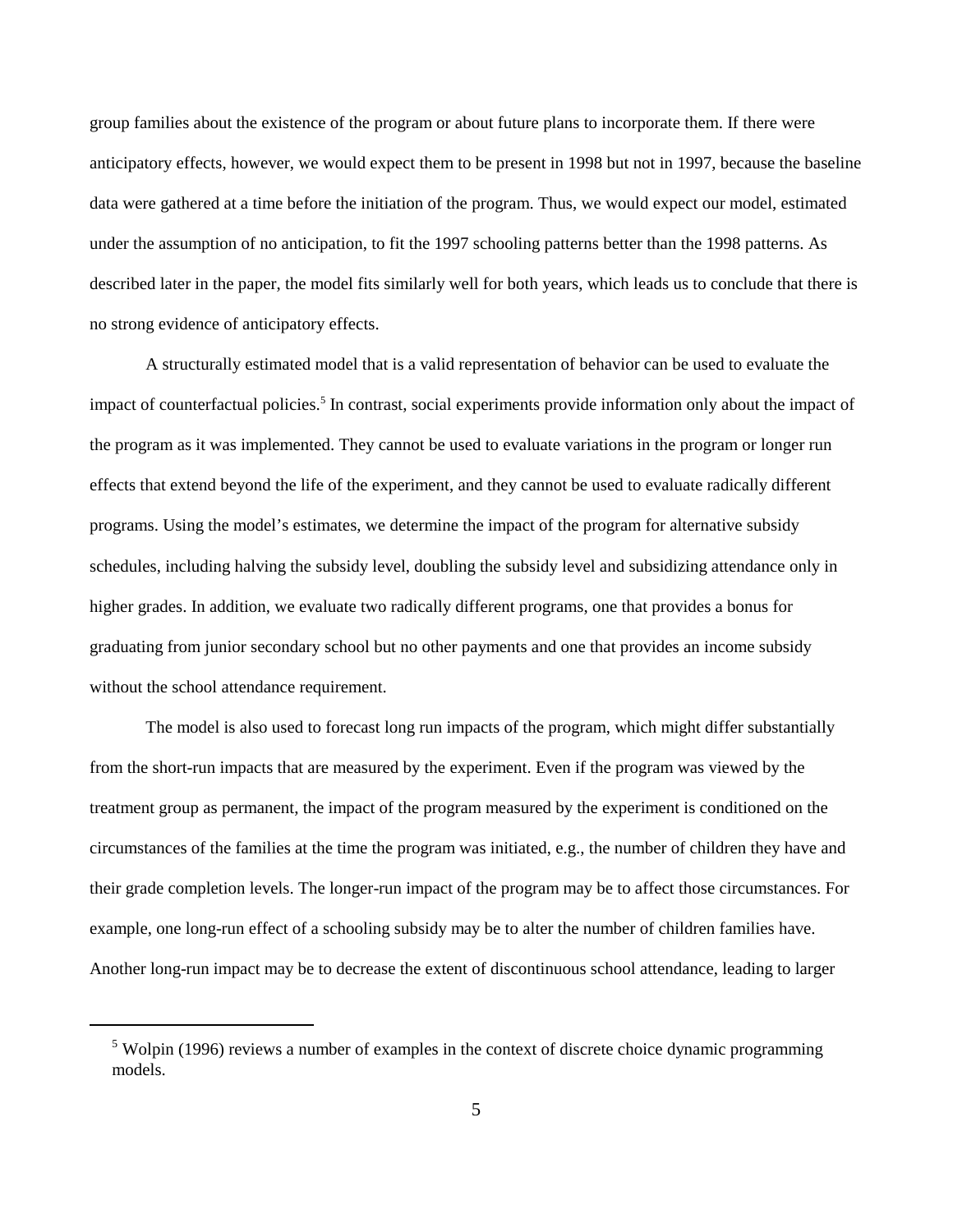long-run effects if returning to school after a period of non-attendance is viewed as costly.<sup>6</sup> Evaluating the longrun effects of the program using an experimental approach would require that the experiment be continued long enough to observe these changes, which is costly and often politically infeasible. We use the model to estimate what the completed family size and completed schooling would have been for the treatment families had the program been in existence for their entire lifetimes.

In the next section, we provide relevant details of the PROGRESA program, followed in section III by a description of the data used in the estimation. Section IV presents the model and estimation method and section V the results of the estimation, including an assessment of the model's validity and of counterfactual experiments. The latter exercise is clearly dependent on the success of the model at forecasting the impact of the subsidy program. The model does indeed perform quite well.

### II. The PROGRESA Program:

We begin with a description of the PROGRESA program and the evaluation research that has already been performed. PROGRESA is a large-scale anti-poverty and human resource program begun in Mexico in 1997 that now provides aid to about 10 million poor families.<sup>7</sup> The program was begun in rural areas and is currently being expanded into semi-urban and urban areas. The major goal of the program is to stimulate investments in children's human capital. The program attempts to align household incentives with program goals by providing transfer payments that are contingent on children's regular attendance at school.<sup>8</sup> Programs with features very similar to those of PROGRESA have been initiated in many other Latin American and Asian

 $6$  For an alternative non-structural approach to analyzing the long-run impact of the PROGRESA program, see Behrman, Sengupta and Todd (2000a).

 $\frac{7}{1}$  These households account for 40 percent of all rural households and 10 percent of all households in Mexico (See Gomez de Leon and Parker (2000)).

<sup>&</sup>lt;sup>8</sup> Children are required to attend at least 85% of days as verified by principals and teachers.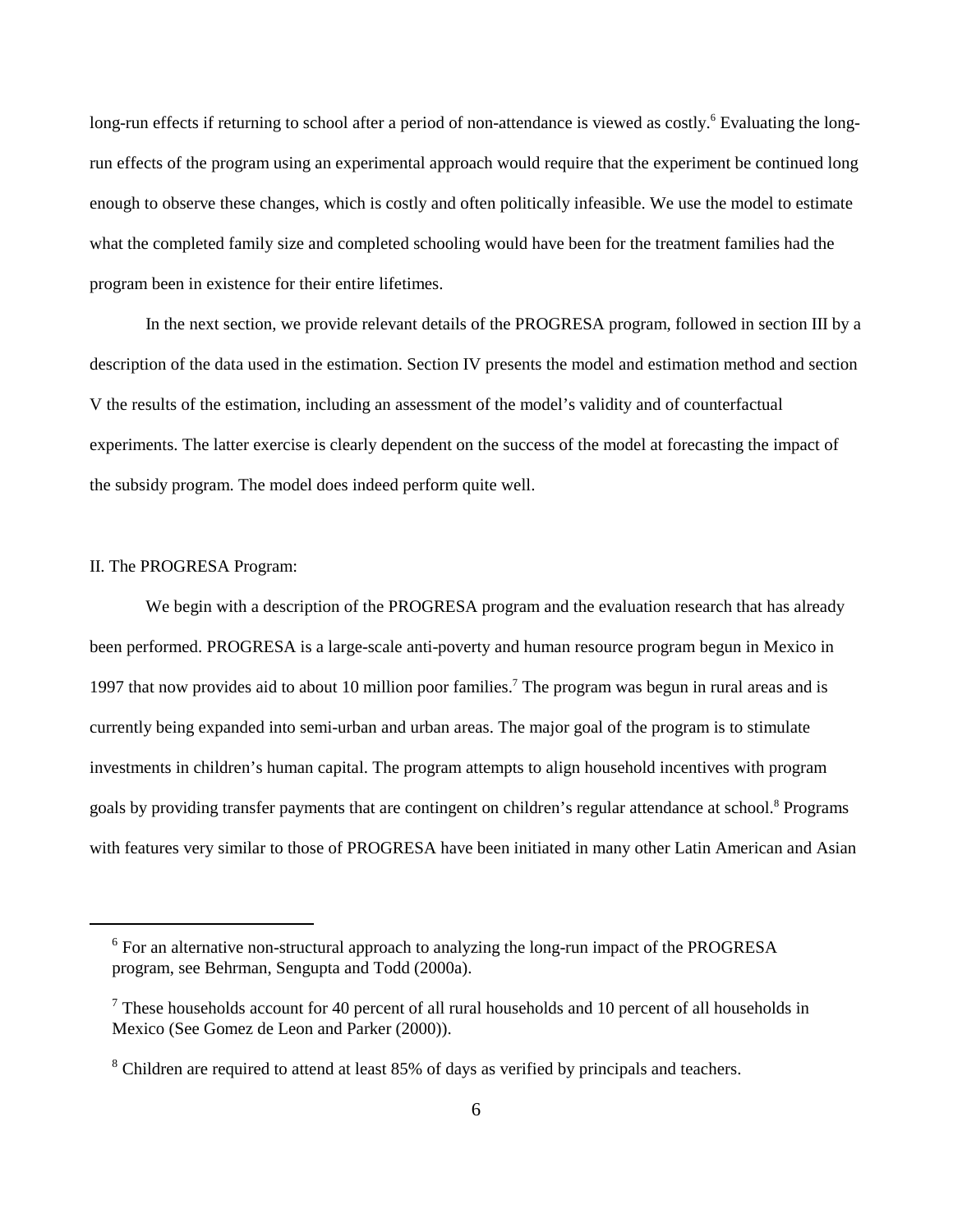countries.<sup>9</sup>

In recognition of the fact that older children are more likely to engage in family or outside work, the transfer amount provided under the PROGRESA program varies with the child's grade level. As seen in Table 1, it is greatest for children in junior secondary school (grades 7 through 9) and is also slightly higher for female children, who traditionally have lower secondary school enrollment levels.<sup>10</sup> In addition to the educational subsidies, the program also provides some monetary aid and nutritional supplements for infants and small children that are not contingent on schooling.<sup>11</sup> In total, the benefit levels that families receive are substantial relative to their income levels. The monthly average total cash transfer is US \$55 (more than 75% is due to the educational subsidy), which represents about one-fourth of average family income (Gomez de Leon and Parker, 2000).

For purposes of evaluation, the second phase of the PROGRESA program was implemented as a randomized social experiment, in which 506 rural villages (in 7 states) were randomly assigned to either participate in the program or serve as controls.<sup>12</sup> Randomization, under ideal conditions, allows mean program impacts to be assessed in a simple way through comparisons of outcomes for treatments and controls. Behrman and Todd (2000b) provide evidence that is consistent with the randomization having been carefully implemented. They document that the treatment and control groups are highly comparable prior to the initiation

 $9$  For example, such programs exist in Bangladesh, Pakistan, Chile, Colombia, Brazil, Guatemala, and Nicaragua.

 $10$  Prior to 1992, Mexico had compulsory schooling that required that children complete at least 6 years of schooling. In 1992, the law was changed to require the completion of 9 years of schooling. However, as our data show, the law is not strictly enforced. Although a large proportion of children complete 6 years of schooling, the vast majority complete less than 9.

 $<sup>11</sup>$  Some of this aid is contingent on visiting a health clinic.</sup>

 $12$  The 506 localities were selected in a stratified random sampling procedure from localities identified by PROGRESA to be eligible to participate in the program, because of a "high degree of marginality" (determined mainly on the basis of analysis of data in the 1990 and 1995 population censuses (1990 Censo, 1995 Conteo)). There are 31 states in Mexico.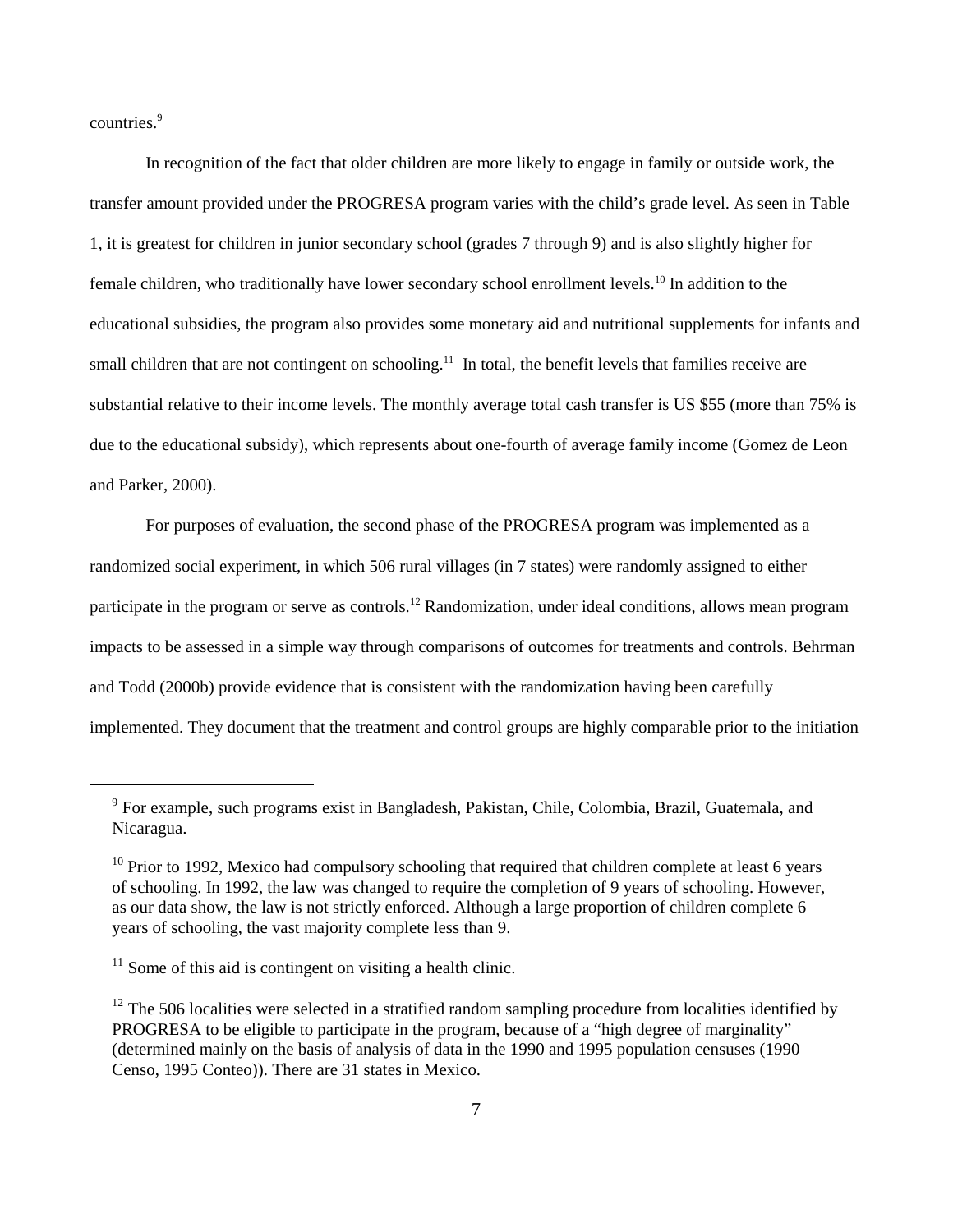of the program. Over the three year time period covered by our data, the households living in the control villages did not receive program benefits.<sup>13</sup>

The data gathered as part of the PROGRESA experiment provide rich information at the individual and household levels, including information on school attendance and achievement, employment and wages of children and the income of the household. Data are available for all households located in 320 villages randomly assigned to the treatment group and for all households located in 186 villages assigned to the control group. The data that we analyze were gathered through two baseline surveys administered in October, 1997 and March, 1998 and through three follow-up surveys administered October, 1998, May, 1999, and November, 1999. Households residing in treatment localities began receiving subsidy checks in the fall of 1998. In addition to the household survey data sets, supplemental data gathered at the village level and at the school level are also available, most importantly for our purpose, the travel distance to the nearest secondary school and to the nearest city.

Within treatment localities, only households that satisfy program eligibility criteria receive the school subsidies, where eligibility is determined on the basis of a marginality index designed to identify the poorest families within each community.<sup>14</sup> Because program benefits are generous relative to families' incomes, most families deemed eligible for the program decide to participate in it, although not all families are induced by the transfers to send their children to school.<sup>15</sup> Data collection was exhaustive within each village and included children from ineligible families. There are 9,221 separate households in the control villages and 14,856 in the

 $^{13}$  However, the program has recently been expanded to include many of the control localities, so that it is possible that the behavior of the controls groups over the time period we observe them could have been influenced by their expectation of eventually receiving benefits. We present evidence about the existence of anticipatory effects below.

 $14$  Program eligibility is based in part on discriminant analysis applied to the October 1997 household survey data. The discriminant analysis uses information on household composition, household assets (such as whether the house had a dirt floor) and some other factors in determining program eligibility.

<sup>&</sup>lt;sup>15</sup> A family could participate in the health component of the program, but not in the school subsidy component.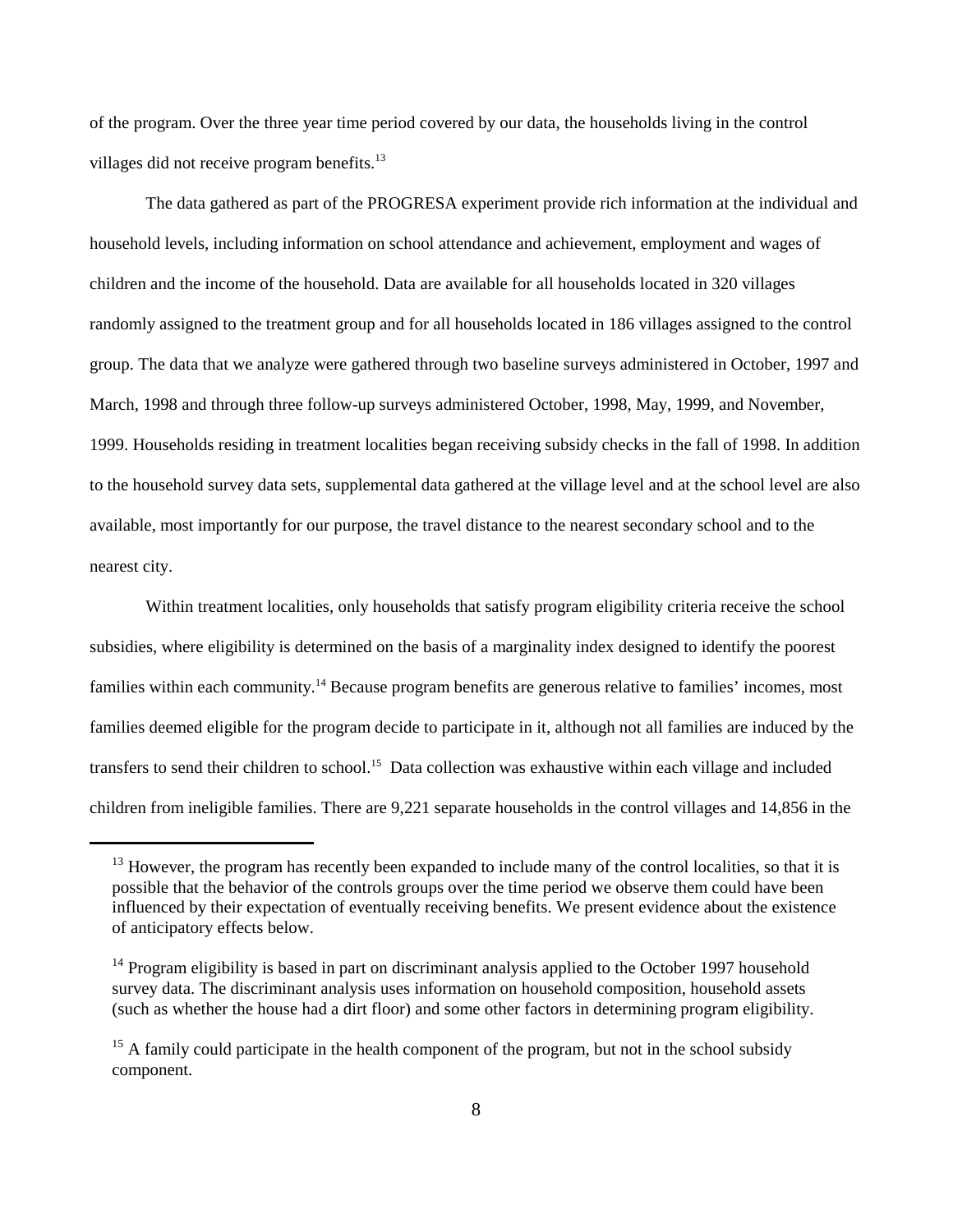treatment villages.

Most of the existing research on the PROGRESA social experiment focuses on estimating the experimental impacts through mean comparisons of various outcome measures for treatment and control children. Gomez de Leon and Parker (2000) and Parker and Skoufias (2000) examine how children's time use, e.g., time spent working for pay, differs for children participating in the program. Shultz (2000) and Behrman, Sengupta, and Todd (2000a) analyze the effect of the program on school enrollment and attendance rates. Figure 1, adapted from Behrman, Sengupta and Todd, shows the impact of the subsidy on school enrollment rates by age and sex. Treatment impacts on enrollment rates are mainly confined to older ages, children between the ages of 12 and 15, and are of similar magnitudes for girls and boys.

III. Variable Definitions and Descriptive Statistics:

#### *Variable Definitions*

Our estimation sample consists of landless households in which there was a woman under the age of 50 reported to be the spouse of the household head.<sup>16</sup> This restriction reduced the sample to 1,531 households located in the control villages in 1997 and 2,162 households located in the treatment villages in 1997. Additional exclusions based on missing or otherwise inconsistent data reduced the sample to 1,362 households in the control villages (of which 1,355 are also observed in 1998) and 1,949 households in the treatment villages. As of 1997, there were 4,501children born to the control households and 6,219 to the treatment households, on average a little over 3 children per household. Of these, 2,096 children in the control village and 2,845 in the treatment villages are between the ages of 6 and 15 as of the October, 1997 survey. In contrast to the entire sample, landless households tend to be poorer and, therefore, have a higher proportion of eligible

 $16$  A landless household is defined as a household that reported producing no agricultural goods for market sale. This restriction was adopted both to make the sample more homogeneous and smaller (to reduce the computational burden) and to avoid having to model agricultural production, which would be necessary if family child labor is not a perfect substitute for hired labor. We also restricted the sample to nuclear households, which are the vast majority.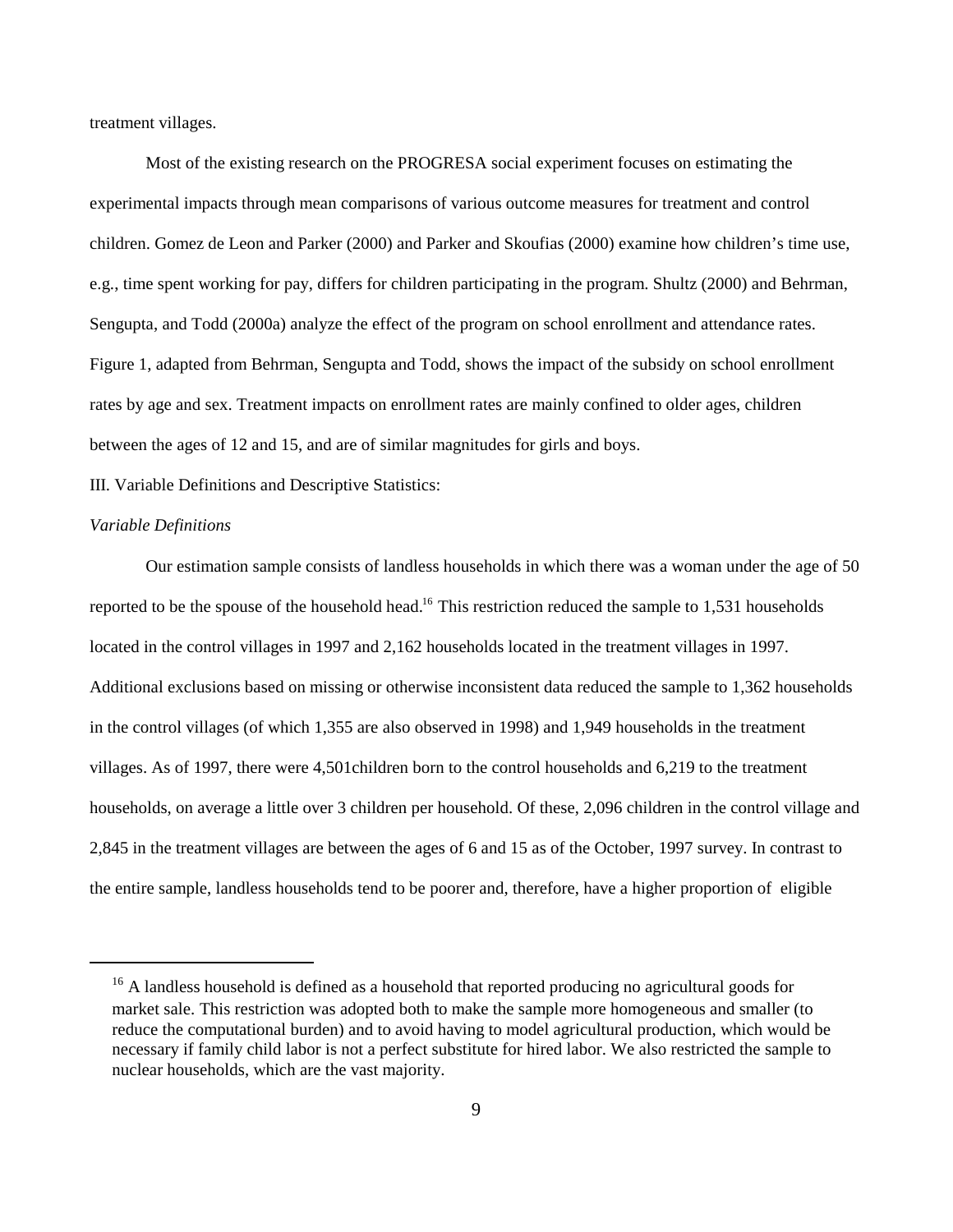households. As of the 1997 survey, about 52 percent of the all households were eligible to participate in the program, while 66 percent of the landless households were eligible to participate.

In estimating the behavioral model, we use data on both program eligible and ineligible households. Because eligibility depends on the number of children in the family, which is a choice variable in our model, restricting the estimation sample to eligible families would create a choice-based sampling problem of the kind that often arises in program evaluation settings. We avoid the choice-based sampling problem by using data on both eligible and ineligible families in estimating the model.<sup>17</sup>

Unfortunately, the PROGRESA data provide information concerning school attendance and work essentially only at the survey dates. Therefore, allocating children to the school-work-at home categories that pertain to an entire school year requires additional assumptions. In defining school attendance, we use the data on school enrollment in the week prior to the survey and data on highest grade completed at the time of the survey. Specifically, we used the following rule in determining school attendance during each of the two school years, 1997-98 and 1998-99, covered by the surveys: (1) A child was considered as having attended school for the entire year if a child that was reported as enrolled in at least one of the two surveys during each school year and was reported as completing at least one grade level. (2) A child was considered as having not attended if the child was reported as not enrolled in both surveys during each school year and did not complete a grade level. (3) Essentially, all other problematic cases were hand-edited to provide a consistent sequence of attendance and grade completion. A child who was determined to have attended school, but did not complete a grade level, was assumed to have failed that school year. School attendance information was obtained for children between the ages of 6 and 15. Highest grade completed was obtained for all children born to the woman.

 $^{17}$  Given the specification of the model, which is described in detail in the next section, solving the choice-based sampling problem would require knowledge of the distribution of unobserved family types among both eligible and ineligible families. Using ineligible households also has the advantage of increasing sample variability in parental income and initial conditions.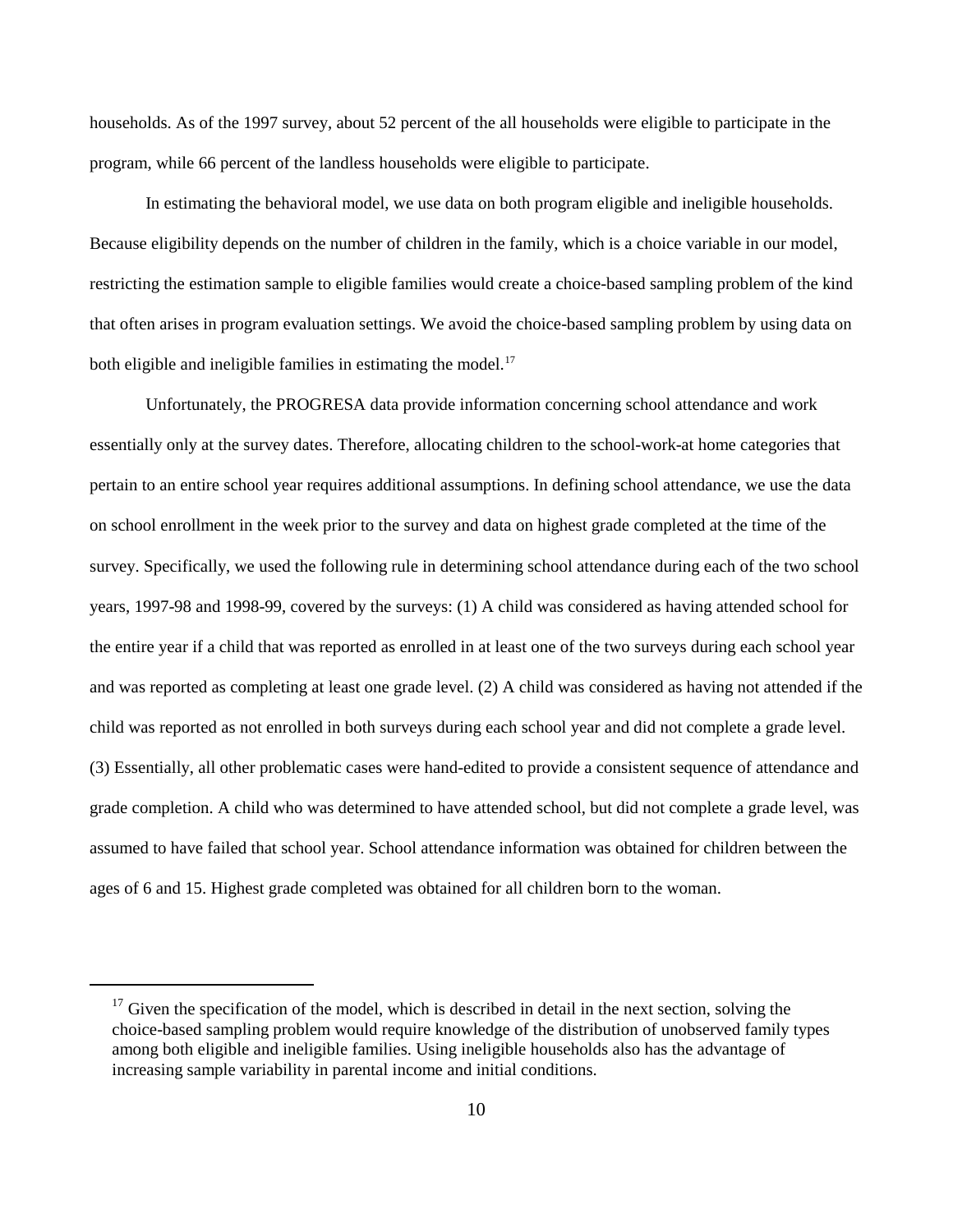A child was defined as working during the school year if the child did not attend school using the criteria above and had been reported as working for salary (for 1997, in the October 1997 survey and for 1998, in the October 1998 survey). The weekly wage was provided in the surveys for those who were reported working in the week previous to the survey. A child was defined as being at home if the child was neither attending school nor working. Parents' weekly income was obtained from the October surveys and includes market earnings of both parents as well as their self-employment income.<sup>18</sup> Both the children's weekly wage and the parents' weekly income were multiplied by 52 to obtain an annual equivalent.<sup>19</sup>

#### *Descriptive Statistics*

Table 2 presents basic sample statistics. The mean age of the wives in the sample as of 1997 is 30.5, and that of their husbands 34.4. The mean age of marriage of the women is 18.1. On average, the families had 3 children as of 1997 and added another .2 children by 1998.The mean highest grade completed of children age 7 to 11 is 2.4 years of schooling, while children who were between the ages of 12 and 15 had completed 5.8 years, and those age 16 and over, 6.6 years. As also shown, there is almost no difference in the completed schooling of this latter group by sex. Parent's income over the two survey years was, on average, about 12,000 pesos (approximately 1,100 U.S. dollars). Approximately 8 percent of children between the ages of 12 and 15 were working over the two years. Among those that worked, their average income ranged from about 6,000 pesos for those 12 and 13 years of age to about 9,000 pesos for those who were 15 years of age.<sup>20</sup>

 $18$  It is extremely rare, as reported in the survey, for children to have contributed to the self-employment income of the household.

 $19$  Weeks worked during the year were not reported in the data.

 $20$  Although mean earnings of children would appear to be large relative to parents' income, it should be recognized that the figures for children represent the means of accepted wages, that is, the mean offered wages for that relatively small fraction of children that work. Our estimates, as described below, of the mean of the offered wage distribution for children is about a third of the mean of the accepted wage distribution. Because parents' income is mostly composed of the income of working fathers and almost all fathers work, the mean accepted and mean offered wages will be very close.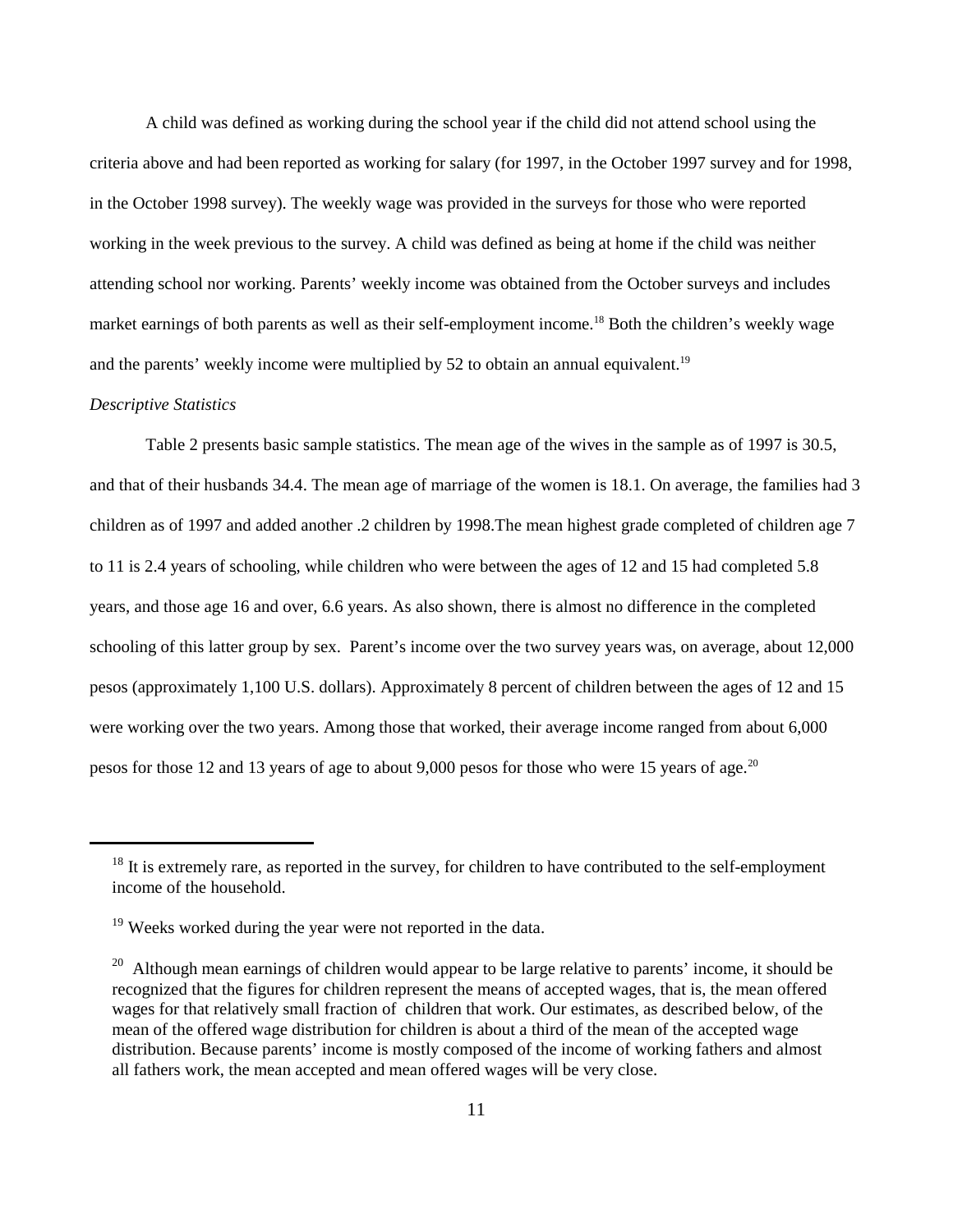Data were also collected about the households' villages. Two "distance" variables are of particular relevance: the distance from the village to a junior secondary school and the distance from the village to the nearest city. As seen in Table 2, about one-quarter of the villages have a junior secondary school located in the village, and among those villages that do not, the average distance to a village with a secondary school is approximately three kilometers. The villages are also generally quite distant from major cities. The average distance of the households from a city is 135 kilometers.<sup>21</sup>

Table 3 provides more detail concerning the time allocation of children. The first two columns contrast the reported school attendance rates (in percent) of children by sex from ages 6 through 15 based on the raw data, whether or not the child was enrolled as of the October 1997 interview date (in column one), and the revised rates based on the rules described above (in column 2). The third column shows the percentage of children working for pay and the last column the percentage at home  $(100 - (2) - (3))$ .

As is apparent from comparing the first two columns, the revised attendance rates are slightly higher than the raw attendance rates. Based on the revised rates, school attendance is almost universal from ages 7 to 11 for both boys and girls. Attendance at age 6 is lower, particularly for boys, although over 90 percent. Attendance rates fall to 89 percent for males and to 90 percent for females at age 12, an age by which many children have completed primary school (grade 6). After age 12, attendance rates continue to decline for both girls and boys, but more rapidly for girls. By age 15, attendance rates are only 48 percent for boys and 40 percent for girls. The percentage of children working for pay at age 12 is only 2.5 for boys and 1.1 for girls. By age 15, 28 percent of boys but only 16 percent of girls are working for pay.<sup>22</sup>

 $21$  We thank T. Paul Schultz for making this data available to us.

 $^{22}$  Child labor laws prohibit children under the age of 14 from working and also limit the kinds of employment and the length of the work day. Our model assumes that these restrictions are not binding, which is consistent with the fact that we observe children under the age of 14 who are working. A very small number of children were working before the age of 12. We assumed that, in fact, they were at home in order to avoid having to fit the model to those few observations.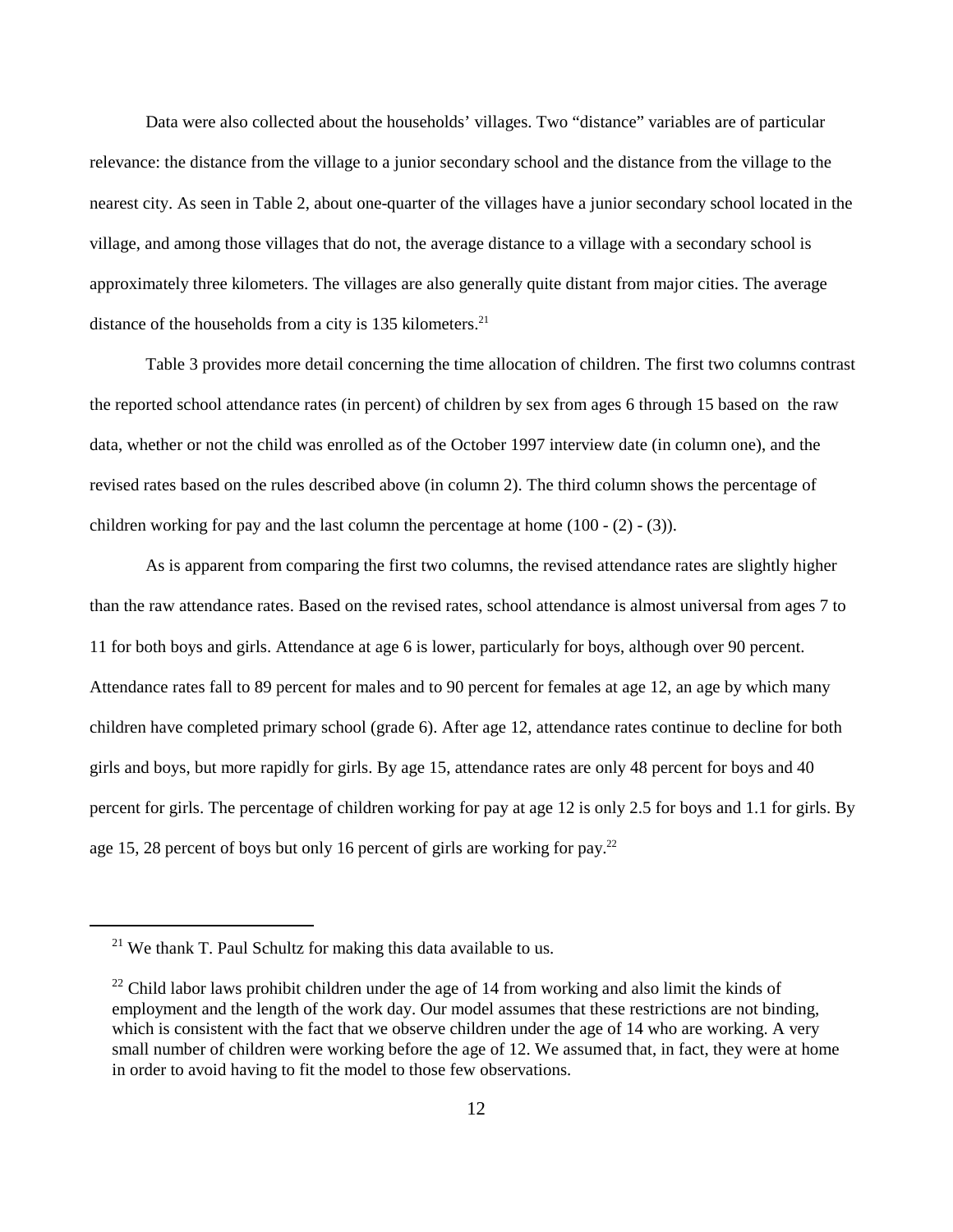Girls progress through the early grades somewhat faster than boys, but ultimately complete about the same amount of schooling. As of October 1997, girls who are 12 years of age have completed about .3 more years of schooling on average than have boys of the same age. At age 16, that difference has completely disappeared, with both sexes having completed, on average, 6.6 years of schooling. Girls are more likely to complete sixth grade, but are also more likely drop out of school after completing it. As seen in Table 4, among the children in our sample who are age 15 or 16 in 1997, 22 percent of the boys and 17 percent of the girls have less than 6 years of schooling, 32 percent of the boys and 39 percent of the girls have exactly 6 years of schooling and 46 percent of the boys and 44 percent of the girls have more than 6 years of schooling. Failure rates are slightly higher for boys than for girls, 15.2 percent for boys and 14.5 percent for girls over all grades, but considerably higher at the primary grades,  $15.7$  percent vs.  $13.9$  percent.<sup>23</sup>

Table 5 provides information about fertility patterns. In particular, it shows the duration distribution from the date of marriage to the birth of each of the first three children. Fertility occurs rapidly after marriage. A little more than 50 percent of the women had their first birth within a year of marriage.<sup>24</sup> First births occurred within two years for seventy percent of the women. As the second column shows, of the women who had at least two children, only 11 percent of the women had two births in two years, but 35 percent had their second birth within 3 years of marriage and two-thirds within 5 years. About 10 percent did not have their second birth until after 10 years of marriage. Over 20 percent of the women who have at least three children had their third

 $23$  National examinations are given at each primary grade level and adequate performance determines grade progression, although compliance is left to teachers. Certificates are awarded after the completion of primary school and junior secondary school.

 $24$  The duration to the first birth is calculated as the age of the woman in 1997 minus the age of the child in 1997 minus the age of the woman at marriage. Ten percent of first births were reported to have occurred at an age prior to the woman's age at marriage and 14 percent coincident with the woman's age at marriage. For the cases where the birth occurred at or before the age at marriage, the marriage was assumed to have occurred one year prior to the birth of the first child. An additional 26 percent of first births occurred at an age one year post-marriage. The sum of these is about equal to the 52 percent of first births occurring in the first year of marriage reported in the table.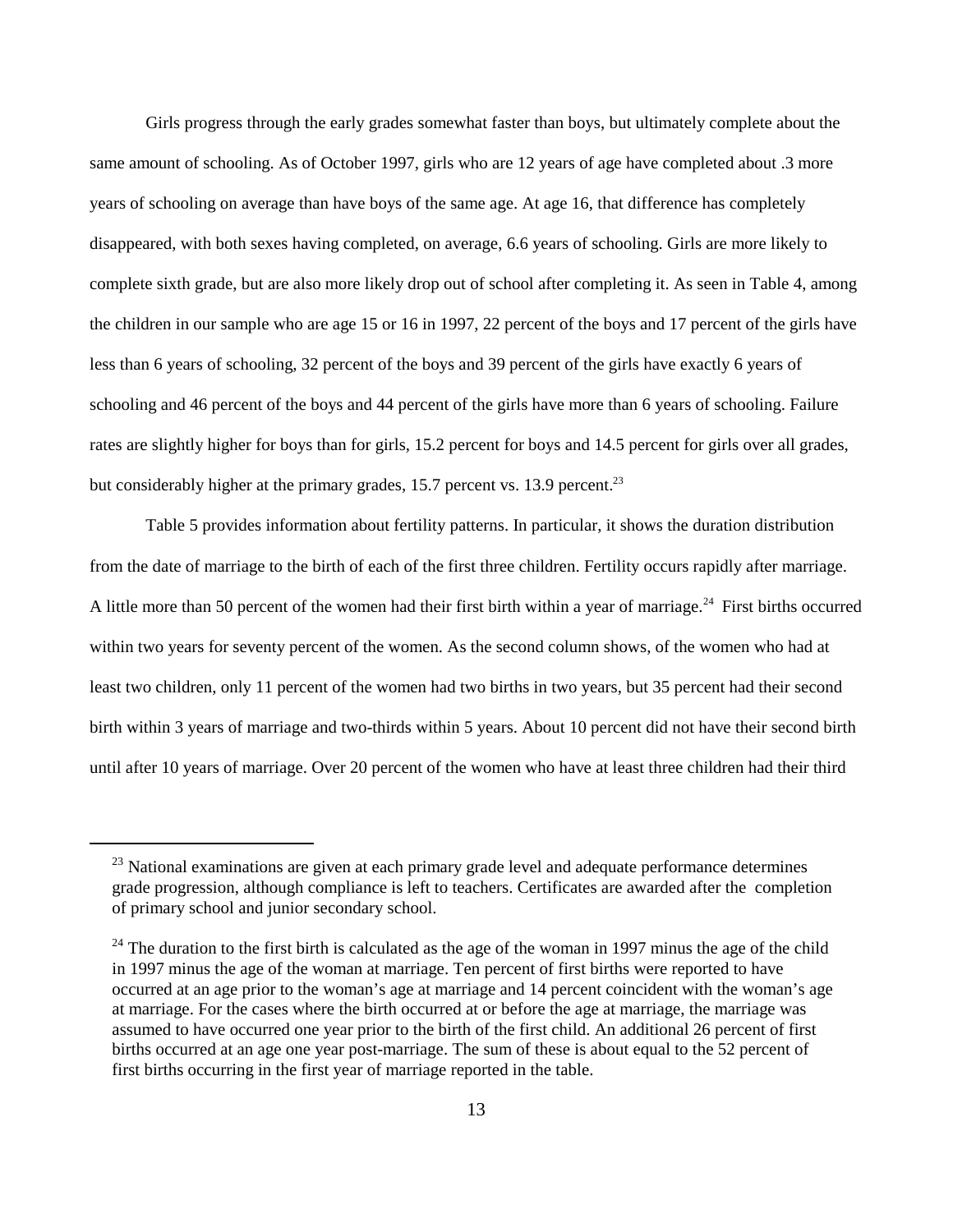birth after 10 years of marriage. Thus, most women have their births quickly after marriage, although some delay for a significant period.

Once children leave school, they rarely return. As seen in Table 6, only 13 percent of boys age 13 to 15 who worked in one year attended school in the next year. Similarly of those who were home in one year, only 15 percent attended school in the next year. Comparable figures for girls are 20 percent (although the sample size is only 5) and zero percent. The school-to-school transition over these ages exhibits substantial permanence for both boys and girls, with 86.2 percent of the boys and 76.9 percent of the girls who attended school in one year also attending in the next year. The home-to- home transition for girls and the work-to-work transition for boys also exhibit such permanence. Among girls in this age group 92.5 percent of those who were home in one year were also home in the next year, and among boys 62.5 percent of those who worked in one year were also working the next year.

## IV. The Model:

## *An Illustrative Model and Identification of Subsidy Effects*

consumption (C) and school attendance (s), namely  $u = C + (\alpha + \epsilon)$ s, where s=1 if the child attends school and 0 otherwise and  $\epsilon$  is a preference shock. Assume that the preference shock is normally distributed with mean zero and variance  $\sigma^2$ . The family's income is y + w(1-s), where y is the parent's income and w is the child's if  $\epsilon \geq w - \alpha$ . The unknown parameters of the model are thus  $\alpha$  and  $\sigma$ . In this simple model, the probability that Given that there is no direct cost of schooling through junior secondary school, and thus no variation from which to directly estimate the impact of a subsidy to attendance, it is useful to consider an illustrative model to demonstrate what information in the data would enable one to forecast the impact of the subsidy program. Consider, then, a household with one child making a single period (myopic) decision about whether to send the child to school or to work, the only two alternatives. Let utility of the household be separable in earnings if working. Under utility maximization, the family chooses to have the child attend school if and only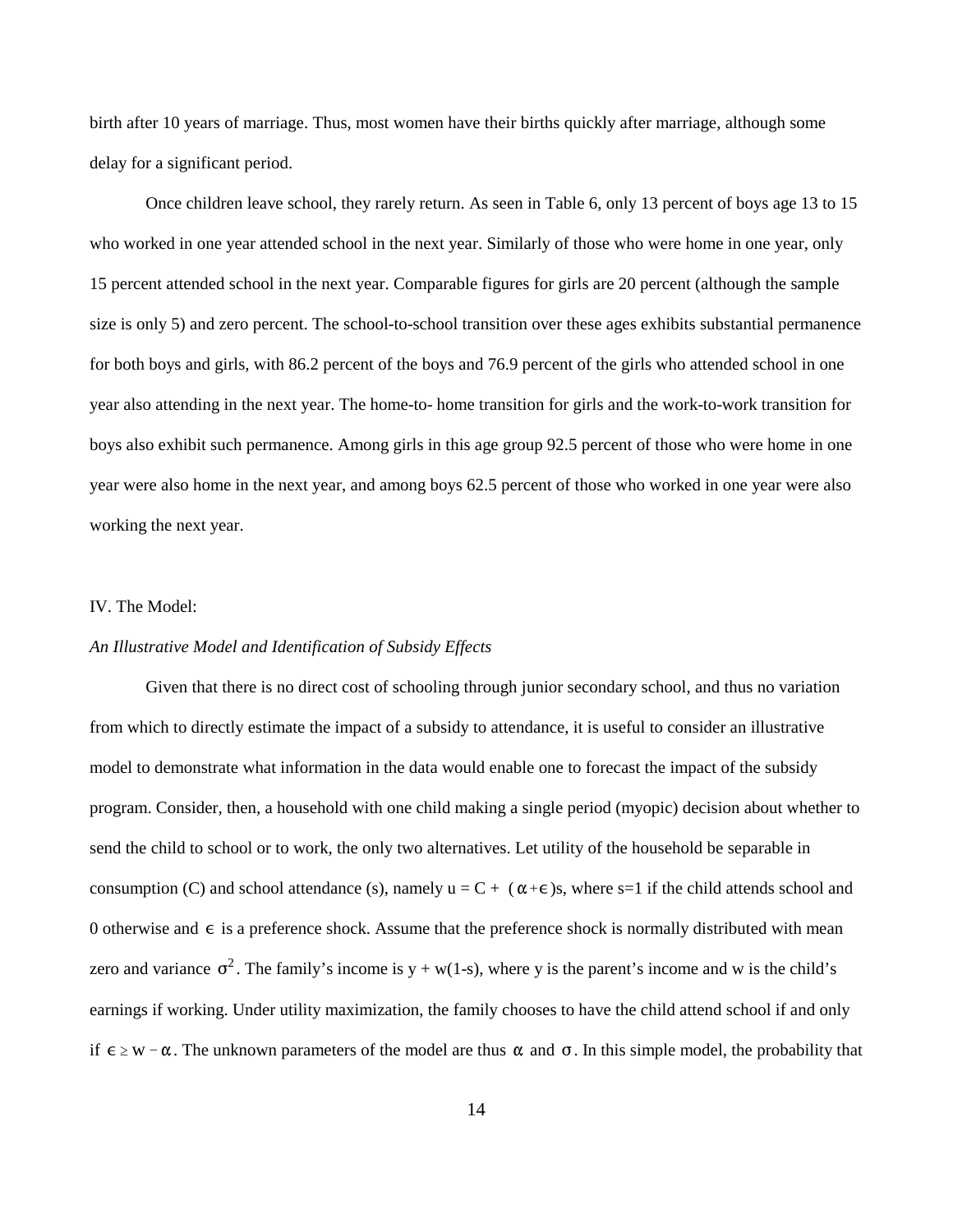family i's child attends school is  $1 - F((w_i - \alpha)/\sigma)$ . Clearly, it is both necessary and sufficient to obtain estimates of  $\alpha$  and  $\sigma$  that child wages vary among families and that we observe those wages.<sup>25</sup>

program, the probability that a child attends school will increase by  $F((w-\alpha-b)/\sigma) - F((w-\alpha)/\sigma)$ . As this expression indicates, knowledge of  $\alpha$  and  $\sigma$  is sufficient to forecast the impact of the program.<sup>26</sup> Moreover, it Now, suppose the government is contemplating a program to increase school attendance of children through the introduction of a subsidy to parents of amount b if they send their child to school. Under such a is also sufficient to enable forecasts of the effect of varying the amount of the subsidy on school attendance. Variation in the opportunity cost of attending school, the child market wage, thus serves as a substitute for direct variation in the monetary (tuition) cost of schooling.

### *Model Description*

woman can become pregnant beginning with marriage (at age  $t = t_m$ ) and ending at some exogenous age (at  $t =$ In each discrete time period, a married couple makes fertility and child time allocation decisions. Specifically, a decision is made about whether or not to have the woman become pregnant, and have a child in the next period, and, for each child between the ages of 6 and 15, whether or not to send the child to school, have the child work in the labor market (after reaching age 12) or have the child remain at home.<sup>27</sup> At ages older than 15, children are assumed to become independent, making their own schooling and work decisions. A T-1) when she becomes infecund. The contribution of the husband and wife to household income is exogenous

then we need to able also to identify the parameters of the offered wage distribution together with  $\alpha$ and  $\sigma$ . Standard arguments for selection models hold for the identification of the wage offer parameters, namely functional form and distributional assumptions. Identification of  $\alpha$  and  $\sigma$  requires an exclusion  $25$  More precisely, in order to use the probability statement above to estimate the parameters, we need to observe child wage offers. If we observe only accepted wages, that is, the wages of children who work, restriction, a variable that affects the offered wage but not the family's preference for child schooling. Below, we discuss the specific identifying assumptions in the richer model that we estimate.

<sup>&</sup>lt;sup>26</sup> See Wolpin (1999) for a similar analysis of the informational content of probabilistic subjective expectations.

 $27$  Although some information on contraceptive use is available, it is not detailed enough to allow modeling contraceptive decisions.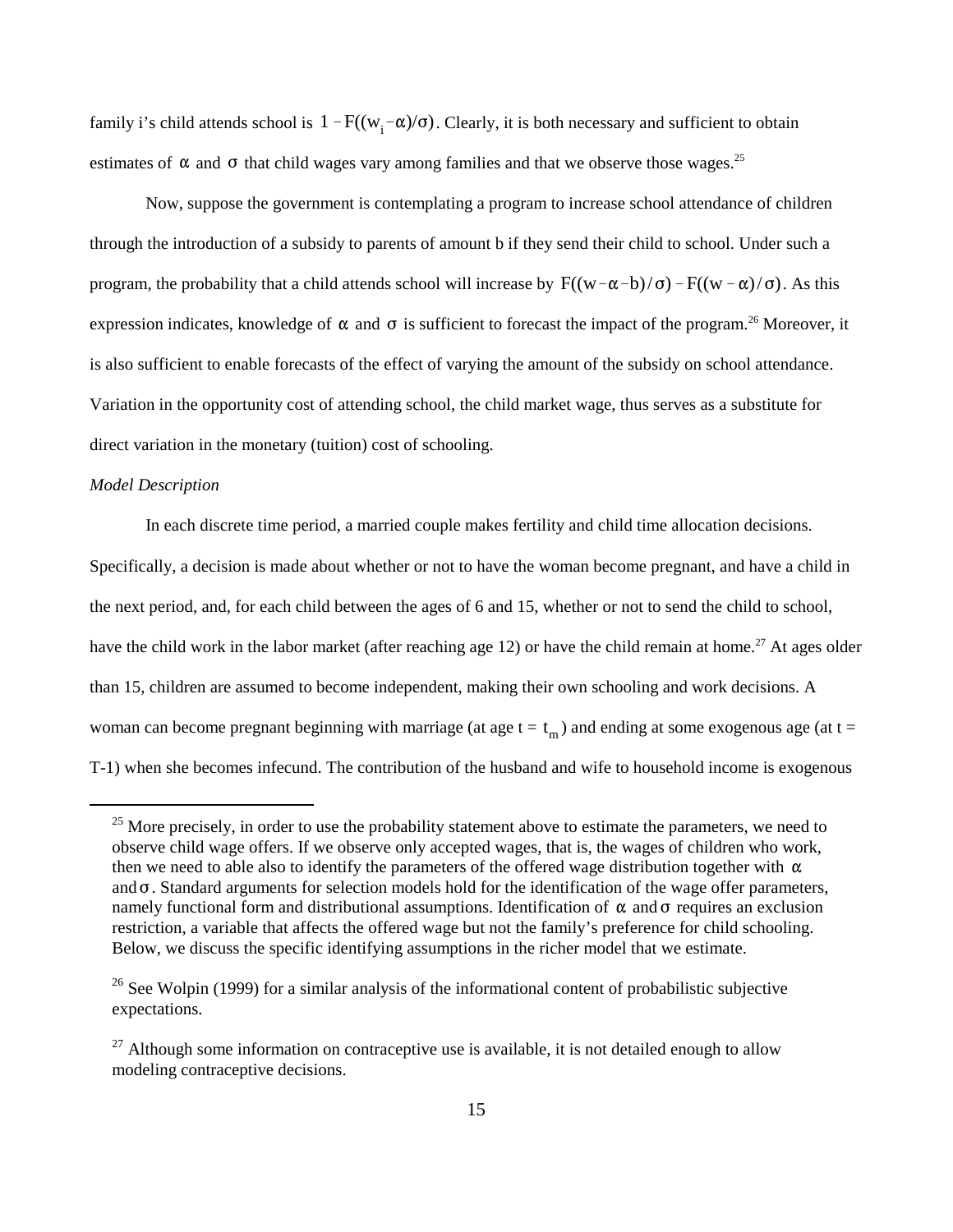(there are no parental labor supply decisions) and stochastic, and the household cannot save or borrow.<sup>28</sup> The contributions to household income from working children (under the age of 16) are pooled with parental income in determining household consumption.

Children who neither attend school nor work for pay are assumed to contribute to household production and thus to parental utility. Therefore, the cost of sending a child to school consists of the opportunity loss in either home production or household income, each of which may differ by the child's age and sex. Parents are also assumed to derive utility in each period from the current average level of schooling that their children have completed, from the current number of children who have graduated from elementary school (grade 6) and from the current number who have graduated from junior secondary school (grade 9). Schooling is publicly provided and therefore parents bear no direct tuition costs. All of the villages have their own primary schools (grades 1 through 6), but not all villages have junior secondary schools (grades 7 through 9). We allow for a psychic cost of attending a junior secondary school that varies with the distance to the nearest village with a secondary school, for a potential utility loss from interrupted schooling, that is, sending children to school who are behind for their age and for an additional loss if a child attends grade 10, which often involves living away from home.<sup>29</sup>

More formally, let  $p(t) = 1$  if a woman becomes pregnant at age t (and 0 otherwise) in which case a child is born at t+1,  $n(t+1)=1$ . Further let  $b(t+1)=1$  if the child that is born is male (and 0 otherwise) and  $g(t+1)$  $= 1$  if the child is female. Also, let  $p(t)$  be the vector of pregnancies up to age t, and  $n(t+1)$  be the corresponding vector of births that occur up to age t+1,  $\mathbf{b}(\mathbf{t+1})$  the corresponding vector of male births and  $\mathbf{g}(\mathbf{t+1})$  the vector of

 $^{28}$  Labor force participation rates of married women in this sample are quite low, between 10-20% at most ages.

 $29$  It is more straightforward to treat these costs as utility losses rather than monetary costs. Given that monetary costs associated with school attendance are not observed in the data, consumption and psychic costs are indistinguishable.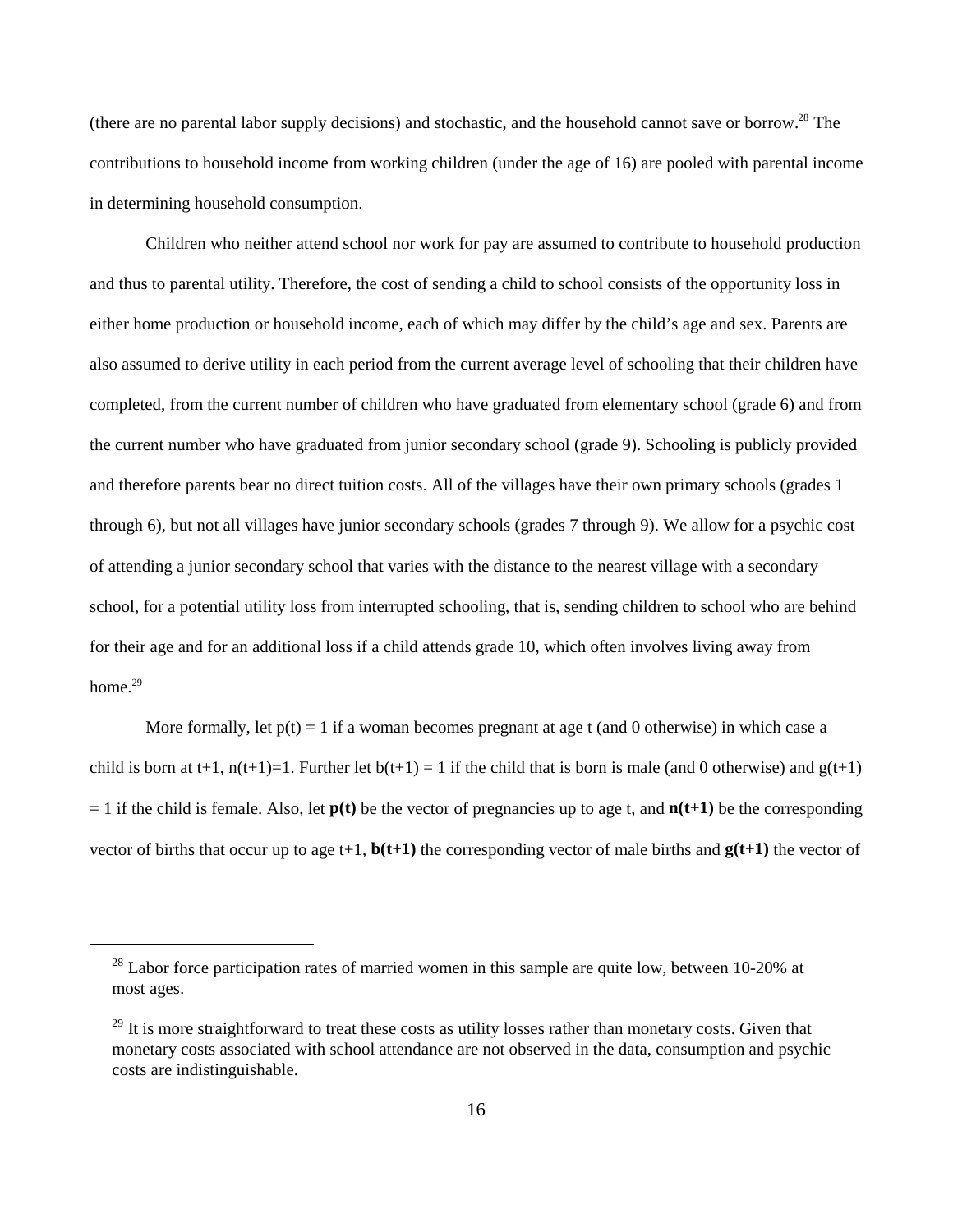$1) + n(t)$ , and analogously the stock of boys by B(t) and that of girls by G(t). A child born at the woman's age  $\tau$ is zero years old at  $\tau$  and, thus, t -  $\tau$  years old at t. A child of birth order n is born at the woman's age  $\tau_n$ . female births.<sup>30</sup> The stock of children through t (the sum of pregnancies through t -1) is denoted by N(t) = N(t-

Let s(t,  $\tau$ ) = 1 if a child of age t -  $\tau$ , between the ages of 6, the minimum age of school eligibility, and  $\tau$  is given by S(t,  $\tau$ ) = S(t-1,  $\tau$ ) + c(t-1,  $\tau$ ) s(t-1,  $\tau$ ), where c(t-1,  $\tau$ ) =1 if a year of schooling is successfully probability of completion is given by  $\pi^{c}(t-1, \tau, S(t-1)|s(t-1) = 1, \mu_{c})$ , where  $\mu_{c}$  is a permanent family-The vector of cumulative schooling at t over all children is  $S(t)$  and the mean schooling level of those children at t,  $S(t)$ . Sex-specific schooling variables are similarly defined and denoted with b or g subscripts. 15, the last age at which parents are assumed to make a schooling decision, attends school at t and zero otherwise. The corresponding vector of school attendance decisions for school age children at t is **s(t)**, where an element is zero when there does not exist a child of a given age. Cumulative schooling at t for a child born at completed and zero otherwise. The completion of a grade level conditional on attendance is probabilistic. The specific component of the success probability. The completion probability also may differ by the child's sex.

Finally, let  $h(t, \tau) = 1$  if a child born at  $\tau$  works at t, and zero otherwise, with  $h(t)$  the corresponding vector over all children at t. Children must be at least twelve years old to be eligible for work, i.e.,  $h(\tau+k, \tau)=0$ for k<12. A child who is neither in school nor at work is by definition at home, which we denote as  $l(t, \tau) = 1$ . h(t,  $\tau$ ) - s(t,  $\tau$ ). Sex-specific variables, as before, carry b and g subscripts.

The utility function is given by

$$
U(t) = U(C(t), p(t), n(t), l_{b}(t), l_{g}(t), s_{b}(t), s_{g}(t), S(t);
$$
\n
$$
(1)
$$
\n
$$
z_{s}, \epsilon_{p}(t), \epsilon_{lb}(t), \epsilon_{lg}(t); \mu_{N}, \mu_{S}, \mu_{lg}, \mu_{lb}),
$$

where C(t) is household consumption,  $z_s$  is the distance to a secondary school, the  $\epsilon$  's are stochastic shocks to being pregnant and to the value attached to having children of each sex at home and the  $\mu$  's reflect permanent

 $30$  Bold type is used to indicate a vector.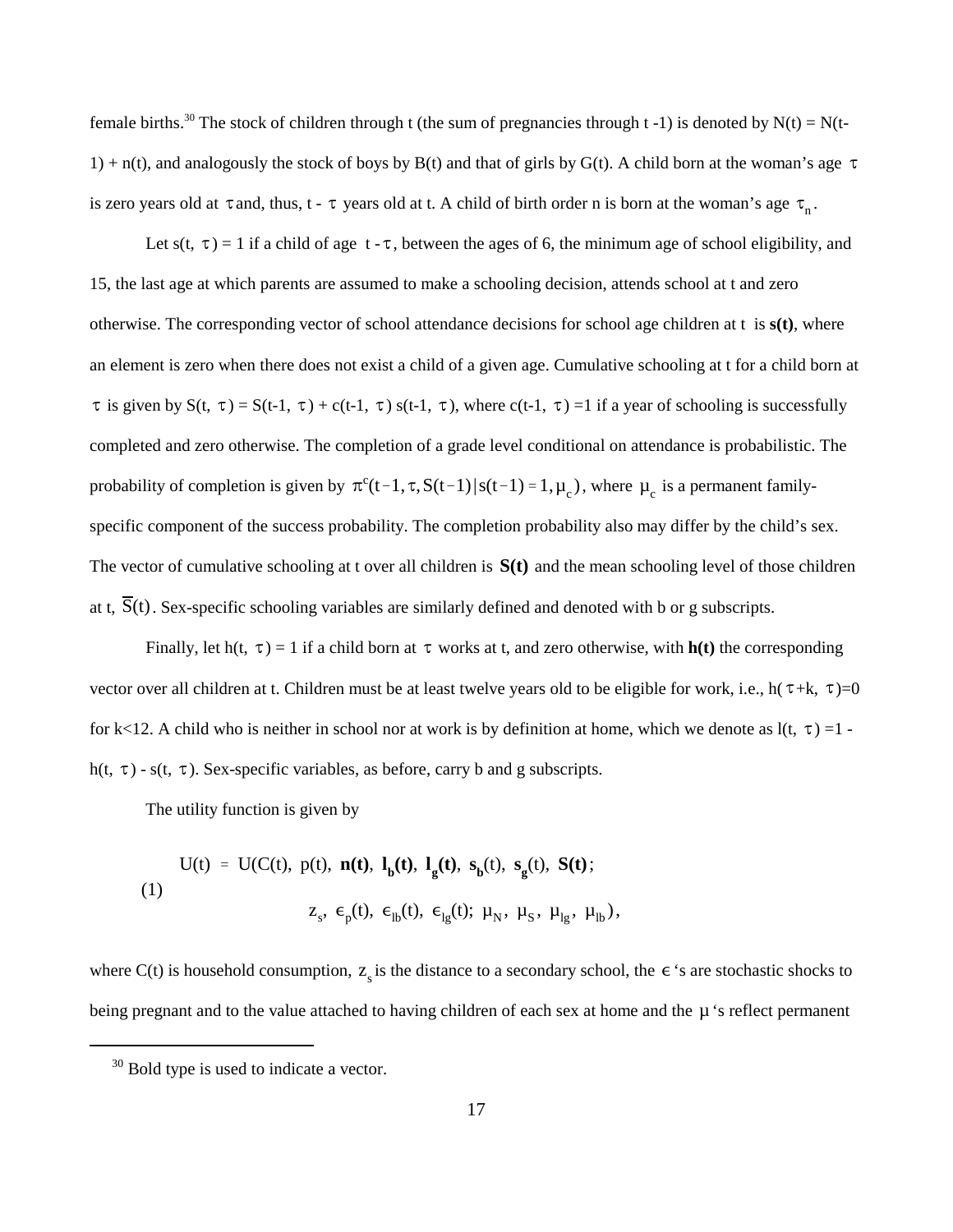differences across households in their preferences for children, for schooling and for the home time of children by sex. The parental utility function (1) is written generally enough to include the possibility, for example, that the value of household production is greater for older girls when there are also very young children in the household. The exact representation of the utility function, which is shown in Appendix A, was determined in part using model fit criteria. 31

 $(y_p)$  and the earnings of children  $(y_o)$  who work in the market.<sup>32</sup> Thus, the family's budget constraint is given Family consumption at t is equal to total family income. Family income is the sum of parental income by

(2) 
$$
C(t) = y_p(t) + \sum_{n} y_o(t, \tau_n) h(t, \tau_n)
$$
.

earnings and self-employment income, depends on the age of the male parent  $(a_p(t))$ , on the distance of the household's village from a city ( $z_c$ ), a random shock at t ( $\epsilon_{y_p}(t)$ ) and a permanent parent-specific unobservable component  $(\mu_{y_p})$ .<sup>33</sup> Similarly, the earnings of a child depends on the child's age and sex, on the distance of the household's village from a city, on a time-varying (but not child-varying) shock ( $\epsilon_{y_0}(t)$ ) and on a permanent unobservable component  $(\mu_{y_0})$  that is the same for all children (within the same household). The distance from Income generating functions differ for parents and children. Parental income at t, which includes both a city affects wage offers due to differences in the skill price reflecting the extent of the labor market to which the household has access. Specifically,

(3)  
\n
$$
y_{p}(t) = y_{p}(a_{p}(t), z_{c}, \epsilon_{y_{p}}(t); \mu_{y_{p}})
$$
\n
$$
y_{o}(t, \tau_{n}) = y_{o}(t - \tau_{n}, I(b(\tau_{n}) = 1), z_{c}, \epsilon_{y_{o}}(t); \mu_{y_{o}}).
$$

 $31$  It is the absence of economic theory about the form of the utility function and our inability to directly elicit preferences that makes necessary pre-testing of the model.

 $32$  Child rearing costs are essentially indistinguishable from the psychic value of children of different ages, which is included in parental utility rather than in the budget constraint.

<sup>&</sup>lt;sup>33</sup> Parental education does not directly affect income, but instead enters the parent income function through its relationship to the unobservable parental type.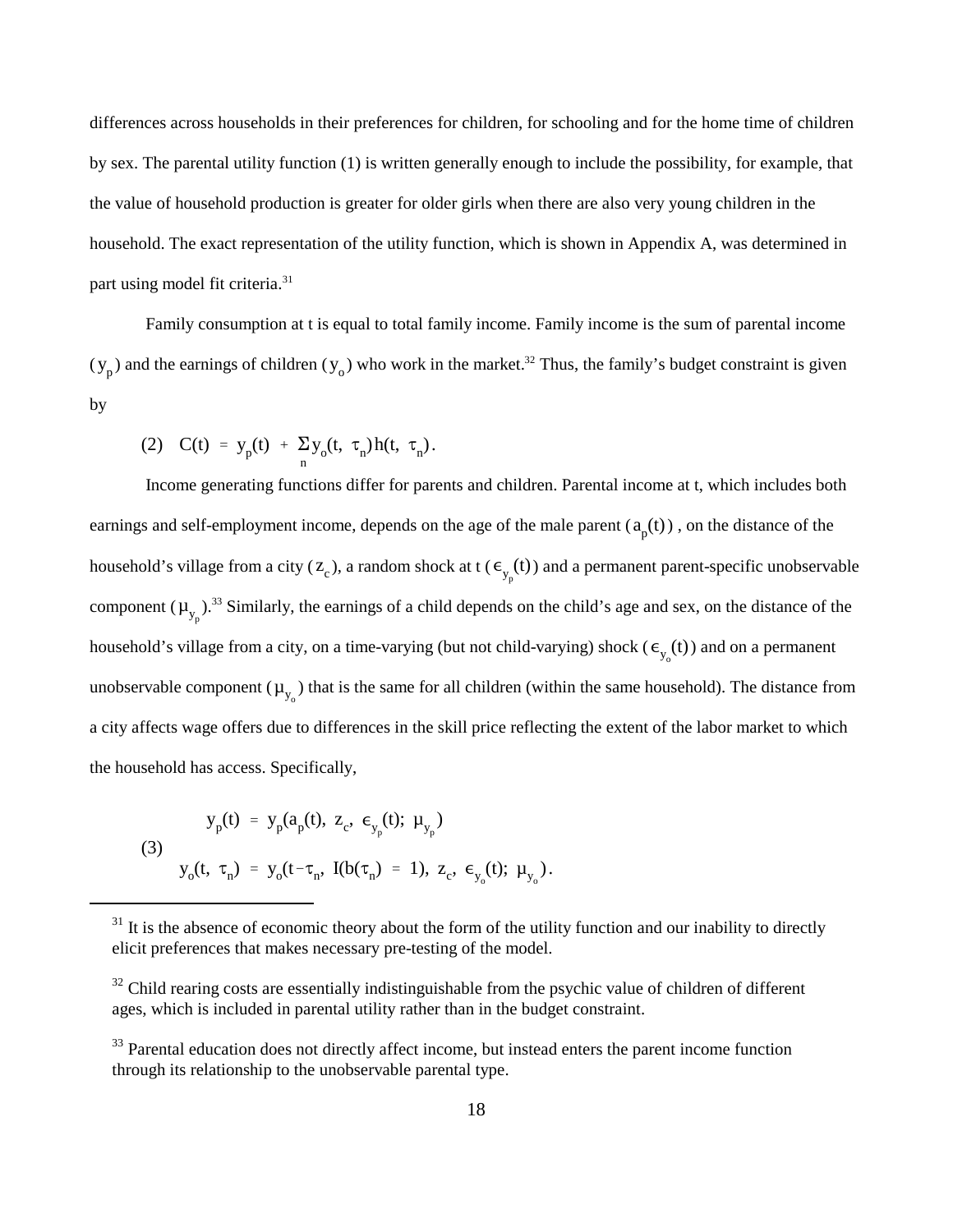The five time-varying  $\epsilon$ -shocks are assumed to be jointly serially uncorrelated. Their joint contemporaneous distribution is denoted by  $f(\epsilon(t))$ .<sup>34</sup> The permanent components of parental preferences and income, of child earnings and grade completion are also assumed to be jointly distributed according to  $g(\mu)$ . In the application, we assume g to be discrete with a fixed number of support points, which we denote as indicating family "type." These permanent components are known to parents from the beginning of the marriage.

number of children eligible to attend school and work and the woman's age. Define  $d_k(t) = 1$  if the kth  $\Omega(t)$  to be the state space at t, namely all of the relevant factors that affect current or future utility or that affect the distributions of future shocks, that is,  $b(t)$ ,  $g(t)$ ,  $S_b(t)$ ,  $S_g(t)$ ,  $a_p(t)$ ,  $\epsilon(t)$ ,  $\mu$ ,  $t_m$ ,  $z_s$ ,  $z_c$ . At any t, the couple is assumed to maximize the present discounted value of remaining lifetime utility. In any period, the family will face  $K(t)$  mutually exclusive alternatives, where K varies over time with the alternative is chosen at t, and  $= 0$  otherwise. (The ordering of the  $K(t)$  alternatives is irrelevant.) Further, define

The maximized present discounted value of lifetime utility at t, the value function, is given by

$$
(4) \quad V(\Omega(t),t) \ = \ \underset{k \in K(t)}{\text{max}} \ \ E \{ \textstyle\sum\limits_{\tau = t}^{\overline{T}} \delta^{\tau-t} U(t) \ | \ \Omega(t) \}
$$

where T is the end of the couple's life (woman's age 59) and the expectation is taken over the distribution of parental preference and income shocks, the children's earnings shock and the implicit shocks to grade completion for choices that involve school attendance.<sup>35</sup> The solution to the optimization problem is a set of decision rules that relate the optimal choice at any t, from among the feasible set of alternatives, to the elements of the state space at t. Recasting the problem in a dynamic programming framework, the value function can be

 $34$  The implicit time-varying shock to grade completion is assumed to be independent of all other shocks in the model.

 $35$  The integration is also performed over whether a birth outcome is a boy or a girl. We assume the probability of each gender outcome to be .5.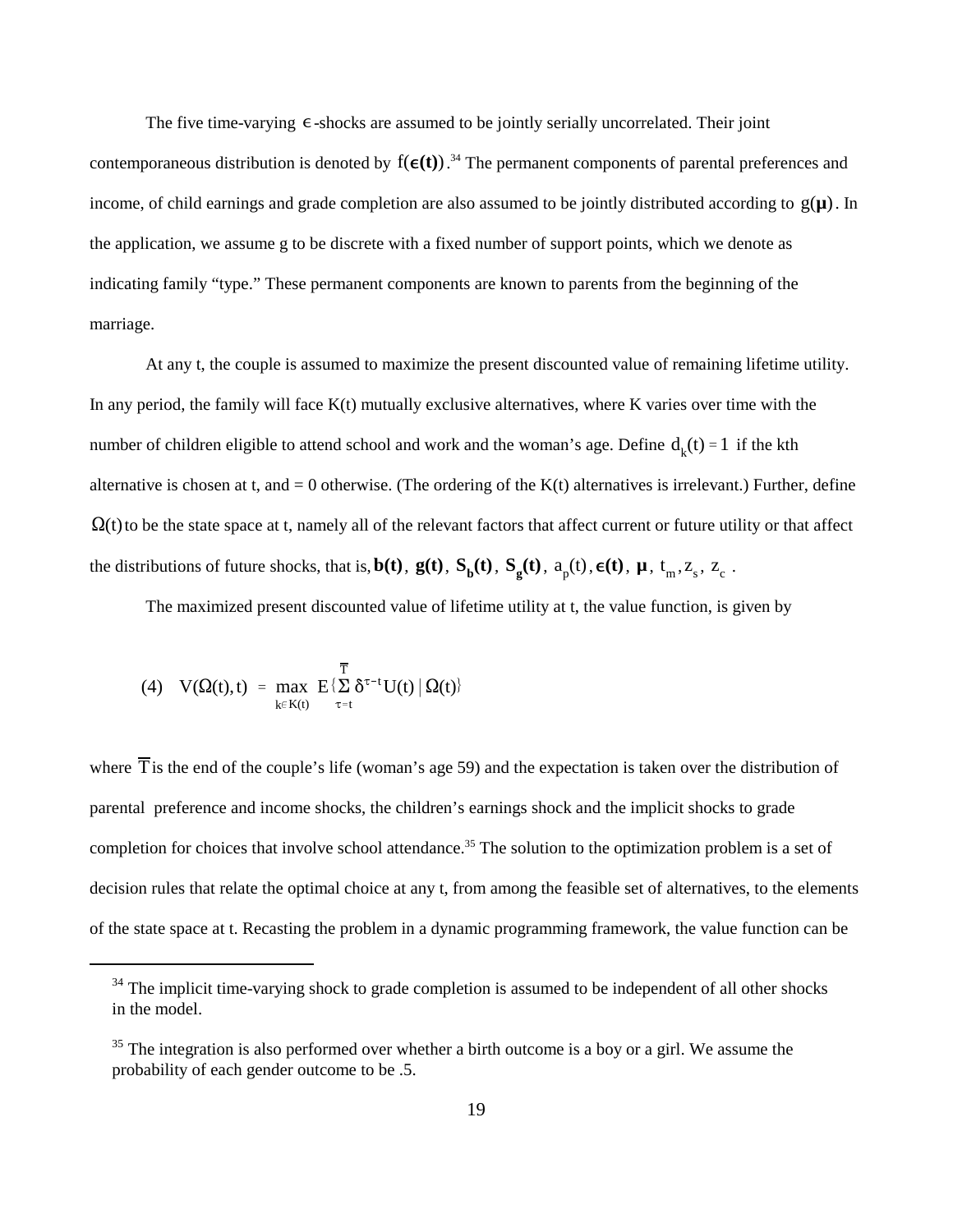written as the maximum over alternative-specific value functions,  $V^k(\Omega(t),t)$ , i.e., the expected discounted value of alternative  $k \in K(t)$ , that satisfies the Bellman equation, namely

$$
V(\Omega(t), t) = \max_{k \in K(t)} [V^{k}(\Omega(t), t)]
$$
  
(5) 
$$
V^{k}(\Omega(t), t) = U^{k}(t, \Omega(t)) + \delta E(V(\Omega(t+1), t+1|d_{k}(t)=1), \Omega(t)) \text{ for } t < \overline{T},
$$

$$
= U^{k}(\overline{T}, \Omega(\overline{T})) \qquad \text{for } t = \overline{T}.
$$

## *Model Solution*:

its solution consists of the values of  $E V(\Omega(t+1),t+1 \mid d_k(t)=1,\Omega(t))$  for all k and elements of  $\Omega(t)$ . We refer to this function as Emax for convenience. As seen in (5), treating these functions as known scalars for each The solution of the optimization problem is in general not analytic. In solving the model numerically, value of the state space transforms the dynamic optimization problem into the more familiar static multinomial choice structure. The solution method proceeds by backwards recursion beginning with the last decision period.

there are children of school and work age the choice set is of order  $2 \cdot 3^{N_1(t)}$ , where the first term represents the choices (of which there are 3) and  $N_1(t)$  is the number of children age 12 to 15. For example, if there are three There are two complications in solving the model numerically. First, at any fecund period in which choice of whether or not to have a child and the second reflects the number of joint school attendance - work children between the ages of 12 and 15, there are 54 possible choices. One way to reduce the size of the choice set in a way that is for the most part consistent with the data is to assume that for each sex, a child may attend school only if all younger children attend school and, independent of sex, a child may work for pay only if all older children work for pay.<sup>36</sup> In the case of three children within the 12 to 15 age range, if they are of the same

 $36$  Violations of the assumption in the 1997 survey occur in about 5% of the households in the case of schooling and in about 1% of the households for working.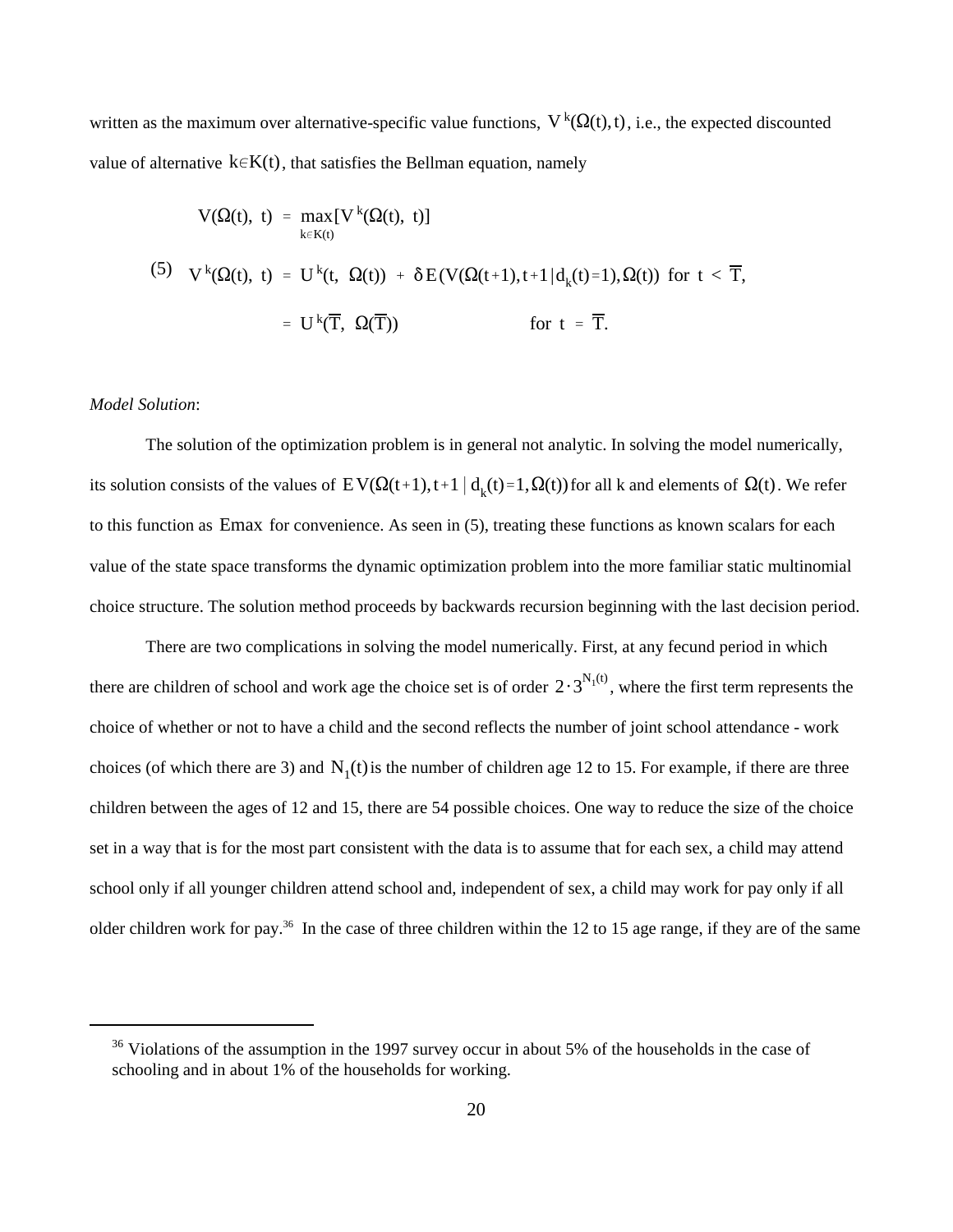sex the number of alternatives is now reduced to 20. We do not impose these restrictions on 6 and 7 year old children to accommodate the fact that school entry is sometimes delayed.

there are  $3^{30}$  such sequences. In addition at any t, the schooling level of each child affects expected lifetime integration over the  $\epsilon$ -shocks.<sup>39</sup> Second, the size of the state space makes a full solution of the problem computationally intractable. The Emax functions must be calculated for all state values at each t. As long as the ages of children affect lifetime utility, as it must because of the age restrictions on children's eligibility for schooling and work, the state space will include the entire sequence of births by sex and not simply the stock of children. With 30 fecund periods, utility at t. To solve the dimensionality problem, we adopt an approximation method in which the Emax functions are expressed as a parametric function of the state variables or composites of the state variables, using methods developed in Keane and Wolpin (1994, 1997, 1999). In particular, the Emax functions are calculated at a subset of the state points and their values are used to fit a global polynomial approximation in the state variables.<sup>37</sup> To further limit the size of the state space, we also assume that women can have no more than eight children.<sup>38</sup> As in Keane and Wolpin, the multivariate integrations necessary to calculate the expected value of the maximum of the alternative-specific value functions at those state points are performed by Monte Carlo

# *Model Estimation*:

The solution to the agents' maximization problem serves as input into estimating the parameters of the model. The numerical solution method described above provides (regression approximations to) the Emax

 $37$  Stinebrickner (2001) develops a local approximation to the Emax function.

<sup>&</sup>lt;sup>38</sup> Only about 3 percent of women in our sample report having more that eight children. In the empirical implementation, we assume that children of birth order greater than eight were not born.

 $37$ We used 2500 state points for the estimation of the Emax approximations and 50 draws for the numerical integrations. The Emax approximations did not appear to be sensitive to increases in these parameters, up to 10,000 state points and 300 draws. There were approximately 150 variables used in the Emax approximation, which includes interactions among the state variables. The R-squares were above .99 in all time periods.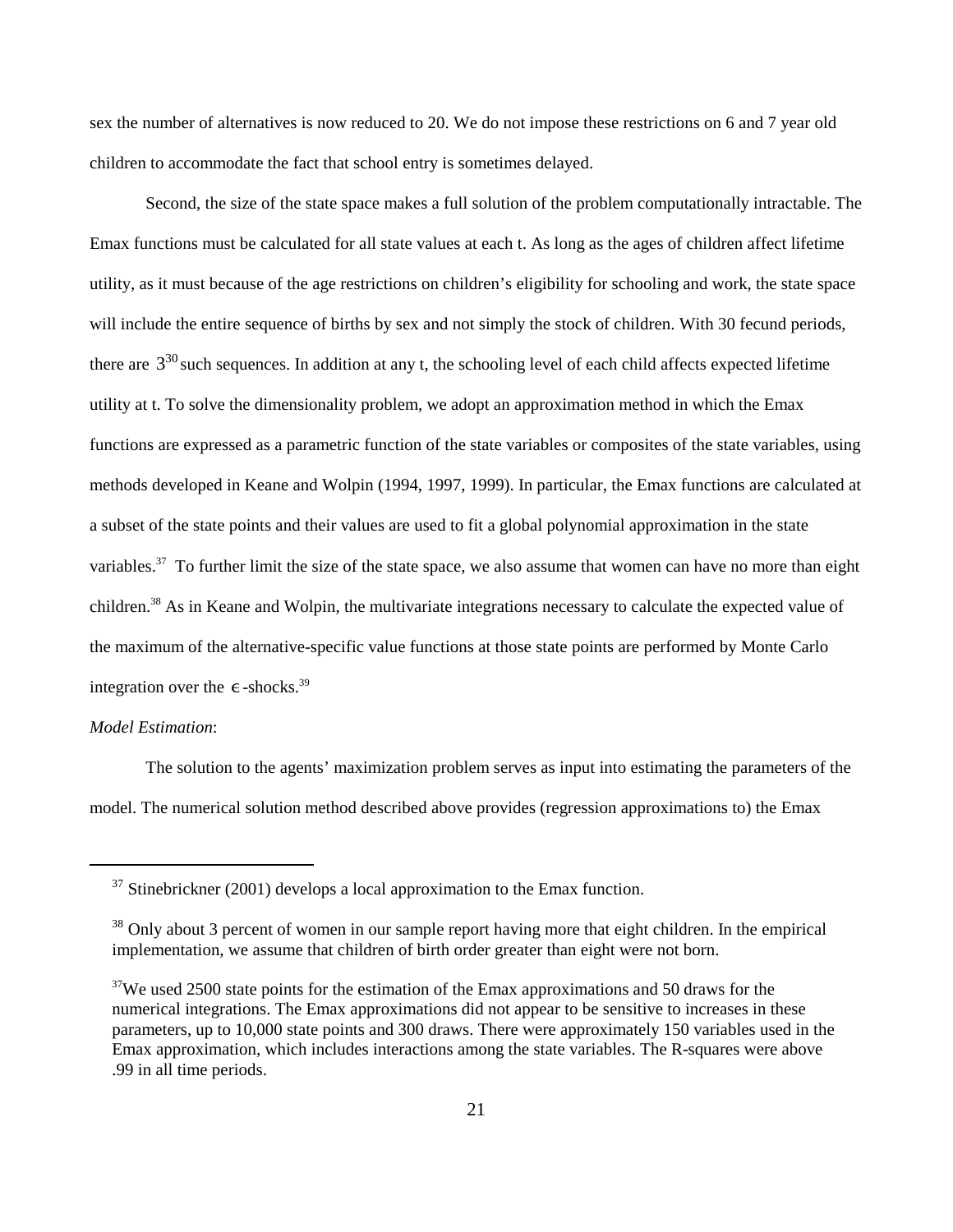functions that appear on the right hand side of (5). The alternative-specific value functions,  $V^k(t)$  for k=1,.., $K(t)$ , are known up to the parental random preference and income shocks and the earnings shock of the children. Thus, conditional on the deterministic part of the state space, the probability that an agent is observed to choose option k takes the form of an integral over the region of a subset of the random shocks such that k is the preferred option.

grade level and (iv) parental income. Let the outcome vector at t be denoted by  $O(t) = {d^{k}(t), y_0(t), c(t), y_p(t)}$ . Suppose we observe these outcomes for a sample of N households beginning at marriage,  $t = t_{mn}$ , and ending at some  $t = t_n$ . Then, the likelihood for this sample is Specifically, in the decision model presented above the observed outcomes at each period include (i) the choice (from the feasible set) made by the couple of whether or not to initiate a pregnancy, which children to send to school, which to work in the market and which to remain at home, (ii) the wages received by the children who work in the market, (iii) the success or failure of those children who attend school to complete a

(6) 
$$
\prod_{n=1}^{N} Pr(O(\overline{t_n}), \dots, O(t_{m+1,n}), O(t_{mn})) | \overline{\Omega}(t_{mn}), \mu),
$$

where  $\Omega(t_{mn})$  is the observable components of the initial state space at the time of marriage, that is, the state space net of the family's type (the  $\mu$  vector) and stochastic shocks at  $t = t_{mn}$ . The observable part of the state space at marriage consists only of the age of the woman at  $t_{mn}$ , the age of the man at  $t_{mn}$  and distance from a secondary school and from a city. Because type is unobserved, it must be integrated out. Thus, the sample likelihood is

$$
(7) \ \prod_{n=1}^N \sum_{j=1}^J \ \text{Pr}(O(\overline{t_n}), \ \dots \dots \ , \ O(t_{m+1,n}), \ O(t_{mn})) \, | \, \overline{\Omega}(t_{mn}), \text{type=} j) \, \text{Pr}(\text{type=} j \, | \, \overline{\Omega}(t_{mn})) \ ,
$$

We assume that the initial conditions, the ages of marriage of both parents and the distances, are exogenous conditional on type.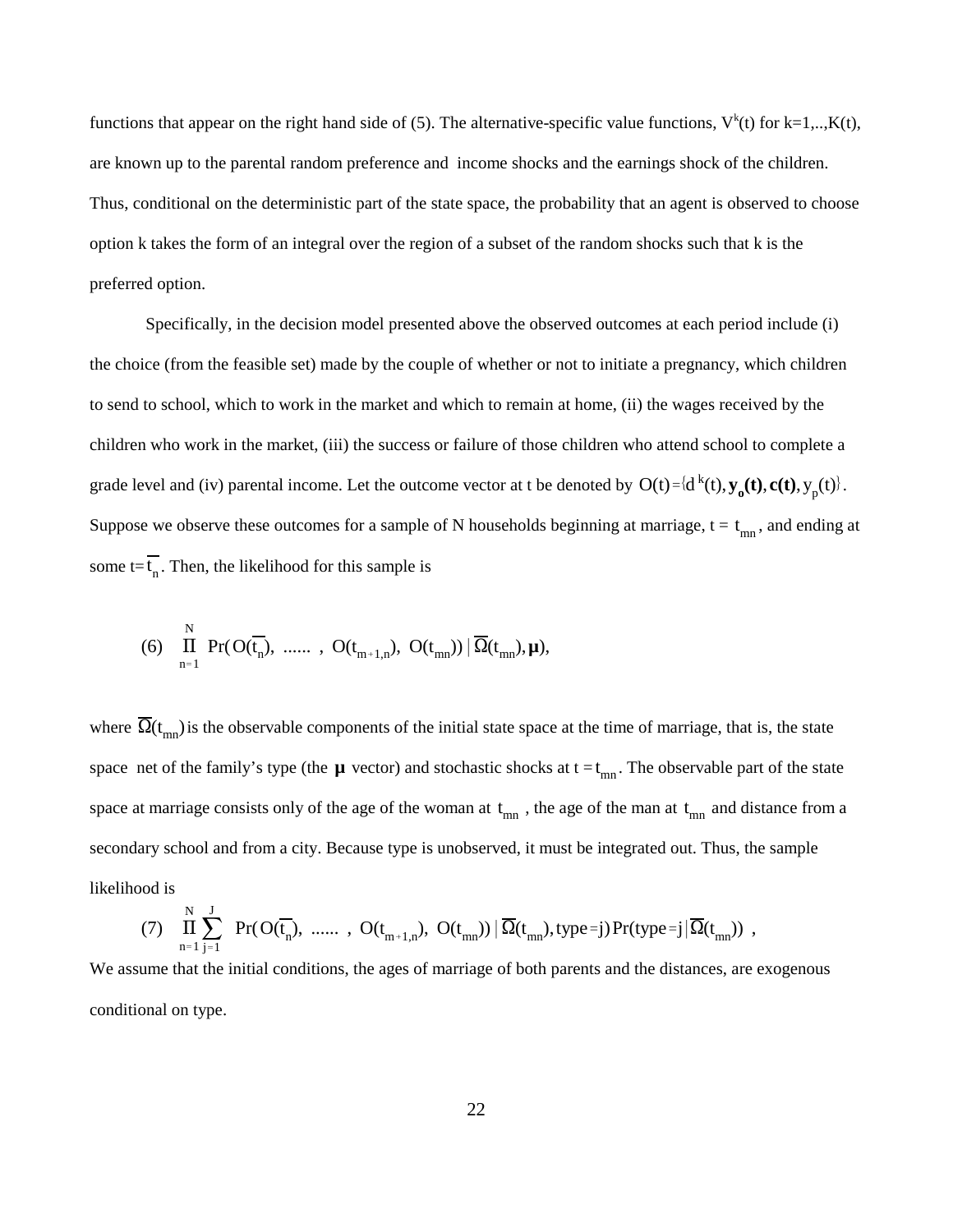assuming a multiplicative measurement error, observed child earnings is given by  $y_0^{obs}(t) = y_0(t) \exp(\eta(t))$ . There are two additional considerations in computing the likelihood. Because we assume that the child wage shock is family-specific, having an observation on the wage for two children in the same family working in the same period who have different wages (conditional on the relevant observable determinants of child earnings, child age and sex as in (3)) will lead to a degenerate likelihood. We therefore assume that the children's wages are measured with error, which seems like a reasonable assumption in any event.<sup>40</sup> Thus,

survey date and whose marriage occurred in 1980 when the woman was age 19  $(t_m)$ . For this family, we Another difficulty arises because, for most of the families, we do not observe decisions from the start of marriage. In particular, although we have a complete fertility history for all women, we do not have a complete school attendance and work history for children who are above the school or work eligibility ages at the first survey. For example, consider a family with 3 children whose ages are 10, 13 and 16 as of the October 1997 observe fertility outcomes at every t between 1980 and 1997, the woman's age 19 through 36. However, we are missing the complete history of school decisions for all children above the age of 6, and the work decisions for all children above the age of 12, as of 1997. Although it is conceptually straightforward to accommodate this feature of the data into the likelihood function (7), it is computationally infeasible to perform the integrations over all of the feasible unobserved choice paths as would be required to calculate the likelihood.

To avoid having to deal with missing data on the schooling and work decisions of children, one could restrict the sample to marriages that occurred between 1989 and 1997 for whom there are complete data. But for the earliest marriages in this range, the oldest age a child could be in 1997 is 6, the first age at which a

<sup>&</sup>lt;sup>38</sup>We follow this strategy as opposed to allowing for child-specific wage shocks to avoid having to integrate over all of the child shocks in calculating the Emax functions. The problem of degeneracy exists more generally, namely that with family level shocks some choices may not be generated by the model. Restricting the choice set as above reduces the likelihood of this event, but does not eliminate it necessarily. Estimation is feasible when such events occur because our procedure smooths over zero likelihood events (see below). After estimating the model, we verified that simulations of the model could generate all of the outcomes that were observed in the data, so none of these outcomes has zero probability of occurrence.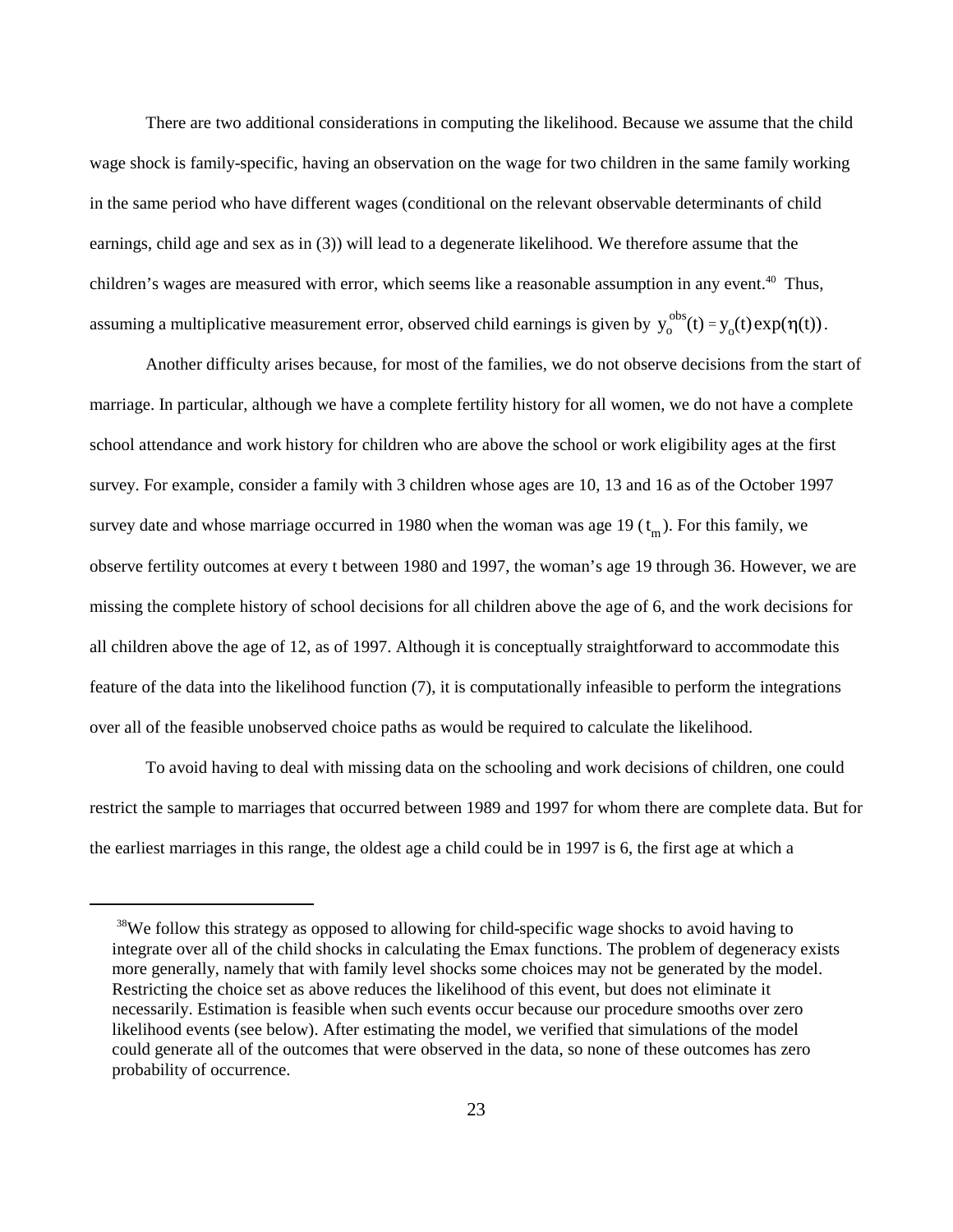schooling decision is made. It is obviously not possible to identify all of the parameters of the model solely from those observations, because children do not start work for pay until age 12.

For all families, we observe the complete set of outcomes in the two survey years, 1997 and 1998. The difficulty in using that data is that the state variables at the time of the surveys, including for instance the birth history and the schooling levels of all children, are not exogenous.<sup>41</sup> The assumption of serial independence in the shocks, however, implies that the state variables at any time t are exogenous with respect to decisions at t conditional on type. Thus, the likelihood for the observations in 1997 and 1998 can be written, analogous to (7),

$$
(8)\ \ \prod_{n=1}^N\sum_{j=1}^J\ \Pr(O(t_n^{98}),\ O(t_n^{97})\,\big|\,\overline{\Omega}(t_n^{97}),type=j)\Pr-type=j\,\big|\overline{\Omega}(t_n^{97}))\ ,
$$

 $t_n^{97}$  and  $t_n^{98}$ where  $t_n^{3}$  and  $t_n^{3}$  are the ages of the woman in 1997 and 1998. A problem with (8) is that we must specify how the type distribution is related to the state variables. In actuality, the form of this conditional distribution function is given by the structure of the behavioral model together with the relationship between type and the initial state variables, i.e., the second term in (7). There is clearly a trade-off in how one specifies this conditional type distribution. The more flexible the functional form the better the approximation to its true functional form and the closer the exogeneity requirement is met. However, the more flexible the form, the more parameters there are to estimate. Furthermore, these parameters are themselves functions of the structural parameters; the estimation method is thus not efficient.

To summarize, in estimating the model we use (7) for the families with complete decision histories as described above (Sample A) and we use (8) for the families with incomplete decision histories (Sample B), ignoring the information about pregnancy decisions made prior to 1997 . Now, given the assumption of joint serial independence of the vector of shocks (conditional on type), both (7) and (8) can be written as the product

 $<sup>41</sup>$  This is exactly the initial conditions problem in discrete choice models as discussed in Heckman</sup> (1981).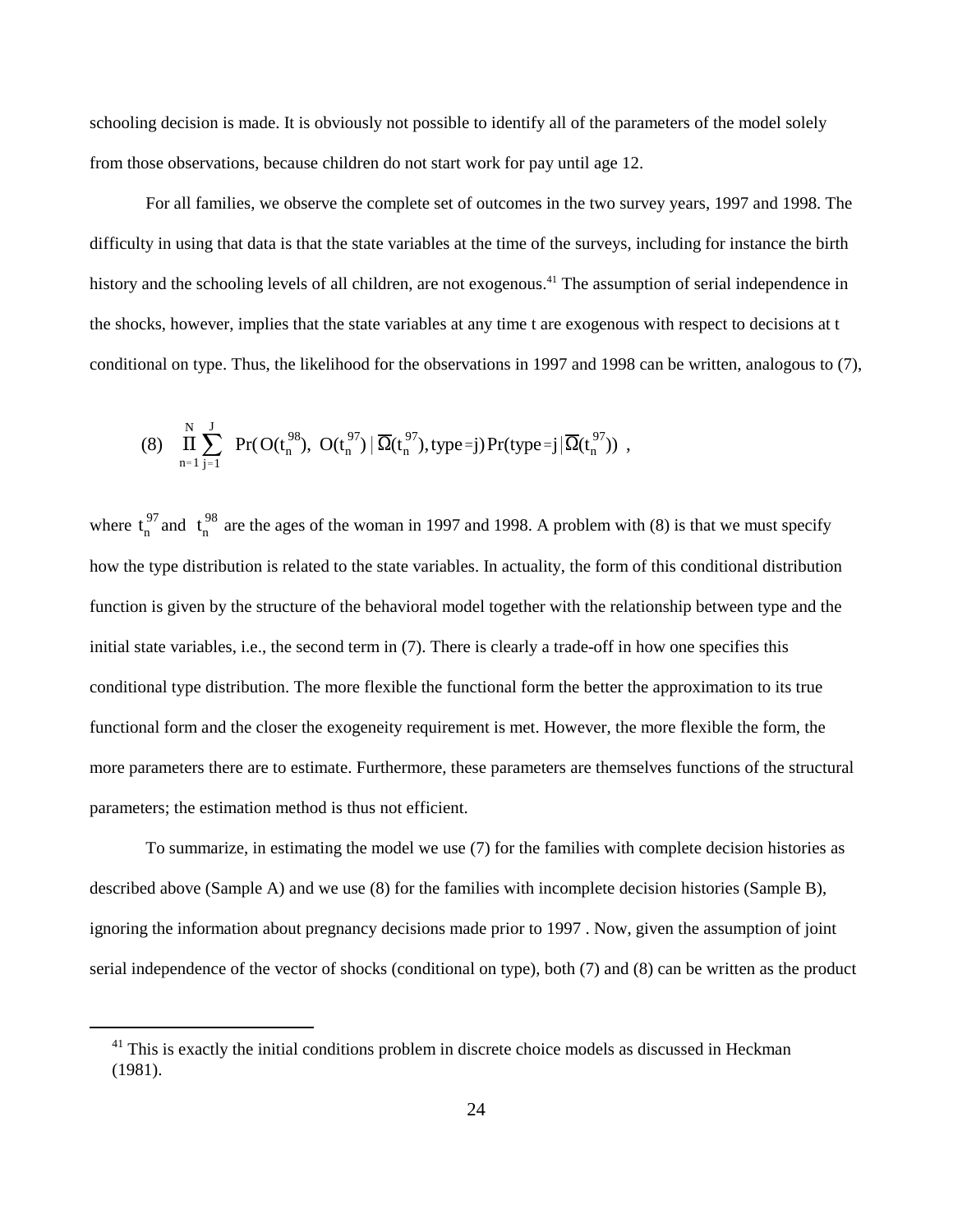conditional probabilities are of dimension equal to the number of contemporaneous shocks in  $\epsilon(t)$ . of within-period outcome probabilities conditional on the corresponding state space and type. Each of these

children who work are observed to have wages given by  $y_{oj}(t)^{obs}$ , where j signifies the jth working child and the superscript "obs" distinguishes the observed wage from the true wage,  $y_{oj}(t)$ . Then the likelihood To illustrate the calculation of the likelihood, it is sufficient to consider a specific outcome at some period. Suppose that the kth alternative that is chosen at period t is to send at least some children to work. The contribution for such an observation is (for a given type)

$$
Pr(d^{k}(t)=1, \tilde{y}_{o}(t)^{obs} | \Omega(t), type) =
$$
\n(9)\n
$$
\int_{\tilde{y}_{o}(t)} Pr(d^{k}_{t}=1 | \tilde{y}_{o}(t), \Omega(t), type) \cdot Pr(\tilde{y}_{o}^{obs}(t), \tilde{y}_{o}(t) | \Omega(t), type),
$$

where "~" signifies the vector of child wages over j and the integration is of the same order as the number of children who work.<sup>42</sup> Notice that it is necessary to integrate over the vector of true wages in (9) because the choice probability depends on true wages , which we observe only with error. Probability statements for other alternative choices are calculated similarly. We calculate the right hand side of (9) by a smoothed frequency simulator.<sup>43</sup>

 $42$  For ease of exposition, we have ignored parents' income in the formulation of the likelihood function as well as whether the children that were sent to school failed to progress to the next grade level. The modifications of (9) to account for these additional observable variables are straightforward and in estimation we take them into account in evaluating the likelihood.

 $\epsilon_{\rm p}(t), \epsilon_{\rm lb}(t), \epsilon_{\rm lg}(t), \epsilon_{\rm y_p}(t), \eta(t),$  noting that  $\epsilon_{\rm y_o}(t)$ as whether the children that were sent to<br>ations of (9) to account for these additio<br>on we take them into account in evaluat<br>xernel smoothed frequency simulator we<br>f the error vector,  $\epsilon_p(t), \epsilon_{lp}(t), \epsilon_{lg}(t), \epsilon_{y_p}(t)$ <br>d wage  $43$  The kernel smoothed frequency simulator we adopt was proposed in McFadden (1989). For each of K draws of the error vector,  $\epsilon_n(t), \epsilon_{n}(t), \epsilon_{n}(t), \epsilon_{n}(t), \eta(t)$ , noting that  $\epsilon_n(t)$  is chosen to satisfy the observed wage for each child, that is, inclusive of the measurement error. The kernel of the integral is

 $\exp[\frac{V^k(t) - \max(V^j(t))}{\epsilon}]$  $\tau$ ]/ $\sum$ i  $\exp[\frac{V^i(t) - \max(V^j(t))}{\epsilon}]$  $\tau$ ] times the joint density of the observed and true

the kernel is the smoothed simulator of the probability that  $d_k(t) = 1$ , with  $\tau$ , the smoothing parameter, wage, where the j superscript denotes the vector of value functions over all alternatives. The first term in set equal to 10, which provided sufficient smoothing given the magnitudes of the value functions. See Keane and Wolpin (1997) and Eckstein and Wolpin (1999) for further applications.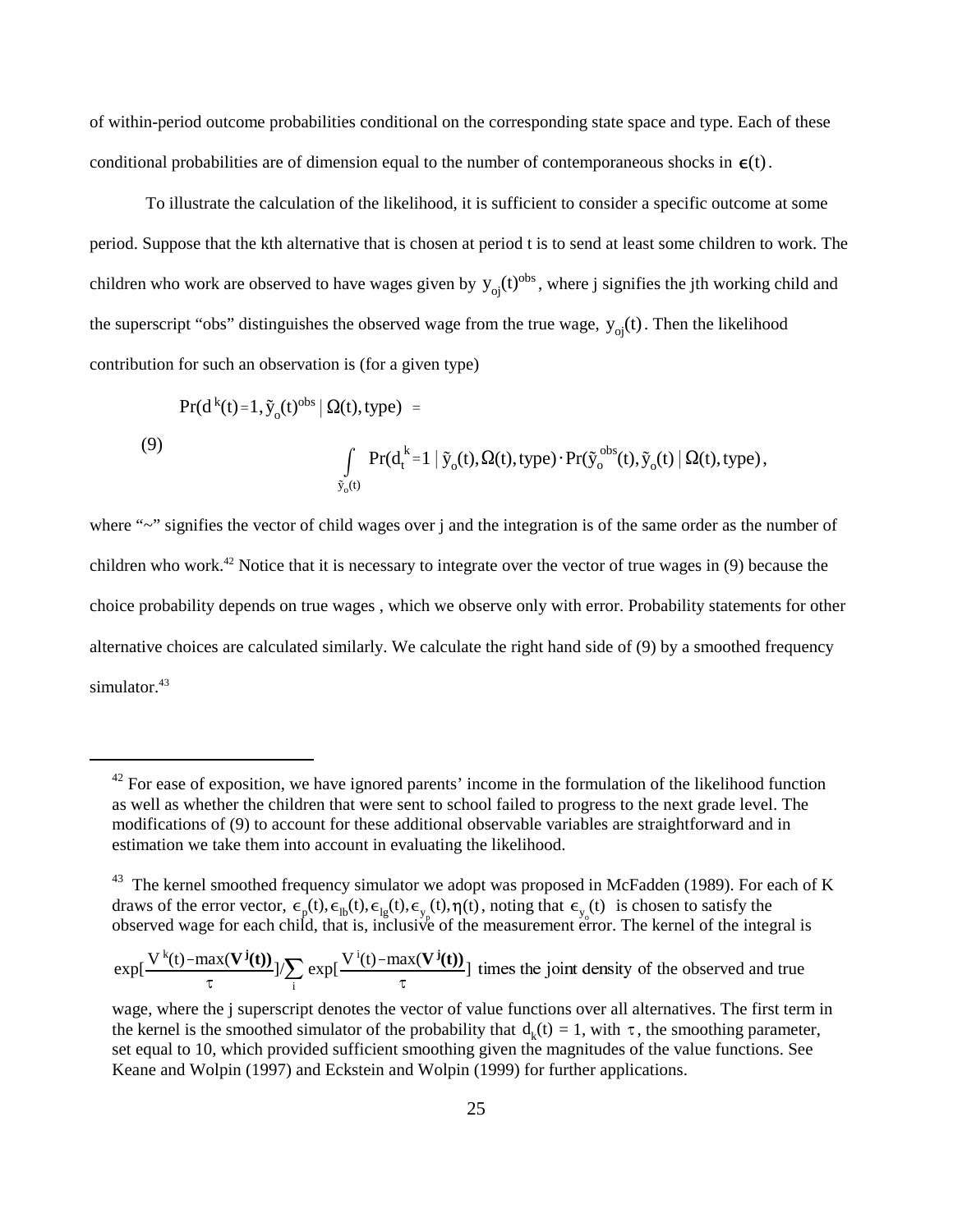The entire set of model parameters enters the likelihood through the choice probabilities that are computed from the solution of the dynamic programming problem. Subsets of parameters enter through other structural relationships as well, e.g., child wage offer functions, the parents' income function and the school failure probability function. The estimation procedure, i.e., the maximization of the likelihood function, iterates between the solution of the dynamic program and the calculation of the likelihood.

### *Approximate Decision Rules*

In this section, we present estimates of an approximate decision rule for schooling to investigate relationships among the variables in the state space of our model and the decisions that they are assumed to affect. Approximate decision rules can be motivated in the following way.

Let  $V^{-k}(t, \Omega^{-k}(t))$  denote the maximum of the alternative-specific value functions excluding that of alternative k. Then, the decision rule for the optimal choice takes the form

(10) 
$$
d^{k}(t) = 1 \quad \text{iff} \quad V^{k}(t, \ \Omega^{k}(t)) - V^{-k}(t, \ \Omega^{-k}(t)) = F^{k}(t, \ \Omega(t)) > 0
$$

$$
= 0 \quad \text{otherwise} .
$$

approximate decision rules, then, requires choosing functions  $F^k$ . Note that although the alternative-specific value functions may depend on specific subsets of the state space, the decision rule depends on the entire state space. Given the state variables that enter the model, to estimate

Table 7 presents logit regressions for the approximate decision rule regarding school attendance, that is, the relationship between the state variables and the probability of a child attending school. In the first specification, the only initial conditions included are the woman's age of marriage and the distance of the household from a secondary school; all of the other state variables evolve with time, either exogenously, e.g., the woman's age at the decision period, the parent's income, or as a function of past choices, e.g., the sequence of prior births as represented by the age distribution of children at the decision period. In the second specification, initial conditions are augmented to include the parents' education and the state of residence,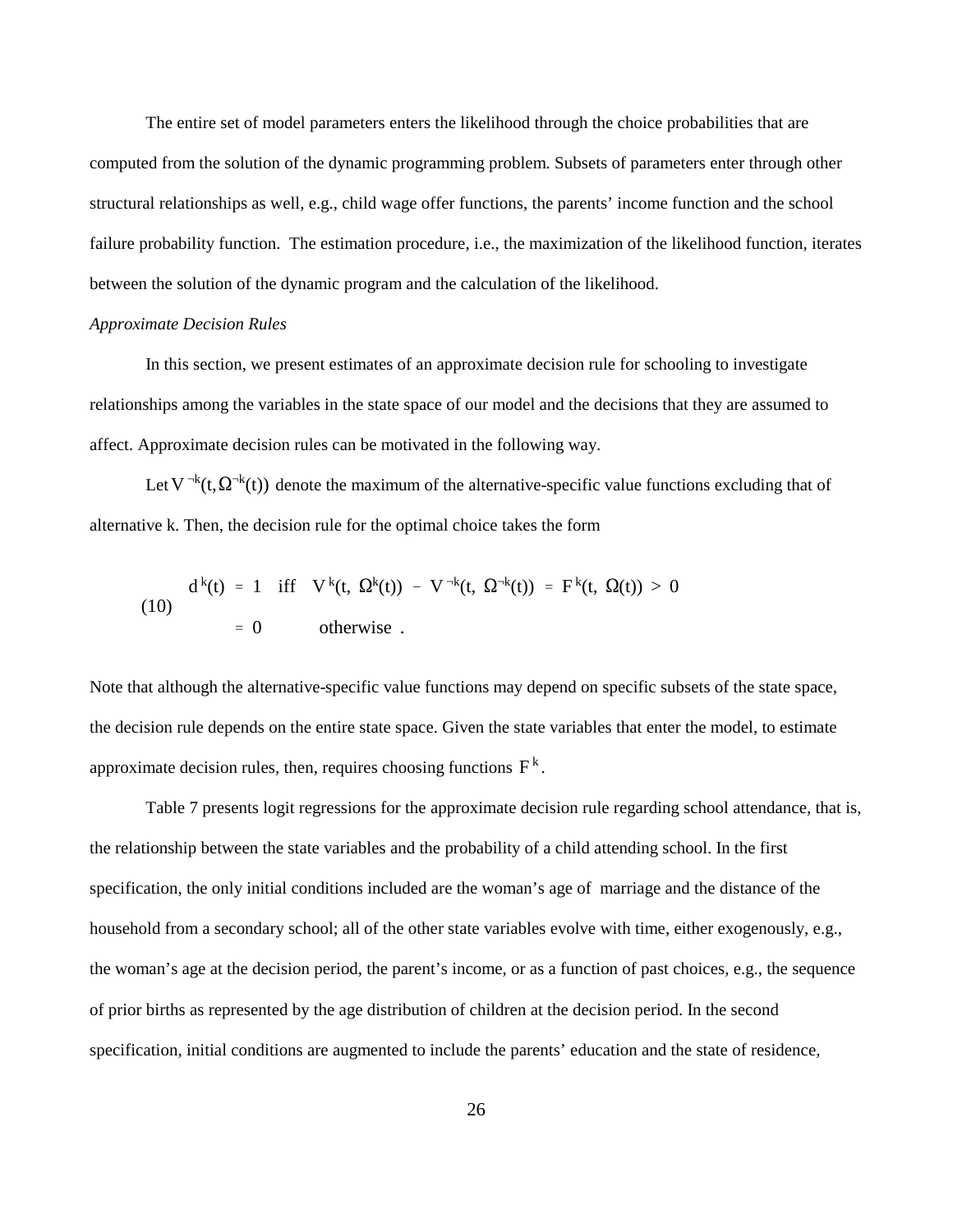incorporated in our structural estimation as unobserved permanent components of preferences and constraints. Although these additional initial conditions are jointly statistically significant, the results do not differ greatly. In the regression, we treat each child in the family as a separate observation, although in the model the decision is jointly made about all of the children.

As seen in table 7, the probability of attending school declines with the child's age. It also declines with the mother's age (given age at marriage and the other state variables). Attendance also declines with the existence of an additional child at most ages of that child, with the largest reductions occurring with the existence of a 5 or 6-year old and children age 12 and over. The higher is the child's own attained schooling at the decision period, the more likely is the child to attend school for an additional year (suggesting either some form of increasing returns or heterogeneity). Also, the higher is the average school attainment of 7-11 year old children the greater the probability that a given child will attend school. Living further from a secondary school is associated with a lower propensity to attend school and parent's income with a higher propensity, although imprecisely estimated. These results demonstrate systematic differences across families in their child schooling decisions that appear to be related to summary statistics reflecting past behavioral choices and to initial conditions, the kinds of state variables included in the model.

## V. Results

### *Parameter Estimates*

The precise functional forms of the model's structure are provided in appendix  $A<sup>44</sup>$  Parameter estimates, and their standard errors, are provided in appendix table A.1. Most of the parameters are not of direct

 $44$  Identification in the model is achieved through a combination of functional form (for example, the CRRA utility function, normality of error distributions) and exclusion restrictions. As discussed in the illustrative example, identification of the variance in the preference shock to leisure (school attendance in the example) can be obtained if at least one variable that affects the child wage offer function does not affect the preference for leisure. The distance of the village to a city serves here as this exclusion restriction. However the model would also be identified in the absence of this restriction because child age is parameterized differently in the wage function than elsewhere, which essentially also serves as an exclusion restriction.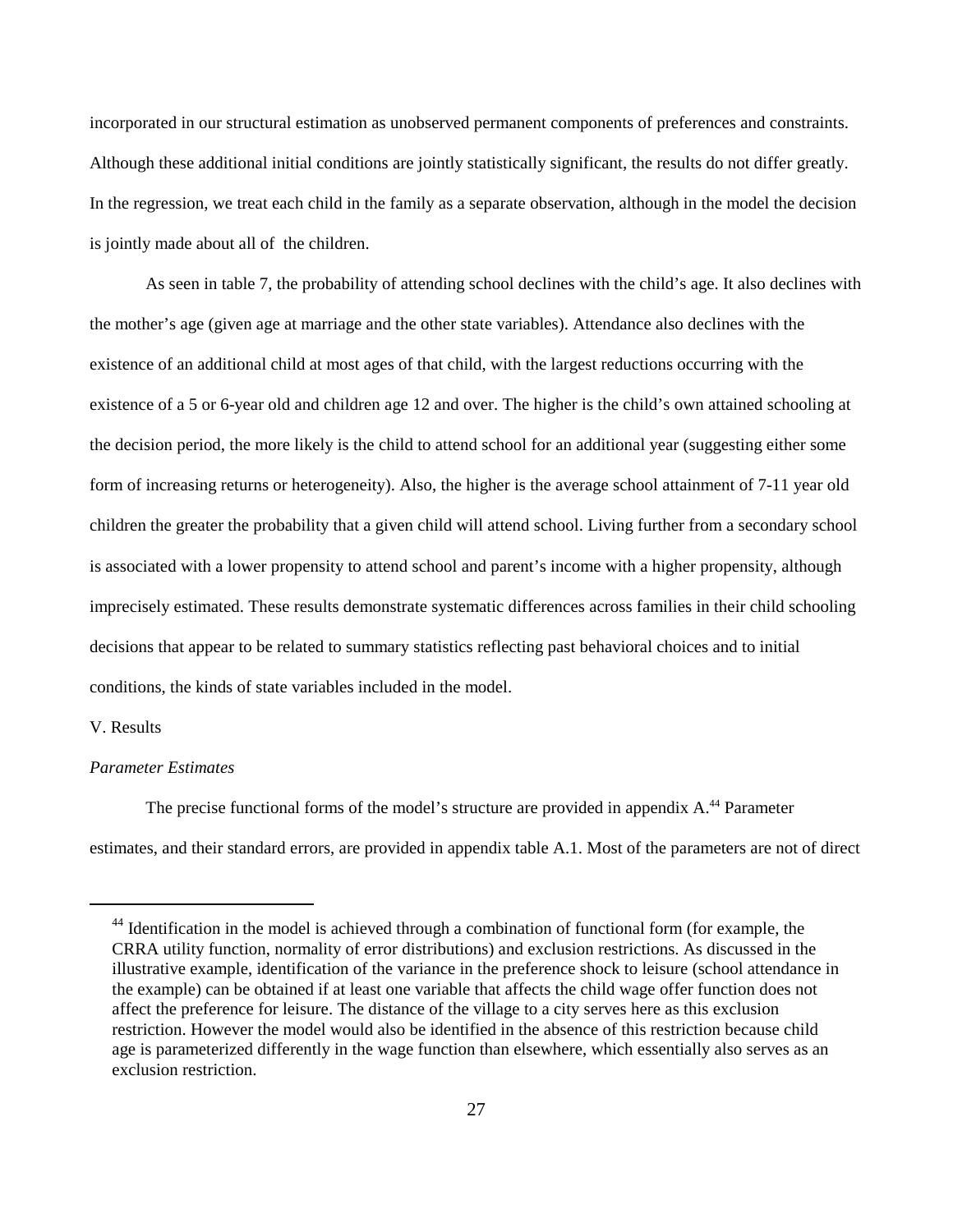interest, although a few may be worth highlighting. In particular, the CRRA parameter ( $\lambda_{00}$ ) is .87, implying that utility is close to linear in consumption. Consumption is a substitute in utility with fertility ( $\lambda_{01}$ <0), a complement with the average school attainment of children ( $\lambda_{02}$ >0) and a substitute with the leisure of children age 12 to 15 ( $\lambda_{03}$ <0).

The model was fit with three household types, where types differ with respect to their underlying preferences (for fertility, child schooling and child leisure), school failure rates, parental income potential and child earnings potential. The three types have distinctly different behaviors. As seen in table 8, type 1 households, comprising 36 percent of the sample, and type 3's, comprising 8 percent of the sample, value schooling less than type 2's. However, type 1's and type 3's also differ; the percent of the youngest children, age 6 to 11, from type 3 households who attend school is considerably lower than those from type 1 households. Moreover, in terms of schooling overall, type 1 households seem to favor boys and type 3 households girls, with type 2 households exhibiting little sex-bias. Children age 12 to 15 from type 2 households are least likely to work. And, although school attendance rates of children age 12 to 15 are similar for type 1 and type 3 households, those from type 3 households are considerably more likely to work, and concomitantly, less likely to be at home. Child offered wages, on the other hand, differ very little among the types and are only about onethird as large as mean accepted wages, while parental income is 20 percent higher for type 2's than for type 1's or 3's. Type 2 household's, in addition to sending their children to school at a higher rate, are much less likely to have an additional pregnancy during the year than either of the other types, about 2/3's less likely. *Within-Sample Fit*

We next present evidence on the within-sample fit of our model along various dimensions of the data. Table 9 compares the model's prediction of the distribution of child activity allocations (school, work or home) at individual ages by sex to the actual distribution and reports the relevant chi-square statistic for the null that they are the same. At younger ages, when school attendance is nearly universal, the model predicts an attendance rate nearly identical to the actual rate. Between ages 11 and 12, when attendance drops as children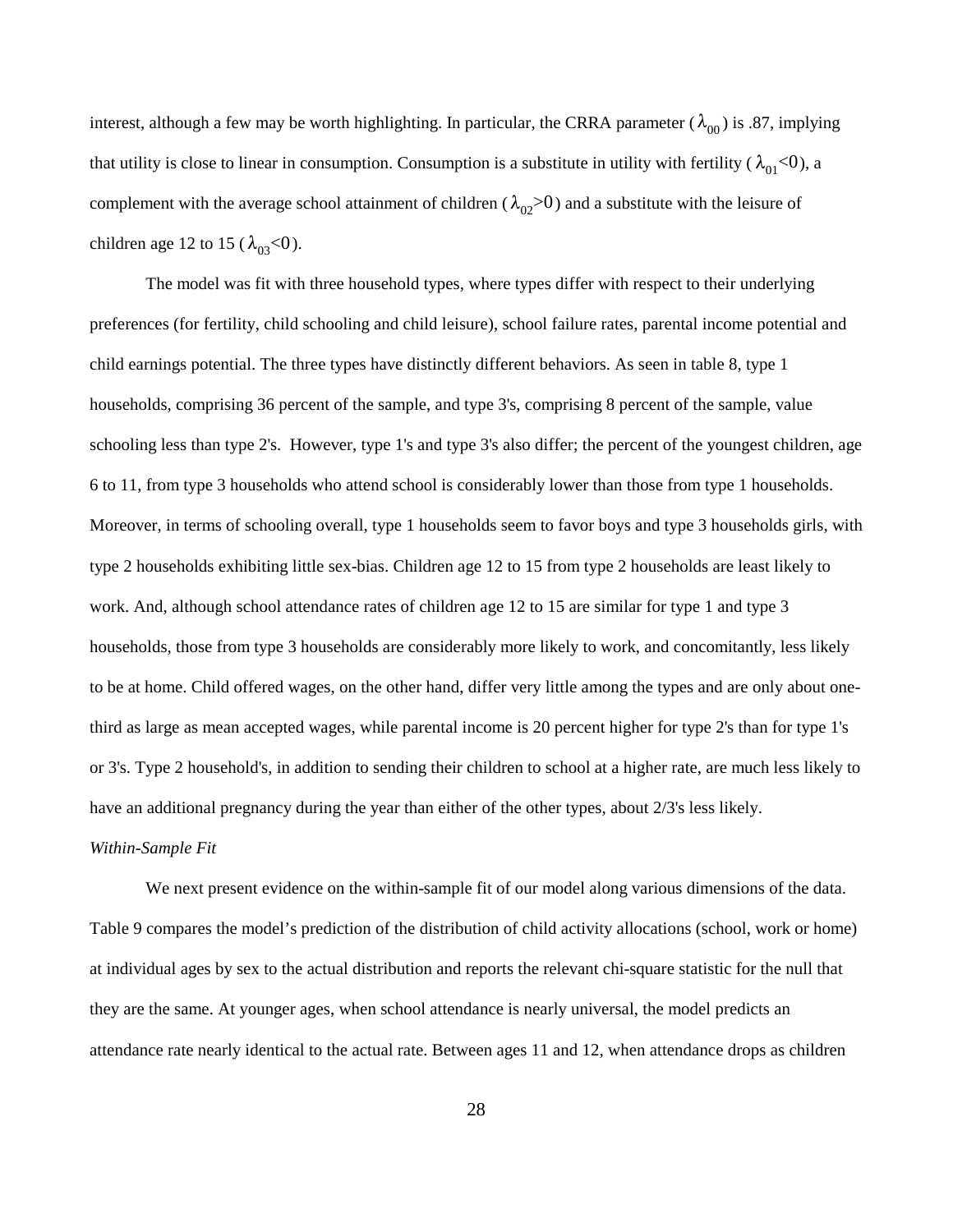finish primary school, the model captures this drop for both boys and girls. It predicts a 11.8% drop for boys compared to an actual drop of 9.2% and a 9.4% drop for girls compared to an actual drop of 7.3%. The model also fits the choices between working for pay and staying at home. For example, it captures the pattern in the data that teenage girls are twice as likely as teenage boys to be at home at age 15, while teenage boys are more likely to work for pay. As seen in the table, the null that predicted and actual rates are the same is never rejected at the 5 percent level.<sup>45</sup>

Table 10 compares the actual and predicted school attendance rates for children whose schooling attainment differs from their maximum potential, defined as the level they could have achieved had they enrolled at age 6 and attended school continuously without repeating grades. The predicted rates for the subgroups that are not behind in school are about 5% too low (the null is rejected at the 5 percent level), but the attendance rates for the other subgroups are within 1-2% of the actual rates. Table 11 compares the observed wages of children who are working to the wages for working children predicted under the model. The model's predicted (accepted) wages tend to be too high relative to the observed (accepted) wages. Averaged over the ages of 12 through 15, the mean accepted wage is approximately 10 percent too high for boys and 28 percent too high for girls. 46

### *The Test of Model Validity: Comparison of Impacts Predicted Under the Model to Experimental Impacts*

Given the parameter estimates, it is straightforward to predict the impact of the school subsidy program on school attendance. A subsidy paid to the family for each child that attends school augments family income and affects the family's school attendance and fertility decisions by changing the family budget constraint (2). Resolving the optimization problem for each family in the presence of the subsidy will lead to a different

<sup>&</sup>lt;sup>45</sup> These tests do not correct for the fact that the predicted distributions are based on estimated parameters.

 $46$  Tables B.2 - B.6 provide further evidence on the model's fit. As seen in these tables, there are specific quantitative features where the model fit is deficient, but the model clearly captures the qualitative features of the data quite well.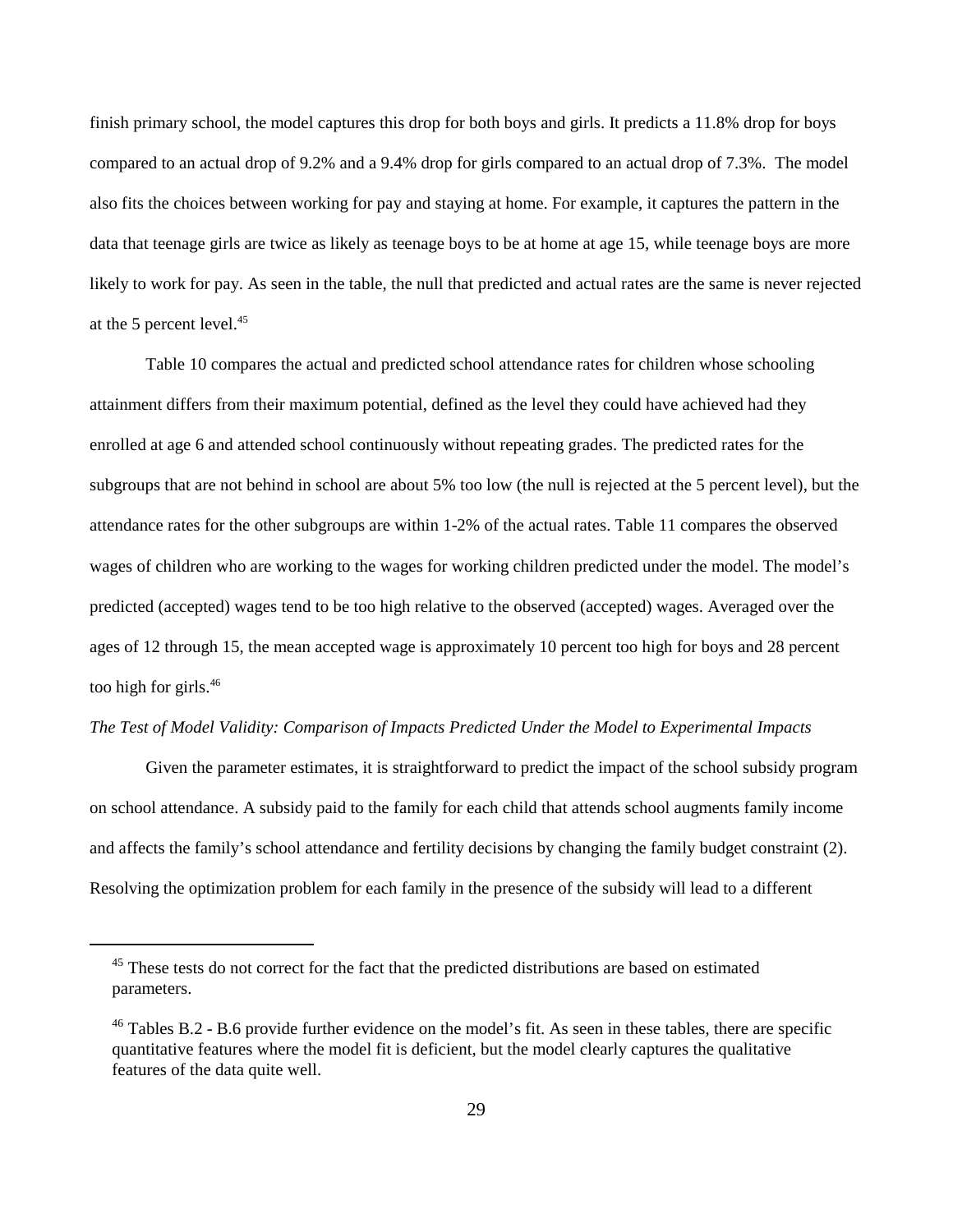pattern of school attendance and fertility decisions. Comparing the decisions of the treatment group predicted under the model to their actual decisions (at the same stage in the life cycle and for the same state variables) provides a direct out-of-sample test of the model's validity.

We predict the subsidy effects in two different ways. A one-year ahead prediction uses information on the state variables in a base year (1997 or 1998) to forecast the effects of the program during the subsequent year. An N-year ahead prediction makes use only of information on initial conditions, i.e. the age of the wife and husband at marriage, parental education levels, and the distances to schools and to the nearest city. Using the initial conditions and the estimated model parameters, we simulate from the beginning of marriage the couples' fertility and school/work/home choices over their lifetime. This long-term prediction is used to evaluate the consequences of long-term participation in the PROGRESA subsidy program on fertility and schooling, as described below.

## *One-year ahead (short-term) predictions*

Table 12 compares the actual and predicted school attendance rates for different categories of children, defined by age, gender and completed schooling, in the control and treatment groups. The only group that received the subsidy is the treatment group in 1998. This group was not used in fitting the model and, therefore, a comparison of the predictions shown in the last two columns of the table with the actual attendance rates represent an out-of-sample test of the model's validity. The table also presents within-sample comparisons for the control group in 1997 and 1998 and for the treatment group in 1997. As seen in the first two rows of the table, predicted attendance rates usually come within 1-2 percent of the actual attendance rate for all the groups in the 6-11 age category. In 1998, the model predicts an attendance rate for the treatment group equal to 97.1% for both boys and girls, compared to actual attendance rates of 98.5 percent and 98.7 percent. For children age 12 to 15, the predicted attendance rates tend to be a few percentage points lower than the actual rates for the 1997 treatment and control groups and the 1998 control group. However, the predictions for the 1998 treatment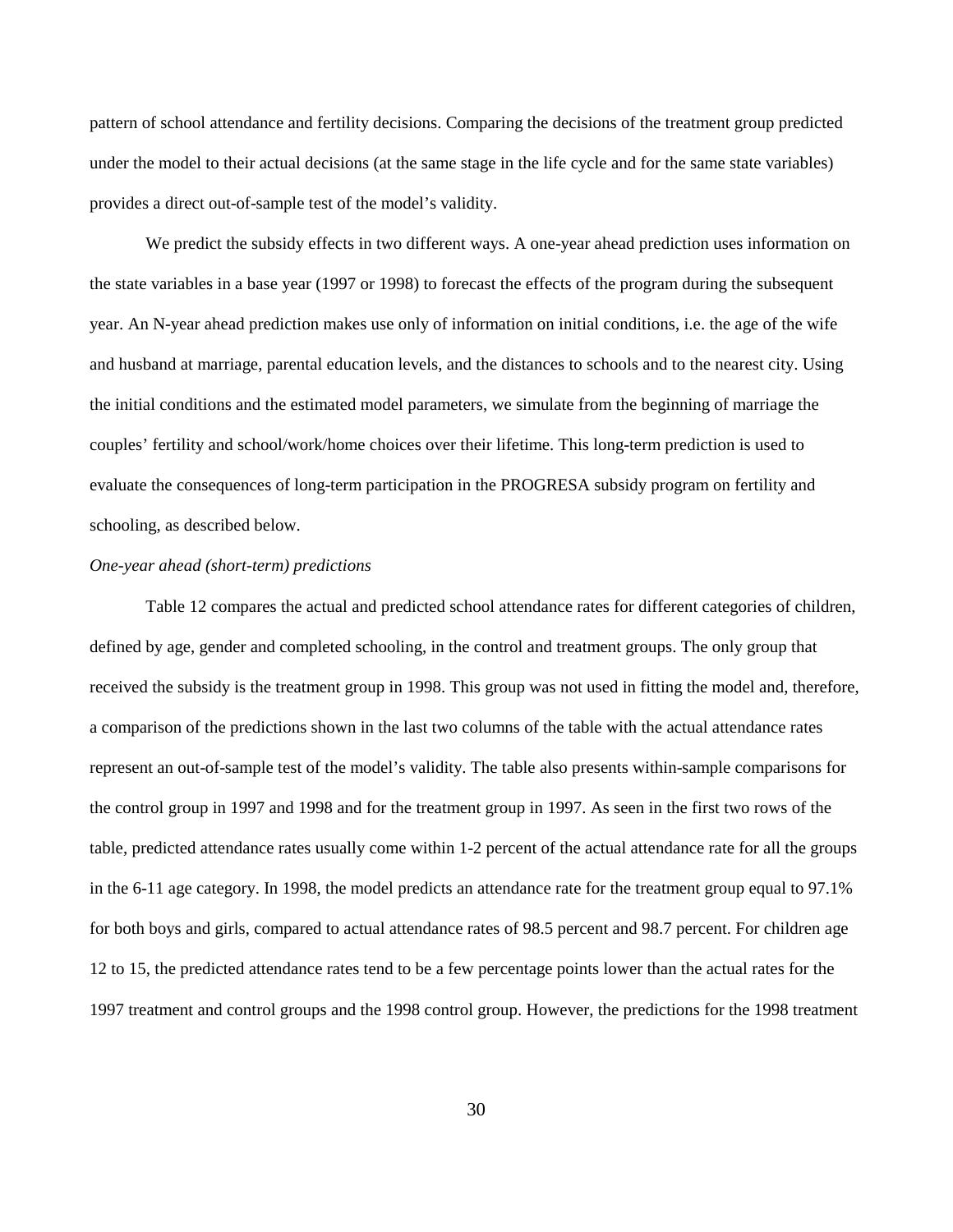group are very close to the experimental impacts. The predicted attendance rate is within 1 percentage point of the rate observed under the experiment (74.9 vs. 74.4 percent for girls and 77.1 vs. 76.3 percent for boys). $47$ 

To further assess the validity of the model, we restrict the sample of children age 12 -15 to those who are behind in school. As would be expected, attendance rates are lower for those who are already behind in school. In that case as well, the predicted attendance rate with the subsidy is quite close to the actual (72.3 vs. 71.4 percent for girls and 72.9 vs. 71.6 percent for boys). Further restricting this last sample to those who have completed the  $6<sup>th</sup>$  grade leads to considerably lower attendance rates and poorer prediction. The model overpredicts attendance rates by 7.2 percentage points for girls and by 8.4 percentage points for boys, although the experimental treatment effect is not precisely estimated for these subsamples.

Table 13 compares the model's predicted impacts of the subsidy on attendance to the experimental impact estimates. Three different ways of computing the experimental impacts are shown in the row labeled "Experimental Treatment Effect." The cross-section effect is the average attendance rate for the treatment group minus the average rate for the control group in the post-subsidy year, 1998. The longitudinal impact estimate is the difference in the post-subsidy and pre-subsidy attendance rates for the treatment group. Finally, the difference-in-difference estimate subtracts from the cross-sectional impact estimate the pre-subsidy (1997) difference between the groups' attendance rates. "\*" denotes whether the impact estimates are statistically significant under the experiment at a 10% level.

Predicted subsidy effects are shown for three different categories of children (the last three in the previous table) for the control group in 1997 and 1998 and for the treatment group in 1997. For example, the model predicts an impact of 10.1% for treatment group girls age 12-15 in 1997. That is, given the state space for

 $47$  We also looked at more restricted age ranges For12-13 year old girls (145 children), the actual and predicted attendance rates were 86.9 vs. 85.7 percent and for boys (141 children), 89.4 vs. 87.6 percent. For 14-15 year old girls (78 children), the actual and predicted rates were 57.3 vs. 51.3 and for boys (121 children) 61.2 vs. 65.6 percent. Although the differences are somewhat larger than in the combined 12-15 year old group, they are still quite close, especially considering that the predictions could range up to100 percent attendance.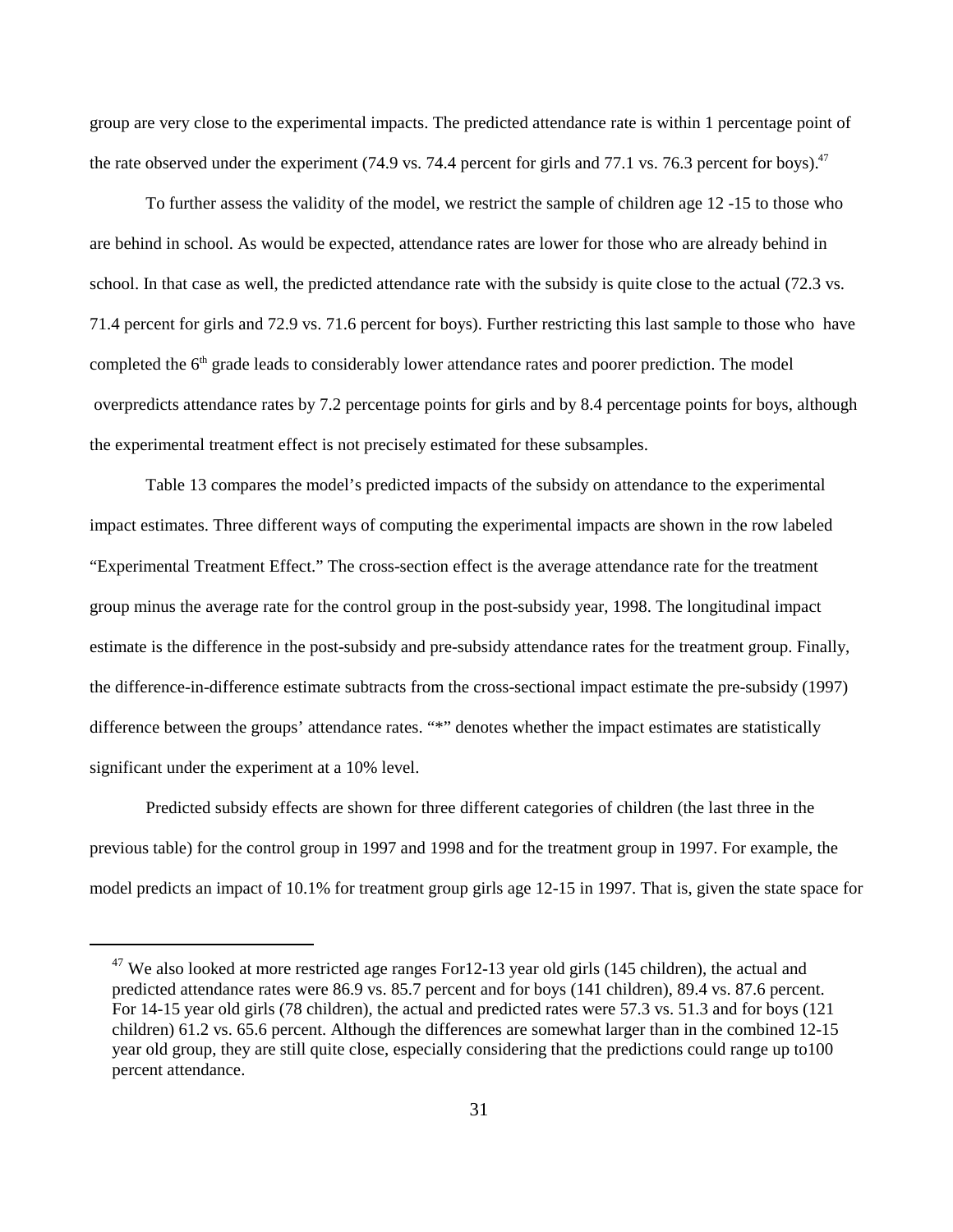households in the treatment group as of (October) 1997, this figure represents the difference between the attendance rate of girls during the 1997/1998 school year that is predicted by the model if the subsidy had been in force and the actual attendance rate. This predicted subsidy effect falls within the range of the experimental estimates (7.9%-10.3%). For the control groups, the estimates are close but slightly below the range. Similarly, the estimates of the subsidy effects for girls who are behind in school are also close to the actual treatment effects. However, predicted subsidy effects are less accurate for boys. The experimental impact estimates for boys are smaller and are not usually statistically significantly different from zero, while the model's predicted subsidy impacts are of a similar magnitude for girls and boys. The experimental impacts, especially for the boys that are behind and have completed the  $6<sup>th</sup>$  grade, are considerably too high.<sup>48</sup>

As a further evaluation of the model's performance, Table 14 presents evidence on the model's ability to forecast the full school/work/home choice distribution, by sex, for the 1998 treatment group for all children age 12-15, for children of those ages not behind in school, those behind in school and those behind who have completed  $6<sup>th</sup>$  grade. The model predicts well the rates of staying home or working for pay (usually within 2% of the actual rates) and it captures the differences in the work/home pattern between boys and girls, although as before not as well for the last category.

## *N-year ahead (long-term) predictions*

Social experiments usually last only a few years, because they are typically very expensive and because it is often politically infeasible to deny those in the control group access to the treatment for a long time period. The short-term nature of experiments limits the usefulness of experimental data in evaluating the long-term consequences of programs like PROGRESA. However, PROGRESA's long-term effects are arguably of greater interest than its short-term effects, because the policy change being considered is that of making it a permanent feature of Mexico's social welfare system. As described earlier, short- and long-term consequences of

 $48$ Recall that we focus on the subsample of landless households. Interestingly, in the full sample, which includes also landed households, the experimental impacts for boys are larger and tend to be of similar magnitude to those of girls. See Figure 1.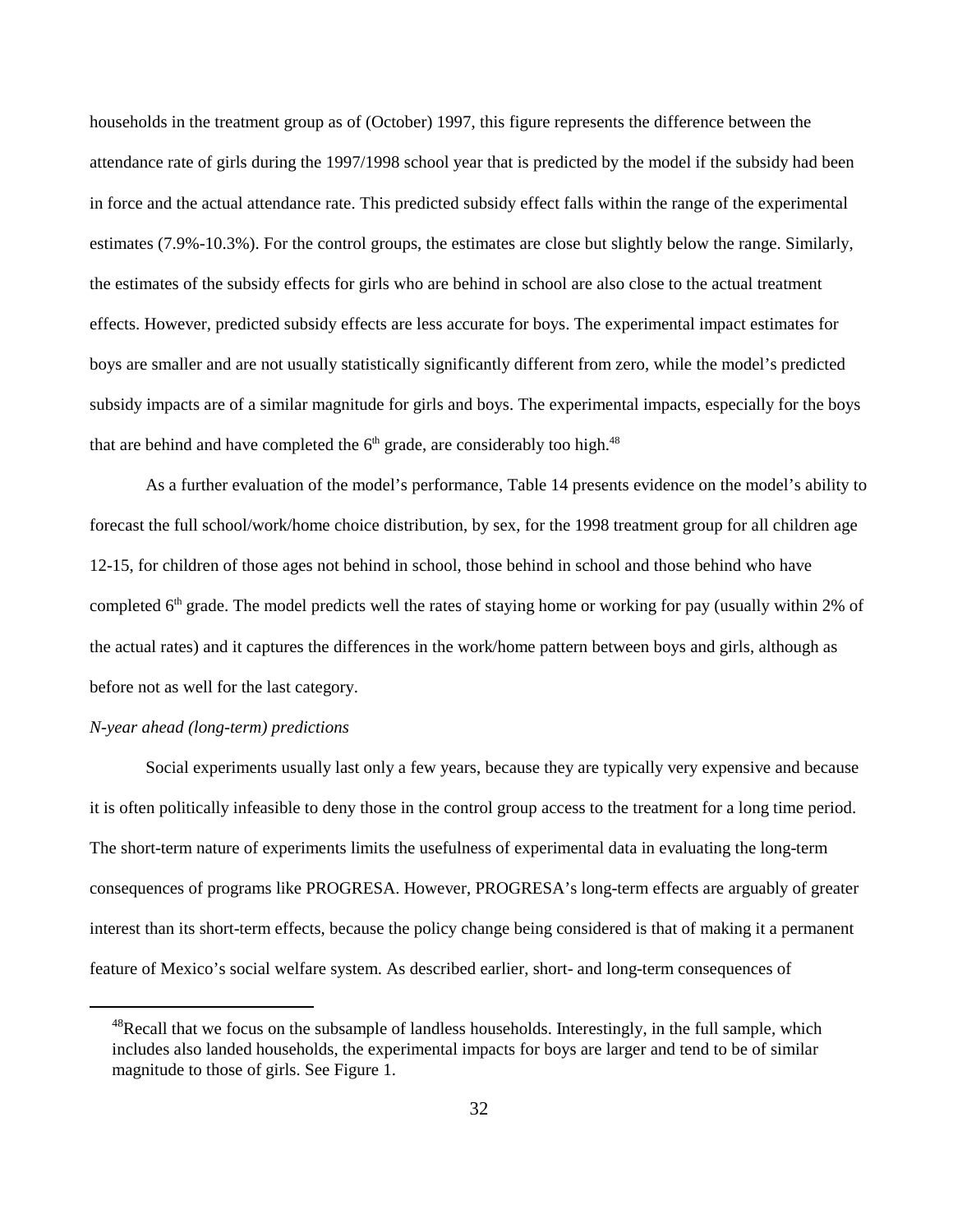PROGRESA may be quite different. For example, it may be difficult over the short-term to bring children who have dropped out back into school; but if the program were available from the beginning, it may prevent dropping-out. We, therefore, evaluate the performance of the model in making long-term forecasts by using it to predict school and fertility outcomes at the survey dates using only information on initial conditions.

Table 15 shows the actual and predicted school attendance rates obtained from that simulation exercise for the control sample in 1997 and 1998 and for the treatment sample in 1997 (at the baseline). The predictions shown in the table represent a within-sample fit test of the model's ability to make accurate long-term forecasts of attendance rates in the absence of the subsidy. The N-year ahead predictions of attendance rates are clearly not as accurate as the one-year ahead predictions and tend to underpredict attendance rates. Nevertheless, the predictions are still reasonably good. For example, for the 12-15 year old age category, the predicted attendance rates are between 6 and 10 percentage points below the actual rates. In comparison, the difference between them based on one-step ahead forecasts ranged from 0 to 5 percentage points. The last four rows of the table show the model's predictions of pregnancy rates for women of different age ranges. They are usually within 2-3 percentage points of the actual rates.

Given that the model's longer range forecasts of fertility and school attendance rates are reasonably accurate, we now use the model to predict the long-term impact of exposure to the PROGRESA subsidy program. That is, we predict the effect of the subsidy on family choices for the control and treatment groups at each survey date assuming that the program had been available to them from the time of marriage.<sup>49</sup> Table 16 compares the short-run (one-year ahead) and long-run (N-year ahead) predictions of the program on school

 $49$  Our long-term forecasts assume that the families will be eligible over their entire lifetimes. In reality, a family could become ineligible, for example, by accumulating certain assets, such as a car. Given that our model does not incorporate asset accumulation, we do not take into account that eligibility may change with changes in assets. However, our model does allow families to change fertility decisions to become eligible for program subsidies.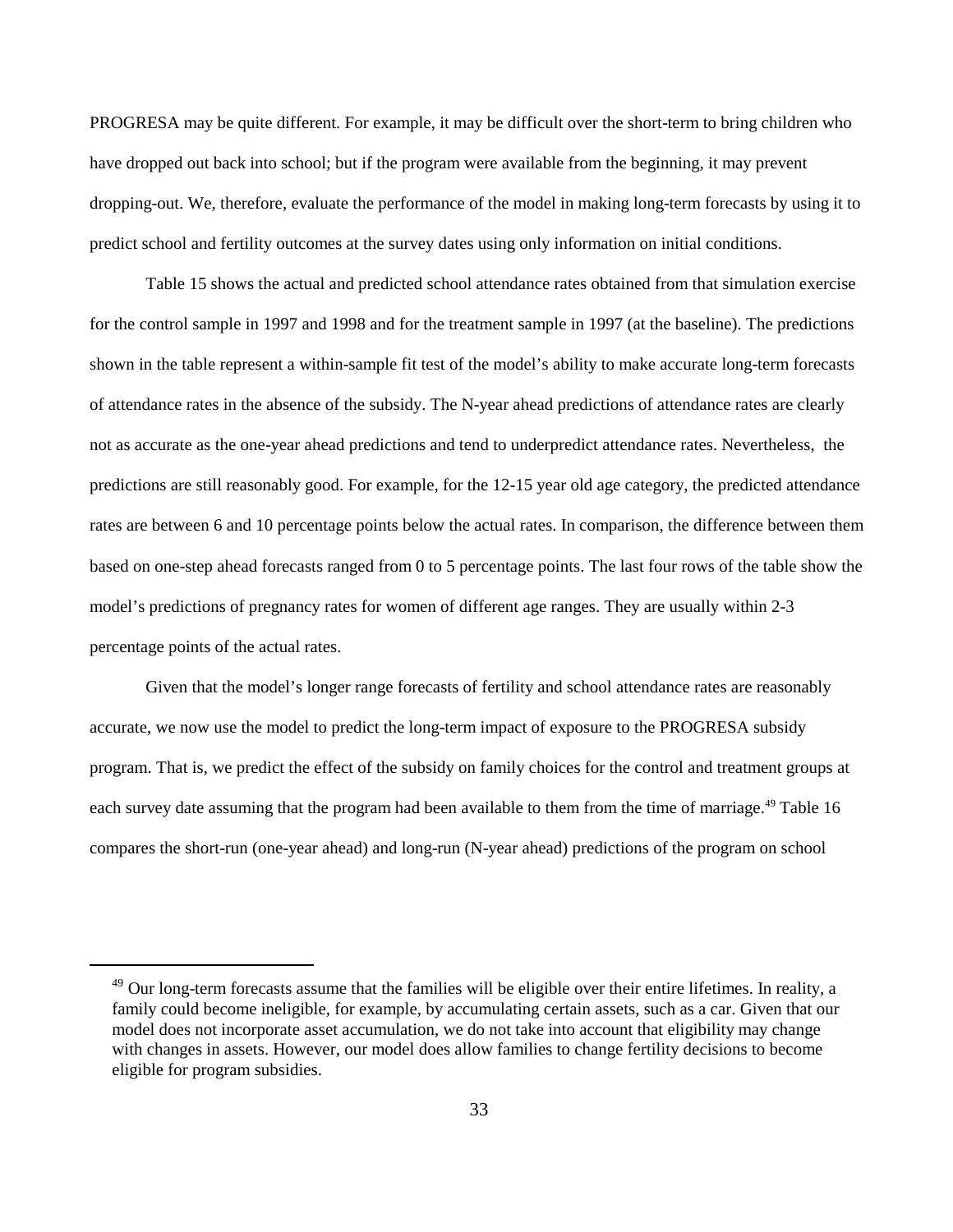attendance rates for girls and boys age  $12{\text -}15^{50}$  As expected, long-run impacts are larger than the short-run impacts; however, they only exceed the short-run effects by 0.5-1.5 percentage points. Therefore, the estimates suggest that much of the effect of the program on attendance is observed over the short-run.

Tables 17 and 18 report estimated long-term impacts on completed schooling and fertility. These estimates are obtained by simulating fertility and schooling outcomes from the mother's age at marriage through age 59, when all the children in the family would be at least 16 years of age. The model predicts that without the subsidy, girls will complete 6.29 years and boys 6.42 years of schooling. Had the program been in existence from marriage, given our estimates, children's mean years of completed education at age 16 would have increased by 0.54 years for both girls and boys. The model also predicts an increase in girls completing  $6<sup>th</sup>$  grade by 6.4 percentage points and in boys by 4.5 percentage points. Increases in  $9<sup>th</sup>$  grade completion rates are predicted by the model to be 6 percentage points for girls and 5.3 percentage points for boys.<sup>51</sup>

Although the impacts of the program on attendance rates and schooling attainment are substantial, table 18 provides little evidence for an effect of the program on fertility. Without the subsidy, the predicted long-run average number of children is 4.24 in comparison to 4.28 with the subsidy. There is also little change in the distribution of numbers of children across families.

## *Counterfactual Subsidy Experiments*

Designing an optimal subsidy scheme to achieve some desired increase in schooling requires knowledge of the effects of many alternative subsidy schedules. As discussed earlier, a limitation of experimental data is that they are only informative about the effects of the particular experiment that was implemented and do not

 $^{50}$  N is the number of years between the time of marriage and 1997 and ranges from 8 to 38 years in the sample used for the simulations.

 $51$  The predictions of mean schooling and the percentage of children completing  $6<sup>th</sup>$  grade or more are also quite accurate. In the sample of eligible households, girls age 16 to 20 in 1997 had completed 6.30 and boys 6.41 years of schooling (with completed schooling as in the model and table truncated at 10 years) and the percent completing at least  $6<sup>th</sup>$  grade is 75.0 for girls and 73.4 for boys. However, the percentage completing 9<sup>th</sup> grade is significantly understated, actually being 30.6 percent for girls and 30.7 percent for girls.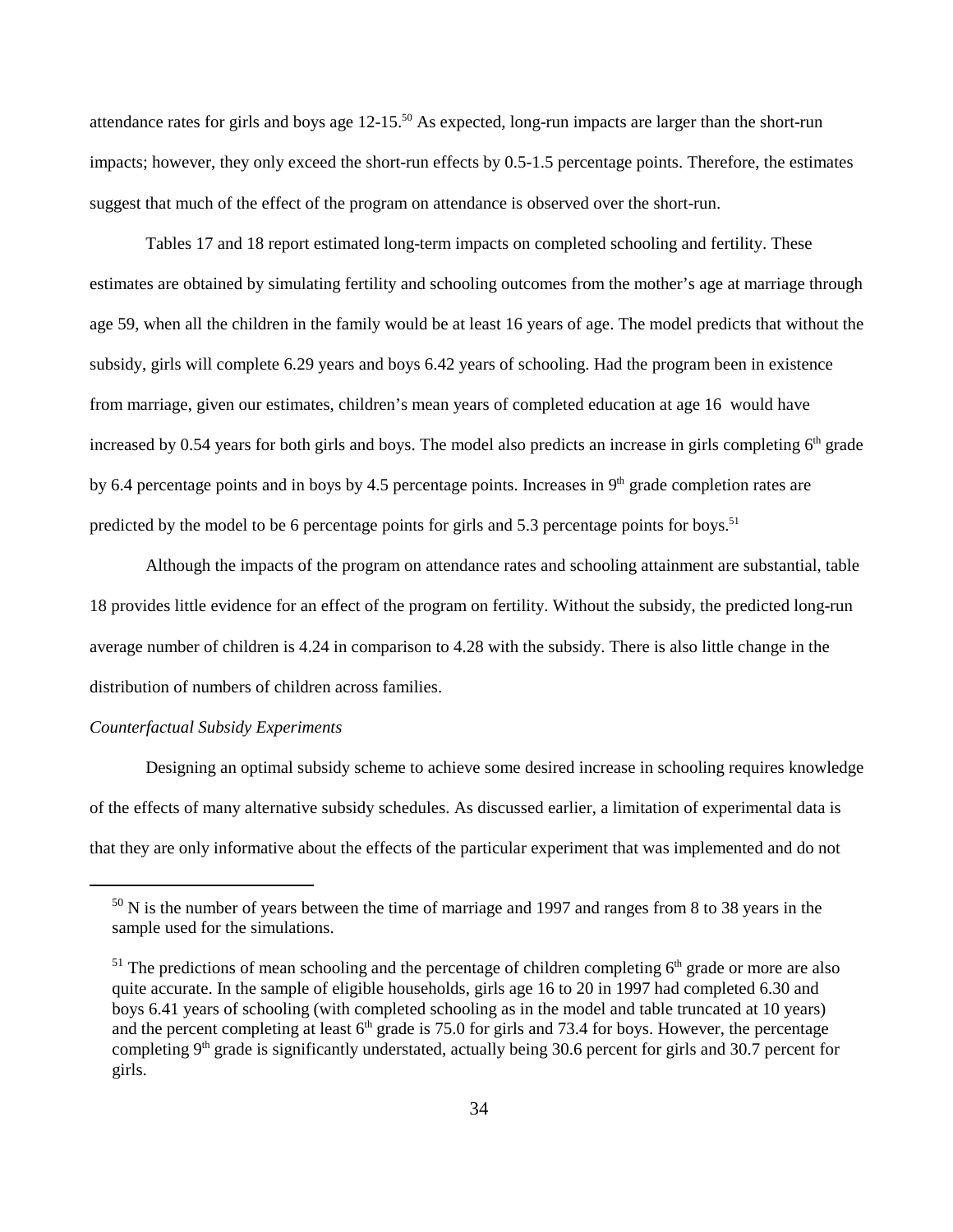provide a reliable way of extrapolating to learn about effects of counterfactual policies. Although a small change in the subsidy schedule might be well approximated by a simple extrapolation of the experimental treatment effect, any extrapolation to a more radical change in the subsidy schedule would be *ad hoc*. For example, one might be interested in evaluating an unconditional income grant to families that removes the school attendance requirement, or a bonus system that rewards the completion of certain grade levels.

Table 19 reports the results of a number of counterfactual experiments based on simulations to the mother's age 59 as in the previous two tables. The first column reports predictions of completed schooling and fertility at the baseline. To establish an upper bound for the effect of alternative subsidy schemes on school completion levels, the second column reports the effect of a perfectly enforced school attendance requirement for all children between the ages of 6 and 15. Although maximum completed schooling by age 16 is 10 years, because failure rates are significant, mean completed schooling with compulsory attendance is only 8.29 years for girls and 8.37 for boys, an increase over the baseline of about 2 years for both.<sup>52</sup> Fertility declines very slightly with compulsory school attendance.<sup>53</sup>

 The next column again shows the effect of the original subsidy scheme as in the previous two tables, and the following two columns report experiments in which the subsidy amounts are first doubled and then halved. As seen in the table, completed fertility is essentially invariant to subsidy levels, increasing slightly as subsidy levels rise.<sup>54</sup> Mean completed schooling increases at a linear rate with increments in subsidy amounts

 $52$  Failure rates differ significantly among the types. Type 2's complete almost 9 years of schooling under the compulsory school attendance requirement, while type 3's complete less than 6.5 years.

 $53$  This experiment is the flip side of the natural experiment that Rosenzweig and Wolpin (1980) exploit in which the impact on mean child schooling of an additional exogenous birth associated with a twin birth is used to test the quality-quantity fertility model. The above result, that fertility declines with an exogenous increase in mean schooling, arises because the increase in the per-child cost of schooling with distance from a junior secondary school is large enough to compensate for the estimated complementarity of mean schooling and fertility.

 $<sup>54</sup>$  In a static quality-quantity fertility model, Willis (1973) shows that a decrease in the per-child price of</sup> quality, e.g., a subsidy to school attendance, will increase fertility as long as quality and quantity are complements in utility. We find that average schooling and numbers of children are indeed complements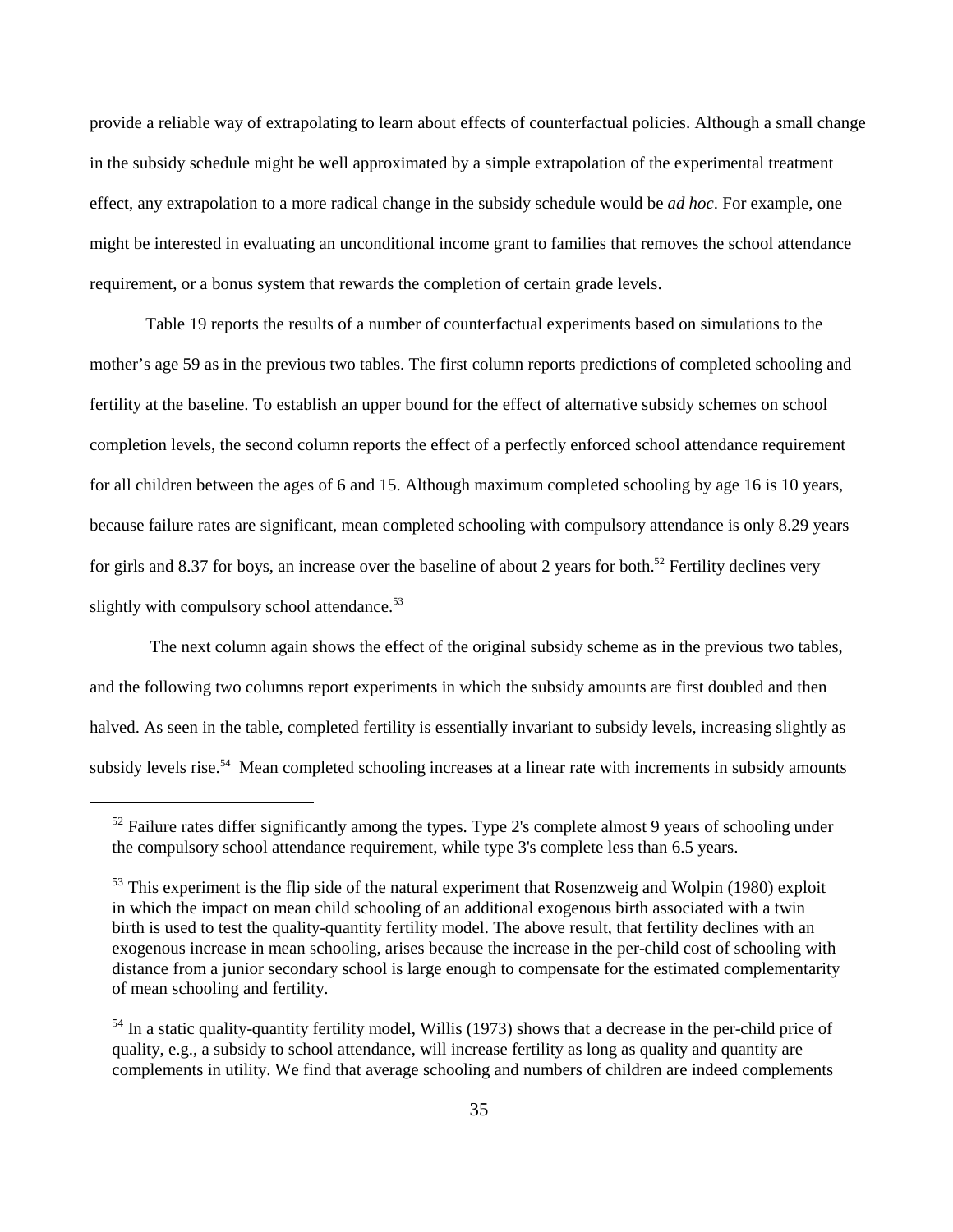up to the original amount and then at a diminishing rate. For example, for girls the increases in mean schooling between the baseline and one-half of the original subsidy and between one-half and the full original subsidy amount are both .27, while the increase from doubling the subsidy amount is .47 years. However, whether there are diminishing returns to the program depends, in addition, on how the total cost of the program increases with the subsidy levels. The next to the last row of the table, which calculates the average cost of the subsidy program on a per family basis, shows that doubling the subsidy amounts more than doubles the per family cost. Based on these figures, the change in average schooling induced by a unit change in total costs is 41% higher at the onehalf subsidy level than at the full subsidy level.

The next column restricts the subsidy to attendance in the  $6<sup>th</sup>$  grade or higher, that is, the subsidy is zero for attending grades 3 through 5. Because the great majority of children complete at least the  $5<sup>th</sup>$  grade, the subsidy to the earlier grades acts mainly as a direct income transfer program and might have, therefore, only a small effect on schooling although a large effect on the cost of the program. As seen, restricting the subsidy to higher grades reduces the per-family cost of the program considerably, from around 26,000 pesos to less than 16,000 pesos. Perhaps surprisingly, however, the fall in completed schooling is also not insignificant, with approximately 30 percent of the gain in mean schooling for girls and 33 percent for boys being lost.55

The reason that restricting the subsidy to attendance in higher grades only has a non-negligible impact on completed schooling levels is due to the interdependence of parental decisions among children within the family. If there are multiple children of school age in the household, providing a subsidy to attendance for children at lower grades, because it increases family income, increases the incentive for older children to attend

in the per-period utility function (see appendix table A.1). We would expect the basic intuition of that model to also hold in the more complex model that we estimate.

 $<sup>55</sup>$  Moreover, relative to the original subsidy there is a substantially smaller gain in the fraction of</sup> children graduating from elementary school ( $6<sup>th</sup>$  grade), although offset by a slight gain in the fraction of children graduating from junior secondary school  $(9<sup>th</sup> grade)$ . With the restricted subsidy, 77.6 percent of girls and 80.0 percent of boys graduate from elementary school, an increase of 1.6 percentage points for girls and 0.8 for boys as compared to increases of 6.5 and 4.5 percentage points with the original subsidy.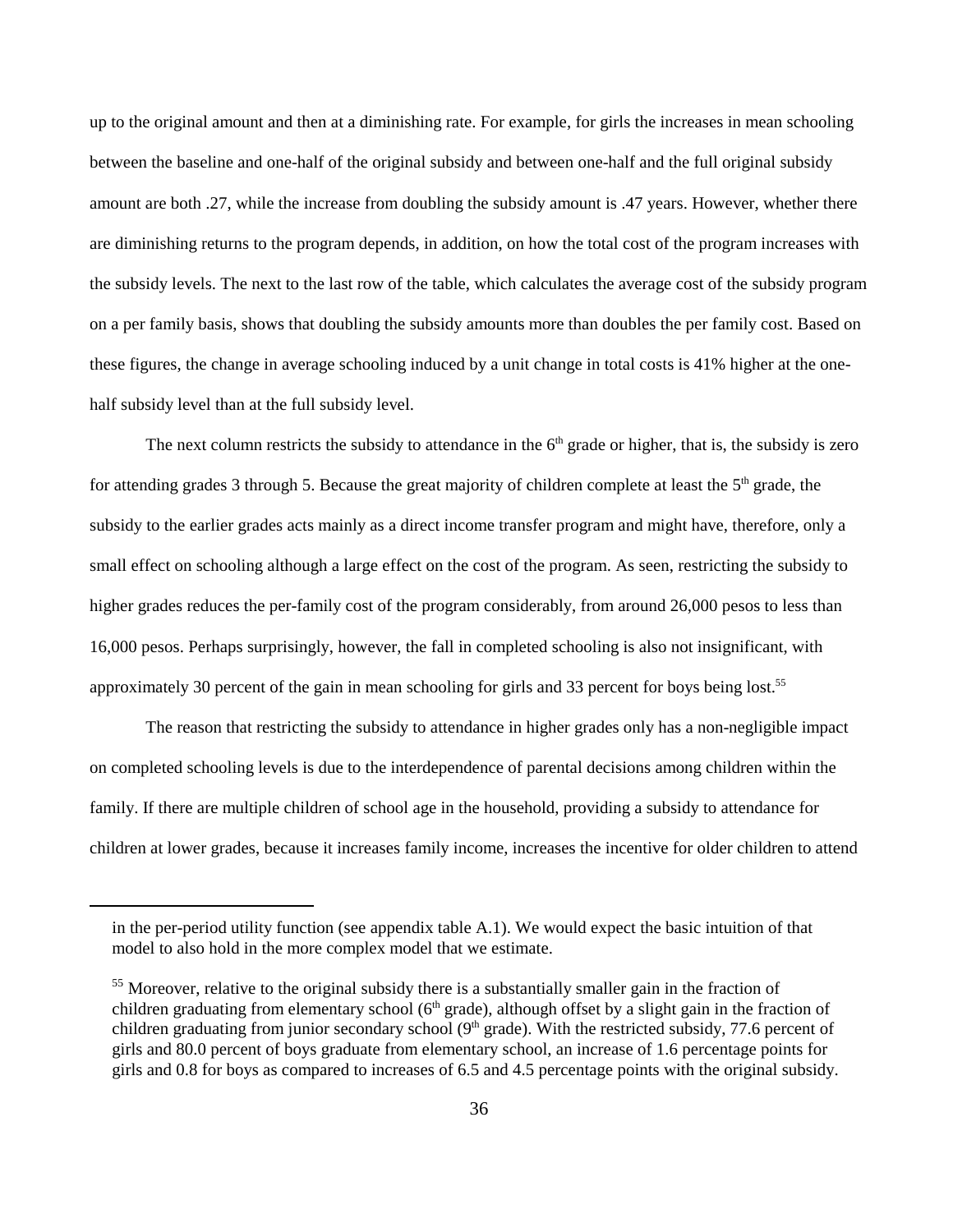higher grades rather than to produce additional income through work. That this intra-household allocation mechanism is important can be seen from the fact that the reduction in the gain from the subsidy under the restriction falls with the number of children ever born. In one child families, mean completed schooling is 8.66 under both the original subsidy and under the restricted subsidy, a zero percent reduction in the gain, in two child families 8.54 and 8.51, a 12.5 percent reduction, in three child families 8.30 and 8.24, a 16.7 percent reduction, and in four child families 7.51 and 7.36, a 29 percent reduction. The reduction in the gain is about 35 percent in families with five or more children.

In light of this finding, the next column reports an experiment in which the subsidy is again restricted to attendance in grades 6 through 9, but the subsidy schedule is set at a level (1.43 times the subsidy amounts at each grade) at which the cost per family is the same as the original subsidy without the restriction (column 2). Relative to the original subsidy, the gain in mean completed schooling is predicted to be .14 years for girls and .11 years for boys, an increase of about 25 percent over the original gain. There is also a difference, as compared to the original subsidy, in the distribution of completed schooling, with a very slight increase in the proportion of children completing less than 6 years of schooling and a significant increase in the proportion completing 9 or more years. Ignoring distributional impacts, namely that families whose children do not attend the higher grade levels receive no income transfer under the restricted subsidy program, the restricted subsidy program would appear to be more efficient in producing higher completed schooling levels in this population.

An alternative subsidy scheme rewards completion rather than attendance. In the next column, we assess the impact of ninth grade graduation bonus in the form of a payment of 30,000 pesos to families when a child graduates from junior secondary school.<sup>56</sup> Clearly, the effect of such a bonus scheme requires, as the model assumes, that families be forward-looking.<sup>57</sup> The simulations show that the bonus increases the percentage of

 $56$  Keane and Wolpin (2000) assess such bonus-type schemes in the U.S. context.

 $57$  The effect of a bonus program would also be sensitive to assumptions about the ability of families to smooth consumption intertemporally. Increased opportunities to smooth consumption through saving/borrowing would presumably increase the value of large lump-sum payments. Recall that, in the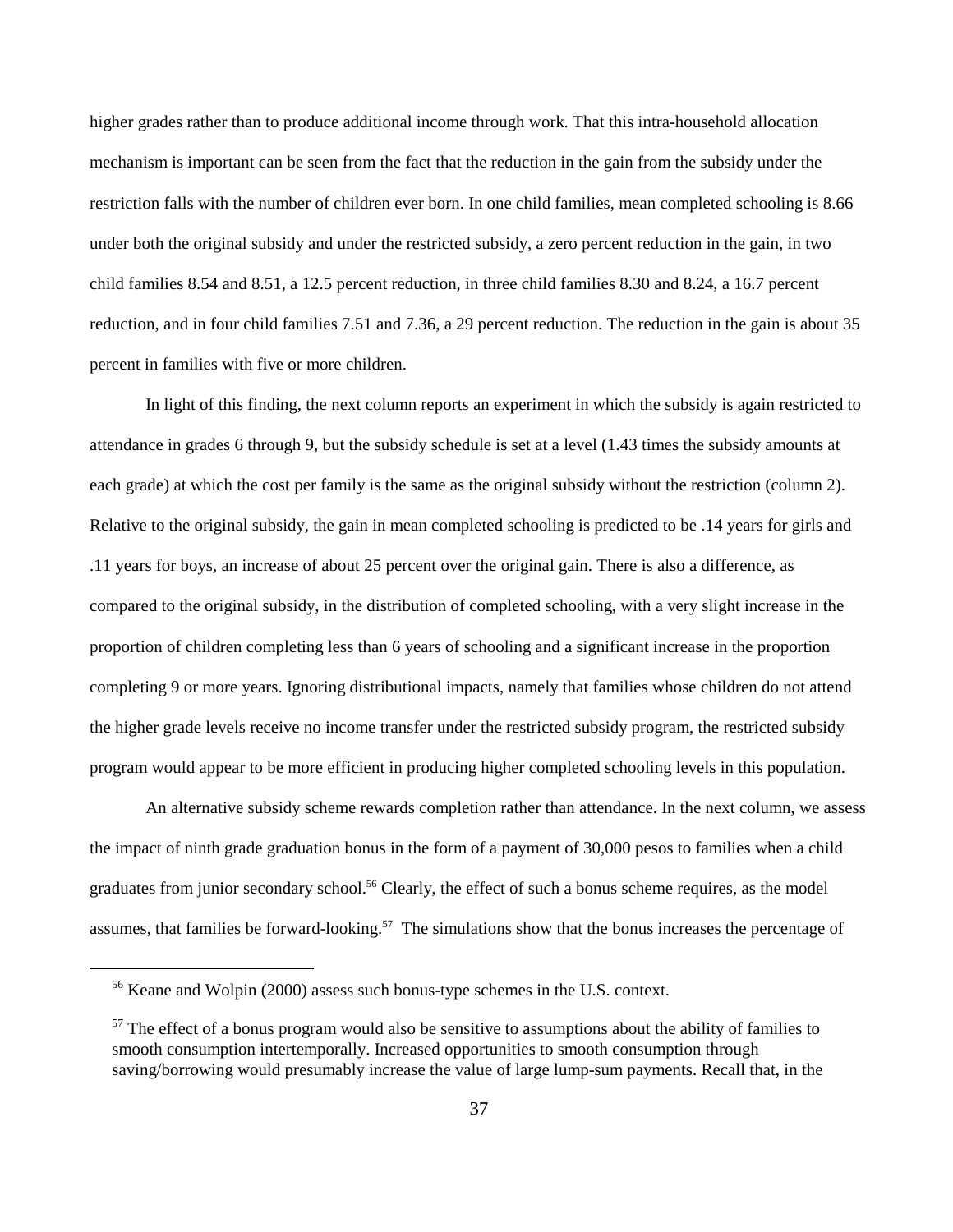children completing junior secondary school significantly, by about ten percentage points for both girls and boys, but has a relatively small impact on average schooling. In fact, the increase in average schooling is not as large as the effect of the original subsidy even though the cost of the bonus program is about 50 percent higher. Interestingly, the proportion of children who complete at least  $6<sup>th</sup>$  grade actually falls below the non-subsidy level, suggesting that families are substituting more schooling for some children and less for others. Thus, the effect of the bonus is largely to induce children who were already attending junior secondary school to complete ninth grade.

The additional interventions we consider all have rather small effects on schooling. In particular, enforcing a child labor law prohibiting children under the age of 16 from working and building a junior secondary school in each village where it is absent each would raise mean schooling by .1 years or less. We also simulate the impact of a pure income transfer program, one that pays 5000 pesos per year to families without any school attendance requirement. This amount is close to the maximum benefit that families may currently receive under the program in any year, and represents about a 50 percent increase in annual family income. As seen, mean schooling increases due to the subsidy as schooling is a normal good.<sup>58</sup> However, the increase in schooling is only about 20 percent as large as the original attendance-based subsidy. Moreover, its cost per family is an order of magnitude larger.

#### VI. Conclusions

In this paper, we have used a social experiment that subsidized school attendance of children in rural Mexico to evaluate the validity of a forward-looking model of family decision-making about fertility and child

model, families cannot smooth consumption between periods at all. However, our estimates imply that utility is close to being linear in consumption so that the capability to smooth consumption is not of great relevance.

 $<sup>58</sup>$  As with all of the other subsidy schemes, fertility, though falling with the income subsidy, is</sup> essentially unchanged.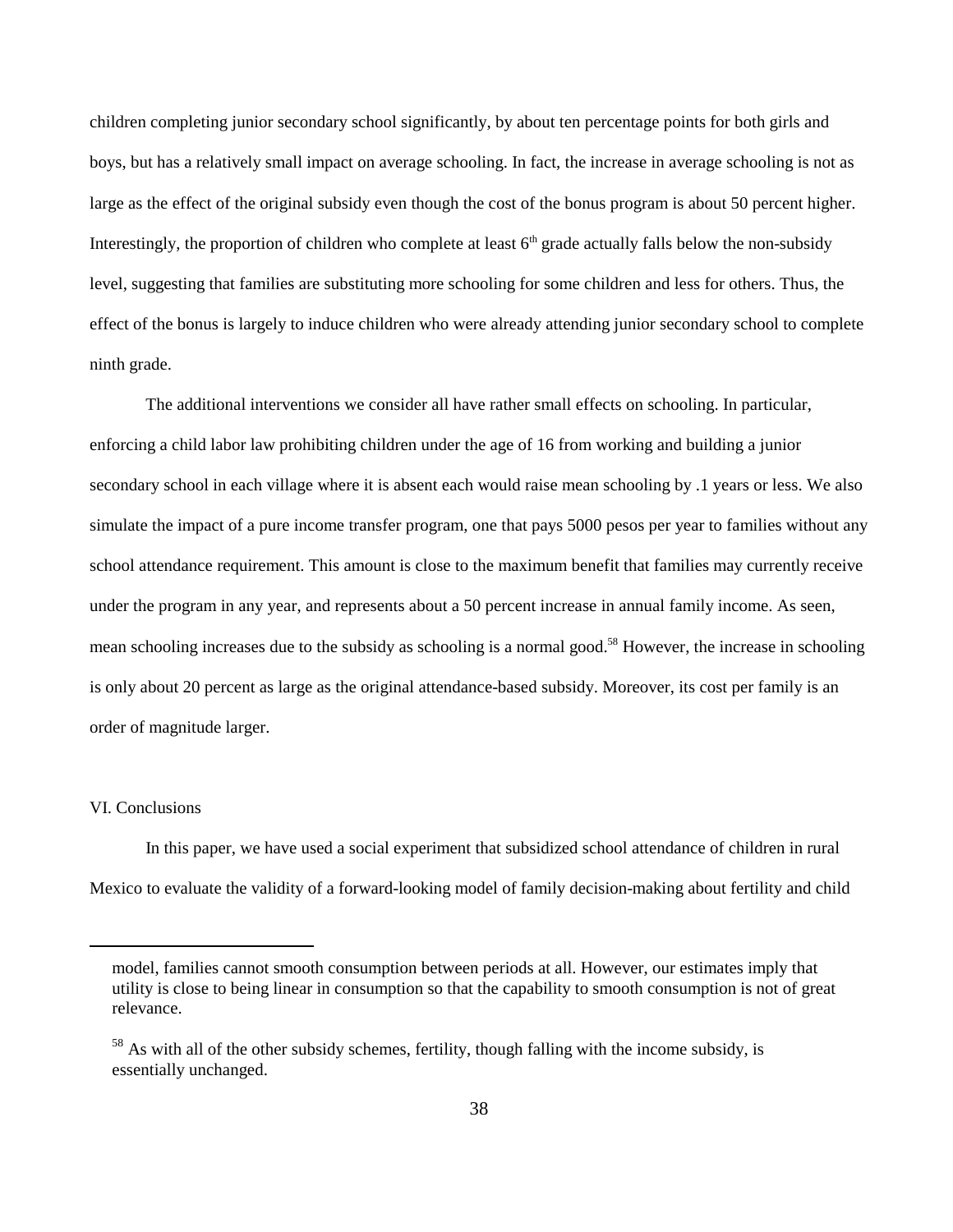schooling. The model was estimated on control families who did not have access to the program and on treatment families prior to the existence of the program. The problem in identifying the impact of subsidies is that there are no direct costs of attending school that could serve as information from which the effects of the subsidy program could be extrapolated. However, given the existence of an active child labor market, we showed that variation in child wages, the opportunity cost of attending school, coupled with the assumptions necessary to implement the structural estimation of our behavioral model, could serve to identify the model's parameters and, from those estimates, simulate the impact of the program.

 We found that the model provided an accurate forecast of the effect of the program, as given by the experiment, on school attendance rates of children, although the forecast was better for girls than for boys. Given this evidence on the model's performance, we simulated a number of counterfactual policy experiments that illustrate a menu of options that could be placed before policy-makers. We provided information on the long run benefit and cost trade-offs associated with doubling the subsidy at all grade levels, of halving it, of restricting it to only higher grade levels, of providing a bonus for graduation from junior secondary school and of a pure income transfer program.

An important caveat to our evaluation of the long-run impact of counterfactual experiments is that our analysis is partial equilibrium. As school attendance rates rise due to the program, and children withdraw from the child labor market, one would expect child wage rates to rise and the increase in school attendance rates due to the subsidy to be somewhat mitigated. Although our forecast of the subsidy effect does not incorporate such a labor market equilibrium response and is yet quite accurate, such adjustments in the child labor market may require time. To get some idea of the quantitative significance of the equilibrium effect, we also performed a counterfactual experiment which combines the original subsidy program with a concomitant increase in child wage rates of 25 percent.<sup>59</sup> The results of that experiment are shown in the last column of table 19. The degree of

 $59$  We assume that parental income would be unchanged, although there may be an effect on adult wages depending on the degree to which child and adult labor are substitutes.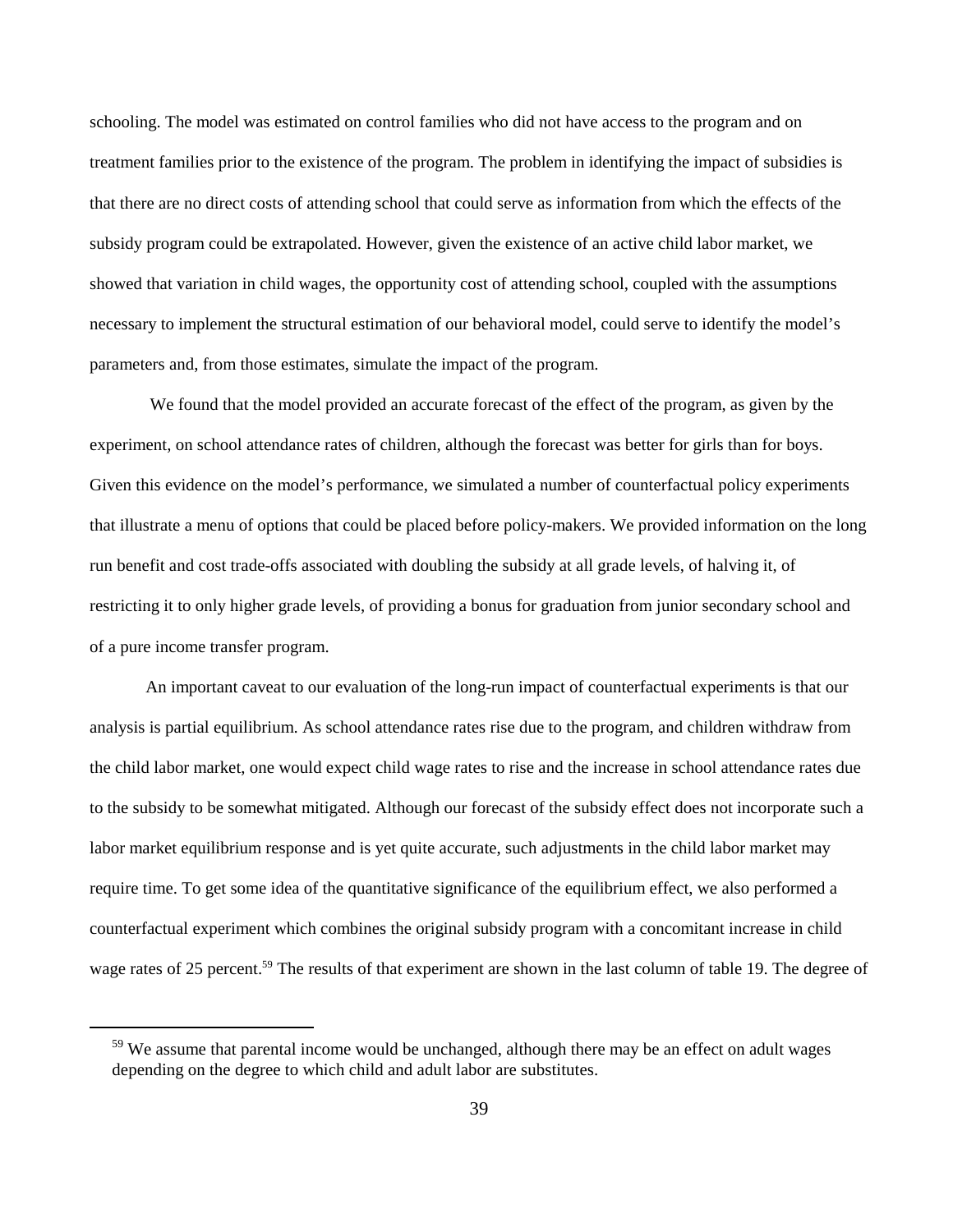mitigation of the increase in mean schooling differs by sex. For girls, the increase above the baseline accounting for the wage increase is 85 percent of the partial equilibrium effect of the original subsidy, while for boys it is only 69 percent. Of course this example is at best illustrative because we do not know how elastic is the demand for child labor. A complete analysis would require a general equilibrium model of the rural labor market, which we leave for future work..

One lesson that we draw from this validation exercise is that there is a potential synergy between the implementation of social experiments and the structural estimation of behavioral models. It arises because of, on the one hand, the inherent limitation of social experiments to exhaustively explore the impacts of competing policies and, on the other, the difficulty in providing credible evidence of the validity of counterfactual policy experiments that are based on structural estimates of behavioral models. Exploiting the strengths of both methodologies requires, as in PROGRESA, that data collected from social experiments go significantly beyond the more limited types of data necessary for the simple estimation of treatment effects. We view this paper as an example of one such effort to exploit this synergy.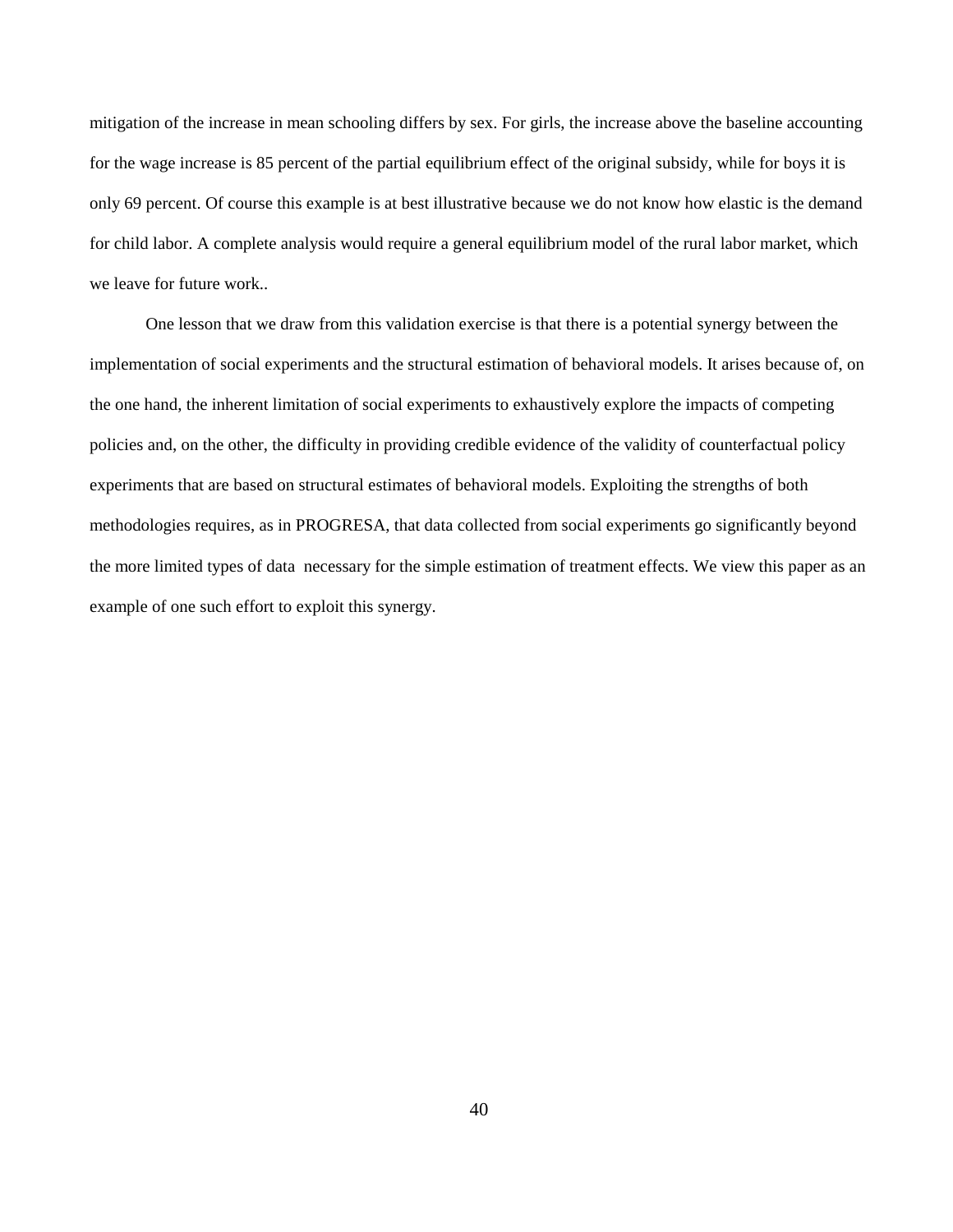References

- Attanasio, Orazio, Costas Meghir and Ana Santiago (2001): "Education Choices in Mexico: Using a Structural Model and a Randomized Experiment to Evaluate Progresa," manuscript, University College London.
- Becker, Gary and Lewis, H. Greg (1973): "On the Interaction between the Quantity and Quality of Children" Journal of Political Economy, 81, 4, Part 2, S143-62.
- Behrman, Jere (1997): "Intrahousehold Distributioon and the Family," in *Handbook of Population and Family Economics*, ed. M.R. Rosenzweig and O. Stark., 125-188.
- Behrman, Jere, Robert Pollak and Paul Taubman (1986): "Do parents favor boys?" *International Economic Review*, 27, 31-52.
- Behrman, Jere, Sengupta, Piyali, and Petra Todd (2000a): "Progressing through PROGRESA: An Impact Assessment of Mexico's School Subsidy Experiment," unpublished manuscript.
- Behrman, Jere and Petra Todd (2000b): "Randomness in the Experimental Samples of PROGRESA" *International Food Policy Research Institute*, Washington, D.C.
- Eckstein Zvi and Kenneth I. Wolpin (1999): "Why Youths Drop Out of High School: The Impact of Preferences, Opportunities and Abilities," *Econometrica* 67(6),1295-1340.
- Gomez de Leon, J. and Susan Parker (2000): "The Impact of Anti-Poverty Programs on Children's Time Use," *International Food Policy Research Institute*, Washington, D.C.
- Heckman, James J. (1981): "The Incidental Parameters Problem and the Problem of Initial Conditions in Estimating a Discrete-Time Discrete Data Stochastic Process," in *Structural Analysis of Discrete Data with Econometric Applications*, ed. C. Manski and D. Mcfadden, 179-197.
- Heckman James, J. and Burton Singer (1984): "A Method for Minimizing the Impact of Distributional Assumptions in Econometric Models for Duration Data," *Econometrica*, 52, 271-320.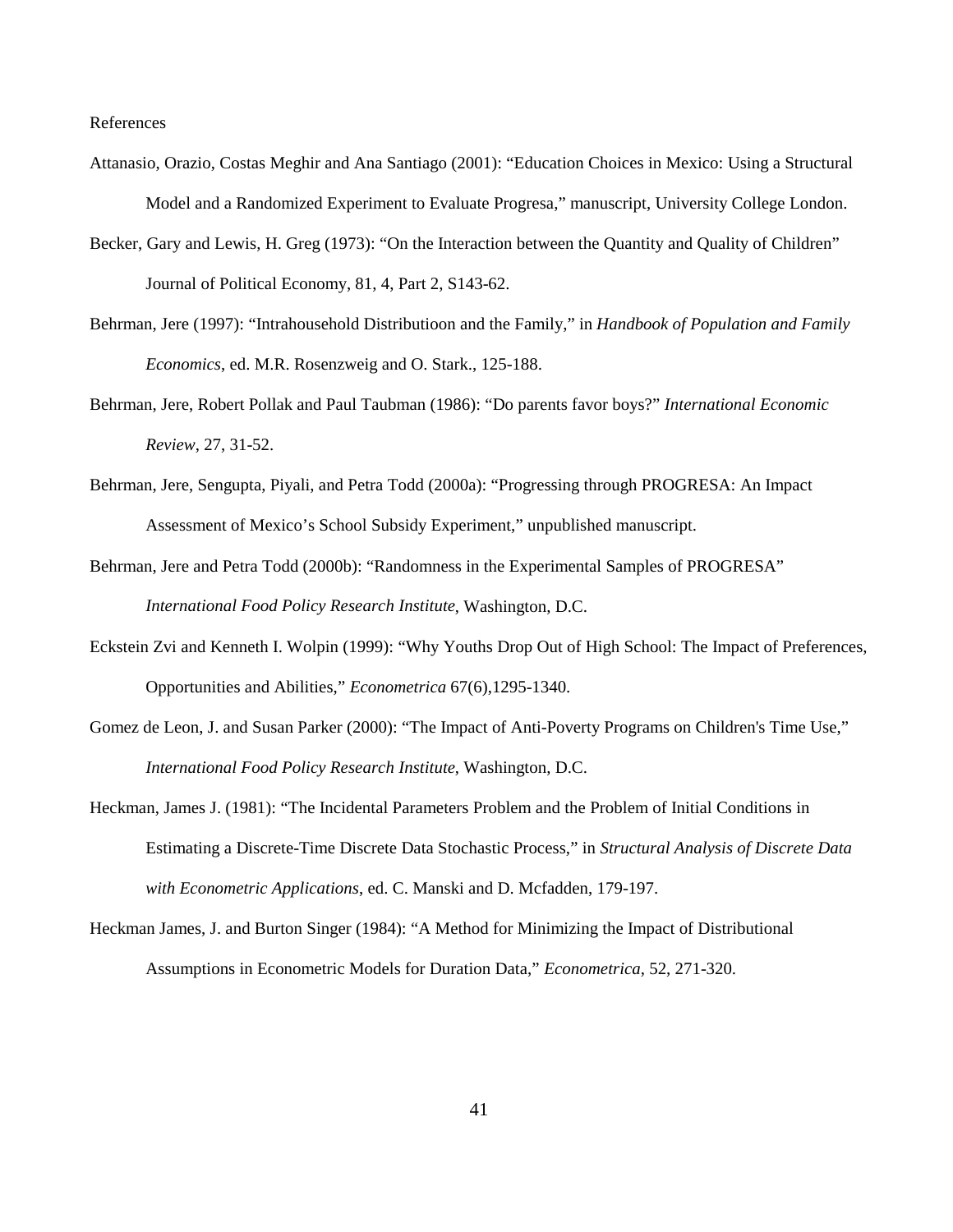- Heckman, James J., Hidehiko Ichimura and Petra Todd (1997): "Matching As An Econometric Evaluation Estimator: Evidence from Evaluating a Job Training Program," *Review of Economic Studies*, 64(4), 605-654.
- Hotz, V. Joseph, Jacob A. Klerman and Robert J. Willis (1997): The Economics of Fertility in Developed Countries, in *Handbook of Population and Family Economics*, ed. M.R. Rosenzweig and O. Stark., 275- 348.
- Hotz, V. Joseph and Robert A. Miller (1993): "Conditional Choice Probability and the Estimation of Dynamic Models" in *The Review of Economic Studies*, Vol. 60, No. 3., pp. 497-529.
- Keane, Michael and Kenneth I. Wolpin (1994): "The Solution and Estimation of Discrete Choice Dynamic Programming Models by Simulation and Interpolation: Monte Carlo Evidence," *Review of Economics and Statistics* 1994(4), 648-672. .
- Keane, Michael and Kenneth I. Wolpin(1997): "Career Decisions of Young Men" *Journal of Political Economy*, 105, 473-522.
- Keane, Michael and Kenneth I. Wolpin (2000): "Eliminating Race Differences in School Attainment and Labor Market Success" *Journal of Labor Economics*, 18, 614-652.
- Keane, Michael and Kenneth I. Wolpin (2001): "The Effect of Parental Transfers and Borrowing Constraints on Educational Attainment" *International Economic Review*, 42, 1051-1101.
- LaLonde, Robert (1986): "Evaluating the Econometric Evaluations of Training Programs with Experimental Data," *American Economic Review*, 76, 604-620.
- Lumsdaine, Robin L., James H. Stock and David A.Wise (1992): "Pension Plan Provisions and Retirement: Men and Women, Medicare, and Models," in D. A. Wise (ed.) *Studies in the Economics of Aging*, Chicago: University of Chicago Press.
- McFadden, Daniel (1989): "A Method of Simulated Moments for Estimation of Discrete Response Models without Numerical Integration" *Econometrica*, 57, 5, 995-1026.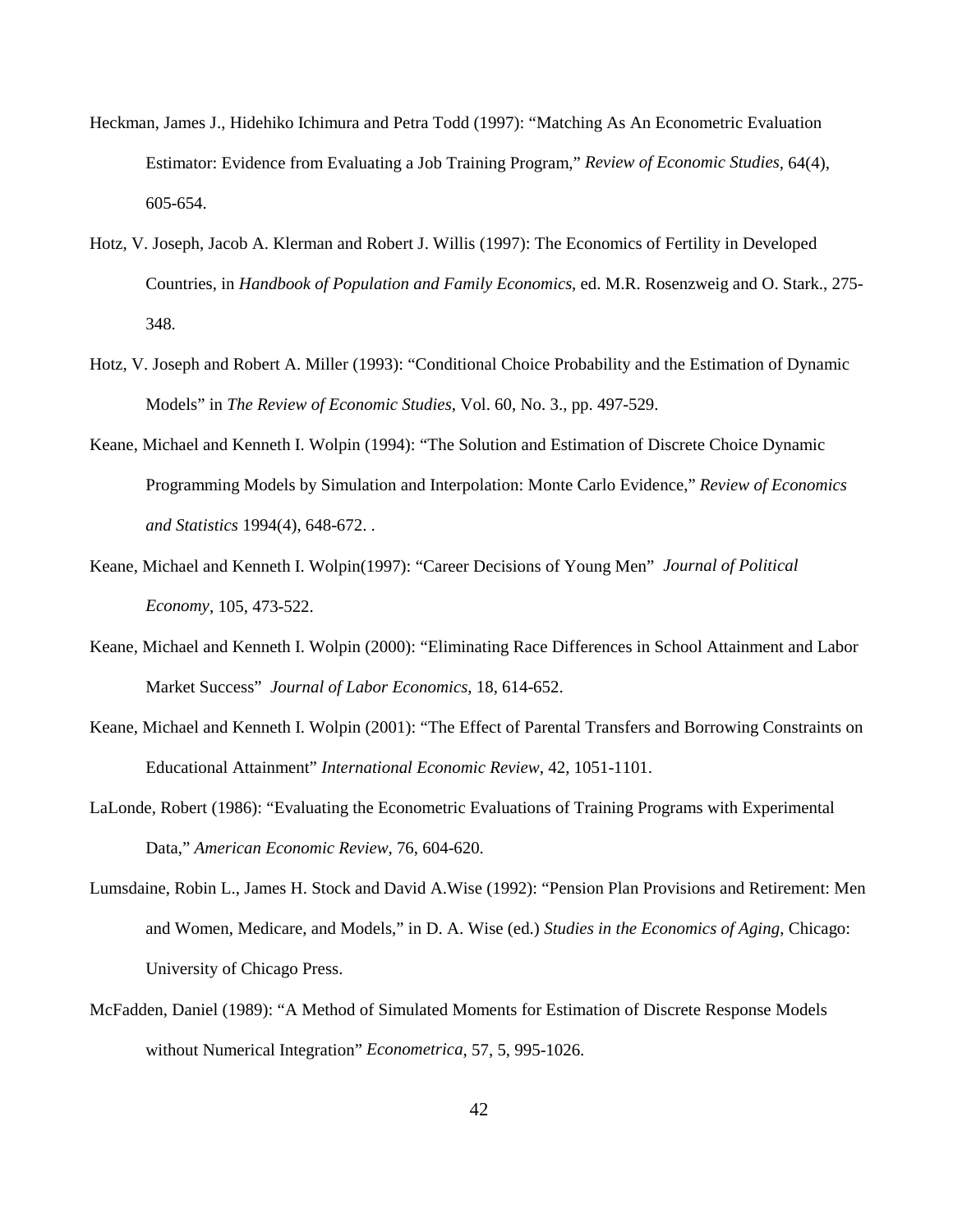- Rosenzweig, Mark R. and Kenneth I. Wolpin (1980): "Testing the Quantity-Quality Fertility Model: The Use of Twins as a Natural Experiment," Econometrica, 48, 227-40.
- Schultz, T. Paul (2000a): "Progresa's Impact on School Enrollments from 1997/98 to 1998/99," *International Food Policy Research Institute*, Washington, D.C.
- Schultz, T. Paul (2000b): "Progresa's Impact on School on School Attendance Rates in the Sampled Population," *International Food Policy Research Institute*, Washington, D.C.
- Schultz, T. Paul (2000c): "School Subsidies for the Poor: Evaluation a Mexican Strategy for Reducing Poverty," unpublished manuscript, Yale University.
- Skoufias, Emmanuel and Susan Parker (2000): "The Impact of PROGRESA on Work, Liesure and Time Allocation," *International Food Policy Research*
- *Institute*, Washington, D.C.
- Steinbrickner, Todd E.(2001): "Compensation Policies and Teacher Decisions" *International Economic Review*, 42(3), 751-780.
- Willis, Robert J (1973): "A New Approach to the Economic Theory of Fertility Behavior" in *Journal of Political Economy*, 81, S12-S64.
- Wolpin, Kenneth I. (1999): 'Commentary on "Analysis of Choice Expectations in Incomplete Scenarios"' By Charles F. Manski, *Journal of Risk and Uncertainty*.
- Wolpin, Kenneth I. (1996): "Public Policy Uses of Dynamic Programming Models" *American Economic Review, Papers and Proceedings*, 86(2), 427-432.
- Wolpin, Kenneth I. (1984): "An Estimable Stochastic Model of Fertility and Child Mortality" in *The Journal of Political Economy*, Vol. 92, No. 5., pp. 852-874.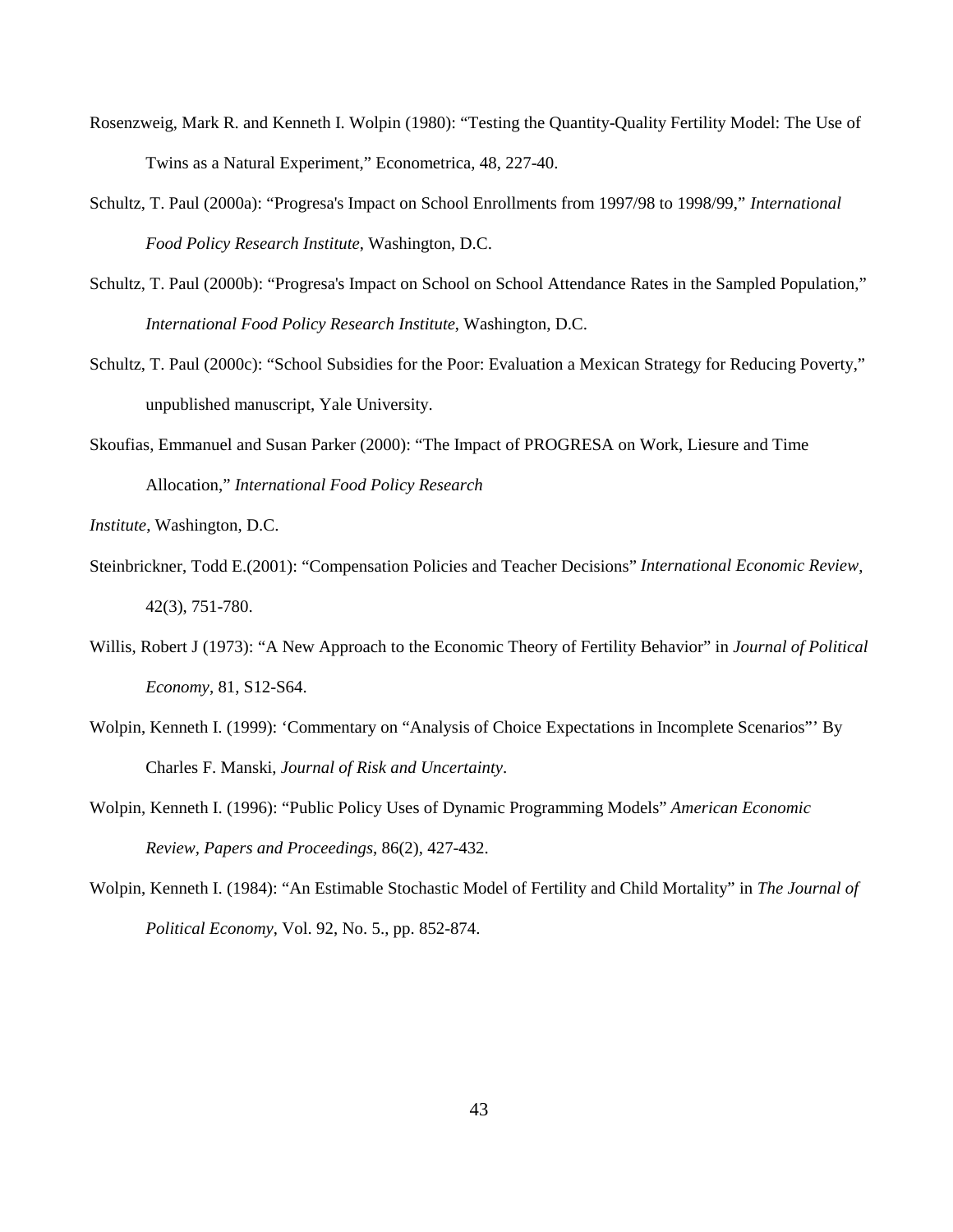| School<br>Level | Grade          |         | Monthly Payment in<br>Pesos |  |  |
|-----------------|----------------|---------|-----------------------------|--|--|
|                 |                | Females | Males                       |  |  |
| Primary         | 3              | 70      | 70                          |  |  |
|                 | 4              | 80      | 80                          |  |  |
|                 | 5              | 105     | 105                         |  |  |
|                 | 6              | 135     | 135                         |  |  |
| Secondary       | $\mathbf{1}$   | 210     | 200                         |  |  |
|                 | $\overline{2}$ | 235     | 210                         |  |  |
|                 | 3              | 255     | 225                         |  |  |

## Table 1 Monthly transfers for school attendance under the PROGRESA program

(a) Source: Schultz (1999a, Table 1). Corresponds to first term of the 1998-99 school year.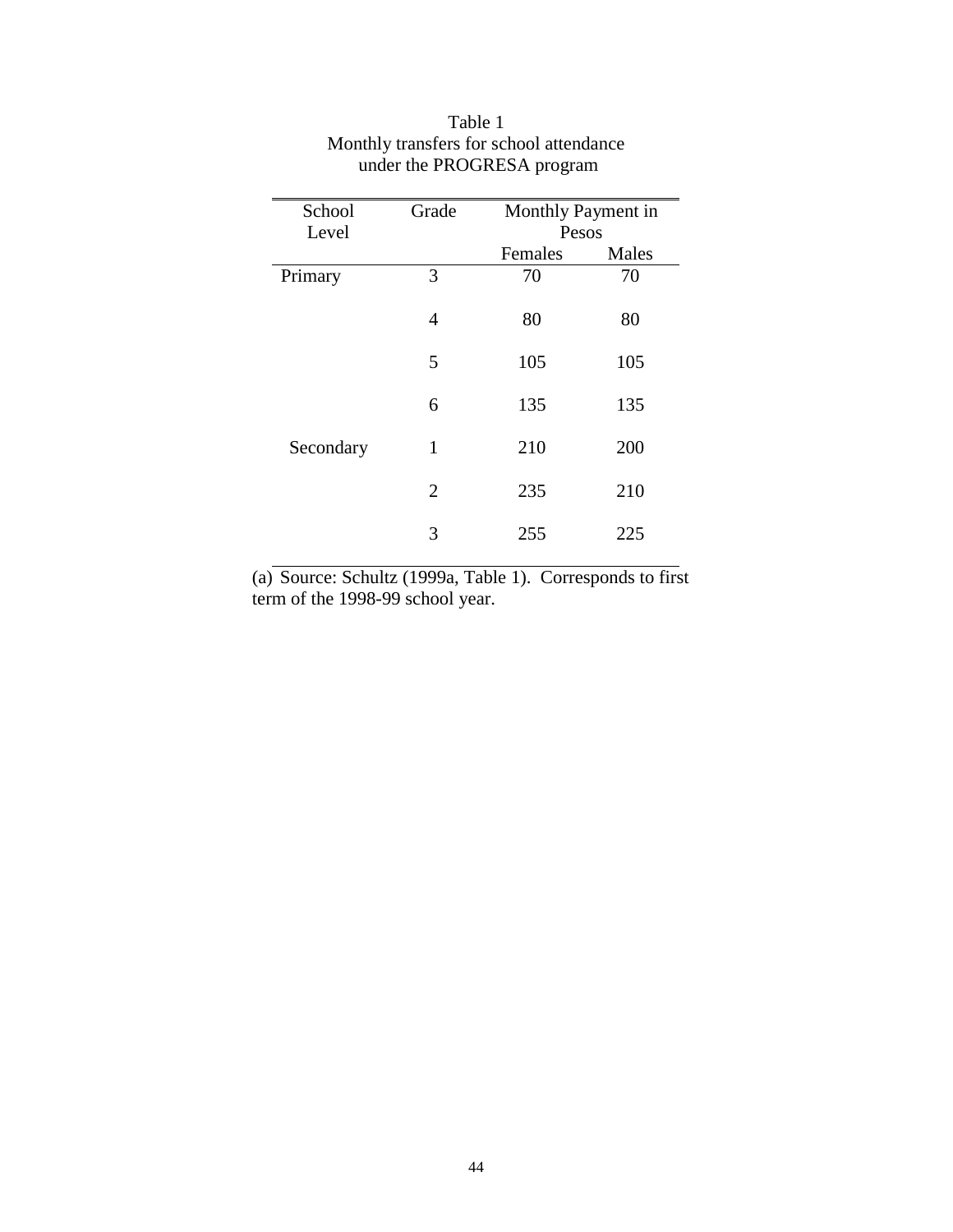|                                         |        | Standard   |
|-----------------------------------------|--------|------------|
|                                         | Mean   | Deviations |
| Wife's age in 1997                      | 30.5   | 8.1        |
| Husband's age in 1997                   | 34.4   | 9.5        |
| Wife's age at marriage                  | 18.1   | 3.4        |
| Number of children ever born (1997)     | 3.01   | 1.92       |
| Number of children ever born (1998)     | 3.06   | 1.84       |
| Number of children ever born to         | 4.05   | 2.14       |
| women age 35-49 (1997)                  |        |            |
| Highest grade completed of children     | 2.39   | 1.41       |
| age 7-11                                |        |            |
| Highest grade completed of children     | 5.79   | 1.76       |
| aged 12-15                              |        |            |
| Highest grade completed of children age |        |            |
| 16 or older                             |        |            |
| All                                     | 6.60   | 2.81       |
| <b>Boys</b>                             | 6.64   | 2.82       |
| Girls                                   | 6.56   | 2.81       |
| Percentage with secondary school in     | 26.7   |            |
| Village                                 |        |            |
| Distance to secondary school if not in  | 2.82   | 1.60       |
| Village (km)                            |        |            |
| Distance to city (km)                   | 136    | 74         |
| Parent's income (pesos)                 | 11,841 | 12,551     |
| Percentage of children aged             | 8.4    |            |
| 12-15 who worked for pay                |        |            |
| Market income of working                |        |            |
| children age:                           |        |            |
| 12                                      | 5605   | 3310       |
| 13                                      | 6707   | 2671       |
| 14                                      | 8037   | 7415       |
| 15                                      | 9073   | 9549       |

Table 2 Means and standard deviations of selected variables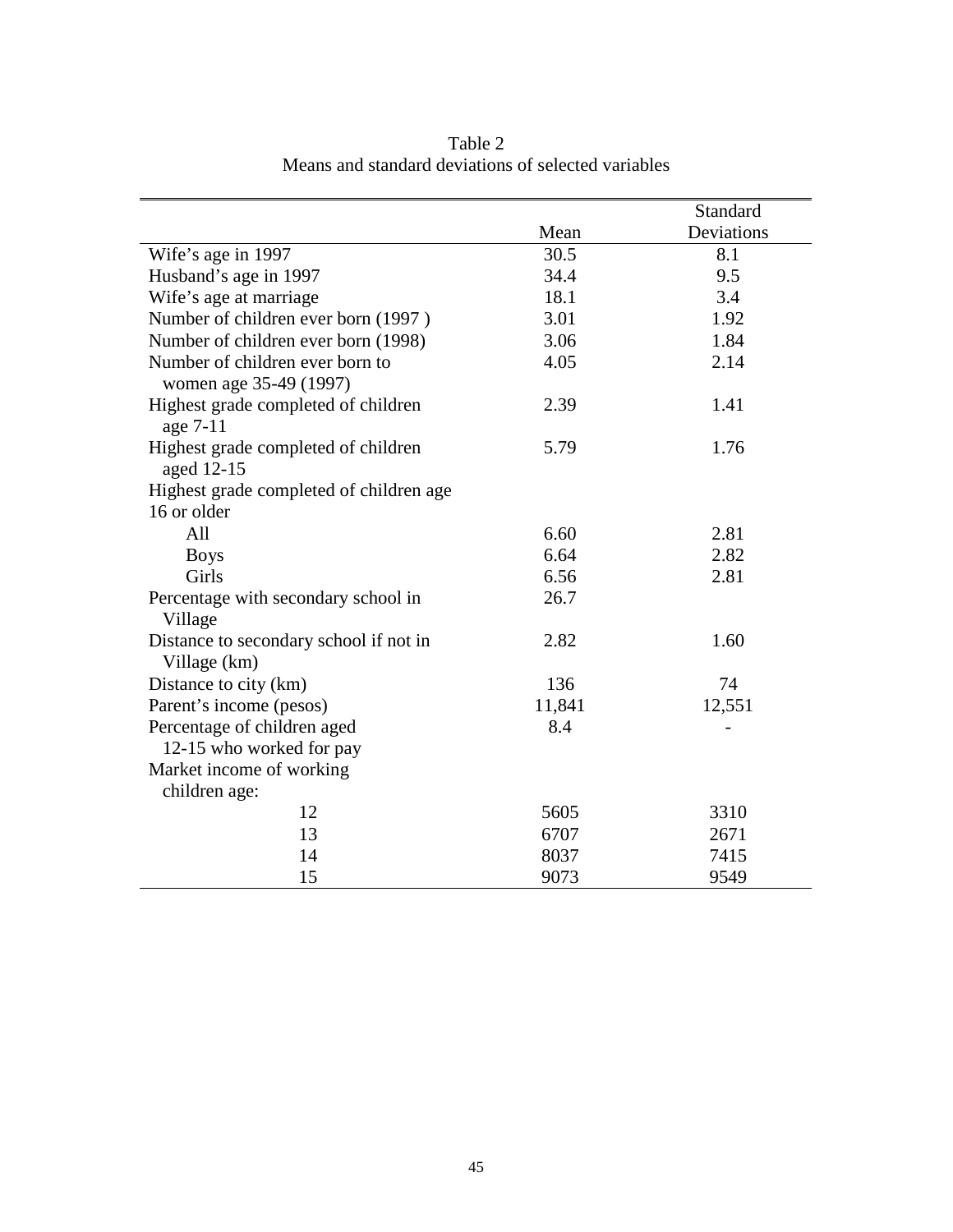| Age            |      | Attends school |      | Attends school |      | Works |      | At home |
|----------------|------|----------------|------|----------------|------|-------|------|---------|
|                |      | (Oct. 1997)    |      | (revised)      |      |       |      |         |
|                | boys | girls          | boys | girls          | boys | girls | boys | girls   |
|                |      |                |      |                |      |       |      |         |
| 6              | 91.0 | 94.9           | 92.9 | 95.7           |      |       | 7.1  | 4.3     |
|                |      |                |      |                |      |       |      |         |
| $\overline{7}$ | 97.8 | 97.4           | 98.9 | 97.8           |      |       | 1.1  | 2.2     |
|                |      |                |      |                |      |       |      |         |
| 8              | 97.5 | 97.3           | 98.6 | 99.2           |      |       | 1.4  | 0.8     |
|                |      |                |      |                |      |       |      |         |
| 9              | 99.6 | 98.4           | 99.6 | 99.2           |      |       | 0.4  | 0.8     |
|                |      |                |      |                |      |       |      |         |
| 10             | 97.2 | 97.9           | 97.6 | 98.7           |      |       | 2.4  | 1.2     |
|                |      |                |      |                |      |       |      |         |
| 11             | 97.7 | 95.9           | 98.6 | 96.9           |      |       | 1.4  | 3.1     |
|                |      |                |      |                |      |       |      |         |
| 12             | 89.2 | 89.3           | 88.7 | 90.0           | 2.5  | 1.1   | 8.8  | 8.9     |
|                |      |                |      |                |      |       |      |         |
| 13             | 78.1 | 67.5           | 78.1 | 70.9           | 8.6  | 4.0   | 13.4 | 25.2    |
|                |      |                |      |                |      |       |      |         |
| 14             | 66.9 | 58.8           | 67.3 | 60.4           | 16.1 | 10.1  | 16.7 | 29.5    |
|                |      |                |      |                |      |       |      |         |
| 15             | 48.7 | 38.5           | 47.7 | 40.2           | 27.5 | 15.6  | 24.8 | 44.3    |
|                |      |                |      |                |      |       |      |         |

#### Table 3 Percent of children attending school, working and home by age and sex  $a$

a. Control and treatment groups in 1997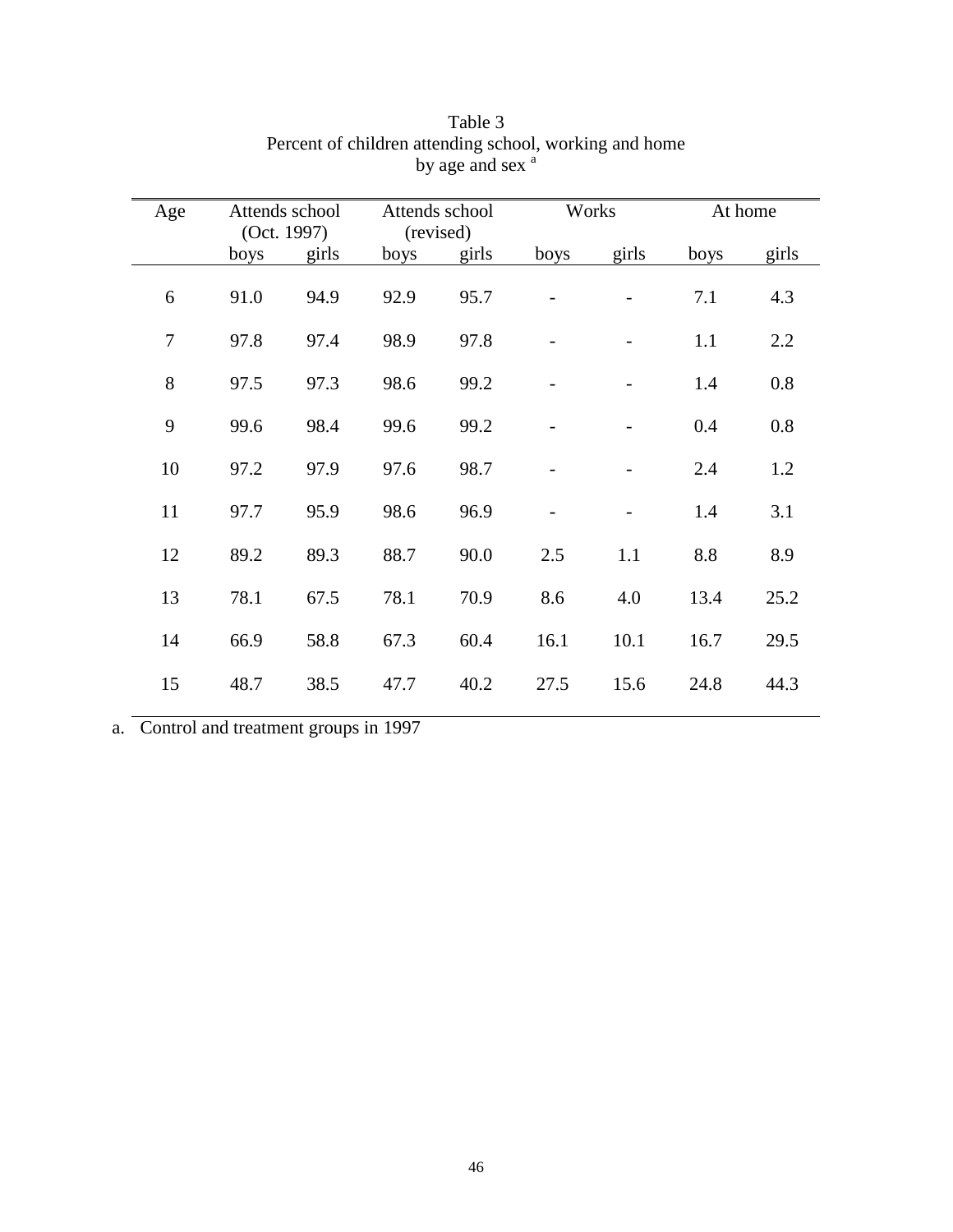| Male | Female   |
|------|----------|
|      | Children |
| 2.9  | 2.3      |
| 1.0  | 0.8      |
| 2.3  | 1.6      |
| 3.6  | 1.2      |
| 4.5  | 3.1      |
| 7.8  | 8.2      |
| 32.0 | 38.5     |
| 10.7 | 5.8      |
| 12.3 | 12.1     |
| 23.0 | 26.5     |
|      | Children |

| Table 4                                 |
|-----------------------------------------|
| Distribution of highest grade completed |
| at ages 15 and $16^{\circ}$             |

a. Control and treatment group in 1997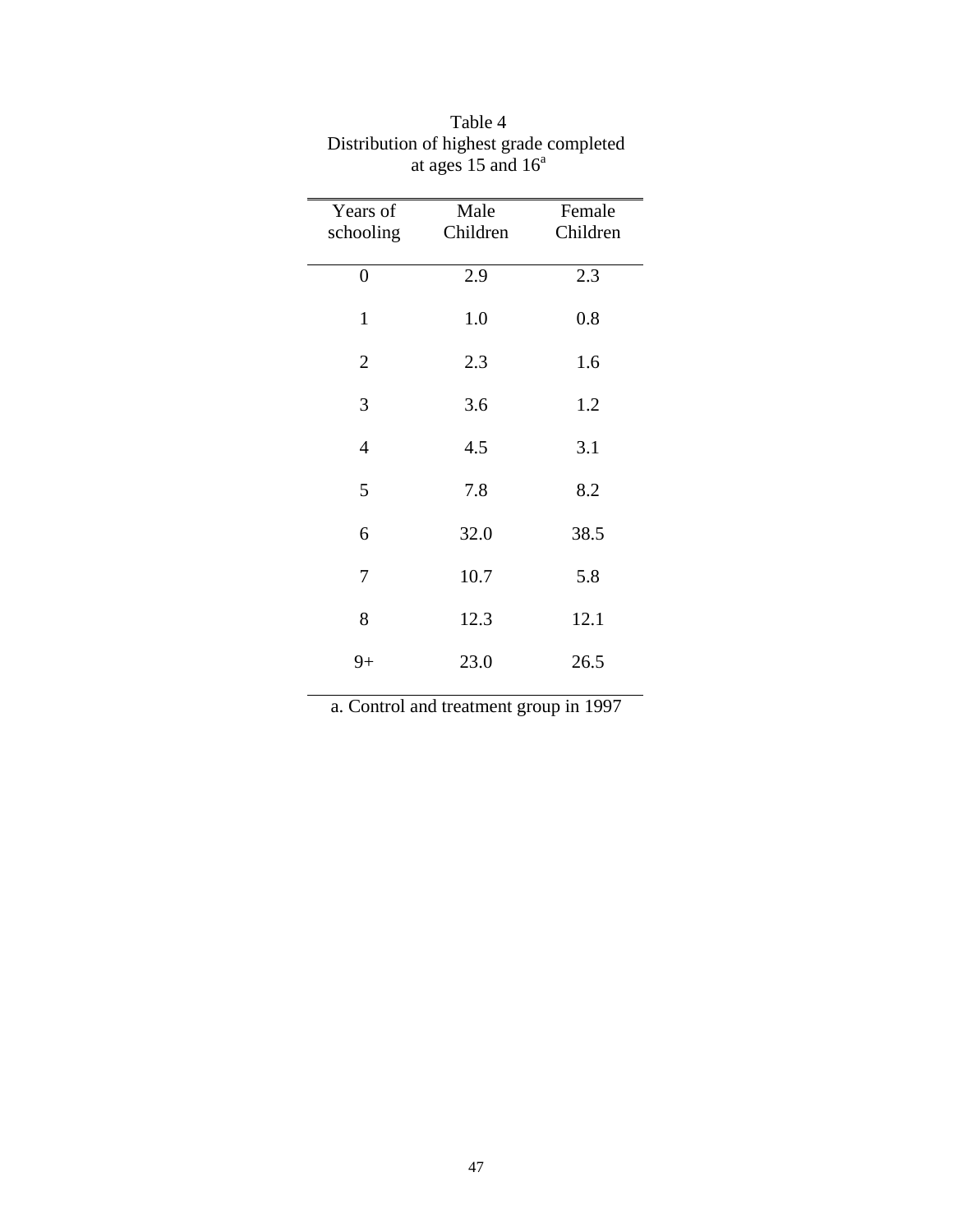| Duration from<br>marriage<br>(years) | To First<br><b>Birth</b> | To Second<br><b>Birth</b> | To Third<br><b>Birth</b> |
|--------------------------------------|--------------------------|---------------------------|--------------------------|
| $\mathbf{1}$                         | 52.4                     |                           |                          |
| $\mathbf{2}$                         | 18.5                     | 10.6                      |                          |
| 3                                    | 9.7                      | 24.5                      | 1.7                      |
| $\overline{4}$                       | 4.6                      | 18.6                      | 8.9                      |
| 5                                    | 3.4                      | 11.9                      | 16.0                     |
| $\boldsymbol{6}$                     | 2.5                      | 8.3                       | 15.4                     |
| 7                                    | 1.5                      | 6.4                       | 12.4                     |
| $8\,$                                | 1.4                      | 4.2                       | 10.1                     |
| 9                                    | 1.3                      | 3.3                       | 8.0                      |
| 10                                   | 1.1                      | 2.2                       | 6.6                      |
| 11                                   | 0.8                      | 1.8                       | 4.5                      |
| $12+$                                | 2.7                      | 8.2                       | 16.5                     |

## Table 5 Distribution of the durations from marriage to first, second and third birth<sup>a</sup>

a. Control and treatment groups in 1997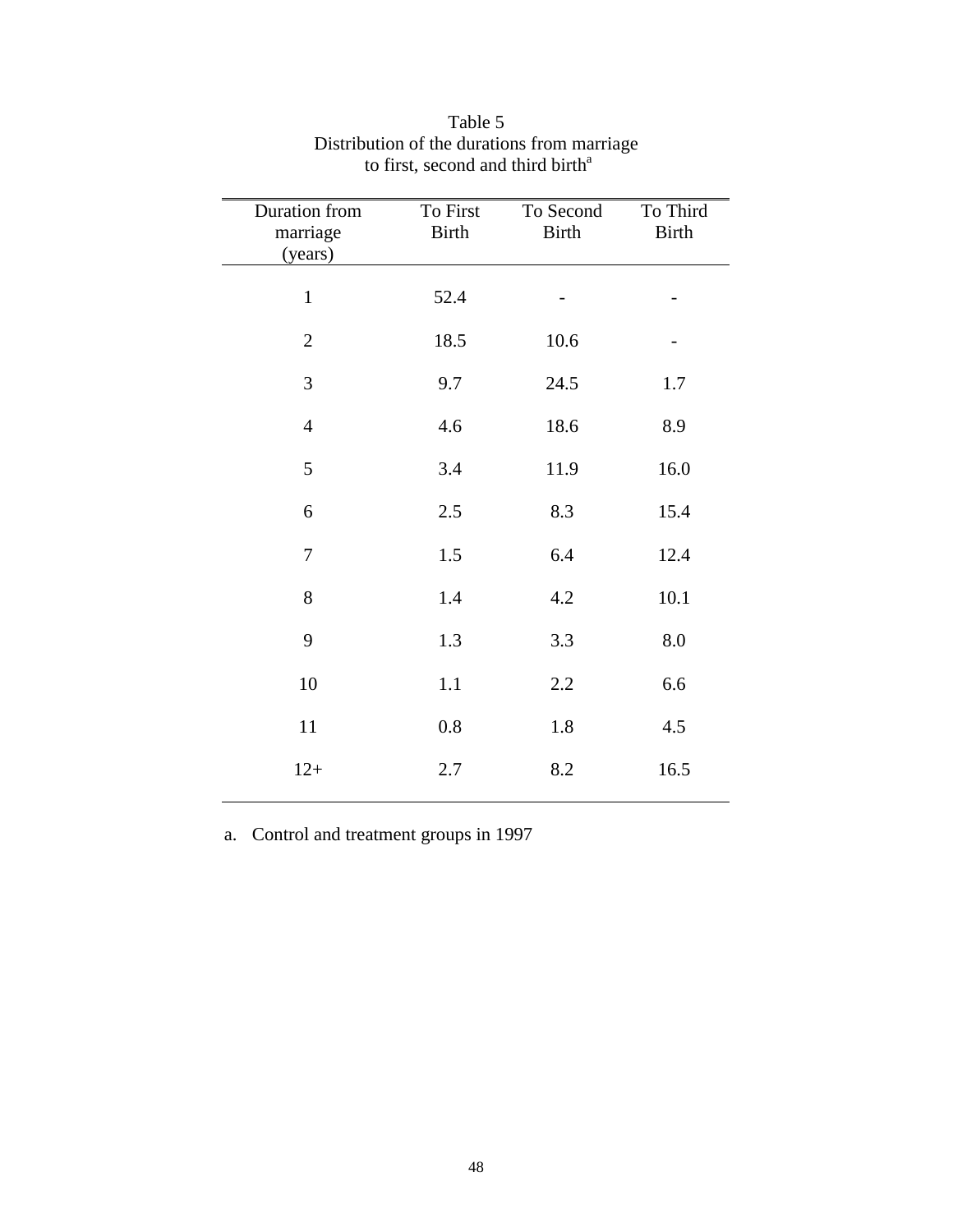|                |            | <b>Boys</b> |            |  |
|----------------|------------|-------------|------------|--|
|                | Home $(a)$ | Work (a)    | School (a) |  |
| Home $(a-1)$   | 44.4       | 40.7        | 14.8       |  |
| Work $(a-1)$   | 25.0       | 62.5        | 12.5       |  |
| School $(a-1)$ | 8.3        | 5.5         | 86.2       |  |
|                |            | Girls       |            |  |
|                | Home $(a)$ | Work (a)    | School (a) |  |
| Home $(a-1)$   | 92.5       | 7.5         | 0.0        |  |
| Work $(a-1)$   | 40.0       | 20.0        | 20.0       |  |
| School $(a-1)$ | 21.5       | 1.5         | 76.9       |  |

Table 6 One period transition rates by sex: age(a) 13 to 15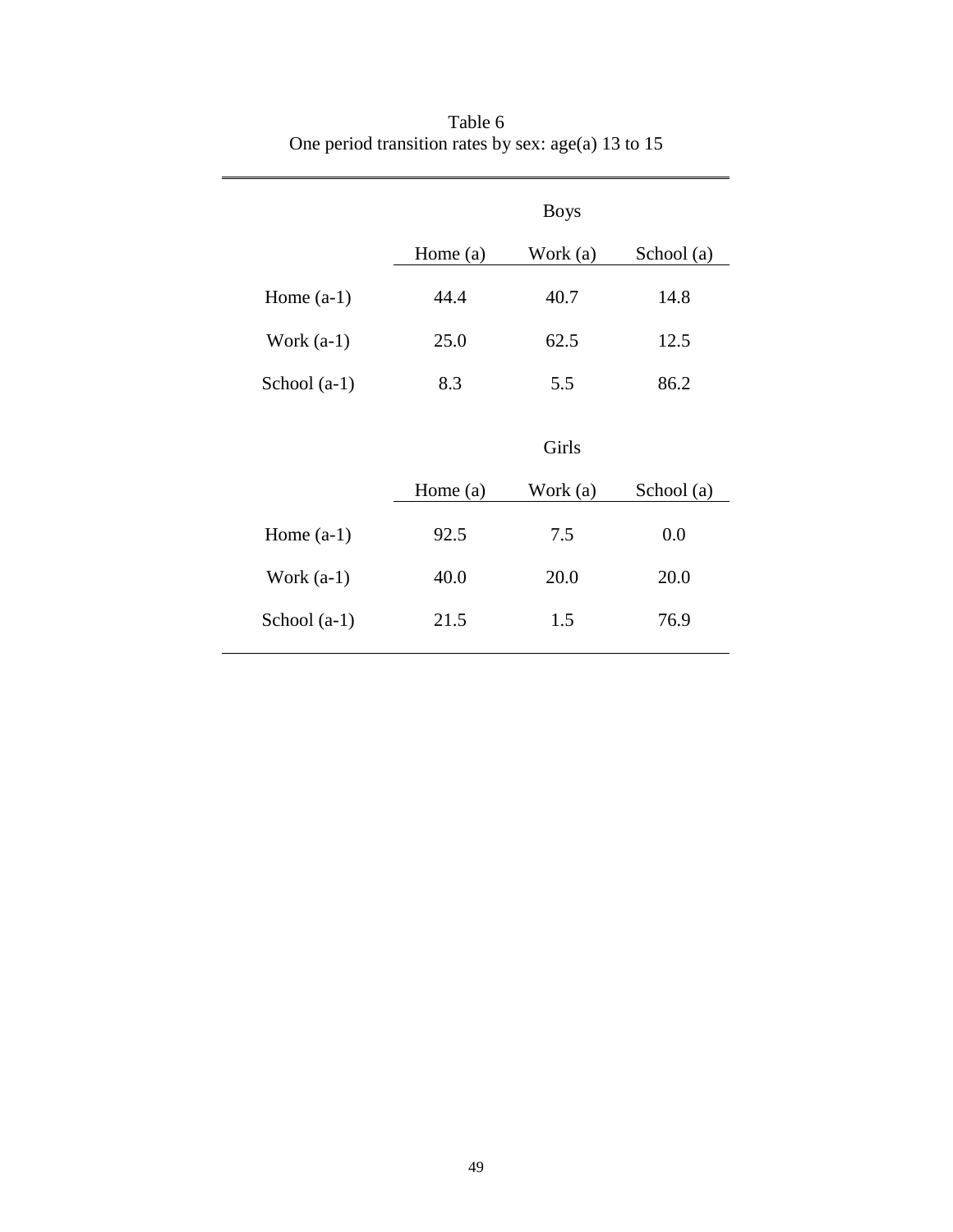|                              | Specification |          |  |
|------------------------------|---------------|----------|--|
|                              | (1)           | (2)      |  |
| Child's age                  | $-0.620$      | $-0.604$ |  |
|                              | (0.070)       | (0.073)  |  |
| Child's schooling            | 0.399         | 0.361    |  |
|                              | (0.052)       | (0.053)  |  |
| Indicator for child is a boy | 0.313         | 0.309    |  |
|                              | (0.110)       | (0.112)  |  |
| Wife's age                   | $-0.039$      | $-0.019$ |  |
|                              | (0.016)       | (0.016)  |  |
| Woman's age at marriage      | 0.028         | 0.010    |  |
|                              | (0.023)       | (0.024)  |  |
| Birth order                  | 0.575         | 0.574    |  |
|                              | (0.189)       | (0.195)  |  |
| Has a newborn                | $-0.176$      | $-0.182$ |  |
|                              | (0.204)       | (0.203)  |  |
| Has a 1 year-old             | 0.040         | 0.015    |  |
|                              | (0.195)       | (0.201)  |  |
| Has a 2 year-old             | $-0.121$      | $-0.148$ |  |
|                              | (0.172)       | (0.174)  |  |
| Has a 3 year-old             | $-0.128$      | $-0.116$ |  |
|                              | (0.162)       | (0.159)  |  |
| Has a 4 year-old             | $-0.187$      | $-0.154$ |  |
|                              | (0.145)       | (0.148)  |  |
| Has a 5 year-old             | $-0.412$      | $-0.337$ |  |
|                              | (0.140)       | (0.142)  |  |
| Has a 6 year-old             | $-0.355$      | $-0.303$ |  |
|                              | (0.147)       | (0.151)  |  |

### Table 7 Approximate decision rule: Logit regression of school attendance<sup>a</sup>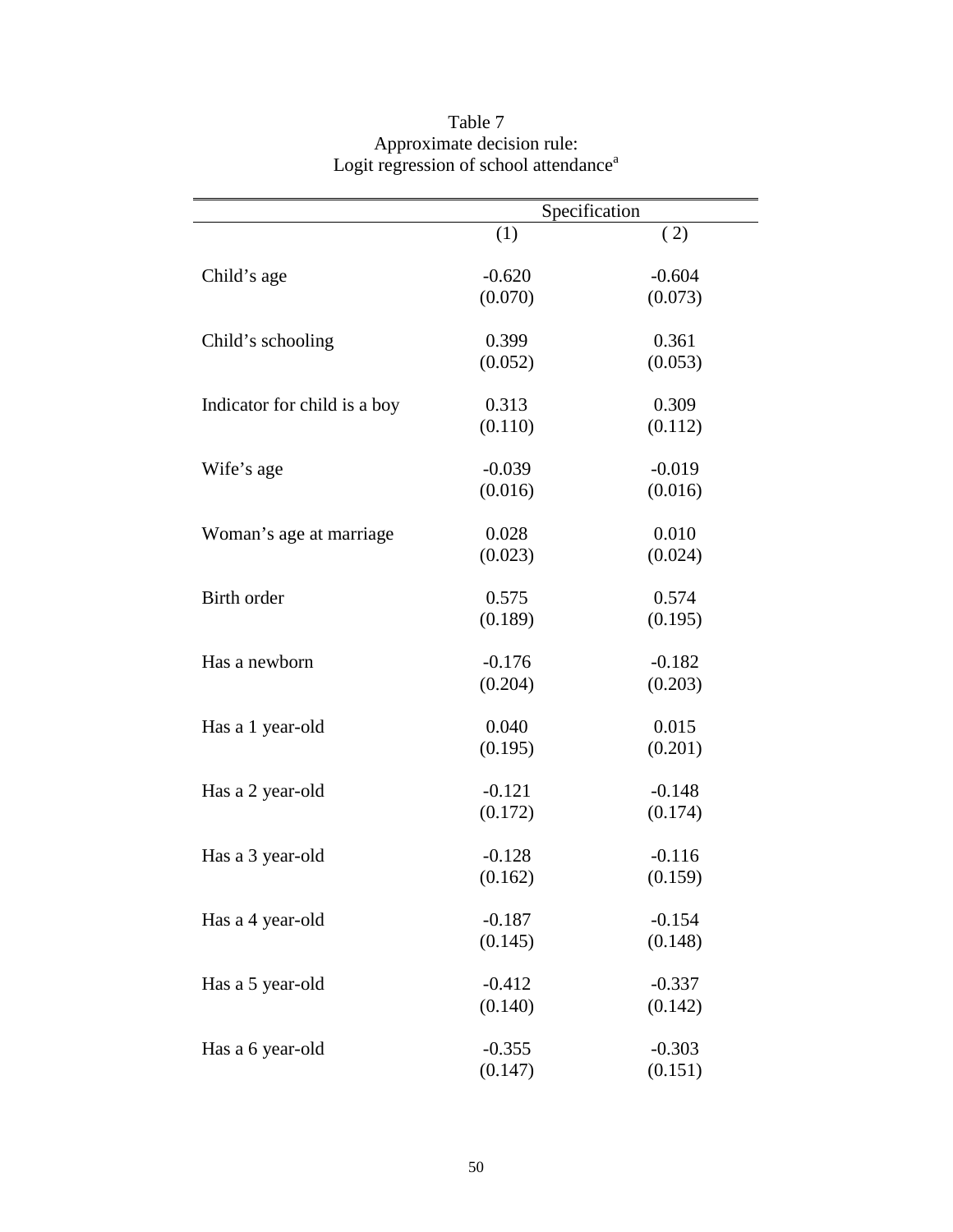| Has a 7 year-old                        | 0.023<br>(0.148)          | 0.110<br>(0.154)          |
|-----------------------------------------|---------------------------|---------------------------|
| Has a 8 year-old                        | 0.235<br>(0.141)          | 0.305<br>(0.140)          |
| Has a 9 year-old                        | 0.073<br>(0.136)          | 0.162<br>(0.134)          |
| Has a 10 year-old                       | $-0.112$<br>(0.164)       | $-0.014$<br>(0.165)       |
| Has a 11 year-old                       | $-0.056$<br>(0.174)       | 0.025<br>(0.176)          |
| Has a 12 year-old                       | $-0.331$<br>(0.142)       | $-0.272$<br>(0.145)       |
| Has a 13 year-old                       | $-0.614$<br>(0.157)       | $-0.571$<br>(0.164)       |
| Has a 14 year-old                       | $-0.650$<br>(0.174)       | $-0.616$<br>(0.179)       |
| Has a 15 year-old                       | $-0.747$<br>(0.194)       | $-0.759$<br>(0.197)       |
| No. of children $16 +$                  | $-0.622$<br>(0.193)       | $-0.597$<br>(0.197)       |
| Avg schooling of children<br>$7 - 11$   | 0.131<br>(0.059)          | 0.113<br>(0.059)          |
| Average schooling of<br>children 12-15  | $-0.002$<br>(0.042)       | 0.003<br>(0.042)          |
| Average schooling of<br>children $16 +$ | 0.025<br>(0.022)          | 0.020<br>(0.023)          |
| Distance to a secondary<br>school       | $-1.28E-4$<br>$(2.78E-5)$ | $-9.64E-5$<br>$(2.99E-5)$ |
| Parents income                          | 1.53E-4<br>$(2.30E-4)$    | 5.69E-5<br>$(2.29E-4)$    |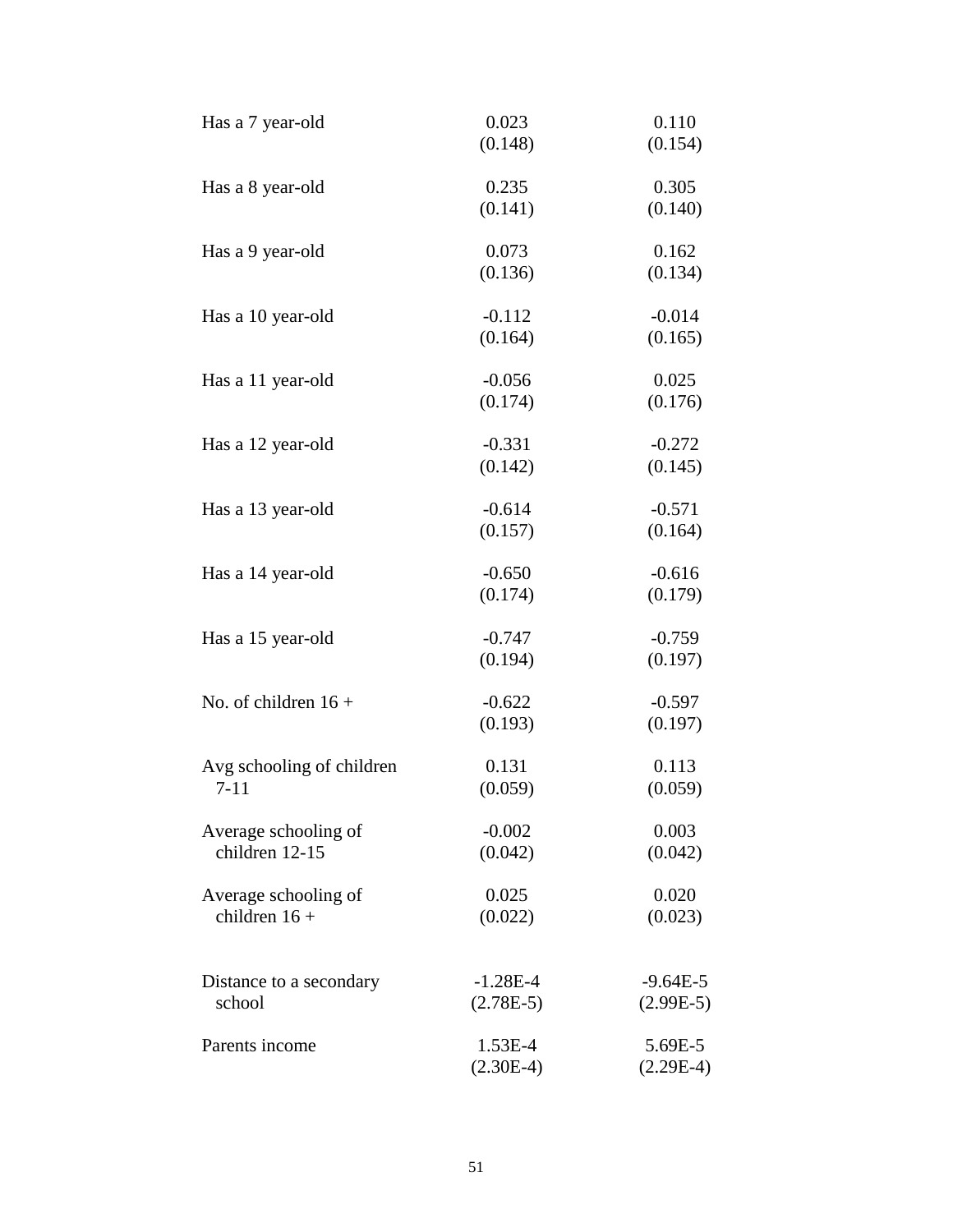| $Year = 1998$                              | $-0.230$<br>(0.131) | $-0.167$<br>(0.134) |
|--------------------------------------------|---------------------|---------------------|
| 1997 dummy $\times$ control<br>group dummy | $-0.158$<br>(0.132) | $-0.076$<br>(0.135) |
| Wife's schooling                           |                     | 0.049<br>(0.028)    |
| Husband's schooling                        |                     | 0.097<br>(0.029)    |
| <b>State dummies</b>                       | no                  | yes                 |
| Constant                                   | 30.6<br>(12.8)      | 24.3<br>(13.1)      |
| Pseudo- $R^2$                              | 0.308               | 0.323               |

a. Robust standard errors in parentheses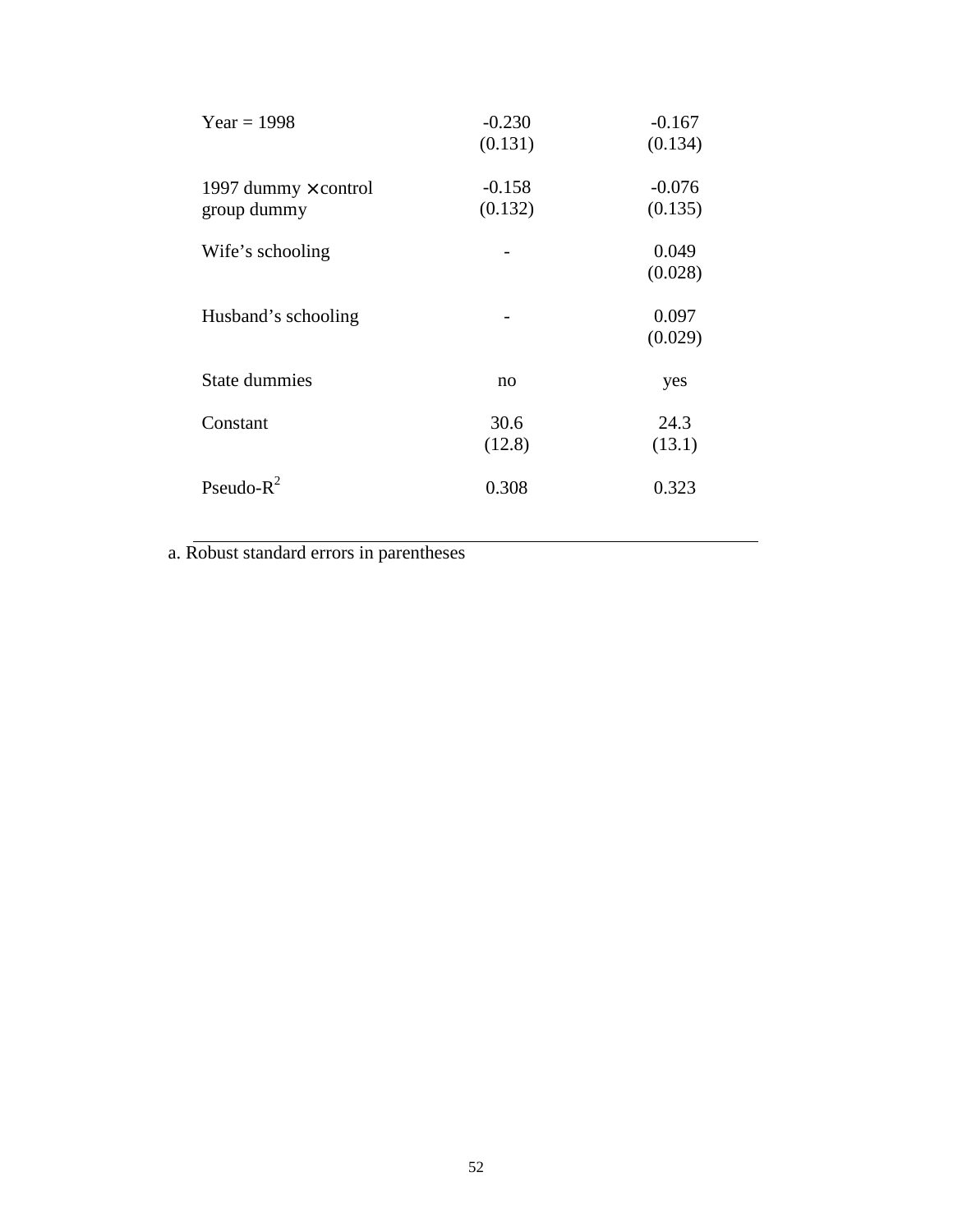| Predicted Selected Characteristics by Unobserved Type |        |             |       |             |       |             |
|-------------------------------------------------------|--------|-------------|-------|-------------|-------|-------------|
|                                                       | Type 1 |             |       | Type 2      |       | Type 3      |
|                                                       | Girls  | <b>Boys</b> | Girls | <b>Boys</b> | Girls | <b>Boys</b> |
| Percent of<br>Children Age 6-<br>11 in school         | 98.5   | 99.4        | 97.6  | 99.9        | 78.7  | 64.2        |
| Percent of<br>Children Age<br>$12-15$ in school       | 37.3   | 50.2        | 84.6  | 86.9        | 44.5  | 36.8        |
| Percent of<br>Children Age<br>12-15 at home           | 55.9   | 31.0        | 11.3  | 7.0         | 33.5  | 30.9        |
| Percent of<br>Children Age<br>$12-15$ at work         | 6.8    | 18.8        | 4.1   | 6.1         | 21.9  | 32.3        |
| Mean wage of<br>children 12-15                        | 2675   | 3599        | 2599  | 3499        | 2738  | 3665        |
| Mean parental<br>income                               |        | 9916        |       | 11927       |       | 10124       |
| Percent<br>becoming<br>pregnant                       |        | 15.3        |       | 5.7         |       | 15.0        |
| Percent of<br>Sample                                  |        | 36.0        |       | 55.9        |       | 8.1         |

Table 8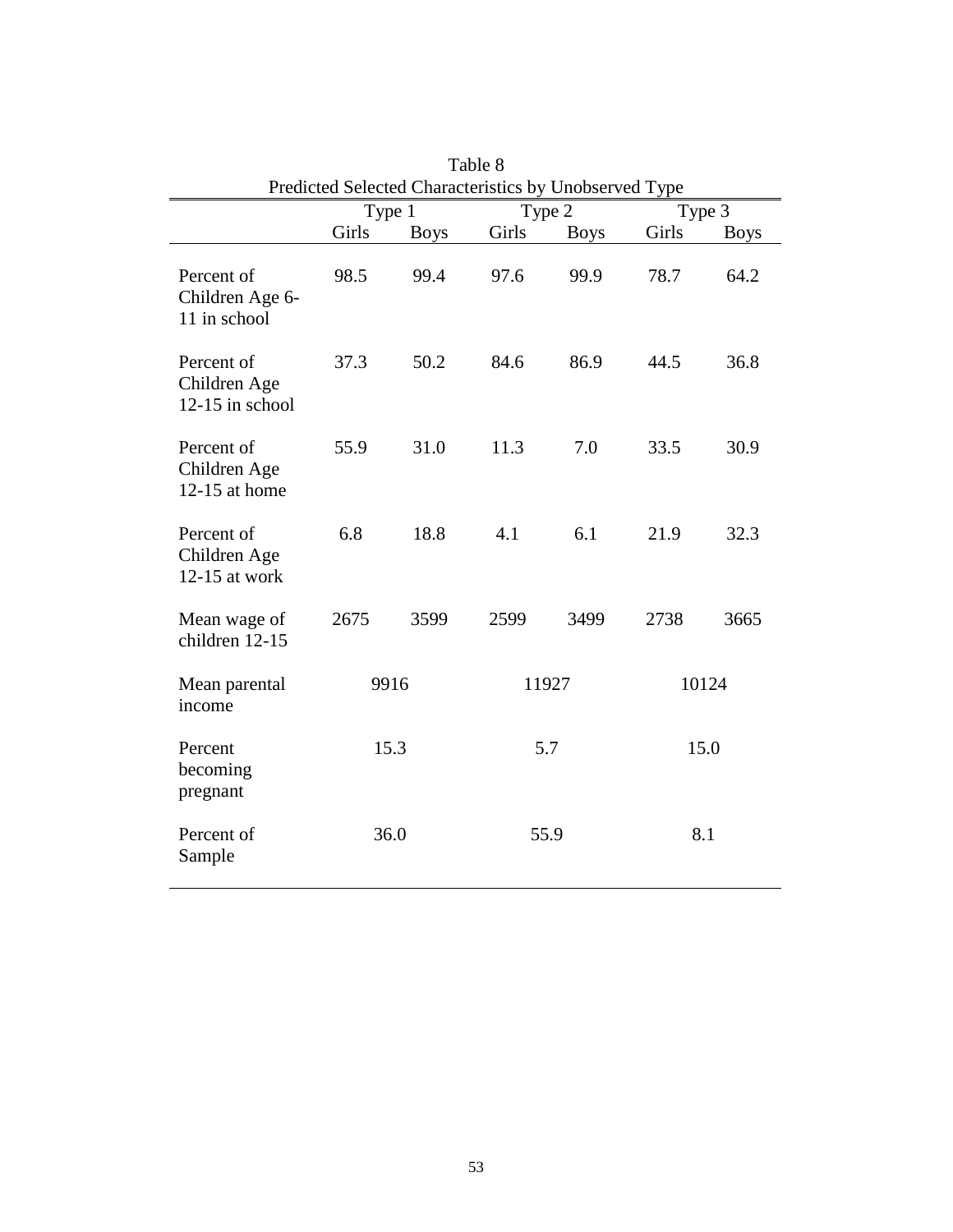Table 9 Actual and Predicted Choice Distribution by Child Age and Sex

| <b>Boys</b>                    |        |                |       |        |           |       |          |
|--------------------------------|--------|----------------|-------|--------|-----------|-------|----------|
|                                |        | Actual         |       |        | Predicted |       |          |
| Age                            | School | Work           | Home  | School | Work      | Home  | $\chi^2$ |
| 6                              | 0.934  | $\overline{a}$ | 0.067 | 0.923  |           | 0.077 | 0.58     |
| 7                              | 0.982  |                | 0.019 | 0.980  |           | 0.020 | 0.02     |
| 8                              | 0.987  |                | 0.013 | 0.980  |           | 0.020 | 0.99     |
| 9                              | 0.994  |                | 0.006 | 0.980  |           | 0.020 | 3.49     |
| 10                             | 0.982  |                | 0.018 | 0.974  |           | 0.026 | 0.86     |
| 11                             | 0.977  |                | 0.023 | 0.964  |           | 0.036 | 1.45     |
| 12                             | 0.885  | 0.021          | 0.094 | 0.846  | 0.039     | 0.115 | 3.99     |
| 13                             | 0.780  | 0.084          | 0.136 | 0.736  | 0.078     | 0.186 | 4.51     |
| 14                             | 0.677  | 0.157          | 0.166 | 0.619  | 0.191     | 0.190 | 3.41     |
| 15                             | 0.490  | 0.276          | 0.235 | 0.521  | 0.251     | 0.229 | 0.88     |
|                                |        |                |       |        |           |       |          |
|                                |        |                |       | Girls  |           |       |          |
| 6                              | 0.965  |                | 0.035 | 0.942  |           | 0.058 | 3.84     |
| 7                              | 0.976  |                | 0.024 | 0.968  |           | 0.032 | 0.77     |
| 8                              | 0.987  |                | 0.013 | 0.976  |           | 0.024 | 1.96     |
| 9                              | 0.991  | -              | 0.009 | 0.976  |           | 0.024 | 3.26     |
| 10                             | 0.979  |                | 0.021 | 0.970  |           | 0.030 | 0.93     |
| 11                             | 0.969  |                | 0.031 | 0.948  |           | 0.052 | 2.97     |
| 12                             | 0.896  | 0.007          | 0.097 | 0.854  | 0.020     | 0.126 | 4.61     |
| 13                             | 0.723  | 0.028          | 0.245 | 0.676  | 0.025     | 0.299 | 2.85     |
| 14                             | 0.582  | 0.089          | 0.329 | 0.566  | 0.092     | 0.342 | 0.22     |
| 15<br>$\overline{\phantom{0}}$ | 0.419  | 0.123<br>h     | 0.458 | 0.402  | 0.157     | 0.442 | 1.68     |

 $\chi^2(.05,1)=3.84$ ,  $\chi^2(.05,2)=5.99$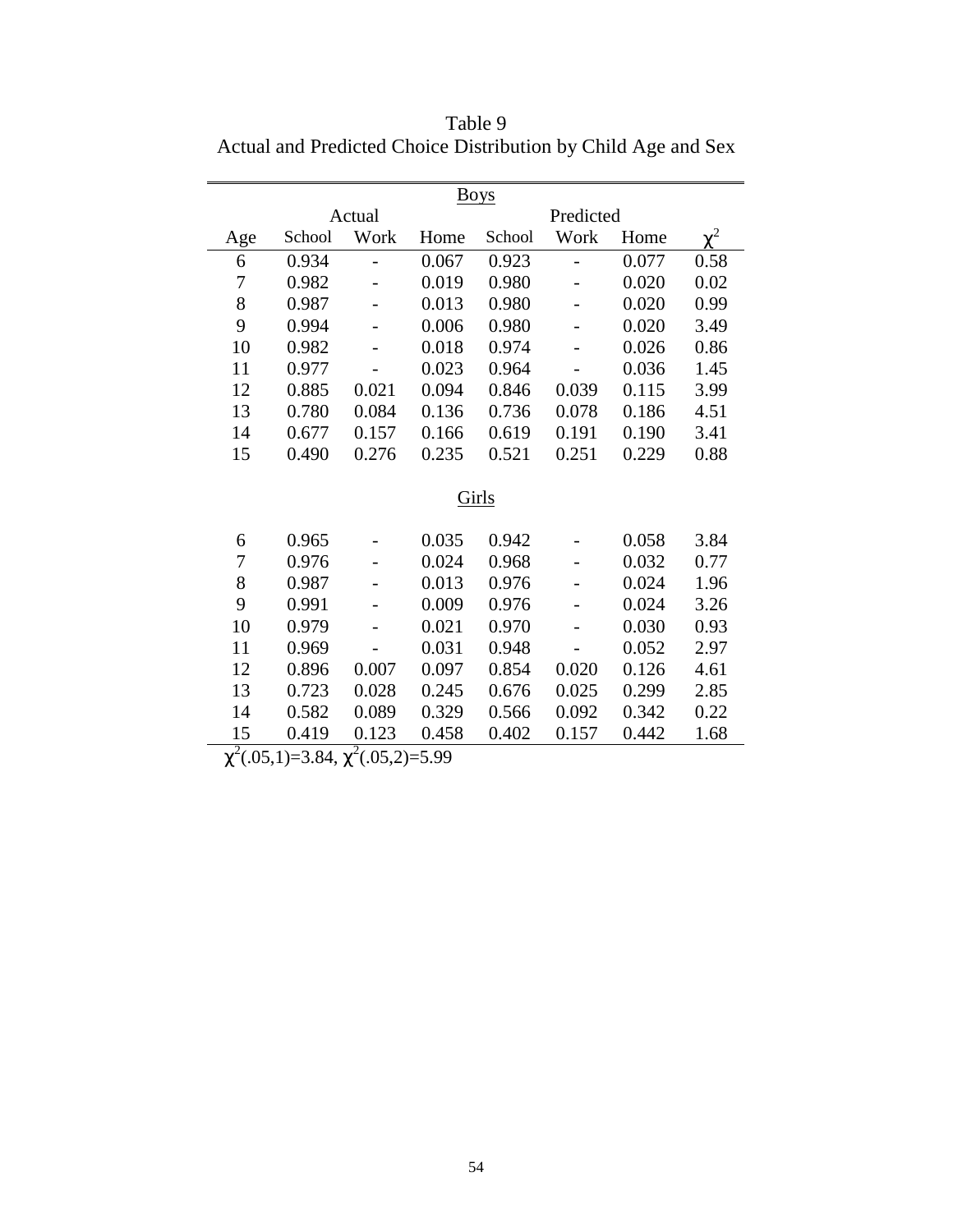Table 10 Actual and Predicted School Attendance Rates by Number of Years Lagging Behind in School:

| Age 13-15<br>Girls<br><b>Boys</b> |        |           |            |        |           |      |  |  |  |
|-----------------------------------|--------|-----------|------------|--------|-----------|------|--|--|--|
| Age                               | Actual | Predicted | $\gamma^2$ | Actual | Predicted |      |  |  |  |
|                                   |        |           |            |        |           |      |  |  |  |
| Not behind                        | 88.3   | 82.1      | 8.50       | 83.8   | 78.2      | 6.02 |  |  |  |
| Behind one year                   | 79.8   | 76.4      | 1.56       | 75.4   | 74.5      | 0.09 |  |  |  |
| Behind two years                  | 65.8   | 62.5      | 0.91       | 52.9   | 51.0      | 0.20 |  |  |  |
| Behind three years                | 49.1   | 51.7      | 0.62       | 44.7   | 42.7      | 0.39 |  |  |  |
| or more                           |        |           |            |        |           |      |  |  |  |

 $\chi^2(.05,1)=3.84$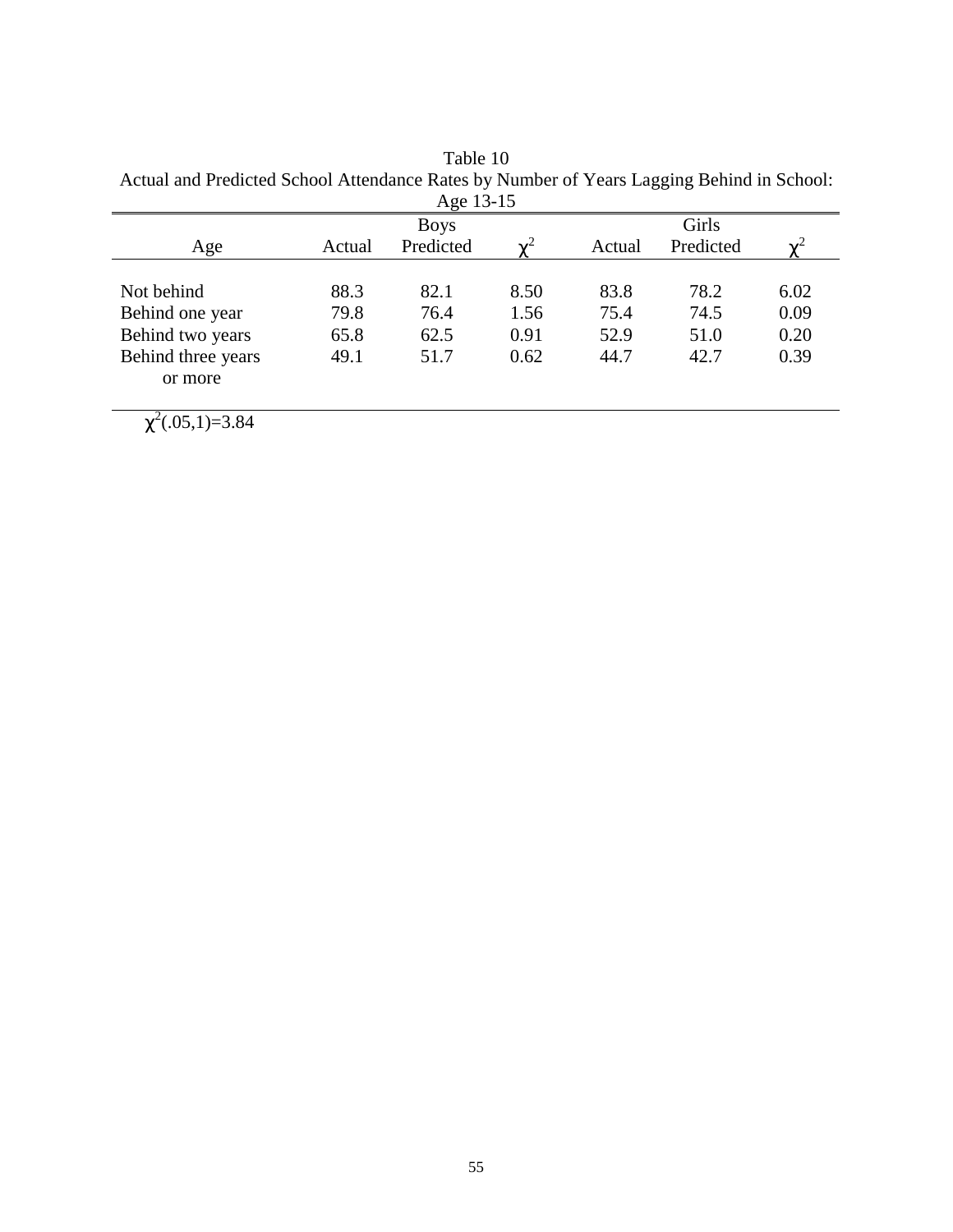|     | <b>Boys</b> |           | Girls     |           |
|-----|-------------|-----------|-----------|-----------|
| Age | Actual      | Predicted | Actual    | Predicted |
| 12  | 6233(6)     | 9298      | 3720(2)   | 7301      |
| 13  | 7064 (21)   | 7618      | 5460(6)   | 6907      |
| 14  | 7643 (34)   | 10218     | 8726 (19) | 9306      |
| 15  | 10189(53)   | 10313     | 6386 (22) | 9848      |

Table 11 Actual and Predicted Annual Wage if working by Child Age and Sex<sup>a</sup> (number of observations in parentheses)

a. in real 1997 pesos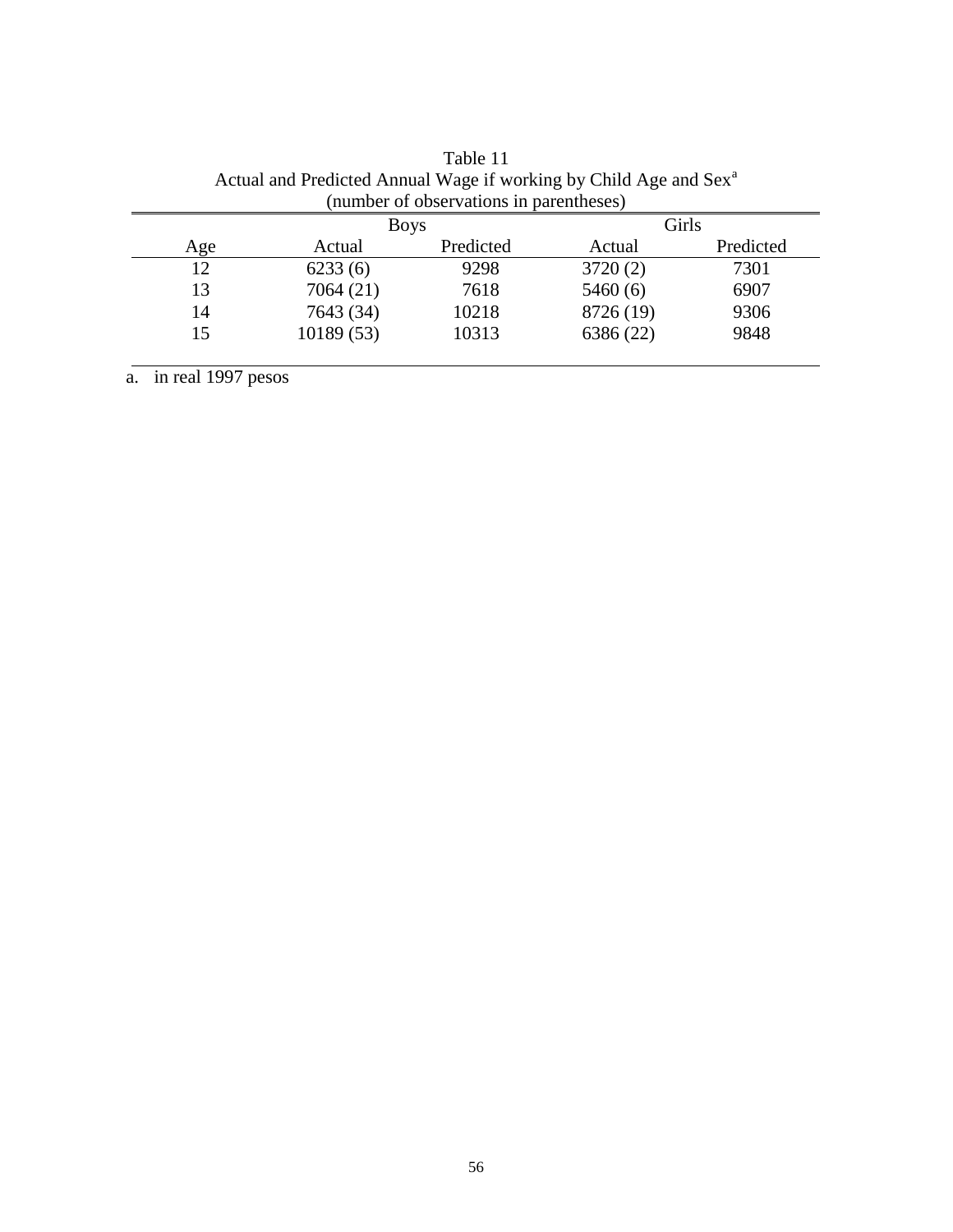| Age, Sex and School Attainment: Control and Treatment Groups by Year <sup>a</sup> |      |               |       |                        |             |               |      |                        |
|-----------------------------------------------------------------------------------|------|---------------|-------|------------------------|-------------|---------------|------|------------------------|
|                                                                                   |      |               | Girls |                        | <b>Boys</b> |               |      |                        |
|                                                                                   |      | Control Group |       | <b>Treatment Group</b> |             | Control Group |      | <b>Treatment Group</b> |
|                                                                                   | 1997 | 1998          | 1997  | 1998                   | 1997        | 1998          | 1997 | 1998                   |
| Age 6-11                                                                          |      |               |       |                        |             |               |      |                        |
| Actual                                                                            | 96.9 | 96.5          | 97.6  | $98.5^{b}$             | 96.6        | 96.7          | 97.6 | $98.7^{b}$             |
| Predicted                                                                         | 96.1 | 96.2          | 96.4  | 97.1                   | 96.4        | 96.4          | 96.3 | 97.1                   |
| No. obs.                                                                          | 449  | 431           | 632   | 600                    | 471         | 460           | 671  | 678                    |
| Age 12-15                                                                         |      |               |       |                        |             |               |      |                        |
| Actual                                                                            | 65.3 | 66.5          | 62.9  | $74.4^{\rm b,c,d}$     | 68.8        | 72.5          | 69.5 | $76.3^\circ$           |
| Predicted                                                                         | 61.6 | 61.8          | 61.8  | 74.9                   | 68.8        | 68.8          | 68.0 | 77.1                   |
| No. obs.                                                                          | 190  | 176           | 205   | 223                    | 189         | 182           | 279  | 262                    |
| Age 12-15                                                                         |      |               |       |                        |             |               |      |                        |
| Behind in School                                                                  |      |               |       |                        |             |               |      |                        |
| Actual                                                                            | 58.3 | 58.7          | 56.9  | $71.4^{b,c,d}$         | 64.0        | 67.4          | 64.2 | $71.6^\circ$           |
| Predicted                                                                         | 54.2 | 55.5          | 55.6  | 72.3                   | 63.9        | 65.3          | 62.7 | 72.9                   |
| No. obs.                                                                          | 127  | 121           | 144   | 161                    | 139         | 135           | 204  | 190                    |
| Age 13-15,                                                                        |      |               |       |                        |             |               |      |                        |
| HGC <sub>26</sub>                                                                 |      |               |       |                        |             |               |      |                        |
| Behind in School                                                                  |      |               |       |                        |             |               |      |                        |
| Actual                                                                            | 40.9 | 44.4          | 30.3  | $51.5^{\text{c,d}}$    | 59.0        | 57.1          | 52.6 | 58.3                   |
| Predicted                                                                         | 40.2 | 45.3          | 37.3  | 58.7                   | 55.0        | 53.0          | 51.7 | 66.7                   |
| No. obs.                                                                          | 66   | 72            | 66    | 66                     | 61          | 56            | 95   | 96                     |
|                                                                                   |      |               |       |                        |             |               |      |                        |

Table 12Actual and Predicted School Attendance Rates by Child

a.based on 200 simulation draws per family

b.cross-section treatment effect (T98-C98) p-value ≤ .10

c.longitudinal treatment effect (T98-T97) p-value ≤ .10

d.difference-in-difference treatment effect ((T98-T97) – (C98-C97)) p-value  $\leq$  .10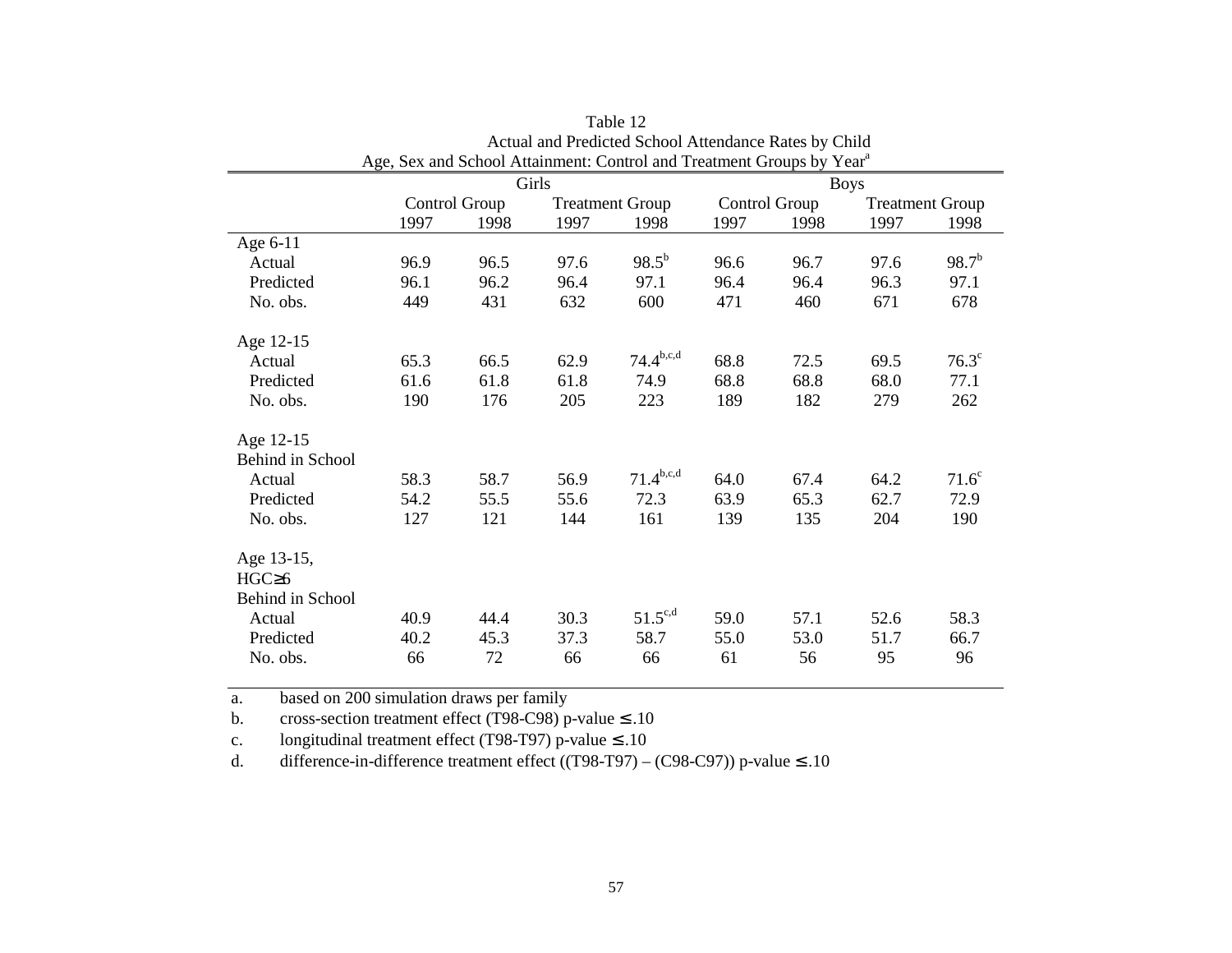|                                                                                                  | Girls, Age 12-15                                                                    |                                                      |                   |                                     | Girls, Age 12-15, Behind in school |                                             | Girls, Age 13-15, HGC≥6,<br>Behind in school |                              |           |  |
|--------------------------------------------------------------------------------------------------|-------------------------------------------------------------------------------------|------------------------------------------------------|-------------------|-------------------------------------|------------------------------------|---------------------------------------------|----------------------------------------------|------------------------------|-----------|--|
| Subsample                                                                                        | (1)<br>Actual<br>Attendance<br>Rate                                                 | (2)<br>Pred. with<br>Subsidy                         | $(2)-(1)$         | (1)<br>Actual<br>Attendance<br>Rate | (2)<br>Pred. with<br>Subsidy       | $(2)-(1)$                                   | (1)<br>Actual<br>Attendance<br>Rate          | (2)<br>Pred. with<br>Subsidy | $(2)-(1)$ |  |
| 97 Control                                                                                       | 65.3                                                                                | 72.7                                                 | 7.4               | 58.3                                | 67.0                               | 8.7                                         | 40.9                                         | 58.6                         | 17.7      |  |
| 98 Control                                                                                       | 66.5                                                                                | 72.9                                                 | 6.4               | 58.7                                | 66.9                               | 8.2                                         | 44.4                                         | 60.6                         | 16.2      |  |
| 97 Treatment                                                                                     | 62.9                                                                                | 73.0                                                 | 10.1              | 56.9                                | 67.6                               | 10.7                                        | 30.3                                         | 56.2                         | 25.9      |  |
| <b>Experimental Treatment</b><br>Effect:<br>X-Section, Longitudinal,<br>Difference-in-Difference | 7.9*, 11.5*, 10.3*                                                                  |                                                      |                   |                                     | $12.7^*$ , $14.1^*$ , $14.5^*$     |                                             | $7.1, 21.2^*, 17.7^*$                        |                              |           |  |
|                                                                                                  |                                                                                     | Boys, Age 12-15<br>Boys, Age 12-15, Behind in school |                   |                                     |                                    | Boys, Age 13-15, HGC≥6,<br>Behind in school |                                              |                              |           |  |
|                                                                                                  | (1)                                                                                 | (2)                                                  | $(2)-(1)$         | (1)                                 | (2)                                | $(2)-(1)$                                   | (1)                                          | (2)                          | $(2)-(1)$ |  |
| 97 Control                                                                                       | 68.8                                                                                | 79.6                                                 | 10.8              | 64.0                                | 75.8                               | 11.8                                        | 59.0                                         | 72.7                         | 13.7      |  |
| 98 Control                                                                                       | 72.5                                                                                | 80.2                                                 | 7.7               | 67.4                                | 78.0                               | 10.6                                        | 57.1                                         | 72.8                         | 15.7      |  |
| 97 Treatment                                                                                     | 69.5                                                                                | 79.4                                                 | 9.9               | 64.2                                | 75.8                               | 11.6                                        | 52.6                                         | 71.6                         | 19.0      |  |
| <b>Experimental Treatment</b><br>Effect:<br>X-Section, Longitudinal,<br>Difference-in-Difference | $3.8, 6.8^*, 3.1$<br>$\ddot{v}$ 1 $\ddot{c}$ 1 $\ddot{c}$ 1 $\ddot{c}$ 1 $\ddot{c}$ |                                                      | $4.2, 7.4^*, 4.0$ |                                     |                                    | 0.8, 5.7, 2.7                               |                                              |                              |           |  |

Table 13 Actual verses Predicted Subsidy Effects on Percent Attending School

\* p-value of treatment effects ≤ .10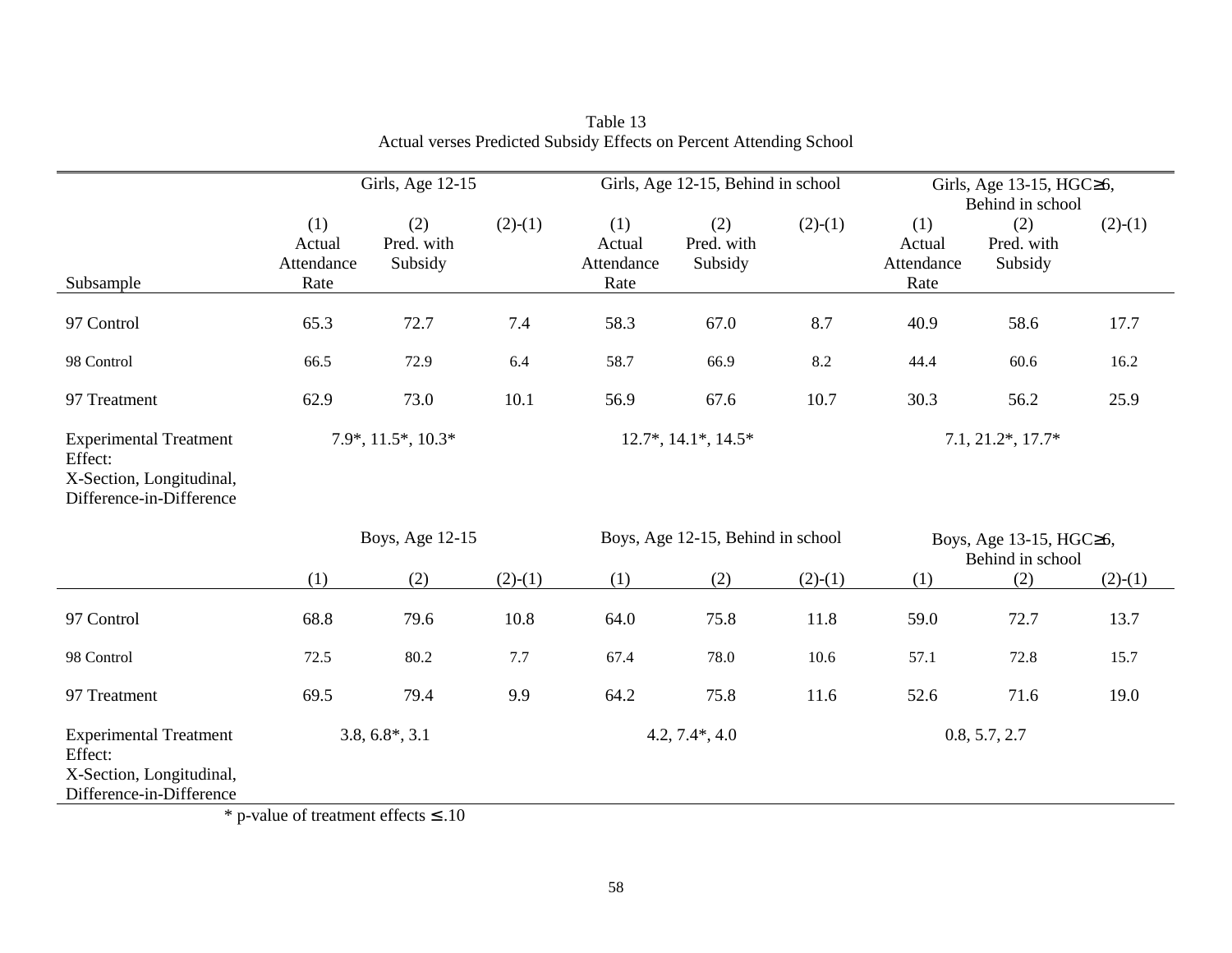|                            | Girls            |                       |      |               |      |               | <b>Boys</b>       |       |      |               |      |               |
|----------------------------|------------------|-----------------------|------|---------------|------|---------------|-------------------|-------|------|---------------|------|---------------|
|                            | Act <sup>a</sup> | In School<br>$Pred^b$ | Act. | Home<br>Pred. | Act. | Work<br>Pred. | In School<br>Act. | Pred. | Act. | Home<br>Pred. | Act. | Work<br>Pred. |
| Age $12-15^{c,d}$<br>All   | 74.4             | 74.9                  | 21.2 | 22.3          | 4.1  | 2.8           | 76.3              | 77.1  | 14.9 | 15.0          | 8.8  | 7.9           |
| Not Behind                 | 82.3             | 82.1                  | 14.5 | 14.8          | 3.2  | 3.1           | 88.9              | 88.2  | 9.7  | 9.7           | 1.4  | 2.1           |
| <b>Behind</b>              | 71.9             | 72.3                  | 23.7 | 25.0          | 4.4  | 2.7           | 71.6              | 72.9  | 16.8 | 16.9          | 11.6 | 10.2          |
| Behind and<br>$HGC \geq 6$ | 52.3             | 58.7                  | 41.5 | 37.7          | 6.2  | 3.6           | 58.3              | 66.7  | 25.0 | 20.9          | 16.7 | 12.4          |

| Table 14                                               |
|--------------------------------------------------------|
| Actual and Predicted Choice Distribution by Child      |
| Age, Sex and School Attainment: Post-Subsidy Treatment |

a.Based on observations in which neither the school nor work choice is missing.

b.Based in all observations including those missing school or work.

c.Numbers of observations for each of the four rows are 222, 62, 160 and 65 for girls, and 262, 72, 190 and 96 for boys.

d.Based on 200 simulation draws per family.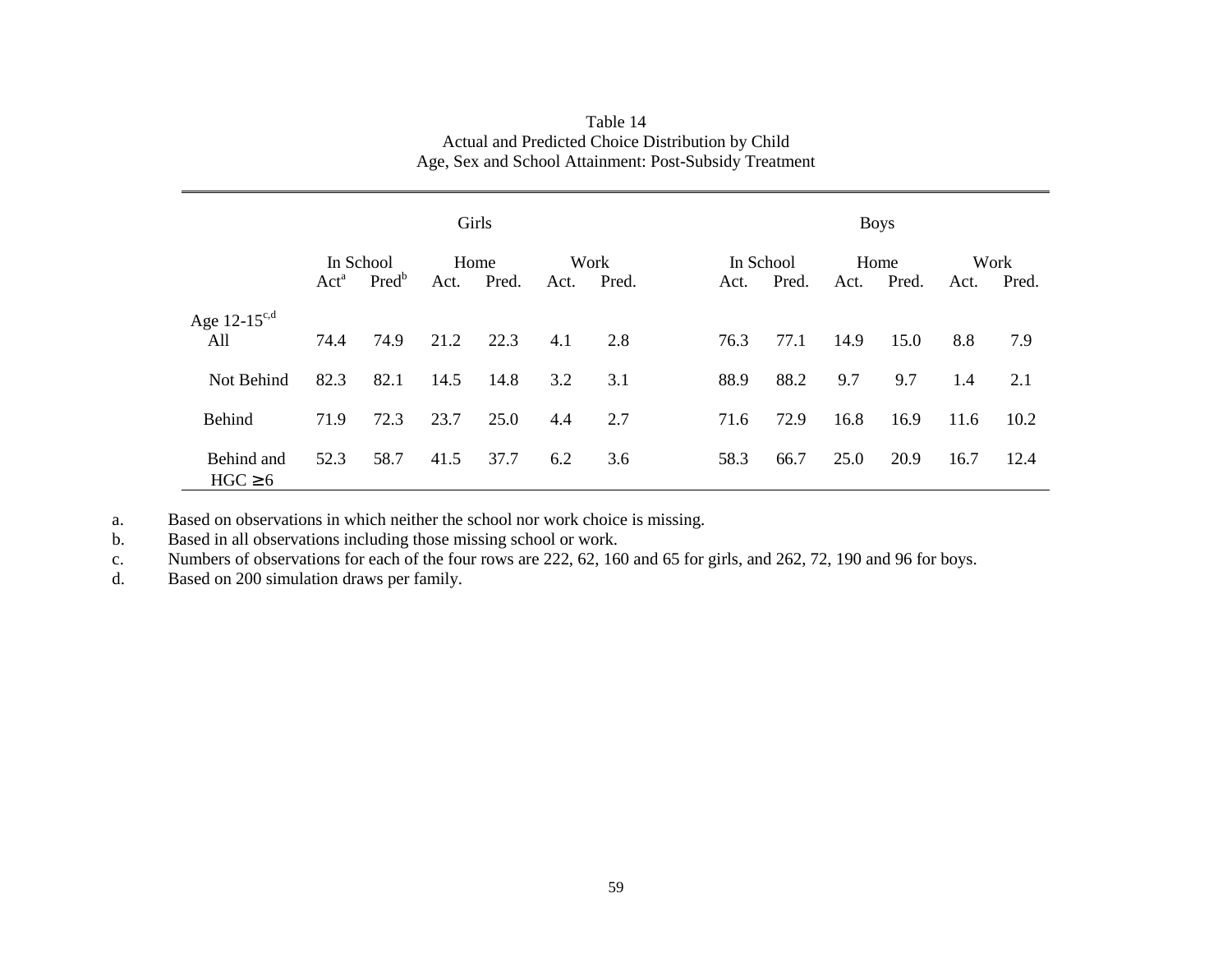|                                       | Controls, 1997 |           |        | Controls, 1998 | Treatments, 1997 |           |  |
|---------------------------------------|----------------|-----------|--------|----------------|------------------|-----------|--|
|                                       | Actual         | Predicted | Actual | Predicted      | Actual           | Predicted |  |
| <b>Percent Attending</b><br>School    |                |           |        |                |                  |           |  |
| Age 6-11                              |                |           |        |                |                  |           |  |
| Girls                                 | 96.9           | 95.3      | 96.5   | 95.4           | 97.6             | 95.3      |  |
| <b>Boys</b>                           | 96.6           | 93.3      | 96.7   | 93.5           | 97.6             | 93.2      |  |
| Age 12-15                             |                |           |        |                |                  |           |  |
| Girls                                 | 65.3           | 58.2      | 66.5   | 58.5           | 62.9             | 56.6      |  |
| <b>Boys</b>                           | 68.8           | 62.5      | 72.5   | 62.7           | 69.5             | 61.2      |  |
| Age 12-15,                            |                |           |        |                |                  |           |  |
| <b>Behind in School</b>               |                |           |        |                |                  |           |  |
| Girls                                 | 58.3           | 52.4      | 58.7   | 52.6           | 56.9             | 51.1      |  |
| <b>Boys</b>                           | 64.0           | 56.4      | 67.4   | 56.8           | 64.2             | 55.2      |  |
| Age 12-15, HGC≥6,<br>Behind in School |                |           |        |                |                  |           |  |
| Girls                                 | 40.9           | 41.3      | 44.0   | 41.0           | 30.3             | 39.6      |  |
| <b>Boys</b>                           | 59.0           | 51.1      | 57.1   | 50.1           | 52.6             | 48.9      |  |
| Percent Pregnant                      |                |           |        |                |                  |           |  |
| Age 20-24                             | 17.9           | 21.2      | 17.0   | 19.6           | 17.3             | 20.8      |  |
| Age 25-29                             | 16.7           | 20.0      | 14.6   | 19.4           | 16.4             | 19.8      |  |
| Age 30-34                             | 13.1           | 10.8      | 9.3    | 10.8           | 12.8             | 11.0      |  |
| Age $35+$                             | 5.2            | 7.8       | 6.7    | 8.1            | 6.3              | 7.7       |  |

Table 15 Comparison of Actual and Predicted Attendance and Fertility Based on N-Year Predictions Using Initial Conditions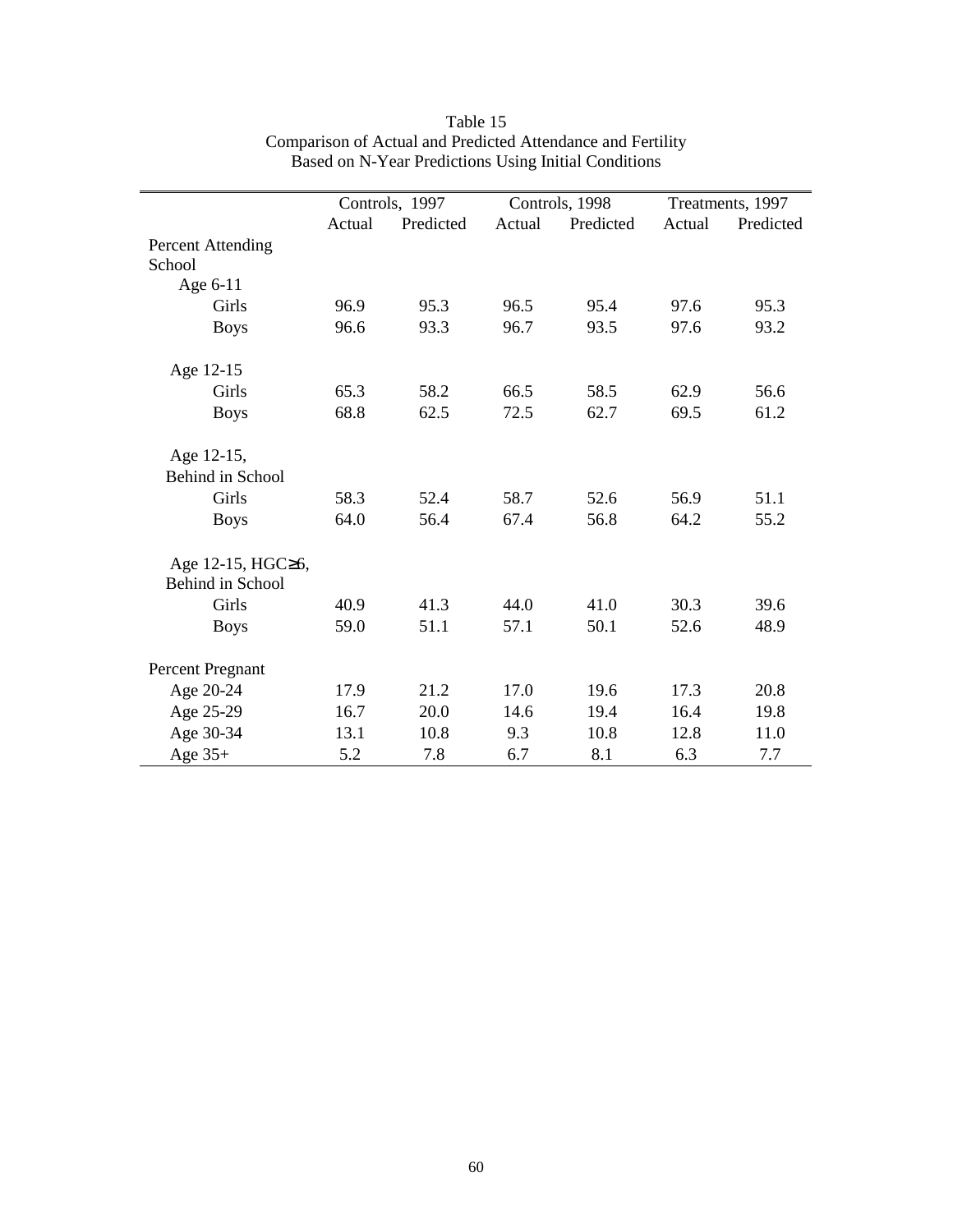|           | Girls               |                     | <b>Boys</b> |        |
|-----------|---------------------|---------------------|-------------|--------|
|           | Short-              | Long-               | Short-      | Long-  |
|           | Run                 | Run                 | Run         | Run    |
|           | Effect <sup>a</sup> | Effect <sup>b</sup> | Effect      | Effect |
| Control   |                     |                     |             |        |
| Group     |                     |                     |             |        |
| 1997      | 10.9                | 11.9                | 10.7        | 12.0   |
|           |                     |                     |             |        |
| 1998      | 11.2                | 12.3                | 11.4        | 12.7   |
|           |                     |                     |             |        |
| Treatment |                     |                     |             |        |
| Group     |                     |                     |             |        |
| 1997      | 11.2                | 12.3                | 11.3        | 12.4   |
|           |                     |                     |             |        |
| 1998      | 11.7                | 12.7                | 12.1        | 12.4   |
|           |                     |                     |             |        |

Table 16 Short-run and Long-run Effects of the Subsidy on the Percent of 12-15 Year-olds Attending School

a. predicted value with subsidy minus predicted value without subsidy, conditional on current state space

b. predicted value with subsidy minus predicted value without subsidy, based on initial conditions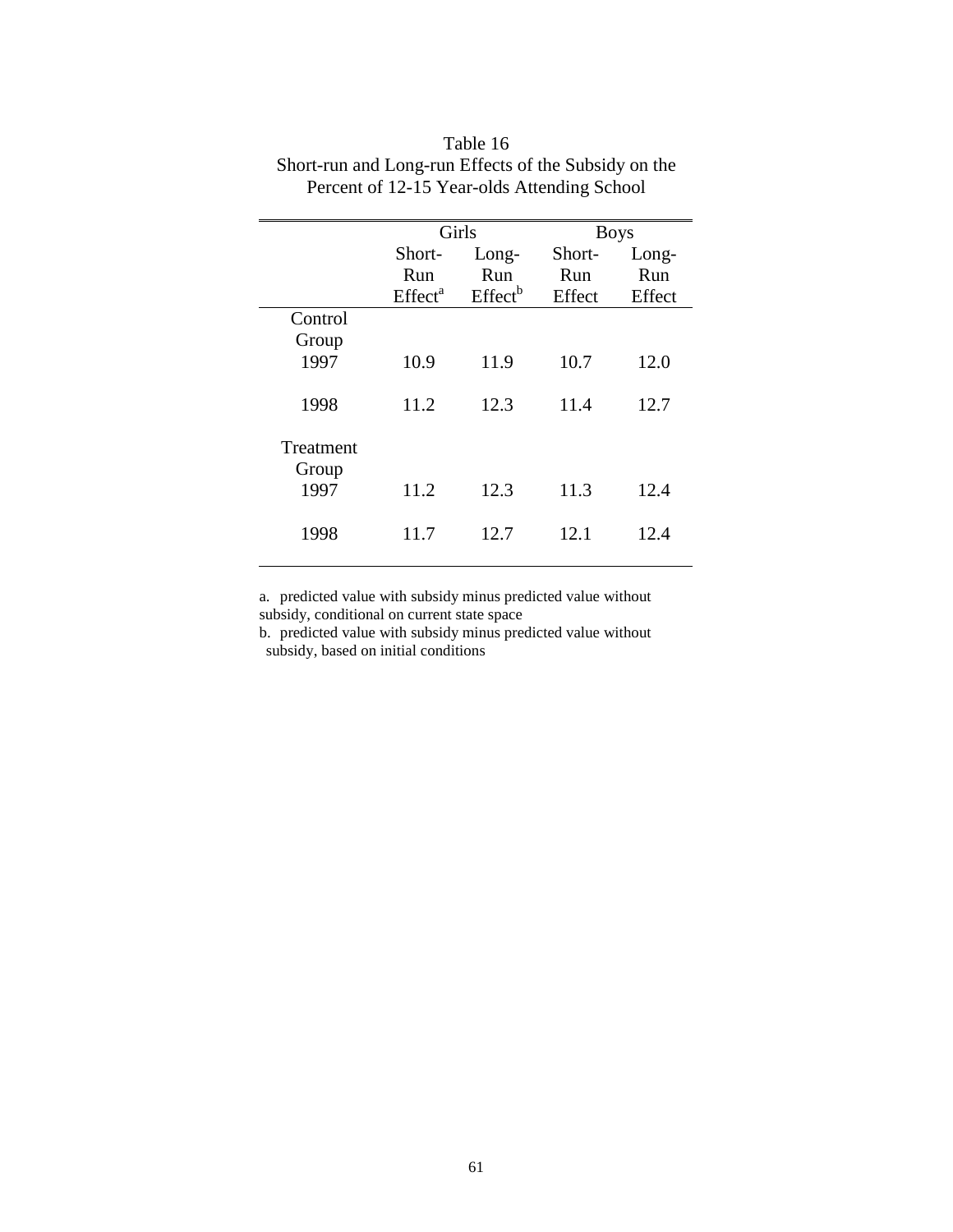| Table 17                                                                      |
|-------------------------------------------------------------------------------|
| Predicted Effect of the Subsidy on Completed Schooling of Children by Age 16: |
| All Children Ever Born <sup>a</sup>                                           |

|                                                 | Girls      |         | <b>Boys</b> |         |  |
|-------------------------------------------------|------------|---------|-------------|---------|--|
|                                                 | No Subsidy | Subsidy | No Subsidy  | Subsidy |  |
| Mean Schooling                                  | 6.29       | 6.83    | 6.42        | 6.96    |  |
| <b>Percent Completing</b><br>Grade Six or More  | 75.8       | 82.2    | 78.8        | 83.3    |  |
| <b>Percent Completing</b><br>Grade Nine or More | 19.8       | 25.8    | 22.8        | 28.1    |  |

a. completed schooling truncated at grade 10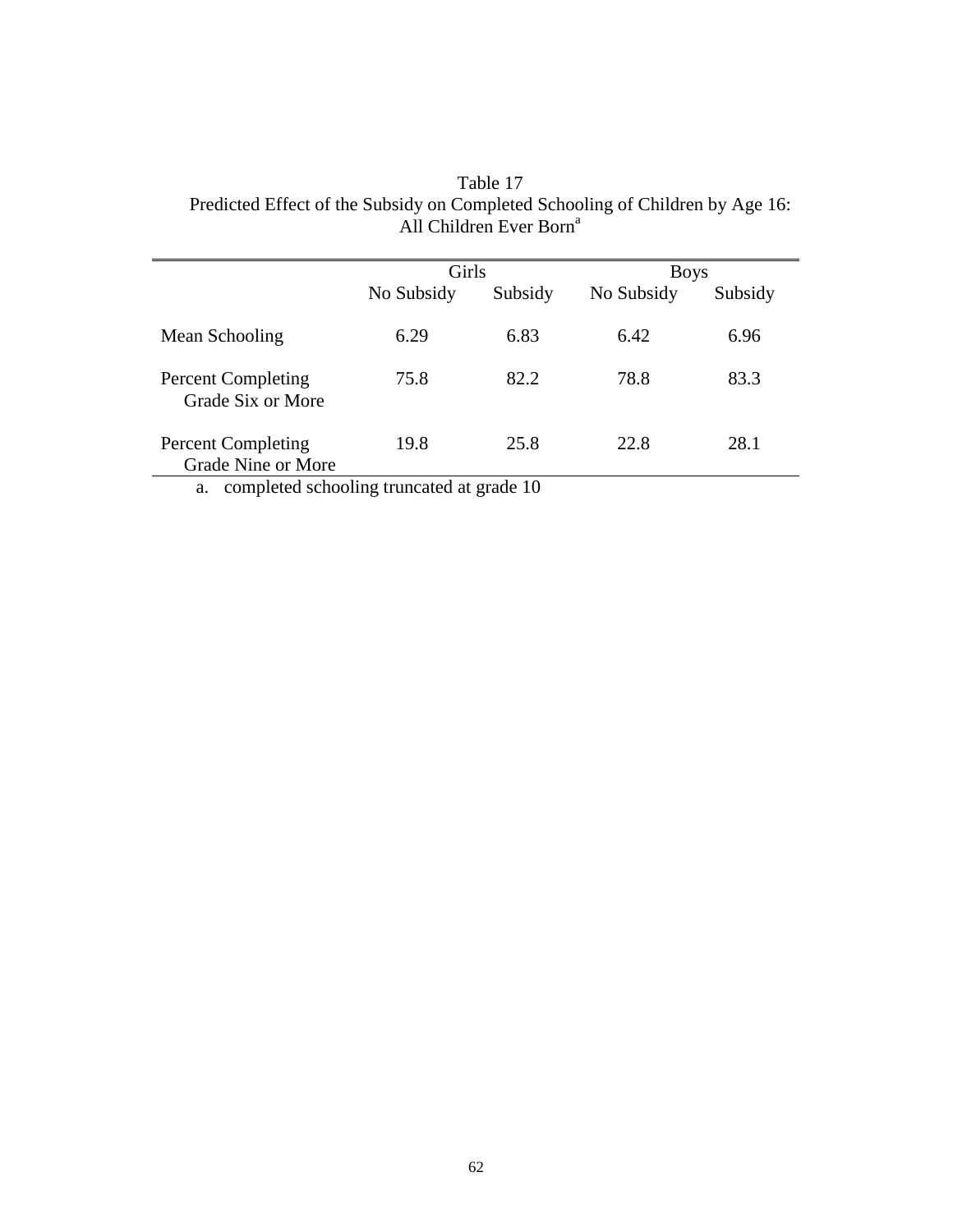| Table 18                                            |
|-----------------------------------------------------|
| Predicted Effect of Subsidy on Completed Fertility: |
| All Children Ever Born                              |

|                                   | Without<br>subsidy | With<br>subsidy |
|-----------------------------------|--------------------|-----------------|
| Mean Number of Children Ever Born | 4.24               | 4.28            |
| Percent of Families with          |                    |                 |
| Zero Children                     | 0.05               | 0.04            |
| One Child                         | 1.16               | 1.13            |
| Two Children                      | 9.23               | 8.74            |
| Three Children                    | 22.97              | 22.48           |
| Four Children                     | 24.43              | 24.60           |
| Five Children                     | 21.54              | 21.46           |
| Six Children                      | 14.78              | 15.30           |
| Seven Children                    | 5.05               | 5.36            |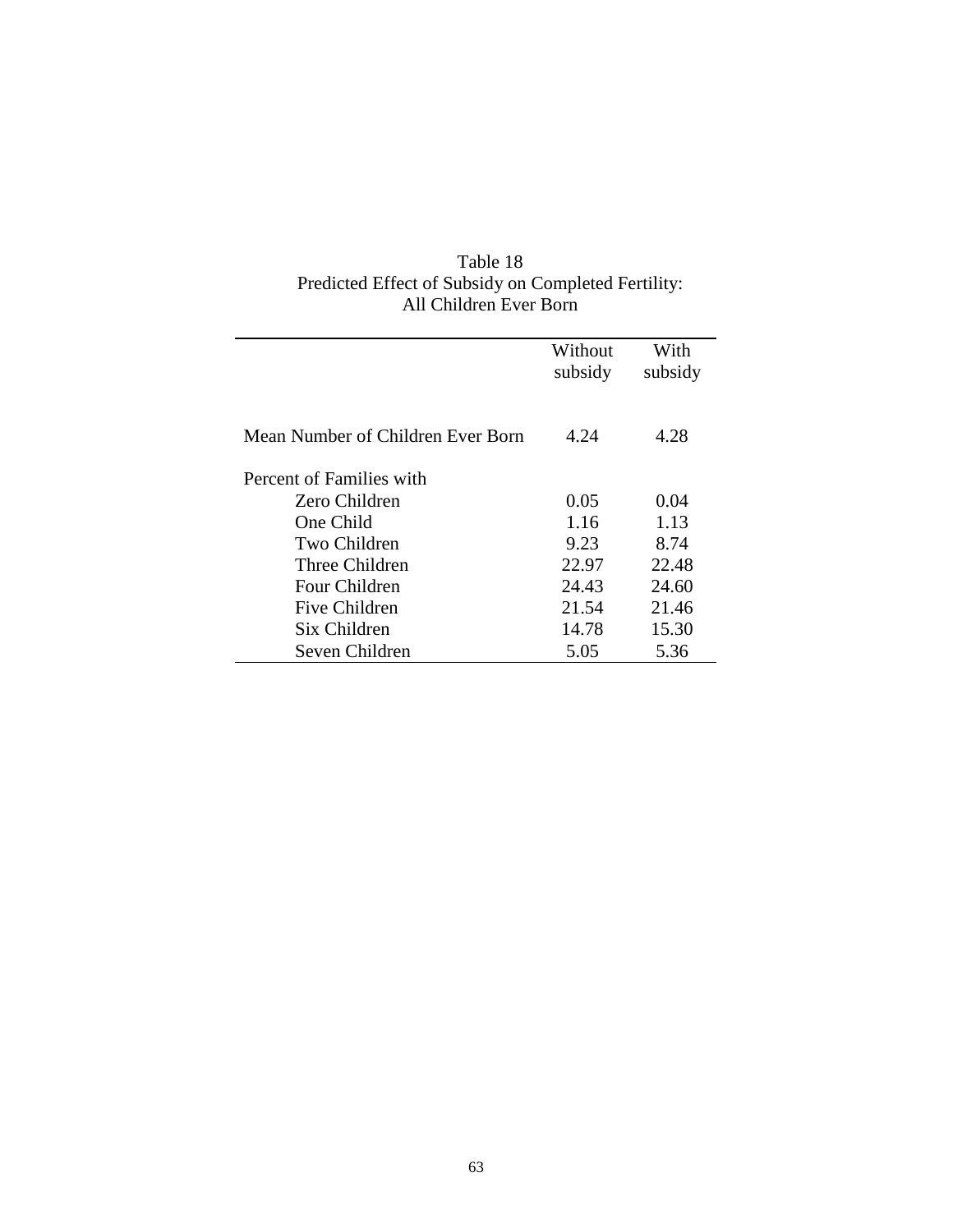|                             | <b>Baseline</b> <sup>a</sup> | <b>Compulsory School</b><br>Attendance through<br>Age $15$ | Original<br>Subsidy | 2x<br>Subsidy | .5x<br>Subsidy | Restricted<br>Subsidy <sup>b</sup> | 1.43x<br>Restricted<br>Subsidy |
|-----------------------------|------------------------------|------------------------------------------------------------|---------------------|---------------|----------------|------------------------------------|--------------------------------|
| Mean Completed<br>Schooling |                              |                                                            |                     |               |                |                                    |                                |
| Girls                       | 6.29                         | 8.37                                                       | 6.83                | 7.30          | 6.56           | 6.67                               | 6.97                           |
| <b>Boys</b>                 | 6.42                         | 8.29                                                       | 6.96                | 7.44          | 6.68           | 6.79                               | 7.07                           |
| <b>Percent Completed</b>    |                              |                                                            |                     |               |                |                                    |                                |
| Grade 6 or more             |                              |                                                            |                     |               |                |                                    |                                |
| Girls                       | 75.8                         | 95.1                                                       | 82.3                | 86.9          | 79.3           | 77.4                               | 82.0                           |
| <b>Boys</b>                 | 78.8                         | 93.7                                                       | 83.3                | 86.7          | 81.1           | 79.6                               | 82.8                           |
| <b>Percent Completed</b>    |                              |                                                            |                     |               |                |                                    |                                |
| Grade 9 or more             |                              |                                                            |                     |               |                |                                    |                                |
| Girls                       | 19.2                         | 55.5                                                       | 25.8                | 31.6          | 23.1           | 26.2                               | 29.3                           |
| <b>Boys</b>                 | 22.8                         | 54.7                                                       | 28.0                | 34.6          | 25.5           | 29.2                               | 31.8                           |
| Cost per Family             | $\overline{0}$               |                                                            | 26,096              | 59,956        | 12,318         | 15,691                             | 25,193                         |
| Mean Number<br>of Children  | 4.24                         | 4.21                                                       | 4.28                | 4.32          | 4.27           | 4.25                               | 4.27                           |

Table 19 The Effectiveness and Cost of Alternative Programs

a.Predicted: control and treatment families.

b.Subsidy for attending school in grades 6-9 only.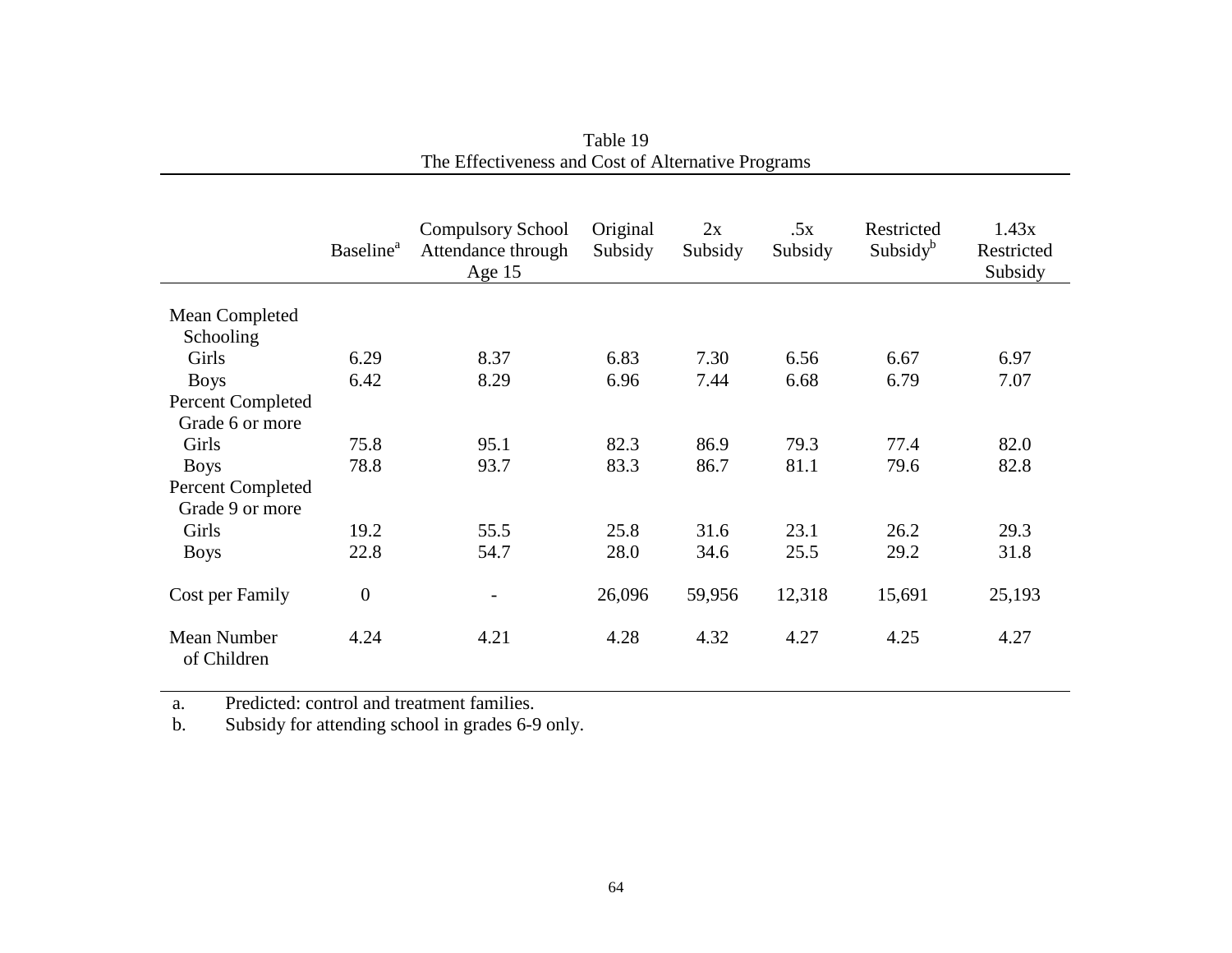|                            | Bonus for<br>Completing 9th<br>Grade <sup>c</sup> | Junior Secondary<br>School in Each<br>Village | Unconditional<br><b>Income Transfer</b><br>$5,000$ Pesos /Yr | No Child Labor<br>through Age 15 | Original Subsidy<br>and 25%<br>Wage Increase |
|----------------------------|---------------------------------------------------|-----------------------------------------------|--------------------------------------------------------------|----------------------------------|----------------------------------------------|
| Mean Completed             |                                                   |                                               |                                                              |                                  |                                              |
| Schooling                  |                                                   |                                               |                                                              |                                  |                                              |
| Girls                      | 6.50                                              | 6.39                                          | 6.41                                                         | 6.30                             | 6.75                                         |
| <b>Boys</b>                | 6.58                                              | 6.55                                          | 6.53                                                         | 6.52                             | 6.79                                         |
| <b>Percent Completed</b>   |                                                   |                                               |                                                              |                                  |                                              |
| Grade 6 or more            |                                                   |                                               |                                                              |                                  |                                              |
| Girls                      | 74.9                                              | 76.0                                          | 77.6                                                         | 76.1                             | 81.5                                         |
| <b>Boys</b>                | 76.9                                              | 79.0                                          | 80.0                                                         | 79.9                             | 81.8                                         |
| Percent Completed          |                                                   |                                               |                                                              |                                  |                                              |
| Grade 9 or more            |                                                   |                                               |                                                              |                                  |                                              |
| Girls                      | 28.8                                              | 21.2                                          | 20.8                                                         | 19.7                             | 25.3                                         |
| <b>Boys</b>                | 32.7                                              | 24.1                                          | 23.6                                                         | 23.5                             | 26.5                                         |
| Cost per Family            | 36,996                                            | $\overline{\phantom{a}}$                      | 237,000                                                      | $\overline{\phantom{a}}$         | 25,262                                       |
| Mean Number<br>of Children | 4.20                                              | 4.25                                          | 4.23                                                         | 4.25                             | 4.29                                         |

Table 19 continued The Effectiveness and Cost of Alternative Programs

c. The bonus is set at 30,000 pesos for girls and boys.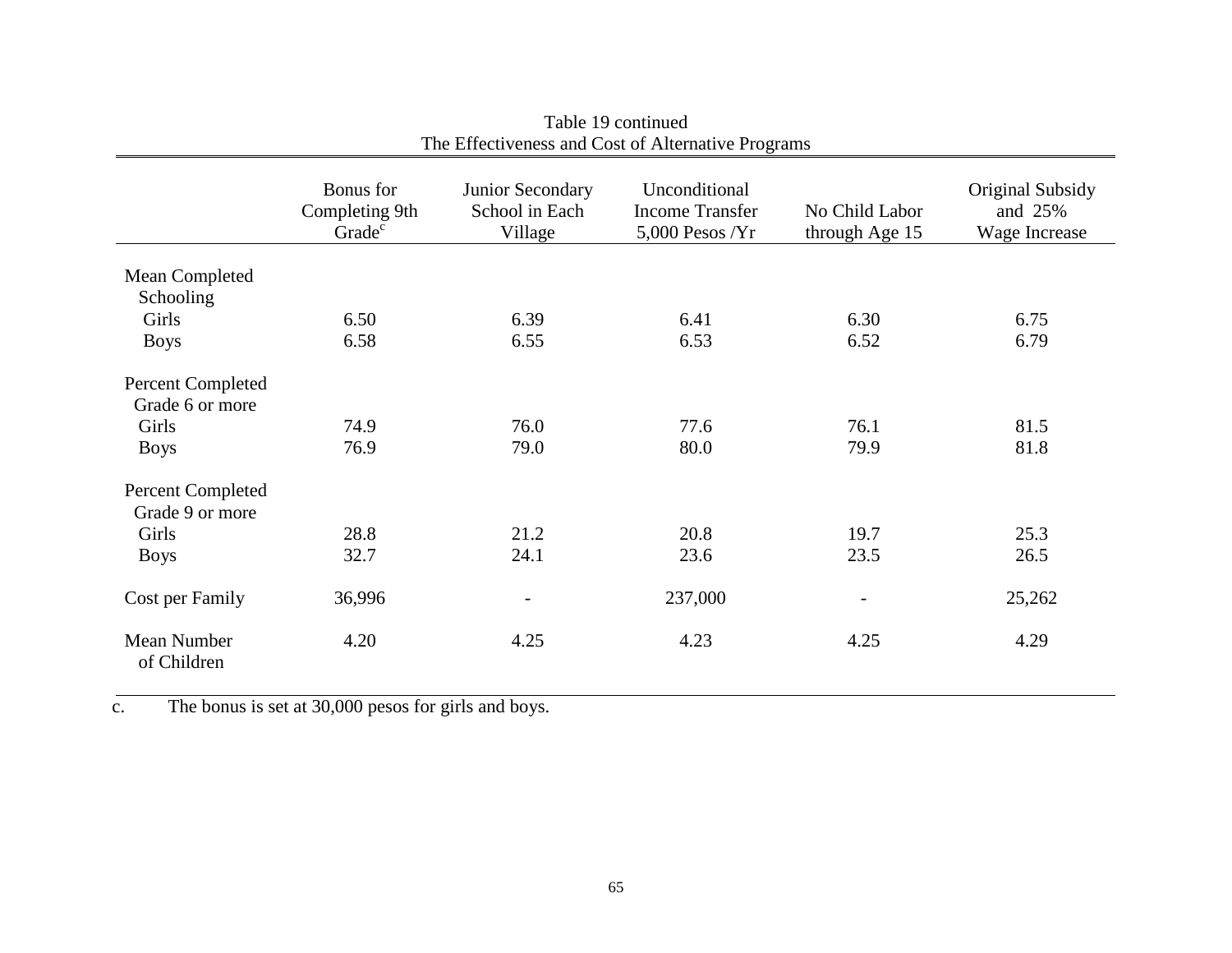



**October 1998, Girls**



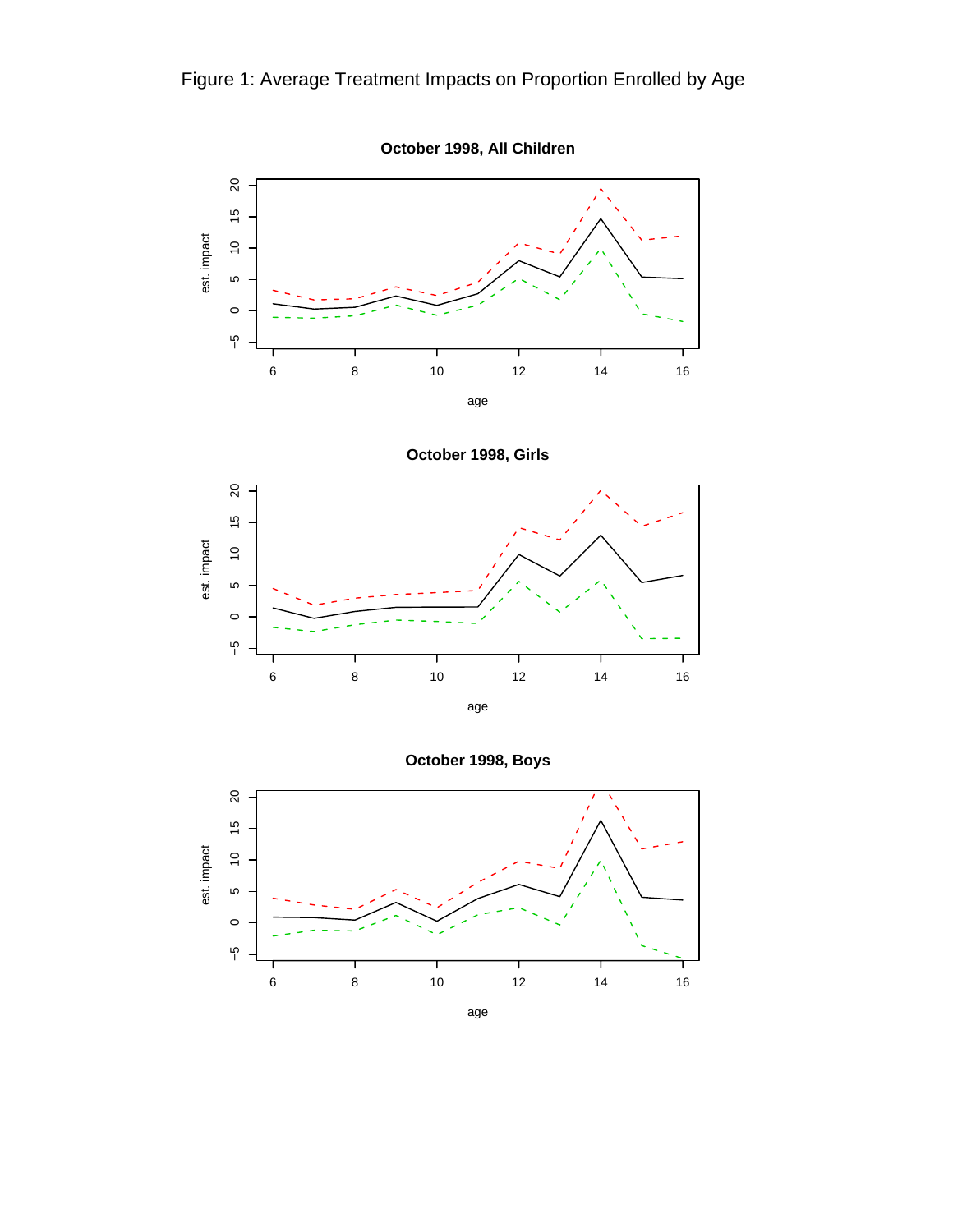# Appendix A

Utility function:

$$
u_{t} = \frac{1}{\lambda_{00}} C(t)^{\lambda_{00}} [1 + \exp(\lambda_{01} N(t-1) + \lambda_{02} \bar{S}(t) + \lambda_{03} \sum_{j=12}^{15} I(t, t-j) n(t-j)]
$$
  
+  $\sum_{j=1}^{3} \lambda_{1,j} I(t y p e = j) N(t) - \sum_{j=1}^{3} \lambda_{2,j} I(t y p e = j) N(t)^{2} + \sum_{j=1}^{3} \lambda_{3,j} I(t y p e = j) \bar{S}(t)$   
+  $\sum_{j=1}^{3} \lambda_{4,j} I(t y p e = j) N(t) \bar{S}(t) + \lambda_{5} \sum_{j=1}^{3} n(t-j) - \lambda_{6} \sum_{j=1}^{3} n(t-j)^{2} + \sum_{j=1}^{3} \lambda_{7,j} I(t y p e = j) \sum_{n} I(S(t, \tau_{n}) \ge 6)$   
+  $\sum_{j=1}^{3} \lambda_{8,j} I(t y p e = j) \sum_{n} I(S(t, \tau_{n}) \ge 9) + \lambda_{9} I(p(t_{m}) = 1) + \lambda_{10} I(\sum_{t=20}^{24} p(t) = 1) + \lambda_{11} I(\sum_{t=25}^{29} p(t) = 1)$   
+  $\lambda_{12} I(\sum_{t=30}^{34} P(t) = 1) + \lambda_{13} I(\sum_{t=35}^{39} p(t) = 1) + \lambda_{14} I(\sum_{t=40}^{43} p(t) = 1) + \lambda_{15} I(p(t-1) = 1) I(p(t) = 1)$   
(A.1)  
+  $\lambda_{16} \sum_{k=12}^{15} I(S_{b}(t, \tau_{n}) \ge 6, s_{b}(t, \tau_{n}) = 1) | t - \tau_{n} = k)$   
+  $\lambda_{19,j} \sum_{j=1}^{3} I(t y p e = j) \sum_{k=12}^{15} I(S(t, \tau_{n}) - (t - \tau_{n} - 6) \ge 1, s(t, \tau_{n}) = 1) | t - \tau_{n} = k)$   
+  $\lambda_{20} \sum_{k=12}^{15} I(S(t, \tau_{n}) - (t - \tau_{n} - 6) \ge 3, s(t, \$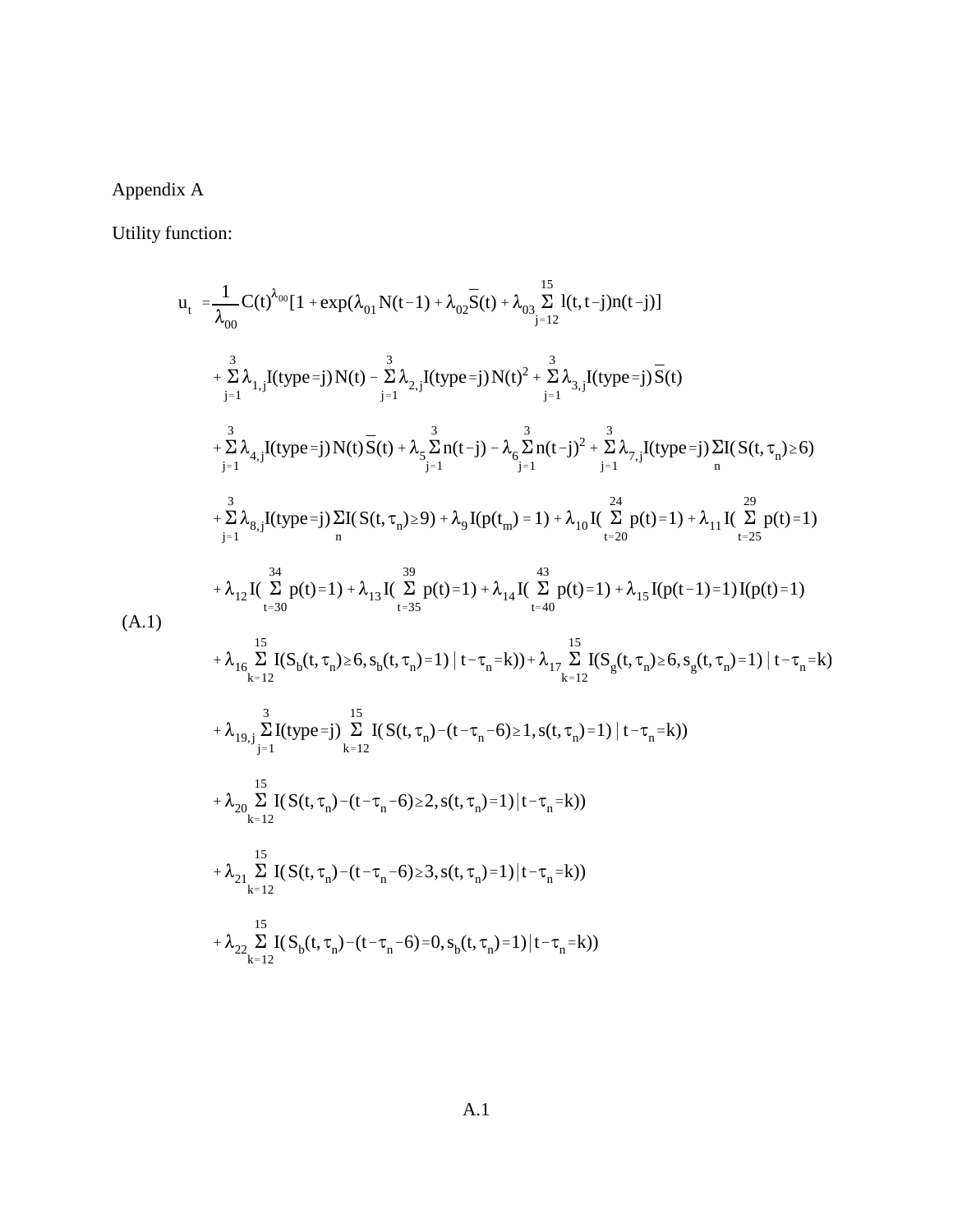+ 
$$
\lambda_{22}\sum_{k=12}^{15} I(S_b(t,\tau_n) - (t-\tau_n-6) \ge 1, s_b(t,\tau_n)=1)|t-\tau_n=k)
$$
  
+  $\lambda_{24}\sum_{k=12}^{5} I(S_b(t,\tau_n) - (t-\tau_n-6) \ge 2, s_b(t,\tau_n)=1)|t-\tau_n=k)$   
+  $\lambda_{25}\sum_{k=12}^{15} I(S_b(t,\tau_n) - (t-\tau_n-6) \ge 3, s_b(t,\tau_n)=1)|t-\tau_n=k)$   
+  $\lambda_{26}\sum_{k=12}^{15} I(S(t,\tau_n) - (t-\tau_n-6) \ge 1, l(t,\tau_n)=1)|t-\tau_n=k)$   
+  $\lambda_{27}\sum_{k=12}^{15} I(S(t,\tau_n) - (t-\tau_n-6) \ge 2, l(t,\tau_n)=1)|t-\tau_n=k)$   
+  $\lambda_{28}\sum_{k=12}^{15} I(S(t,\tau_n) - (t-\tau_n-6) \ge 3, l(t,\tau_n)=1)|t-\tau_n=k)$   
+  $\lambda_{29}\sum_{k=12}^{15} I(S_b(t,\tau_n) - (t-\tau_n-6) \ge 1, l_b(t,\tau_n)=1)|t-\tau_n=k)$   
+  $\lambda_{30}\sum_{k=12}^{15} I(S_b(t,\tau_n) - (t-\tau_n-6) \ge 1, l_b(t,\tau_n)=1)|t-\tau_n=k)$   
+  $\lambda_{31}\sum_{k=12}^{15} I(S_b(t,\tau_n) - (t-\tau_n-6) \ge 3, l_b(t,\tau_n)=1)|t-\tau_n=k)$   
+  $\lambda_{31}\sum_{k=12}^{15} I(S_b(t,\tau_n) - (t-\tau_n-6) \ge 3, l_b(t,\tau_n)=1)|t-\tau_n=k)$   
+  $\lambda_{32}I(s(t,\tau_n)=1|t-\tau_n=12)$   $n(t-12) + \frac{3}{12} \lambda_{33,j}I(type=j)I(l_b(t,\tau_n=1|t-\tau_n=6)$   
+  $\frac{3}{2} \lambda_{34,j}I(type=j)I(l_b(t,\tau_n=1|t-\tau_n=7) + \frac{3}{12} \lambda_{35,j}I(type=j)I(l_b(t,\tau_n=1|t-\tau_n=6)$   
+  $\frac{3}{12} \lambda_{3$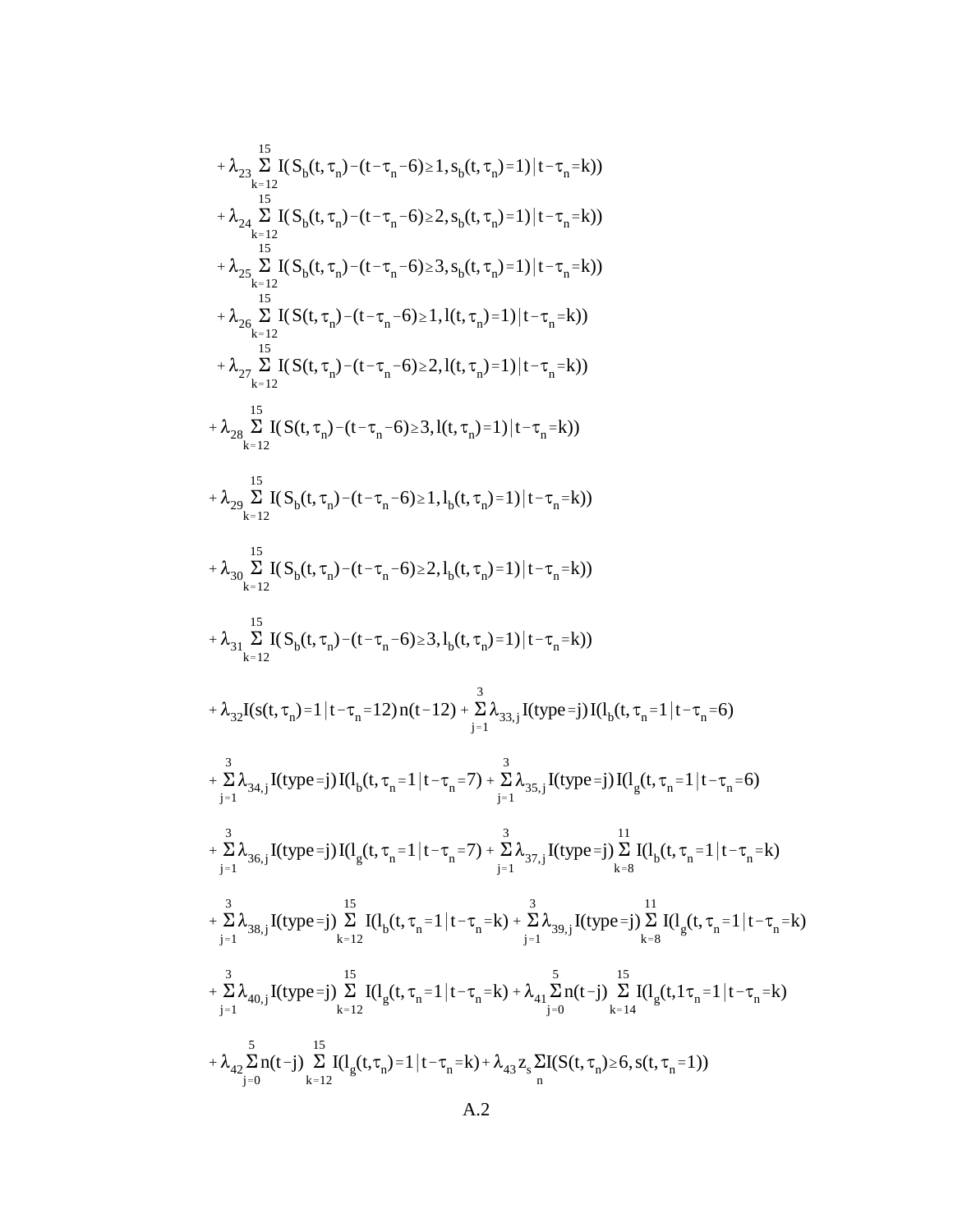$$
+\sum_{j=1}^{3} \lambda_{44,j} I(type=j) \sum_{n} I(S(t, \tau_{n})=9, s(t, \tau_{n})=1) + \lambda_{45} \sum_{n} I(S_{b}(t, \tau_{n})=9, s_{b}(t, \tau_{n})=1)
$$
  
+  $\sum_{j=1}^{3} \lambda_{46,j} I(type=j) \epsilon_{p}(t) + \epsilon_{l_{b}}(t) \left[ \sum_{k=12}^{15} l_{b}(t, \tau_{n}=1 | t-\tau_{n}=k) + \lambda_{47} \sum_{k=6}^{11} l_{b}(t, \tau_{n}=1 | t-\tau_{n}=k) \right]$   
+  $\lambda_{47} \sum_{k=6}^{11} l_{b}(t, \tau_{n}=1 | t-\tau_{n}=k) + \lambda_{48} \sum_{k=12}^{13} l_{b}(t, \tau_{n}=1 | t-\tau_{n}=k) + \lambda_{50} \sum_{k=12}^{13} l_{g}(t, \tau_{n}=1 | t-\tau_{n}=k) + \lambda_{61} \sum_{k=12}^{13} l_{g}(t, \tau_{n}=1 | t-\tau_{n}=k) + \lambda_{70} \sum_{k=12}^{13} l_{g}(t, \tau_{n}=1 | t-\tau_{n}=k) + \lambda_{70} \sum_{k=12}^{13} l_{g}(t, \tau_{n}=1 | t-\tau_{n}=k) + \lambda_{81} \sum_{k=12}^{13} l_{g}(t, \tau_{n}=1 | t-\tau_{n}=k) + \lambda_{82} \sum_{k=12}^{13} l_{g}(t, \tau_{n}=1 | t-\tau_{n}=k) + \lambda_{83} \sum_{k=12}^{13} l_{g}(t, \tau_{n}=1 | t-\tau_{n}=k) + \lambda_{84} \sum_{k=12}^{13} l_{g}(t, \tau_{n}=1 | t-\tau_{n}=k) + \lambda_{85} \sum_{k=12}^{13} l_{g}(t, \tau_{n}=1 | t-\tau_{n}=k) + \lambda_{86} \sum_{k=12}^{13} l_{g}(t, \tau_{n}=1 | t-\tau_{n}=k) + \lambda_{87} \sum_{k=12}^{13} l_{g}(t, \tau_{n}=1 | t-\tau_{n}=k) + \lambda_{88} \sum_{k=12}^{13} l$ 

Budget Constraint:

(A.2) 
$$
C(t) = y_p(t) + \sum_n y_o(t, \tau_n) h(t, \tau_n)
$$

Parent Income Function:

(A.3) 
$$
y_p(t) = \sum_{j=1}^{3} \gamma_{0,j}^p I(typ e = j) + \gamma_1^p a_p(t) - \gamma_2^p a_p(t)^2 + \gamma_3^p z_c + \epsilon_{y_p}(t)
$$

Child Wage Function:

$$
y_0(t, \tau_n) = \sum_{j=1}^3 \gamma_{0,j}^o I(typ_e=j) + \gamma_1^o I(b(t, \tau_n) = 1) + \gamma_2^o z_c + \gamma_3^o (t - \tau_n) + \gamma_4^o I(14 \le t - \tau_n \le 15)
$$
  
+ 
$$
\gamma_5^o b(\tau_n) I(14 \le t - \tau_n \le 15) + \gamma_6^o I(t - \tau_n = 15) + \gamma_7^o b(\tau_n) I(t - \tau_n = 15) + \epsilon_{y_0}(t - \tau_n = 15)
$$

School Failure Probability Function: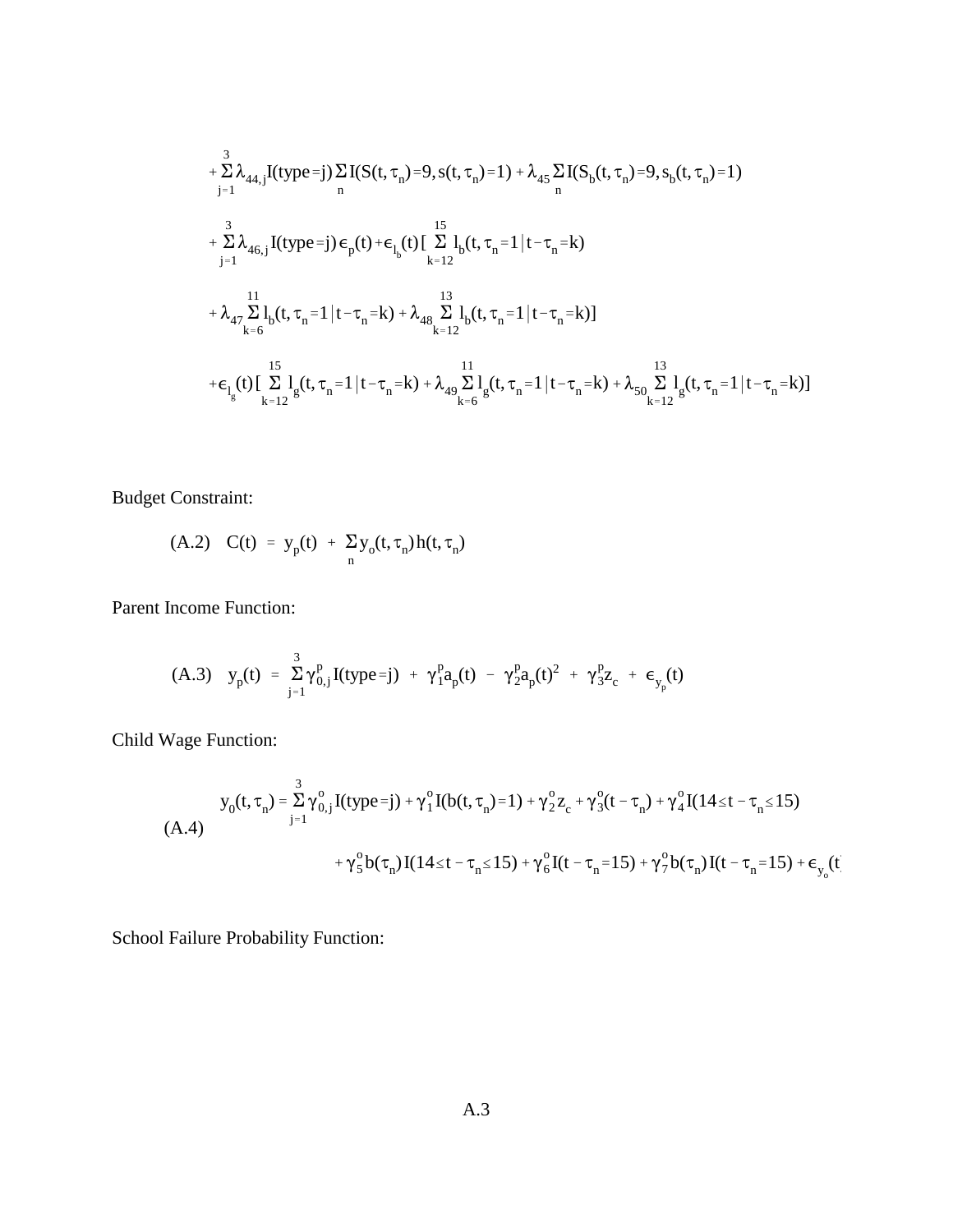$$
\pi^{c}(t, \tau_{n} | s(t, \tau_{n} = 1)) = \sum_{j=1}^{3} \pi_{0,j} I(type = 1) + \pi_{1} S(t, \tau_{n}) + \pi_{2} (t - \tau_{n}) + \pi_{3} b(\tau_{n})
$$
\n
$$
(A.5) + \pi_{4} I(8 \le t - \tau_{n} \le 15) I(S(t, \tau_{n} = 0) + \sum_{j=1}^{3} ) \pi_{5,j} I(type = j) I(S(t, \tau_{n} \ge 7)
$$
\n
$$
+ \pi_{6} b(\tau_{n}) I(S(t, \tau_{n} \ge 7)
$$

Type Probability Function:

1. Couples married seven years or less at 1997 survey date.

$$
\begin{aligned} \Pr(\text{type}=j) = \exp(X\,\beta_j)/1 + \sum_{k=1}^2 \exp(X\,\beta_k), \text{ for } j=1,2, \text{ where} \\ (A.6) \qquad \qquad X\,\beta_j = \beta_{0,j}^1 + \beta_{1,j}^1 t_m + \beta_{2,j}^1 a_p(t_m) + \beta_{3,j}^1 z_c + \beta_{4,j}^1 z_s + \beta_{5,j}^1 I(max(S^m,S^f) \ge 9). \end{aligned}
$$

2. Couples married eight years of more at 1997 survey date.

$$
Pr(type=j) = exp(X\beta_{j})/1 + \sum_{k=1}^{2} exp(X\beta_{k}), \text{ for } j=1,2, \text{ where}
$$
\n
$$
X\beta_{j} = \beta_{0,j}^{2} + \beta_{1,j}^{2}t_{m} + \beta_{2,j}^{2}a_{p}(t_{1997}) + \beta_{3,j}^{2}z_{c} + \beta_{4,j}^{2}z_{s} + \beta_{5,j}^{2}I(max(S^{m},S^{f}) \ge 9)
$$
\n
$$
+ \beta_{6,j}^{2}\sum_{n}I(14 \le (t_{1997} - \tau_{n}) \le 15) + \beta_{7,j}^{2}\sum_{n}I(12 \le (t_{1997} - \tau_{n}) \le 15) + \beta_{8,j}^{2}N(t_{1997}) + \beta_{9,j}^{2}\overline{S}(t_{1997}) + \beta_{10,j}^{2}t_{1997} + \beta_{11,j}\sum_{n}I(S(t_{1997},\tau_{n}) \ge 7)
$$
\n
$$
+ \beta_{12,j}I(\sum_{j=0}^{5}n(t_{1997}-j) \ge 3 \sqrt{\sum_{j=6}^{11}n(t_{1997}-j)} \ge 3 \sqrt{\sum_{j=12}^{15}n(t_{1997}-j)} \ge 3 \sqrt{\sum_{j=12}^{15}n(t_{1997}-j)} \ge 2
$$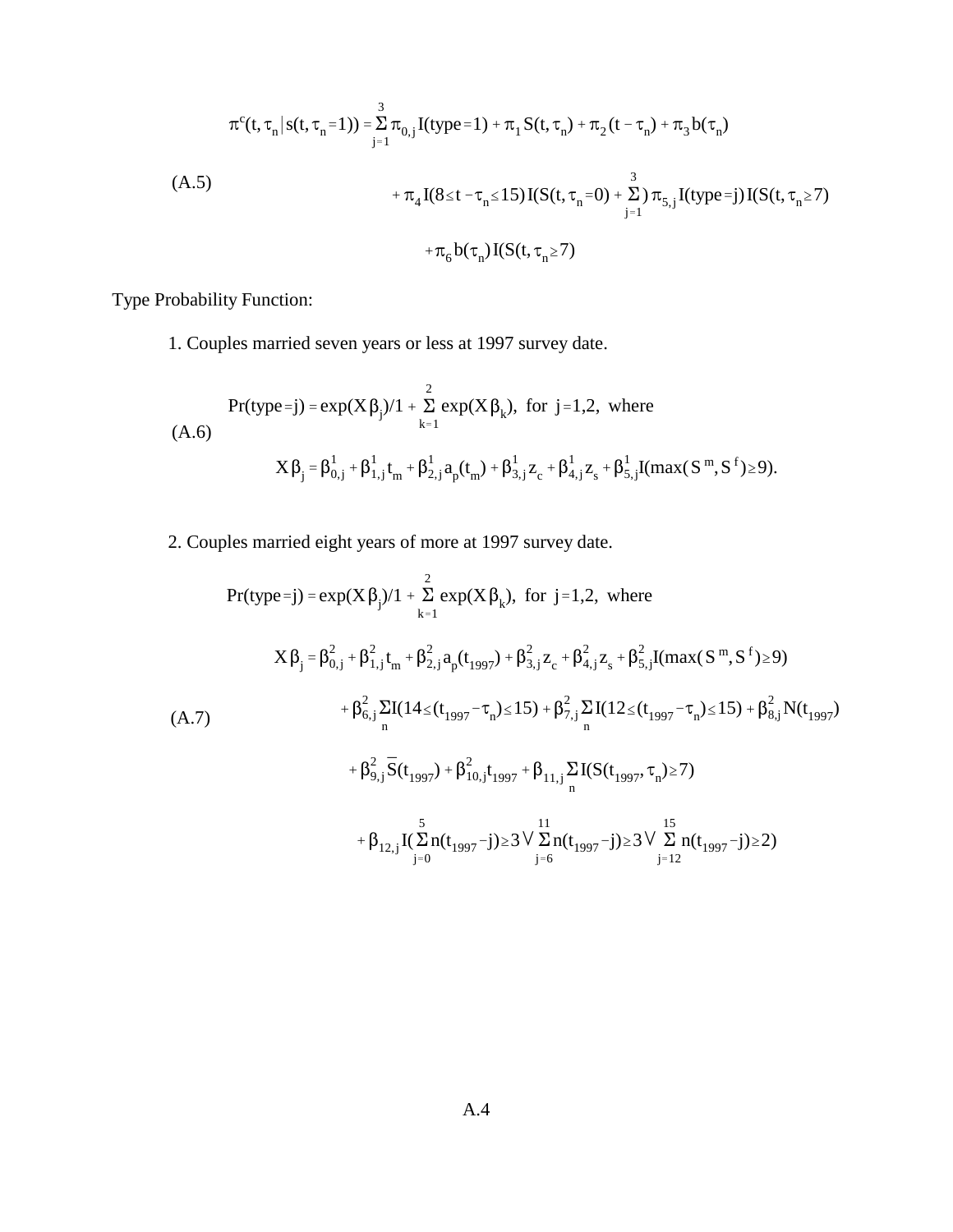Table A.1 Parameterizations and Parameter Estimates

| I. Utility Function            |             |                                            |                      |                                         |                     |  |
|--------------------------------|-------------|--------------------------------------------|----------------------|-----------------------------------------|---------------------|--|
| Variable                       | Estimate    | Variable                                   | Estimate             | Variable                                | Estimate            |  |
|                                | (s.e.)      |                                            | (s.e.)               |                                         | (s.e.)              |  |
| CRRA parameter: $\lambda_{00}$ | 0.8715      | Number of boys age 12-15, with             |                      | Number of boys age 8-11 at              |                     |  |
|                                | (0.0196)    | 6 years of school and currently            |                      | home                                    |                     |  |
|                                |             | attending school: $\lambda_{16}$           | $-78.78$             | Type 1: $\lambda_{37,1}$                | 582.93              |  |
|                                |             |                                            | (242.13)             | Type 2: $\lambda_{37,2}$                | (324.71)<br>807.91  |  |
|                                |             |                                            |                      | Type $3: \lambda_{37,3}$                | (3792.75)           |  |
|                                |             |                                            |                      |                                         | 1043.24             |  |
|                                |             |                                            |                      |                                         | (221.31)            |  |
| Number of children             |             | Number of girls age 12-15, with            |                      | Number of boys age 12-15 at             |                     |  |
| Type 1: $\lambda_{1,1}$        | 2997.07     | 6 years of school and currently            |                      | home                                    |                     |  |
| Type 2: $\lambda_{1,2}$        | (136.34)    | attending school: $\lambda_{17}$           | 63.97                | Type 1: $\lambda_{38.1}$                | 1595.62             |  |
| Type 3: $\lambda_{1,3}$        | 433.64      |                                            | (272.88)             | Type 2: $\lambda_{38,2}$                | (364.55)            |  |
|                                | (209.52)    |                                            |                      | Type 3: $\lambda_{38,3}$                | 1064.72             |  |
|                                | 3817.54     |                                            |                      |                                         | (520.19)            |  |
|                                | (664.51)    |                                            |                      |                                         | 1085.42             |  |
|                                |             |                                            |                      |                                         | (329.54)            |  |
| Number of children             |             | Number of children age 12-15               |                      | Number of girls age 8-11 at             |                     |  |
| squared                        | 1022.96     | not behind in school and                   |                      | home                                    |                     |  |
| Type 1: $\lambda_{2,1}$        | (19.98)     | currently attending school                 | $-385.03$            | Type 1: $\lambda_{39,1}$                | 332.95              |  |
| Type 2: $\lambda_{2,2}$        | 1110.74     | Type 1: $\lambda_{18,1}$                   | (280.14)             | Type 2: $\lambda_{39,2}$                | (244.70)<br>1179.35 |  |
| Type 3: $\lambda_{2,3}$        | (32.61)     |                                            | 84.06                | Type 3: $\lambda_{39.3}$                | (446.82)            |  |
|                                | 1034.39     | Type 2: $\lambda_{18,1}$                   | (185.26)             |                                         | 502.79              |  |
|                                | (80.43)     | Type $3: \lambda_{18,3}$                   | 162.17               |                                         | (208.61)            |  |
|                                |             |                                            | (320.56)             |                                         |                     |  |
| Consumption $\times$ Number    |             | Number of Children age 12-15,              |                      | Number of girls age 12-15 at            |                     |  |
| of children net of             |             | behind 1 year in school and                |                      | home                                    |                     |  |
| current birth : $\lambda_{01}$ | $-0.001404$ | currently attending school                 |                      | Type 1: $\lambda_{40.1}$                | 1815.27             |  |
|                                | (0.01818)   | Type 1: $\lambda_{19,1}$                   | $-222.35$            | Type 2: $\lambda_{40,2}$                | (356.52)            |  |
|                                |             |                                            | (247.83)             | Type 3: $\lambda_{40,3}$                | 969.30              |  |
|                                |             | Type 2: $\lambda_{19,2}$                   | $-266.29$            |                                         | (467.83)            |  |
|                                |             |                                            | (204.31)             |                                         | 629.22              |  |
|                                |             | Type $3: \lambda_{19,3}$                   | 15.99                |                                         | (351.33)            |  |
|                                |             | Number of Children age 12-15,              | (241.16)             | Number of girls age 14-15 at            |                     |  |
| Consumption ×Average           | 0.0016905   | behind 2 years in school and               |                      | home × Number of children age           |                     |  |
| Schooling: $\lambda_{02}$      | (0.00895)   | currently attending school: $\lambda_{20}$ | $-32.08$             |                                         | 287.46              |  |
|                                |             |                                            | (171.88)             | $0 - 5: \lambda_{41}$                   | (571.33)            |  |
| Number of children age         |             | Number of Children age 12-15,              |                      | Number of girls age 12-15 at            |                     |  |
| 12-15 at home $\times$         |             | behind 3+ years in school and              |                      | home × Number of children age           |                     |  |
| Consumption: $\lambda_{03}$    | $-0.110051$ | currently attending school: $\lambda_{21}$ | $-10.80$             | $0-5: \lambda_{42}$                     | 3.27                |  |
|                                | (0.02295)   |                                            | (183.88)             |                                         | (422.86)            |  |
| Average schooling of all       |             | Number of Boys age 12-15                   |                      | Number of children attending a          |                     |  |
| children                       |             | currently attending school and             |                      | secondary school x Distance             |                     |  |
| Type 1: $\lambda_{3,1}$        | $-12.16$    | behind x years in school                   |                      | from a secondary school: $\lambda_{43}$ | .12979              |  |
| Type 2: $\lambda_{3,2}$        | (90.74)     | 0 years: $\lambda_{22}$                    | $-156.03$            |                                         | (0.01433)           |  |
| Type 3: $\lambda_{3,3}$        | 276.24      |                                            | (196.92)             |                                         |                     |  |
|                                | (86.41)     | 1 year: $\lambda_{23}$                     | 32.16                |                                         |                     |  |
|                                | 25.10       |                                            | (194.54)             |                                         |                     |  |
|                                | (79.21)     | 2 years: $\lambda_{24}$                    | $-47.15$<br>(199.09) |                                         |                     |  |
|                                |             |                                            | $-138.69$            |                                         |                     |  |
|                                |             | $3+$ years: $\lambda_{25}$                 | (228.69)             |                                         |                     |  |
| <b>Stock of Children</b>       |             | Number of children age 12-15               |                      | Number children attending               |                     |  |
| ×Average Schooling of          |             | currently at home and behind x             |                      | grade 10                                |                     |  |
| Children Age 6-15              |             | years in school                            |                      | Type 1: $\lambda_{44,1}$                | 1929.04             |  |
| Type 1: $\lambda_{4,1}$        | 121.38      | 1 year: $\lambda_{26}$                     | 475.31               | Type 2: $\lambda_{44,2}$                | (1149.34)           |  |
| Type 2: $\lambda_{4,2}$        | (23.09)     | 2 years: $\lambda_{27}$                    | (247.83)             | Type $3: \lambda_{44,3}$                | 1060.54             |  |
| Type $3: \lambda_{4,3}$        | 134.64      | 3 years: $\lambda_{28}$                    | 83.28                |                                         | (244.20)            |  |
|                                | (31.08)     |                                            | (204.31)             |                                         | 443.54              |  |
|                                | 113.81      |                                            | 284.15               |                                         | (934.11)            |  |
| Number of children age         | (23.31)     | Number of Boys currently at                | (241.16)             | Number of boys attending grade          |                     |  |
| $0-2$ : $\lambda_5$            | 473.87      | home and behind x years in                 |                      | $10: \lambda_{45}$                      | 673.82              |  |
|                                | (1387.75)   | school                                     |                      |                                         | (311.36)            |  |
|                                |             | 1 year: $\lambda_{29}$                     | $-641.05$            |                                         |                     |  |
|                                |             | 2 years: $\lambda_{30}$                    | (397.14)             |                                         |                     |  |
|                                |             | 3 years: $\lambda_{31}$                    | $-86.90$             |                                         |                     |  |
|                                |             |                                            | (444.18)             |                                         |                     |  |
|                                |             |                                            | $-264.70$            |                                         |                     |  |
|                                |             |                                            | (341.30)             |                                         |                     |  |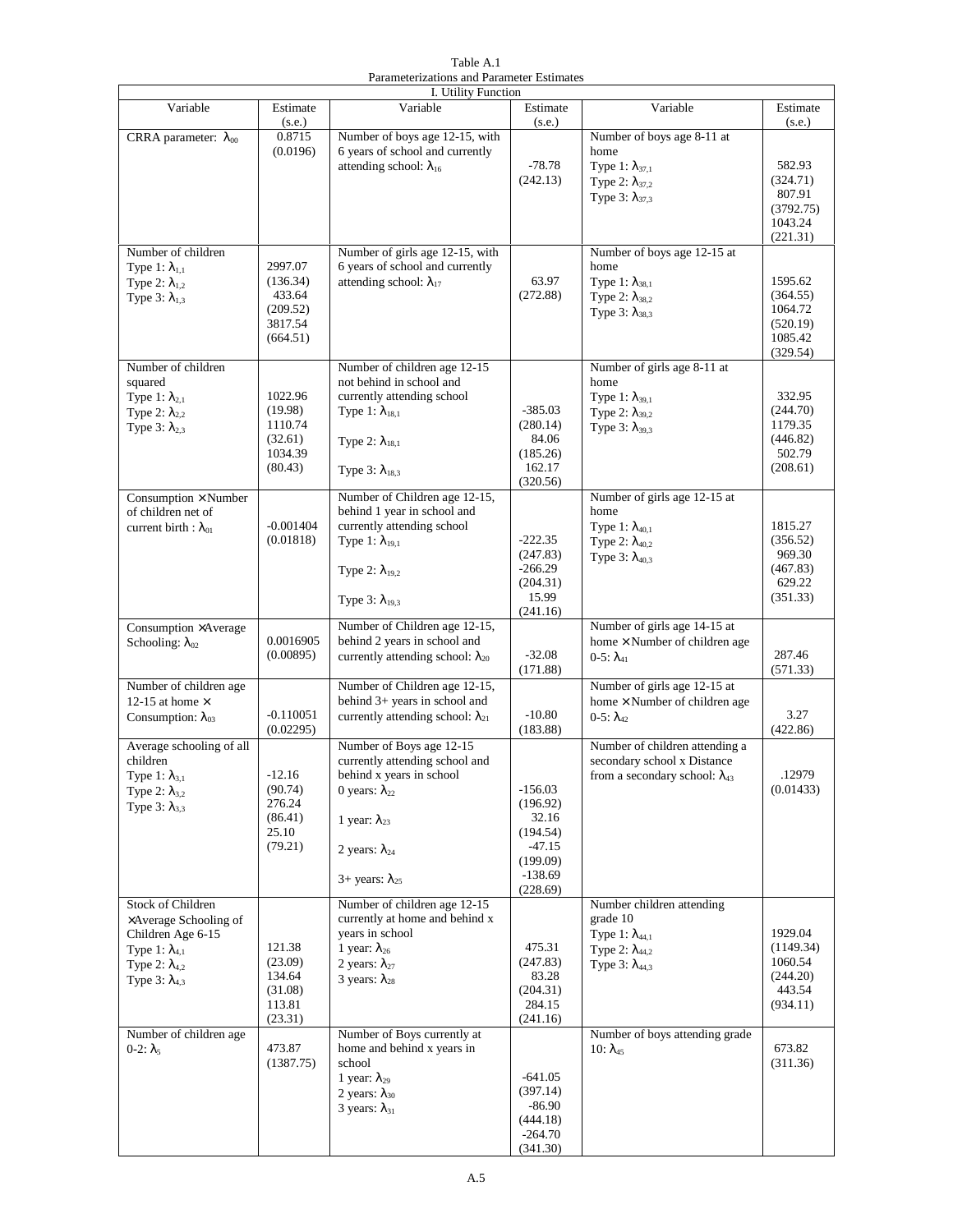| Table A.1, continued                      |  |
|-------------------------------------------|--|
| Parameterizations and Parameter Estimates |  |

|                                       |             | I. Utility Function continued.       |                      |                                   |            |
|---------------------------------------|-------------|--------------------------------------|----------------------|-----------------------------------|------------|
| Variable                              | Estimate    | Variable                             | Estimate             | Variable                          | Estimate   |
|                                       | (s.e.)      |                                      | (s.e.)               |                                   | (s.e.)     |
| Number of children age                |             |                                      |                      | Pregnancy shock                   |            |
| 0-2 squared : $\lambda_6$             | $-811.75$   | Age 12 and in school: $\lambda_{32}$ | 186.85               | Type 1: $\lambda_{46,1}$          | 1.0        |
|                                       | (544.91)    |                                      | (199.21)             | Type 2: $\lambda_{46.2}$          | 0.90674    |
|                                       |             |                                      |                      | Type 3: $\lambda_{46,3}$          | (0.03192)  |
|                                       |             |                                      |                      |                                   | 0.97329    |
| Number of Children                    |             | Boy age 6 at home                    |                      | Shock to preferences for boys     | (0.12767)  |
| with 6 or more years of               |             |                                      | 1205.91              | age $12 - 15$ at home x number of |            |
| schooling                             | 184.63      | Type 1: $\lambda_{33,1}$             | (362.39)             | boys at home age                  |            |
| Type 1: $\lambda_{7,1}$               | (39.38)     |                                      | 1421.85              | 6-11: $λ$ <sub>47</sub>           | 0.31036    |
| Type 2: $\lambda_{7,2}$               | 11.50       | Type 2: $\lambda_{33,2}$             | (1681.07)            | $12-13: \lambda_{48}$             | (228.51)   |
| Type 3: $\lambda_{7,3}$               | (35.49)     |                                      | 1579.79              |                                   | $-0.11917$ |
|                                       | $-54.21$    | Type 3: $\lambda_{33,3}$             | (323.36)             |                                   | (0.1373)   |
|                                       | (22.98)     |                                      |                      |                                   |            |
| Number of Children                    |             | Boy age 7 at home                    |                      | Shock to preferences for girls    |            |
| with 9 or more years of               |             | Type 1: $\lambda_{34,1}$             | 697.49               | age $12 - 15$ at home x number of |            |
| schooling                             |             | Type 2: $\lambda_{34,2}$             | (2161.71)            | girls at home age                 |            |
| Type 1: $\lambda_{8,1}$               | 1.43        | Type $3: \lambda_{34,3}$             | 644.18               | $6 - 11$ : $\lambda_{49}$         | .87932     |
| Type 2: $\lambda_{8,2}$               | (48.65)     |                                      | (3.34E6)             | 12-13: $λ_{50}$                   | (217.73)   |
| Type $3: \lambda_{8,3}$               | 147.43      |                                      | 935.43               |                                   | $-0.24124$ |
|                                       | (41.84)     |                                      | (234.52)             |                                   | (0.1510)   |
|                                       | 6.06        |                                      |                      |                                   |            |
|                                       | (42.96)     |                                      |                      |                                   |            |
| Pregnancy at:                         | 31834.43    | Girl age 6 at home                   | 582.94               |                                   |            |
| First yr. of marriage: λ <sub>9</sub> | (1312.82)   | Type 1: $\lambda_{35,1}$             | (822.72)             |                                   |            |
|                                       | $-1126.39$  |                                      | 1676.45              |                                   |            |
| Age 20-24: $\lambda_{19}$             | (1030.11)   | Type 2: $\lambda_{35,2}$             | (387.47)             |                                   |            |
| $25-29: \lambda_{11}$                 | $-3071.81$  | Type $3: \lambda_{35,3}$             | 885.99               |                                   |            |
|                                       | (2030.60)   |                                      | (272.70)             |                                   |            |
| 30-34: $\lambda_{12}$                 | $-24413.72$ |                                      |                      |                                   |            |
|                                       | (1355.16)   |                                      |                      |                                   |            |
| 35-39: $\lambda_{13}$                 | $-27203.99$ |                                      |                      |                                   |            |
|                                       | (2030.60)   |                                      |                      |                                   |            |
| 40-43: $\lambda_{14}$                 | $-59672.14$ |                                      |                      |                                   |            |
|                                       | (7098.44)   |                                      |                      |                                   |            |
| Pregnancy× Pregnancy                  |             | Girl age 7 at home                   |                      |                                   |            |
| in previous period : $\lambda_{15}$   | $-37001.59$ | Type 1: $\lambda_{36,1}$             | 356.10               |                                   |            |
|                                       | (1442.54)   |                                      | (462.73)             |                                   |            |
|                                       |             | Type 2: $\lambda_{36,2}$             | 1072.03<br>(1231.52) |                                   |            |
|                                       |             |                                      | 680.21               |                                   |            |
|                                       |             | Type $3: \lambda_{36,3}$             | (382.96)             |                                   |            |

(a) the discount rate  $\delta$  is set equal to 0.95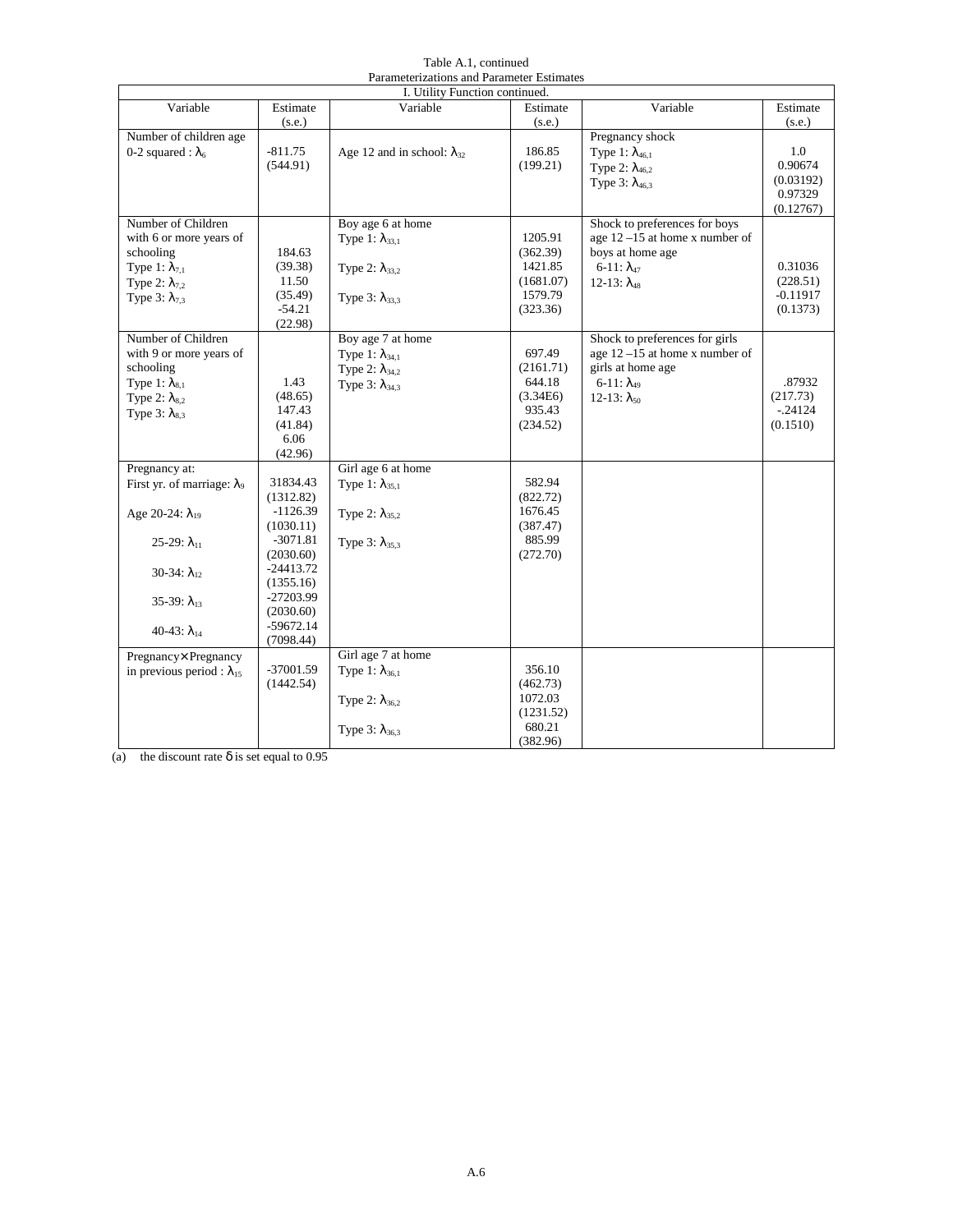|                                                                                                                               |                                                                                                  |                                                                                                                          | Parameterizations and Parameter Estimates                                                    |                                                                                                                          |                                                                                                            |
|-------------------------------------------------------------------------------------------------------------------------------|--------------------------------------------------------------------------------------------------|--------------------------------------------------------------------------------------------------------------------------|----------------------------------------------------------------------------------------------|--------------------------------------------------------------------------------------------------------------------------|------------------------------------------------------------------------------------------------------------|
|                                                                                                                               |                                                                                                  | II. Parents Earnings Function, Child Earnings Function, and Failure Probability Function                                 |                                                                                              |                                                                                                                          |                                                                                                            |
|                                                                                                                               |                                                                                                  |                                                                                                                          |                                                                                              |                                                                                                                          |                                                                                                            |
|                                                                                                                               | II. Parent Income Function                                                                       |                                                                                                                          | III. Child Income Function                                                                   |                                                                                                                          | IV. School Failure Probability Function                                                                    |
| Variable                                                                                                                      | Std. Error                                                                                       | Variable                                                                                                                 | Std. Error                                                                                   | Variable                                                                                                                 | Std. Error                                                                                                 |
| Constant<br>Type $1:\gamma_{0,1}^p$<br>Type $2:\gamma_{0,2}^p$<br>Type $3:\gamma_{0,3}^p$<br>Husband's age: $:\gamma_{1}^{p}$ | 8.86943<br>(0.09523)<br>9.06828<br>(0.09424)<br>8.79538<br>(0.128124)<br>0.02034<br>(0.00487622) | Constant<br>Type $1:\gamma_{0,1}$<br>Type $2:\gamma o_{0,2}$<br>Type $3:\gamma_{0,3}$<br>Child is a boy: Yo <sub>1</sub> | 6.98440<br>(0.19946)<br>6.92017<br>(0.206614)<br>6.98412<br>(0.278429)<br>0.362<br>(0.15800) | Constant<br>Type $1:\pi_{0,1}$<br>Type $2:\pi_{0.2}$<br>Type $3:\pi_{0.3}$<br><b>Highest Grade</b><br>Completed: $\pi_1$ | $-2.21386$<br>(0.27721)<br>$-2.77271$<br>(0.278188)<br>$-1.25098$<br>(0.35503)<br>$-0.12641$<br>(0.046662) |
| Husband's age squared<br>$\gamma_{2}^{p}$                                                                                     | 0.0005055<br>(0.00012301)                                                                        | Distance of village to<br>nearest city: Yo <sub>2</sub>                                                                  | $-0.0001329$<br>(0.0005342)                                                                  | Child age: $\pi_2$                                                                                                       | 0.09557<br>(0.039131)                                                                                      |
| Distance of village to<br>nearest city: $\gamma_{3}^{p}$                                                                      | $-0.0018124$<br>(0.00013122)                                                                     | Child's age: $\gamma$ <sup>o</sup> <sub>3</sub>                                                                          | 0.02811<br>(0.0026638)                                                                       | Child is a boy: $\pi_3$                                                                                                  | 0.11942<br>(0.08678)                                                                                       |
|                                                                                                                               |                                                                                                  | Child is aged 14-15: $\gamma_{O_4}$                                                                                      | 0.52091<br>(0.175615)                                                                        | Child is age 8-15 and<br>has zero years of<br>schooling: $\pi_4$                                                         | 1.62278<br>(0.255226)                                                                                      |
|                                                                                                                               |                                                                                                  | Child is a boyx<br>Child is aged 14-15: $\gamma$ o <sub>5</sub>                                                          | $-0.05345$<br>(0.202948)                                                                     | Child's grade $>= 7$<br>Type $1:\pi_{5,1}$<br>Type $2:\pi_{5,2}$<br>Type $3:\pi_{5,3}$                                   | $-0.14309$<br>(1.49843)<br>0.74041<br>(0.24014)<br>$-0.67016$<br>(1.25187)                                 |
|                                                                                                                               |                                                                                                  | Child is aged 15: $\gamma$ O <sub>6</sub>                                                                                | 0.12469<br>(0.168712)                                                                        | Child's grade $>= 7$ and<br>child is a boy: $\pi_6$                                                                      | $-0.52010$<br>(0.283648)                                                                                   |
|                                                                                                                               |                                                                                                  | Child is a boy×<br>Child is aged 15: $\gamma$ O <sub>7</sub>                                                             | $-0.08053$<br>(0.205024)                                                                     |                                                                                                                          |                                                                                                            |

## Table A.1, continued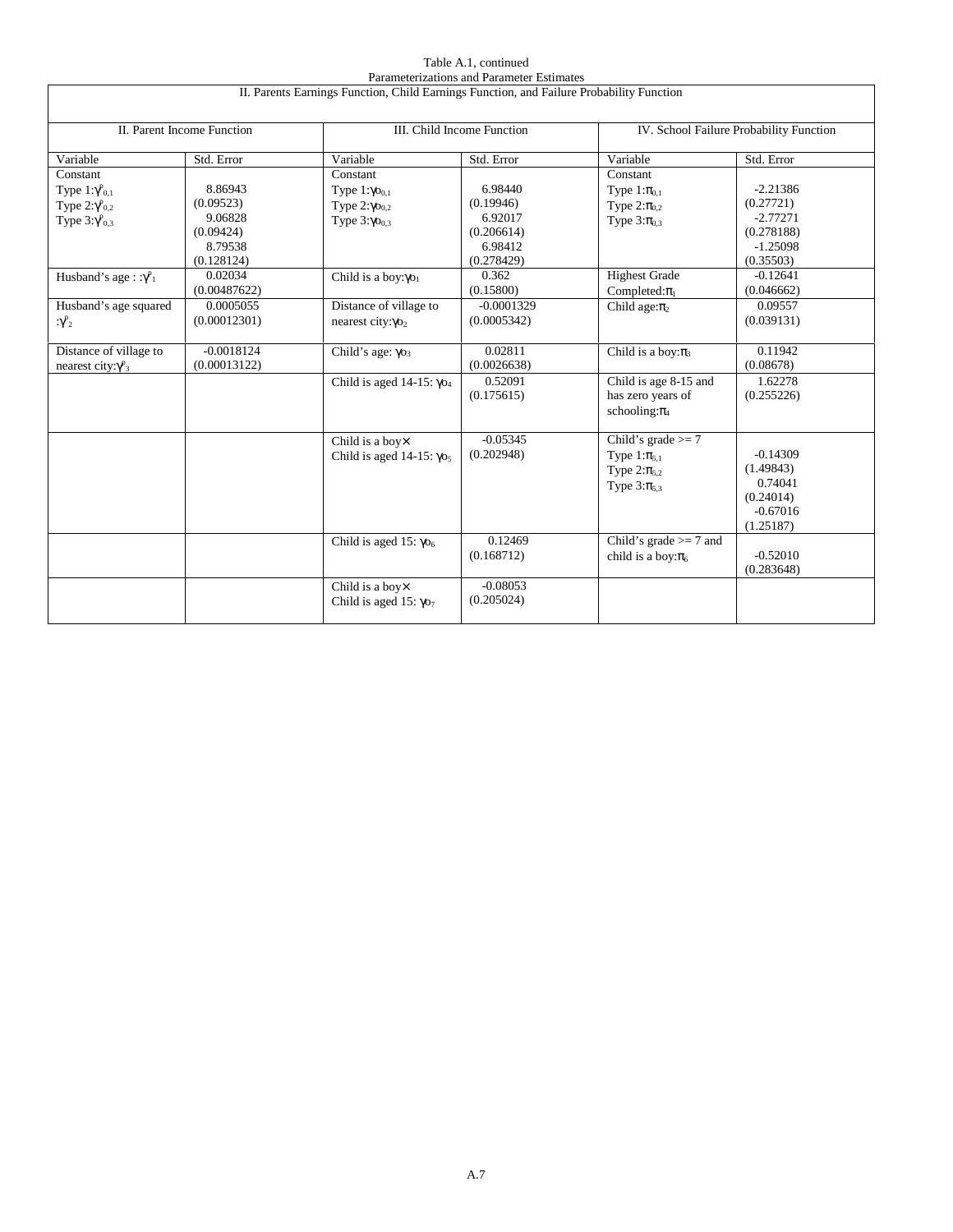| Table A.1, continued                      |
|-------------------------------------------|
| Parameterizations and Parameter Estimates |

| V. Type Probabilities:<br>Couples married 8 years or more                                                  |                                                        |                                                                                                                                                                             | I arameterizations and I arameter Estimates<br>VI. Type Probabilities:<br>Couples married 7 years or less |                                                                                                            | VII. Variance-Covariance Matrix<br>$f(\epsilon)=N(0,\Omega)$ |                                                   |                        |
|------------------------------------------------------------------------------------------------------------|--------------------------------------------------------|-----------------------------------------------------------------------------------------------------------------------------------------------------------------------------|-----------------------------------------------------------------------------------------------------------|------------------------------------------------------------------------------------------------------------|--------------------------------------------------------------|---------------------------------------------------|------------------------|
| Variable                                                                                                   | Std. Error                                             | Variable                                                                                                                                                                    | Std. Error                                                                                                | Variable                                                                                                   | Std. Error                                                   | Variable                                          | Std. Error             |
| Constant                                                                                                   |                                                        | Mother's age in                                                                                                                                                             |                                                                                                           | Constant                                                                                                   |                                                              | Variance of                                       | 3.274E9                |
| Type $1:\beta^2_{0,1}$<br>Type $2:\beta^2_{0,2}$                                                           | 2.5289<br>(1.7435)<br>1.7650<br>(1.6122)               | 1997<br>Type $1:\beta^2_{10,1}$<br>Type $2:\beta^2_{10,2}$                                                                                                                  | $-0.029033$<br>(0.04564)<br>0.009445<br>(0.04145)                                                         | Type $1:\beta^1_{0,1}$<br>Type $2:\beta^1_{0,2}$                                                           | 2.0681<br>(10.0052)<br>1.1235<br>(9.07815)                   | pregnancy shock                                   | (1.5114E8)             |
| Mother's age at<br>marriage<br>Type $1:\beta^2_{1,1}$<br>Type $2:\beta^2_{1,2}$                            | $-0.04049$<br>(0.072084)<br>0.04235<br>(0.059344)      | Number of kids<br>with 7 or more<br>years of education<br>Type $1:\beta^2_{11,1}$<br>Type $2:\beta^2_{11,2}$                                                                | $-0.80875$<br>(0.41467)<br>1.27330<br>(0.33881)                                                           | Mother's age at<br>marriage<br>Type $1:\beta^1_{1,1}$<br>Type $2:\beta^1_{1,2}$                            | $-0.0163$<br>(0.36489)<br>0.0619<br>(0.3314)                 | Variance of boy's<br>age 12-15 leisure<br>shock   | 1.584E6<br>(5.3911E5)  |
| Father's age in<br>1997<br>Type $1:\beta^2_{2,1}$<br>Type $2:\beta^2_{2,2}$                                | 0.00695<br>(0.01850)<br>$-0.00864$<br>(0.017967)       | Family has either<br>3 or more children<br>age $0-5$ , or $3$ or<br>more age 6-11, or<br>two or more age<br>$12 - 15$<br>Type $1:\beta^2_{12,1}$<br>Type $2:\beta^2_{12,2}$ | 0.12185<br>(0.46245)<br>$-0.05946$<br>(0.42595)                                                           | Father's age at<br>marriage<br>Type $1:\beta^1_{2,1}$<br>Type $2:\beta^1{}_{2,2}$                          | 0.0142<br>(0.2344)<br>0.0016<br>(0.2156)                     | Variance of girl's<br>age 12-15 leisure<br>shock  | 1.015E5<br>(3.5834E5)  |
| Distance of village                                                                                        |                                                        | Average schooling                                                                                                                                                           |                                                                                                           | Distance to nearest                                                                                        |                                                              | Variance of                                       | 0.3744                 |
| to nearest city<br>Type $1:\beta^2_{3,1}$<br>Type $2:\beta^2_{3,2}$                                        | 0.000387<br>(0.00276)<br>0.001824<br>(0.00269)         | of children as of<br>1997<br>Type $1:\beta^2$ <sub>9,1</sub><br>Type $2:\beta_{9,2}^2$                                                                                      | $-0.024591$<br>(0.14238)<br>0.071278<br>(0.130876)                                                        | city<br>Type $1:\beta^1_{3,1}$<br>Type $2:\beta^1_{3,2}$                                                   | 0.0020<br>(0.00844)<br>$-0.0014$<br>(0.0082)                 | parent's income<br>shock                          | $(7.1505E-3)$          |
| Distance to<br>secondary school<br>Type $1:\beta^2_{4,1}$<br>Type $2:\beta^2_{4,2}$                        | 0.00001930<br>(0.0001093)<br>$-0.000057$<br>(0.000099) |                                                                                                                                                                             |                                                                                                           | Distance to<br>secondary school<br>Type $1:\beta^1_{4,1}$<br>Type $2:\beta^1_{4,2}$                        | 0.00016<br>(0.00109)<br>$-0.00011$<br>(0.000995)             | Variance of<br>child's wage<br>shock              | 0.5051<br>(.1345)      |
| Maximum of<br>mother's and<br>father's<br>education>=9<br>Type $1:\beta^2_{5,1}$<br>Type $2:\beta^2_{5,2}$ | $-0.13470$<br>(1.21770)<br>2.00331<br>(0.84585)        |                                                                                                                                                                             |                                                                                                           | Maximum of<br>mother's and<br>father's<br>education>=9<br>Type $1:\beta^1_{5,1}$<br>Type $2:\beta^1_{5,2}$ | $-0.3498$<br>(2.5492)<br>1.06700<br>(2.2920)                 | Child wage<br>measurement error<br>std. deviation | 0.5402055<br>(0.05363) |
| Number of kids<br>$14 - 15$<br>Type $1:\beta^2_{6,1}$<br>Type $2:\beta^2_{6,2}$                            | $-0.00410$<br>(0.5312)<br>$-0.15981$<br>(0.5262)       |                                                                                                                                                                             |                                                                                                           |                                                                                                            |                                                              |                                                   |                        |
| Number of<br>children<br>$12 - 15$<br>Type 1: $β2_{7,1}$<br>Type 2: $β2_{7,2}$                             | $-0.13983$<br>(0.3975)<br>$-0.31883$<br>(0.3990)       |                                                                                                                                                                             |                                                                                                           |                                                                                                            |                                                              |                                                   |                        |
| Number of<br>children as of<br>1997<br>Type $1:\beta^2_{8,1}$<br>Type $2:\beta^2_{8,2}$                    | 0.103014<br>(0.15726)<br>$-0.349685$<br>(0.13455)      |                                                                                                                                                                             |                                                                                                           |                                                                                                            |                                                              |                                                   |                        |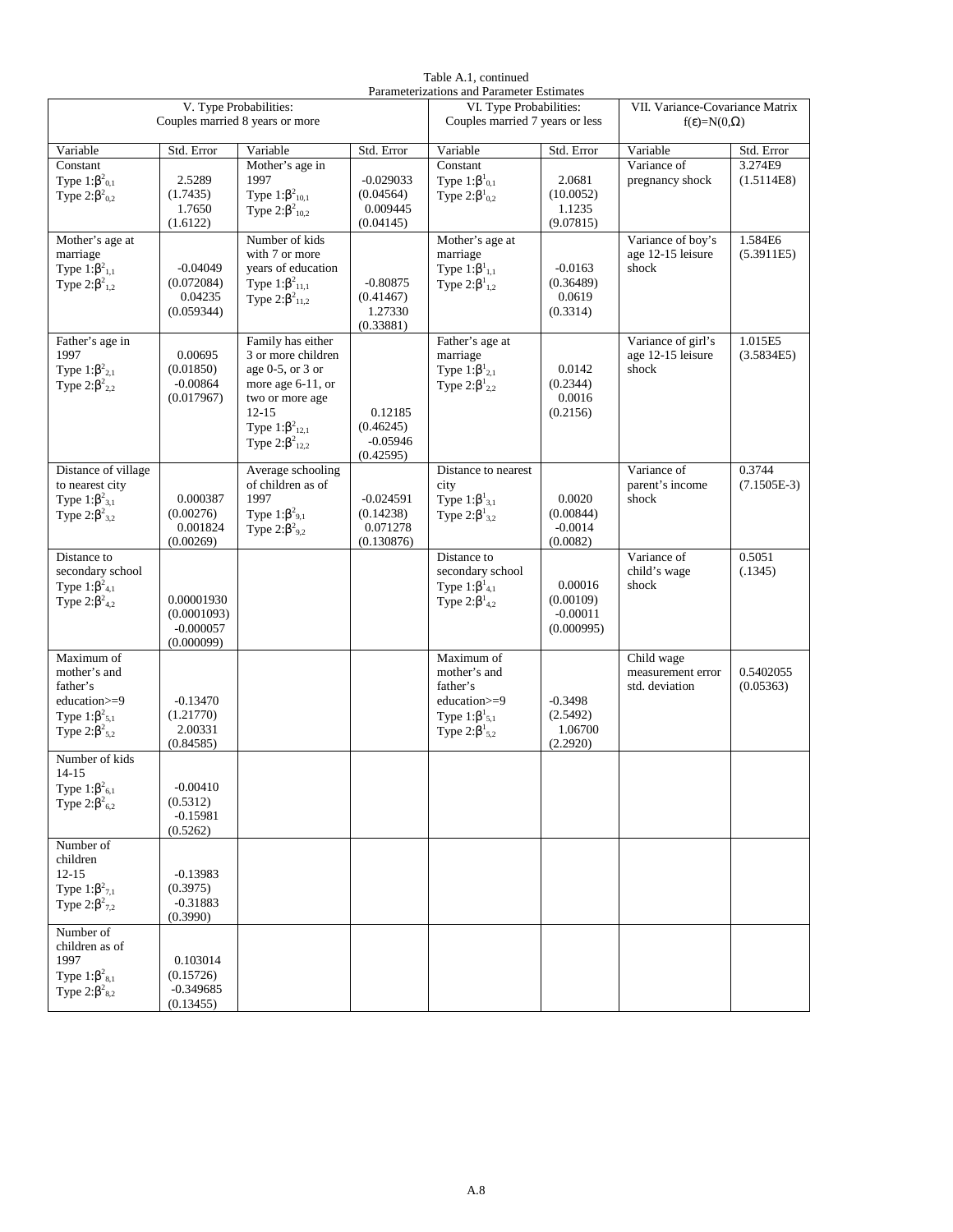## Appendix B Goodness of Fit Tables

| Number                          | Actual    | Predicted |
|---------------------------------|-----------|-----------|
|                                 | (Percent) | (Percent) |
| 0                               | 6.6       | 15.1      |
|                                 | 36.1      | 35.6      |
| 2                               | 38.5      | 28.4      |
| 3                               | 16.0      | 14.3      |
|                                 | 2.8       | 5.2       |
| 5 or more                       | 0.1       | 1.5       |
| Mean Number of<br><b>Births</b> | 1.73      | 1.63      |

| Table B.1                                                          |  |
|--------------------------------------------------------------------|--|
| Actual and Predicted Distribution of Number of Births <sup>a</sup> |  |

a. Households married 7 years or less

| Table B.2                                          |
|----------------------------------------------------|
| Actual and Predicted Mean Number of Pregnancies by |
| Age of Mother <sup>a</sup>                         |

| Age       | Actual | Predicted |
|-----------|--------|-----------|
| $20 - 24$ | 0.168  | 0.195     |
| $25-29$   | 0.151  | 0.185     |
| $30 - 34$ | 0.098  | 0.090     |
| 35-39     | 0.066  | 0.083     |
| $40 - 43$ | 0.018  | 0.038     |

a. Households married 8 years or more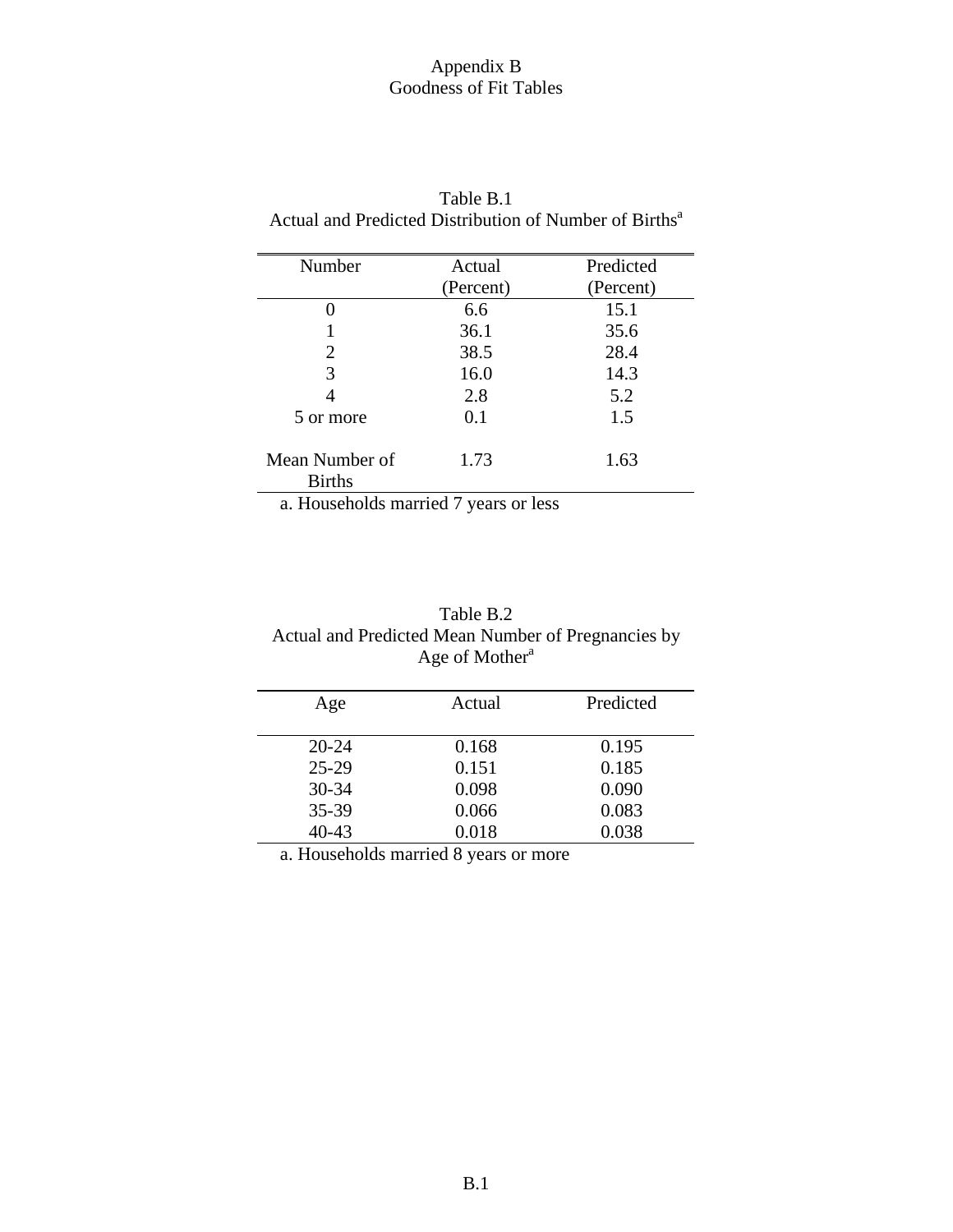| Table B.3                                               |
|---------------------------------------------------------|
| Actual and Predicted Fraction Becoming Pregnant         |
| Conditional on Number of Prior Pregnancies <sup>a</sup> |

| Number of Prior | Actual | Predicted |
|-----------------|--------|-----------|
| Pregnancies     |        |           |
|                 | 0.568  | 0.527     |
|                 | 0.254  | 0.241     |
|                 | 0.179  | 0.182     |
| 3               | 0.115  | 0.123     |
|                 | 0.059  | 0.055     |

a. Households married 7 years or less

Table B.4 Actual and Predicted One Period Transition Rates Between 1997 and 1998:

## Girls Age 13 to 15

|                | <b>Actual</b> (1998) |      |      | Predicted (1998)  |      |      |
|----------------|----------------------|------|------|-------------------|------|------|
| $1997^{\rm a}$ | School               | Home | Work | School            | Home | Work |
| School $(205)$ | 81.5                 | 17.6 | 1.0  | 74.9              | 20.6 | 4.5  |
| Home $(4)$     | 0.0                  | 92.7 | 7.3  | 23.4              | 63.0 | 13.6 |
| Work $(5)$     | 40.0                 | 40.0 | 20.0 | 22.7              | 54.9 | 22.4 |
|                |                      |      |      | Boys Age 13 to 15 |      |      |
| School (224)   | 88.0                 | 8.0  | 4.0  | 77.3              | 14.3 | 8.5  |
| Home $(29)$    | 13.8                 | 48.3 | 37.9 | 35.7              | 36.8 | 27.6 |
| Work $(16)$    | 12.5                 | 25.0 | 62.5 | 31.4              | 35.0 | 33.6 |

a. Number of observations, actual